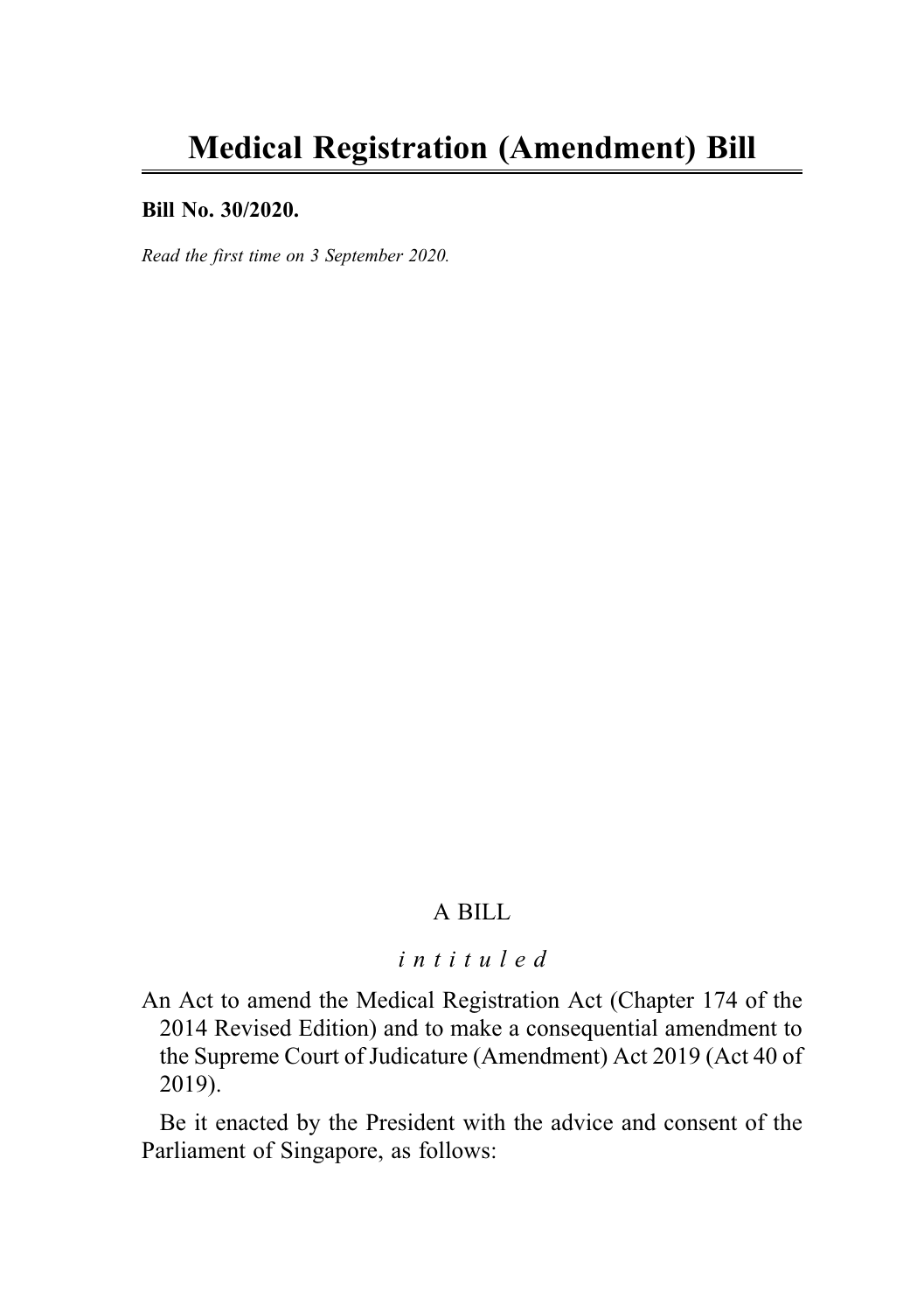### Short title and commencement

1. This Act is the Medical Registration (Amendment) Act 2020 and comes into operation on a date that the Minister appoints by notification in the Gazette.

## <sup>5</sup> Amendment of section 2

2. Section 2 of the Medical Registration Act (called in this Act the principal Act) is amended —

- (a) by deleting the words "section 40" in the definition of "Complaints Committee" and substituting the words 10 "section 44":
	- (b) by deleting the words "section 38" in the definition of "Complaints Panel" and substituting the words "section 39":
- (c) by deleting the words "by the Medical Council under <sup>15</sup> section 50" in the definition of "Disciplinary Tribunal" and substituting the words "by the President of the Disciplinary Commission under section 58 or the Chief Justice under section 59":
- (d) by deleting the words "section 57" in the definition of <sup>20</sup> "Health Committee" and substituting the words "section 59H":
	- (e) by deleting the words "section 59A" in the definition of "Interim Orders Committee" and substituting the words "section 59J":
- <sup>25</sup> (f) by inserting, immediately after the definition of "Interim Orders Committee", the following definitions:

" "lay person" means any person who —

- (a) has rendered distinguished public service, or has distinguished himself <sup>30</sup> in any field; and
	- (b) is not a legal professional or a registered medical practitioner;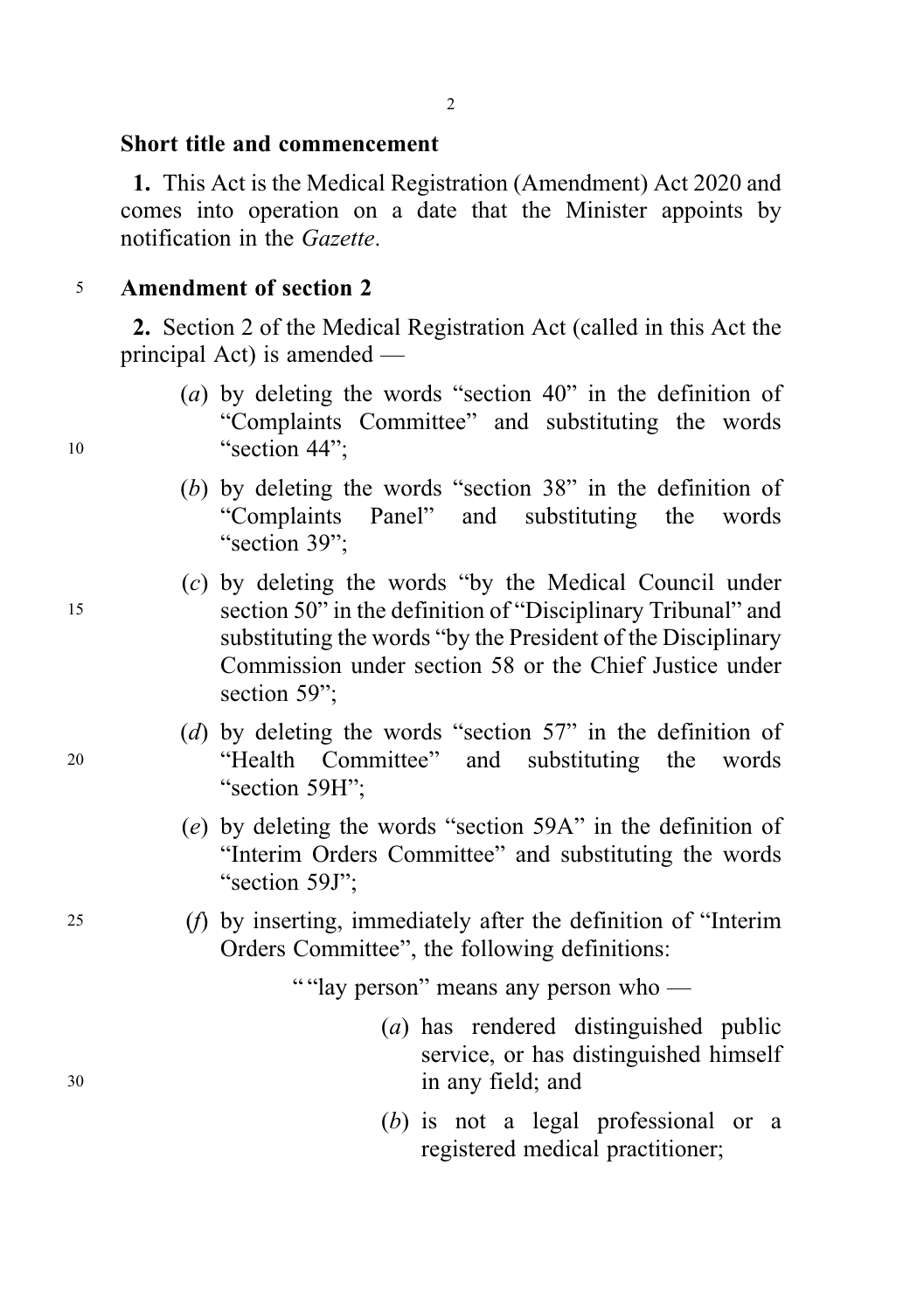"legal professional" means any person who —

- (a) has at any time held but no longer holds, office as a Judge or Judicial Commissioner of the Supreme Court;
- (b) is an advocate and solicitor of at least  $\frac{5}{5}$ 15 years' standing; or
- (c) is a Legal Service Officer who has in the aggregate at least 15 years of full-time employment in the Singapore Legal Service; 10

"Legal Service Officer" means an officer in the Singapore Legal Service;";

- (g) by inserting, immediately after the definition of "Registrar", the following definition:
	- " "Registrar of the Supreme Court" includes the 15 Deputy Registrar and an Assistant Registrar;"; and
- $(h)$  by renumbering the section as subsection  $(1)$  of that section, and by inserting immediately thereafter the following subsections: 20

"(2) A reference in this Act to the High Court is, on or after the date of commencement of the Supreme Court of Judicature (Amendment) Act 2019 (Act 40 of 2019), a reference to the General Division of the High Court. 25

(3) A reference in this Act to a Judge of the Supreme Court is, on or after the date of commencement of the Supreme Court of Judicature (Amendment) Act 2019, a reference to a Supreme Court Judge. 30

(4) A reference in this Act to a Judicial Commissioner of the Supreme Court is, on or after the date of commencement of the Supreme Court of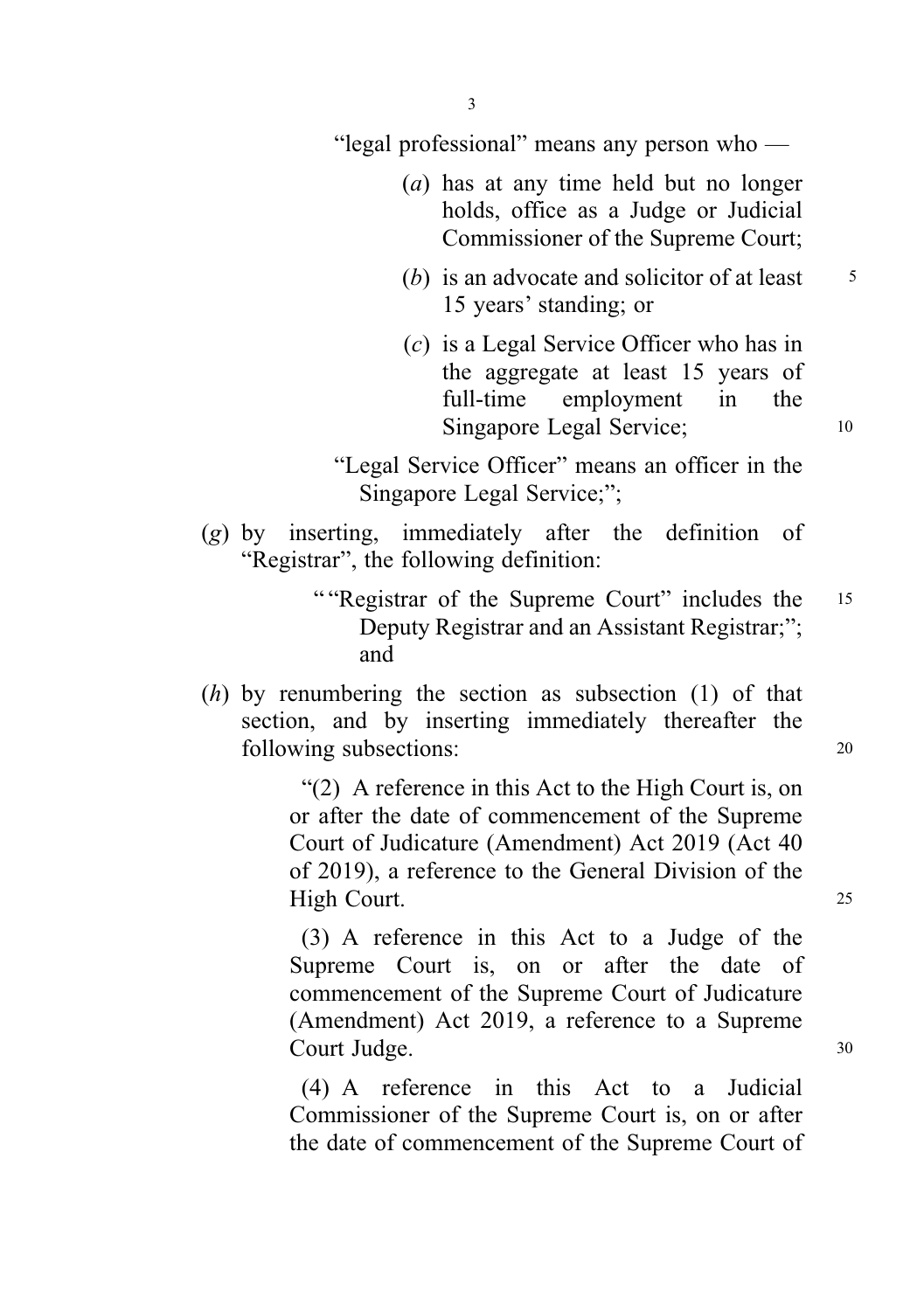Judicature (Amendment) Act 2019, a reference to a Judicial Commissioner.".

## Amendment of section 4

|  |  |  |  |  | 3. Section 4 of the principal Act is amended - |
|--|--|--|--|--|------------------------------------------------|
|--|--|--|--|--|------------------------------------------------|

- <sup>5</sup> (a) by deleting subsections (1) and (2) and substituting the following subsections:
	- "(1) The Medical Council consists of
		- (a) the Director of Medical Services;
- (b) a member of the Academy of Medicine <sup>10</sup> Singapore appointed by the Minister,  $w$ ho —
	- (i) is the Master of the Academy; or
- (ii) is a member of the council of the Academy nominated by the Master 15 of the Academy;
	- (c) a member of the College of Family Physicians Singapore appointed by the Minister, who —
		- (i) is the President of the College; or
- <sup>20</sup> (ii) is a member of the council of the College nominated by the President of the College;
- (d) a member of the Singapore Medical Association appointed by the Minister,  $25$  who —
	- (i) is the President of the Association; or
	- (ii) is a member of the council of the Association nominated by the President of the Association;
- <sup>30</sup> (e) a member of the faculty of each prescribed medical school in Singapore appointed by the Minister who —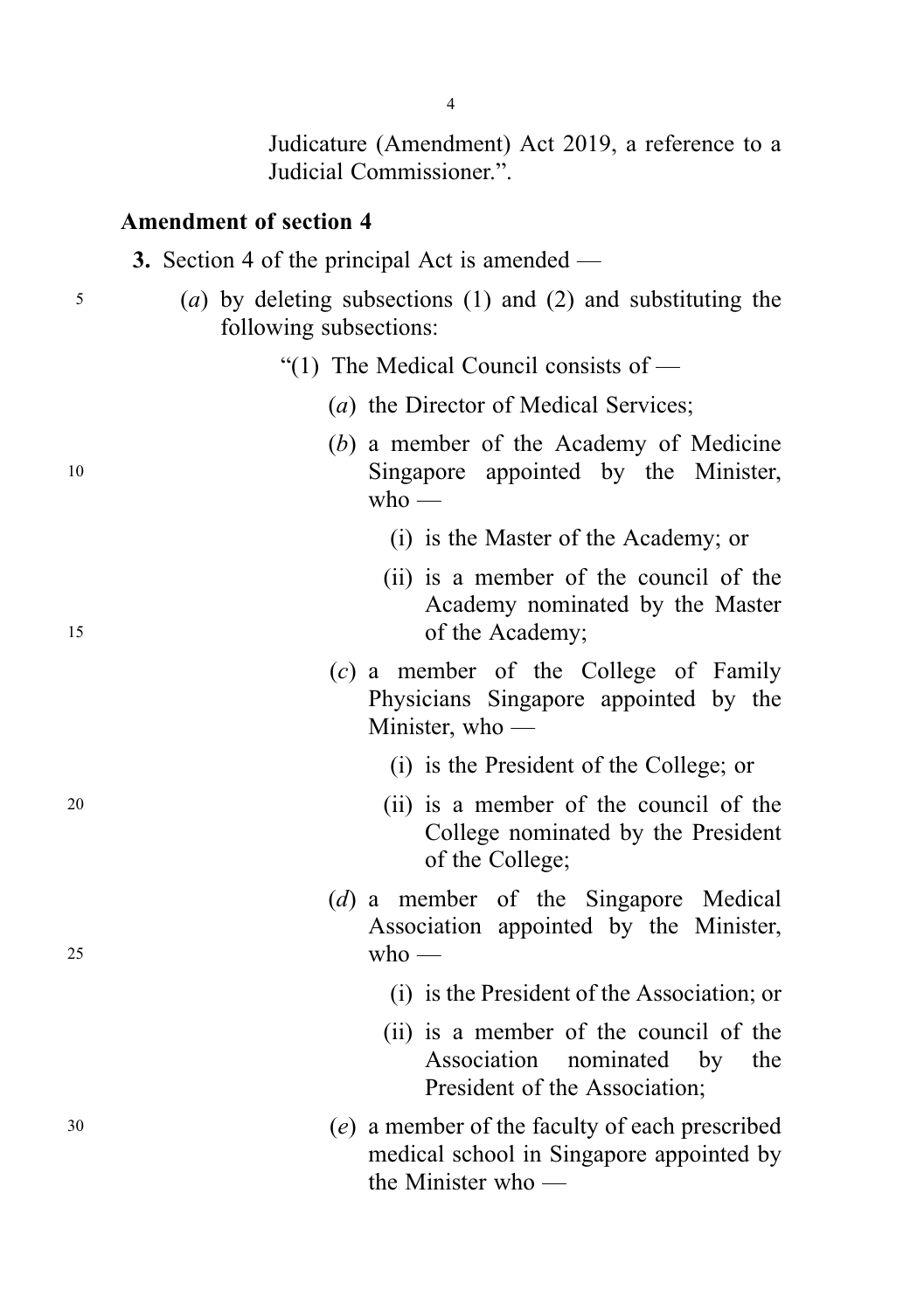- 5
- (i) is the Dean of the prescribed medical school; or
- (ii) is nominated by the Dean;
- (f) 12 registered medical practitioners resident in Singapore who are elected by the fully  $\frac{5}{5}$ registered medical practitioners resident in Singapore; and
- (g) 8 registered medical practitioners resident in Singapore who are appointed by the Minister. 10

(2) The members of the Medical Council mentioned in subsection  $(1)(b)$  to  $(g)$  are appointed or elected for a term not exceeding 3 years and are eligible for re-appointment or re-election, as the case may be."; and 15

(b) by deleting the words " $(1)(b)$  or  $(d)$ " in subsection (4) and substituting the words " $(1)(b)$ ,  $(c)$ ,  $(d)$ ,  $(e)$  or  $(g)$ ".

## Amendment of section 6

4. Section 6(1) of the principal Act is amended by deleting the words "section  $4(1)(c)$ " and substituting the words "section  $4(1)(f)$ ". 20

### Amendment of section 8

5. Section 8 of the principal Act is amended by deleting the words "10 years" in paragraph  $(b)$  and substituting the words "8 years".

#### Repeal and re-enactment of section 37

6. Section 37 of the principal Act is repealed and the following <sup>25</sup> section substituted therefor:

## "Cancellation of practising certificates

37.—(1) The Medical Council may cancel any practising certificate issued to a registered medical practitioner if the Medical Council is satisfied that — 30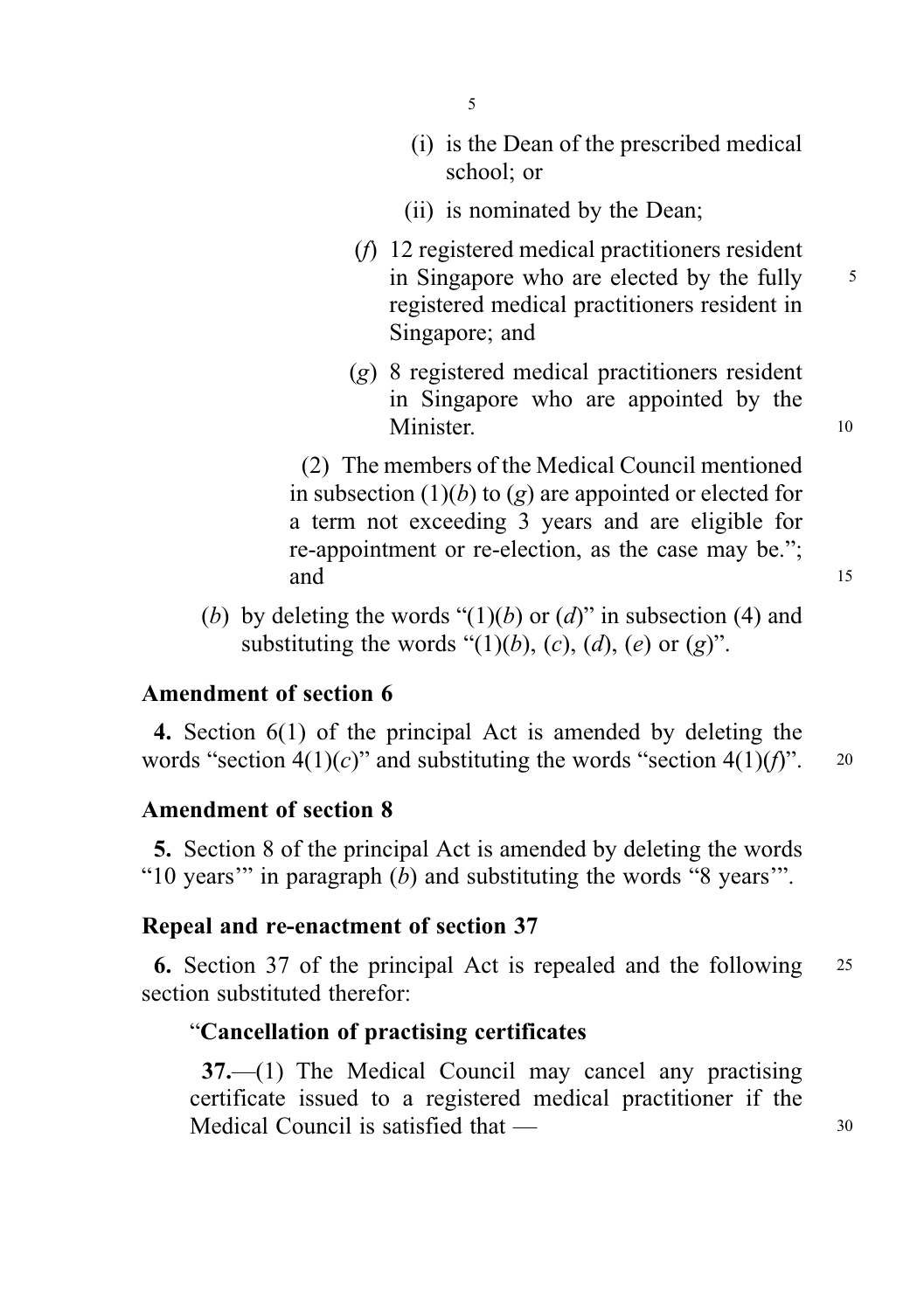(a) the practising certificate has been obtained by the registered medical practitioner by fraud, or the registered medical practitioner has, in connection with the application for the practising certificate, <sup>5</sup> made a statement or provided any information or document that is false, misleading or inaccurate in a material particular; or

(b) the registered medical practitioner fails, or has failed, to comply with any requirement prescribed in <sup>10</sup> connection with the practising certificate (including any requirement that every registered medical practitioner must comply with in order to continue holding the practising certificate).

(2) Where the Medical Council decides under subsection (1) to <sup>15</sup> cancel a practising certificate, the Medical Council must serve on the registered medical practitioner a notice of the decision.

(3) A decision by the Medical Council under subsection (1) takes effect on the date the notice under subsection (2) is served on the registered medical practitioner concerned, or on a later <sup>20</sup> date specified in the notice.

> (4) A registered medical practitioner who is aggrieved by the cancellation of his practising certificate under subsection (1) may, within 30 days after receiving the notice mentioned in subsection (2), appeal to the Minister whose decision is final.

<sup>25</sup> (5) An appeal against a decision to cancel a registered medical practitioner's practising certificate does not affect the operation of the decision appealed against or prevent the taking of action to implement the decision, and unless otherwise directed by the Minister, the decision appealed against must be complied with <sup>30</sup> until the determination of the appeal.

(6) Where a registered medical practitioner has had his name removed from any register (other than the Register of Specialists or the Register of Family Physicians) under this Act or has had his registration suspended under this Act, any practising <sup>35</sup> certificate issued to him is deemed cancelled.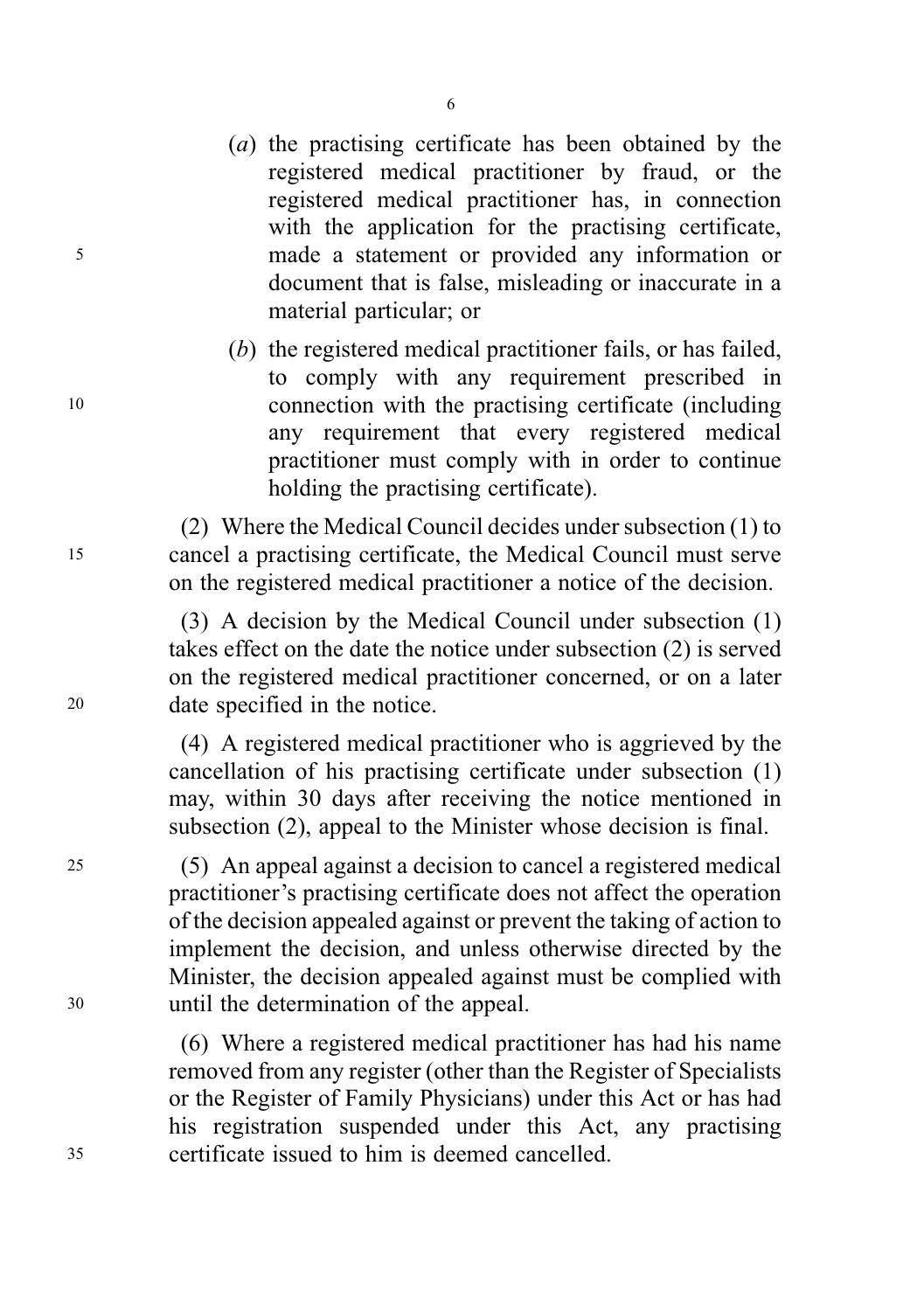(7) The cancellation or deemed cancellation of a practising certificate under this section does not affect —

- (a) the enforcement by any person of any right or claim against the registered medical practitioner; or
- (b) the enforcement by the registered medical practitioner  $\frac{5}{5}$ of any right or claim against any person.

(8) A registered medical practitioner whose practising certificate is cancelled or deemed cancelled under this section must, as soon as practicable after receiving notice of the cancellation, removal from a register or suspension of <sup>10</sup> registration (as the case may be), surrender his practising certificate to the Medical Council.

(9) To avoid doubt, this section does not affect the operation of Part  $7$ ."

## Repeal and re-enactment of Part 7 15

7. Part 7 of the principal Act is repealed and the following Part substituted therefor:

#### "PART 7

### DISCIPLINARY PROCEEDINGS AND INQUIRIES

### $Division\ 1 - Voluntary\ removal, suspension, etc.$  20

### Voluntary removal, suspension, etc.

38.—(1) A registered medical practitioner may request the Medical Council to take one or more of the actions in subsection (2) if the registered medical practitioner believes  $that$  — 25

- (a) his fitness to practise medicine is impaired by reason of his physical or mental condition; or
- (b) the quality of the professional services provided by him does not meet the standard which is reasonable to expect of a medical practitioner. 30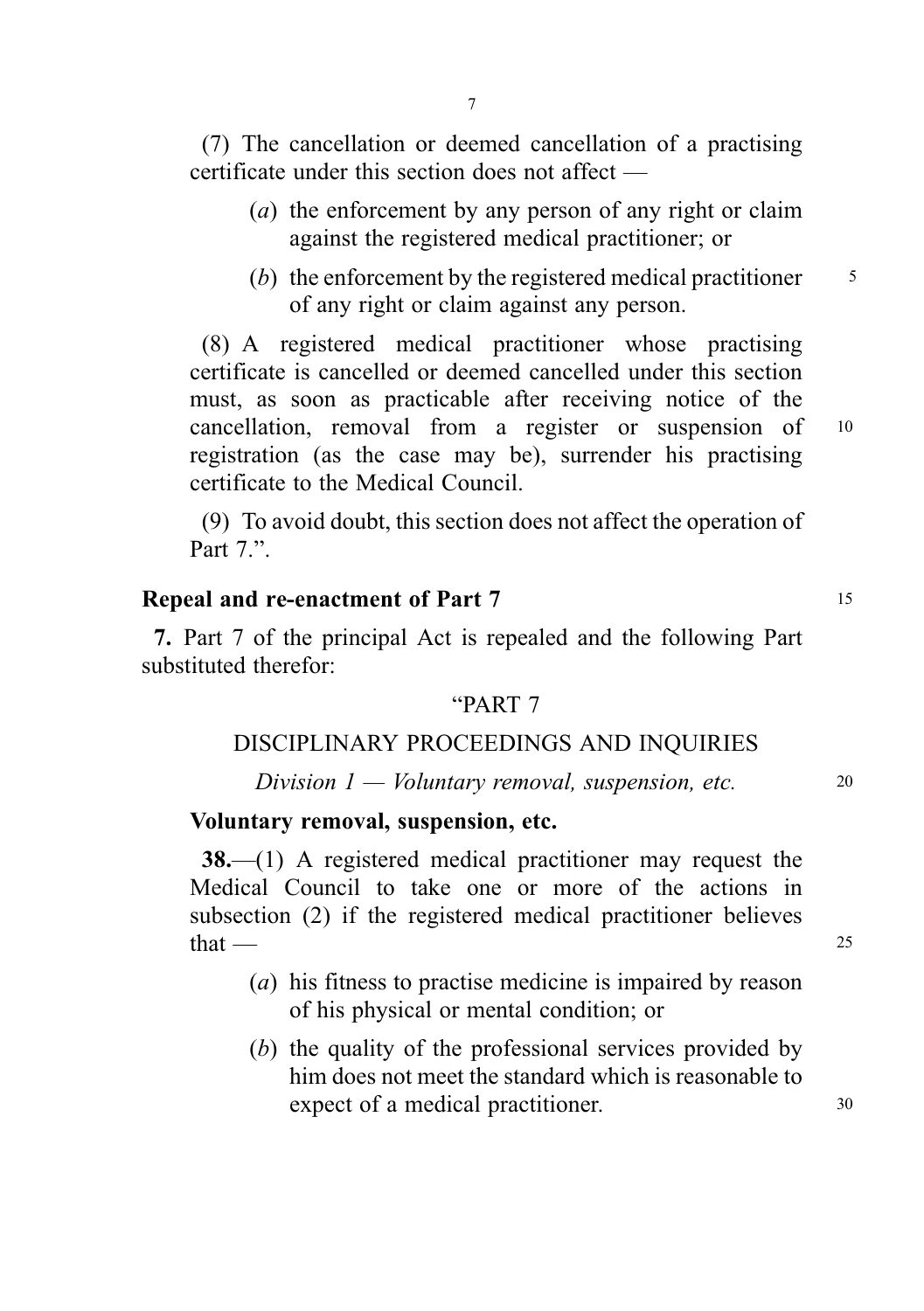(2) Upon receiving a request under subsection (1), the Medical Council may, with the agreement of the registered medical practitioner, do one or more of the following:

- (a) remove the registered medical practitioner's name <sup>5</sup> from the appropriate register;
	- (b) suspend the registration of the registered medical practitioner in the appropriate register for a period not exceeding 3 years;
- (c) where the registered medical practitioner is a fully <sup>10</sup> registered medical practitioner in Part I of the Register of Medical Practitioners — remove the registered medical practitioner's name from Part I of that Register and register him instead as a medical practitioner with conditional registration in Part II of 15 that Register, and section 21(4),  $(6)$ ,  $(7)$ ,  $(8)$  and  $(9)$ applies accordingly;
- (d) where the registered medical practitioner is registered in any register other than Part I of the Register of Medical Practitioners — impose additional <sup>20</sup> appropriate conditions or restrictions on his registration or vary the conditions or restrictions already imposed under section 21, 23 or 24;
	- (e) suspend or cancel the registered medical practitioner's practising certificate.

<sup>25</sup> (3) However, the Medical Council must not take any action under subsection (2) in relation to a registered medical practitioner if —

- (a) the Medical Council believes that there is evidence of any matter mentioned in section  $40(3)(a)$  or  $(4)(a)$ ,  $(b)$  $30 \quad \text{or } (c)$ ; or
	- (b) an inquiry under Division 2 has started and is pending against the registered medical practitioner.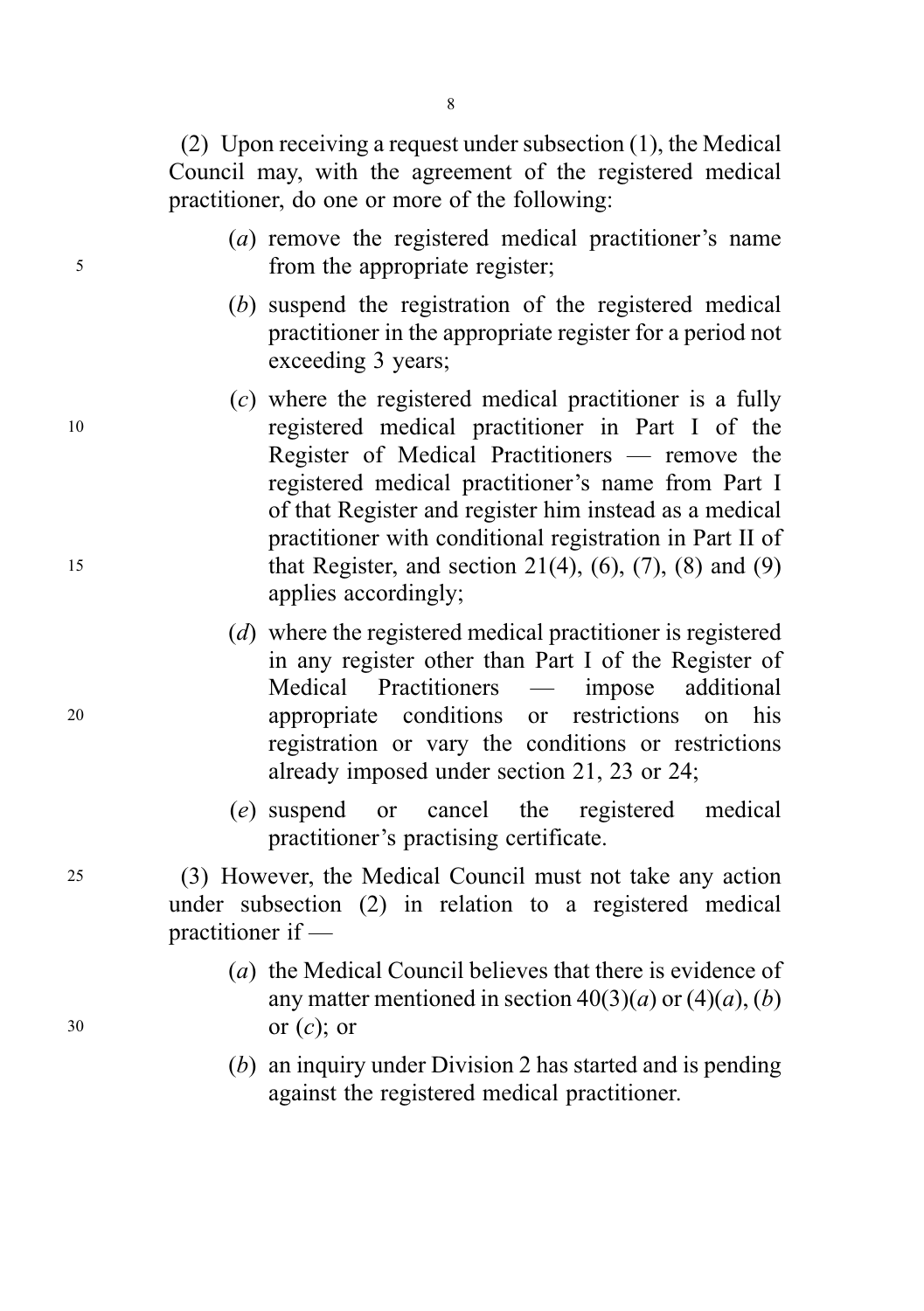(4) Subsections (2) and (3) also apply where the Medical Council has given a notification to the registered medical practitioner under section  $40(6)(b)$ , except that if the Medical Council and the registered medical practitioner are unable to agree on the course of action to be taken under subsection  $(2)(a)$  5 to (e), the Medical Council must proceed to refer the matter to the chairman of the Complaints Panel under section  $40(6)(a)$ .

Division 2 — Inquiries into complaints against and information about registered medical practitioners

# Appointment of Complaints Panel 10

39.—(1) For the purpose of enabling Inquiry Committees, Complaints Committees, Review Committees, Disciplinary Tribunals and Interim Orders Committees to be constituted in accordance with this Part, the Medical Council must appoint a panel (called in this Act the Complaints Panel) consisting of — <sup>15</sup>

- (a) at least 10 members of the Medical Council;
- (b) at least 10 registered medical practitioners each of whom is of at least 8 years' standing and is not a member of the Medical Council; and
- (c) at least 6 other persons nominated by the Minister, <sup>20</sup> each of whom is either —
	- (i) a legal professional; or
	- (ii) a lay person.

(2) The term of office of a member of the Complaints Panel mentioned in subsection  $(1)(a)$  expires at the end of the 25 member's term of office as a member of the Medical Council.

(3) A member of the Complaints Panel mentioned in subsection (1)(b) or (c)(i) or (ii) is appointed for a term of 3 years and is eligible for re-appointment.

(4) The Medical Council may at any time remove from office <sup>30</sup> any member of the Complaints Panel or fill any vacancy in its membership.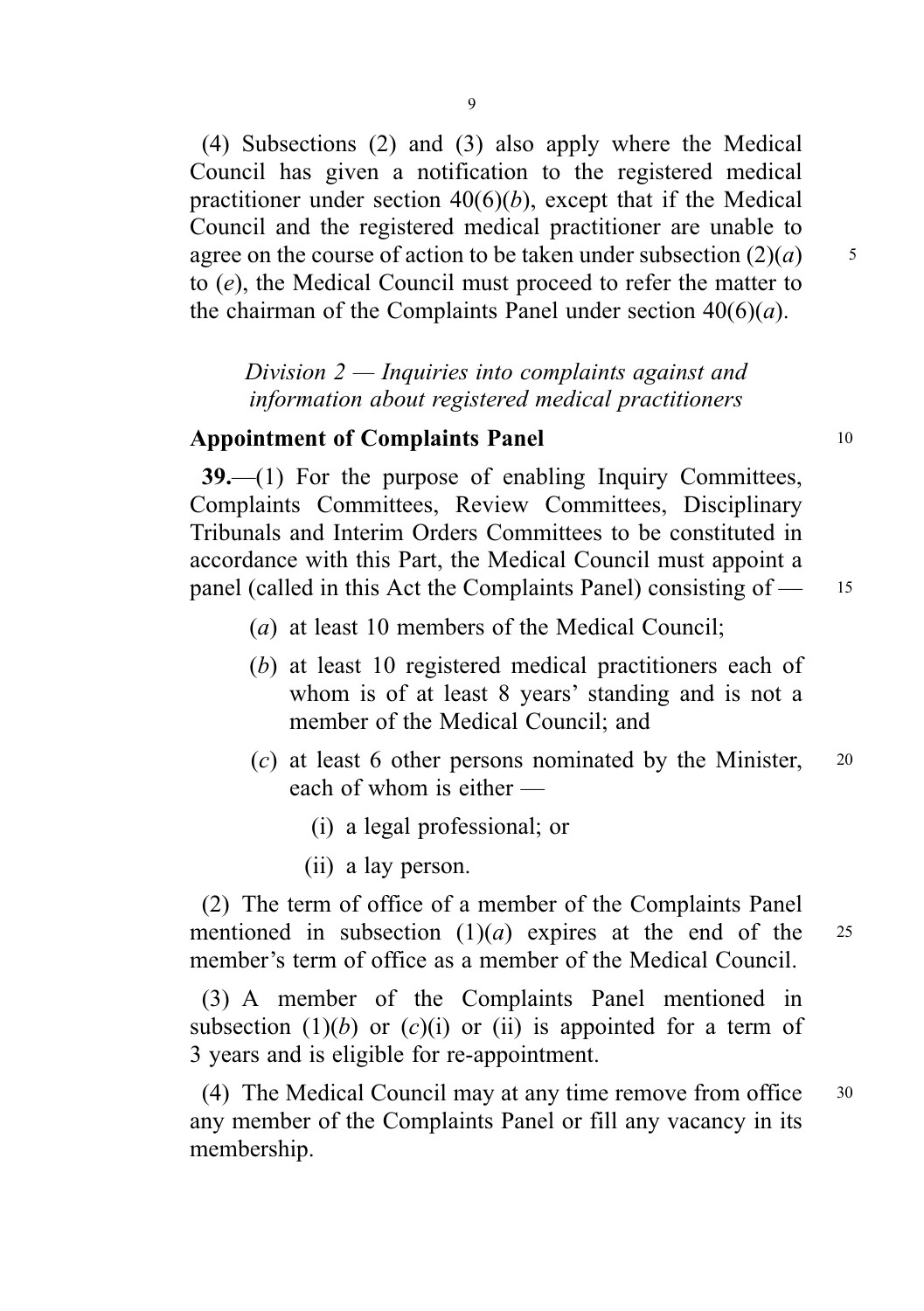(5) The Medical Council must appoint, from among the members of the Complaints Panel who are members of the Medical Council, the chairman and the deputy chairman of the Complaints Panel.

<sup>5</sup> (6) The chairman and deputy chairman appointed under subsection (5) must be registered medical practitioners.

# Complaints against registered medical practitioners, etc.

 $40$ ,—(1) A person (called in this Part the complainant) may make a complaint against, or provide information about, any <sup>10</sup> registered medical practitioner to the Medical Council on any matter mentioned in subsection (3) or (4).

> (2) Every complaint against, or information about, any registered medical practitioner mentioned in subsection (1) must —

- $(a)$  be in writing;
	- (b) be supported by a statutory declaration unless the complaint or information is made or provided by a public officer or the Medical Council; and
- (c) be accompanied by every relevant document and <sup>20</sup> information that is in the possession of the complainant.

(3) The complaint mentioned in subsection (1) is a complaint —

(*a*) relating to —

- <sup>25</sup> (i) the conduct of a registered medical practitioner in his professional capacity; or
	- (ii) a registered medical practitioner's improper act or conduct which brings disrepute to his profession; or
- <sup>30</sup> (b) that the professional services provided by a registered medical practitioner are not of the quality that is reasonable to expect of him.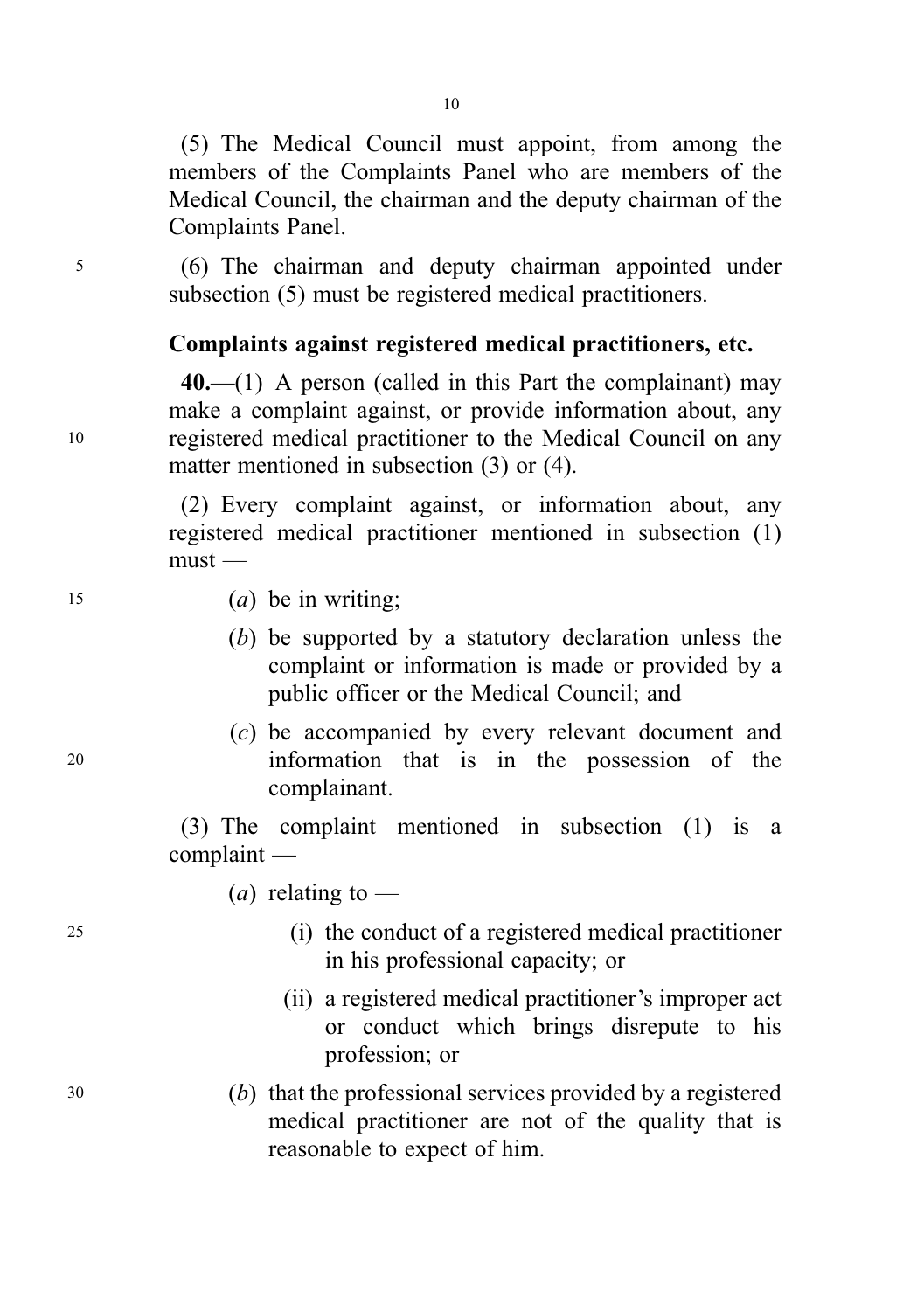(4) The information mentioned in subsection (1) is information relating to —

- (a) the conviction (whether in Singapore or elsewhere) of a registered medical practitioner of an offence implying a defect in character that makes him unfit  $\frac{5}{5}$ to practise medicine;
- (b) the death of any patient resulting from the conduct of a registered medical practitioner in his professional capacity;
- (c) an adverse finding against a registered medical <sup>10</sup> practitioner by a Coroner at an inquiry under the Coroners Act (Cap. 63A) into the death of a patient of the registered medical practitioner; or
- (d) the physical or mental fitness of a registered medical practitioner to practise medicine.

(5) Subject to sections 41 and 42, the Medical Council must within 2 weeks after receipt of a complaint or any information under subsection (1) that is made in accordance with subsection (2), other than a complaint or information touching on the matters mentioned in section 32, refer the complaint or 20 information (as the case may be) to the chairman of the Complaints Panel for the appointment of an Inquiry Committee.

(6) Subject to sections 41 and 42, the Medical Council may, on its own motion —

- (a) if the Medical Council believes that there is evidence  $25$ of any matter mentioned in subsection  $(3)$  or  $(4)$  make a complaint or refer any information about the registered medical practitioner to the chairman of the Complaints Panel for the appointment of a Complaints Committee: or 30
- (b) if the Medical Council believes that there is evidence of any matter mentioned in subsection  $(3)(b)$  or  $(4)(d)$  — instead of proceeding under paragraph  $(a)$ , notify the registered medical practitioner of the evidence and, with the written agreement of the <sup>35</sup>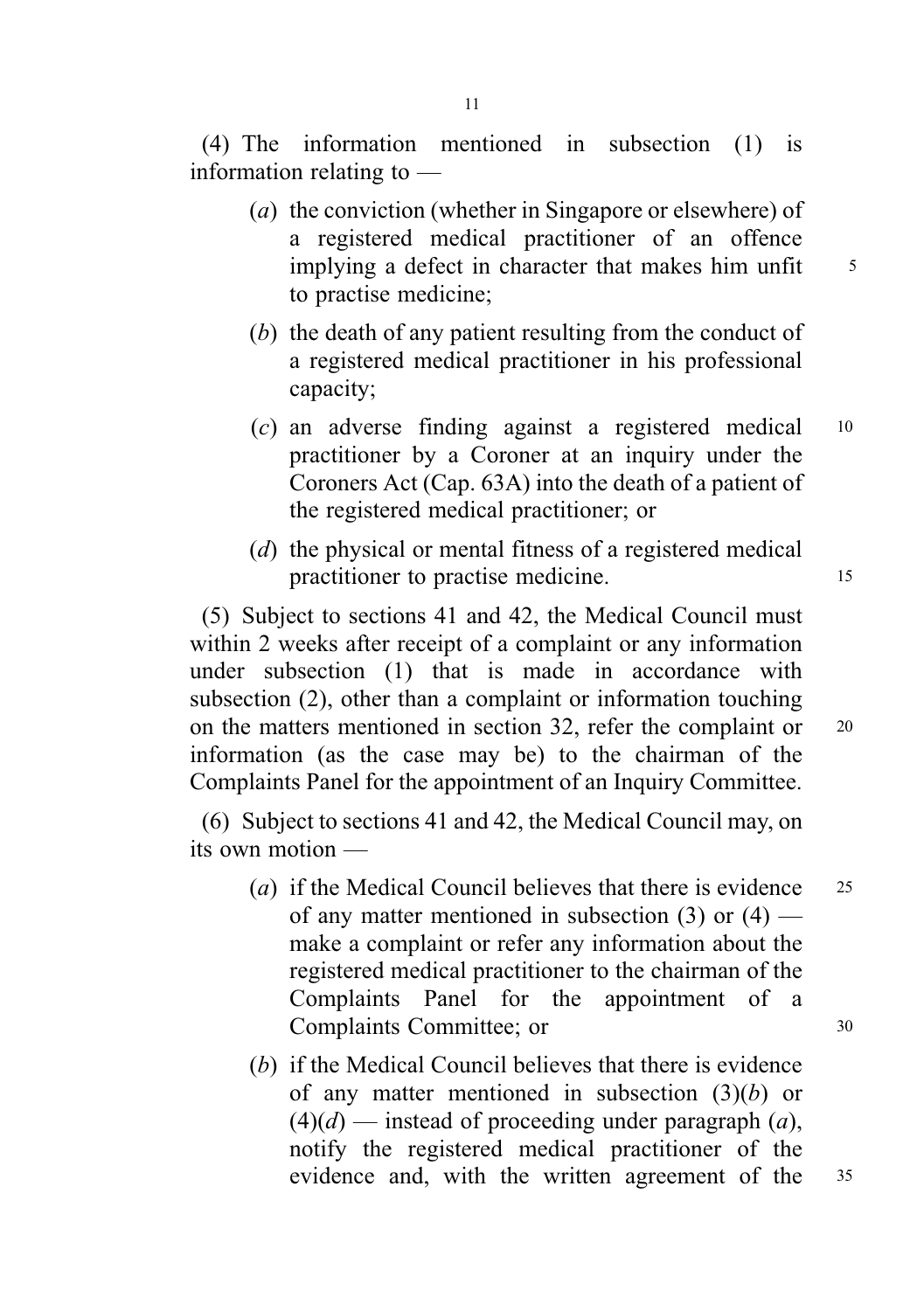registered medical practitioner, proceed under section  $38(2)(a)$  to  $(e)$ .

(7) Despite subsections (5) and (6), the Medical Council may immediately refer a complaint or any information directly to the <sup>5</sup> President of the Disciplinary Commission for the appointment of a Disciplinary Tribunal where it relates to any of the following:

- (a) any matter mentioned in subsection  $(4)(a)$ ,  $(b)$  or  $(c)$ ;
- (b) any other matter that, in the opinion of the Medical <sup>10</sup> Council, involves a serious threat to the health and safety of any patient.

(8) Where any complaint or information about a registered medical practitioner is referred to the chairman of the Complaints Panel under subsection (5) or (6) or to the <sup>15</sup> President of the Disciplinary Commission under subsection (7), the Medical Council must —

- (a) inform the registered medical practitioner that it has done so; and
- (b) provide the registered medical practitioner with a <sup>20</sup> copy of —
	- (i) the complaint or information; and
	- (ii) any statutory declaration that has been made in support of the complaint or information,

unless the Medical Council is of the view that, based on the facts <sup>25</sup> and evidence before it, there are compelling reasons not to do so.

> (9) Where any information mentioned in subsection  $(4)(d)$  is referred by the Medical Council to the chairman of the Complaints Panel, the chairman of the Complaints Panel must within 2 weeks after the referral —

 $(a)$  if the chairman is satisfied, based on any evidence given in support of the information, that a formal inquiry is necessary to determine the physical or mental fitness of the registered medical practitioner to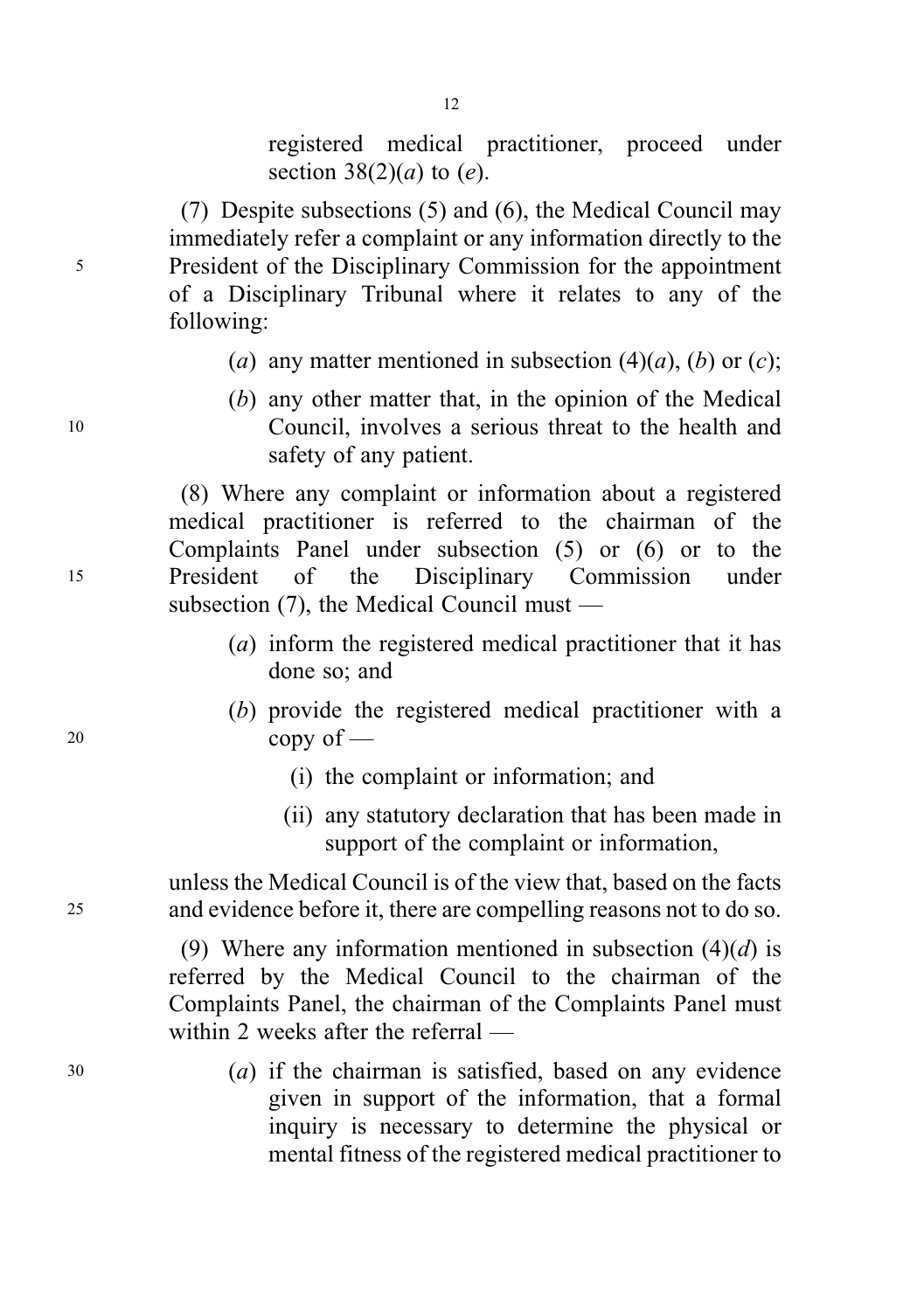practise medicine — refer the information to a Health Committee; or

- (b) in any other case  $-$ 
	- (i) proceed in accordance with Division 3 where the referral is made under subsection  $(5)$ ; or  $\qquad \qquad$  5
	- (ii) proceed in accordance with Division 4 where the referral is made under subsection  $(6)(a)$  or section  $42(3)(b)$ .

### Limitation period for complaints, etc.

41.—(1) The Medical Council must not refer a complaint or 10 information to the chairman of the Complaints Panel under section 40(5) if the complaint is first made or the information is first provided to the Medical Council after the expiration of the period of —

- (a) 6 years after the date of the act, conduct or occurrence  $15$ that is the subject matter of the complaint or information; or
- (b) 6 years after the earliest date on which the complainant had knowledge of the act, conduct or occurrence, or could with reasonable diligence have 20 discovered it, if that period expires later than the period mentioned in paragraph (a).

(2) The Medical Council must not make a complaint or refer any information to the chairman of the Complaints Panel under section  $40(6)(a)$  after the expiration of the period of — 25

- (a) 6 years after the date of the act, conduct or occurrence that is the subject matter of the complaint or information; or
- (b) 6 years after the earliest date on which the Medical Council had knowledge of the act, conduct or <sup>30</sup> occurrence, or could with reasonable diligence have discovered it, if that period expires later than the period mentioned in paragraph (a).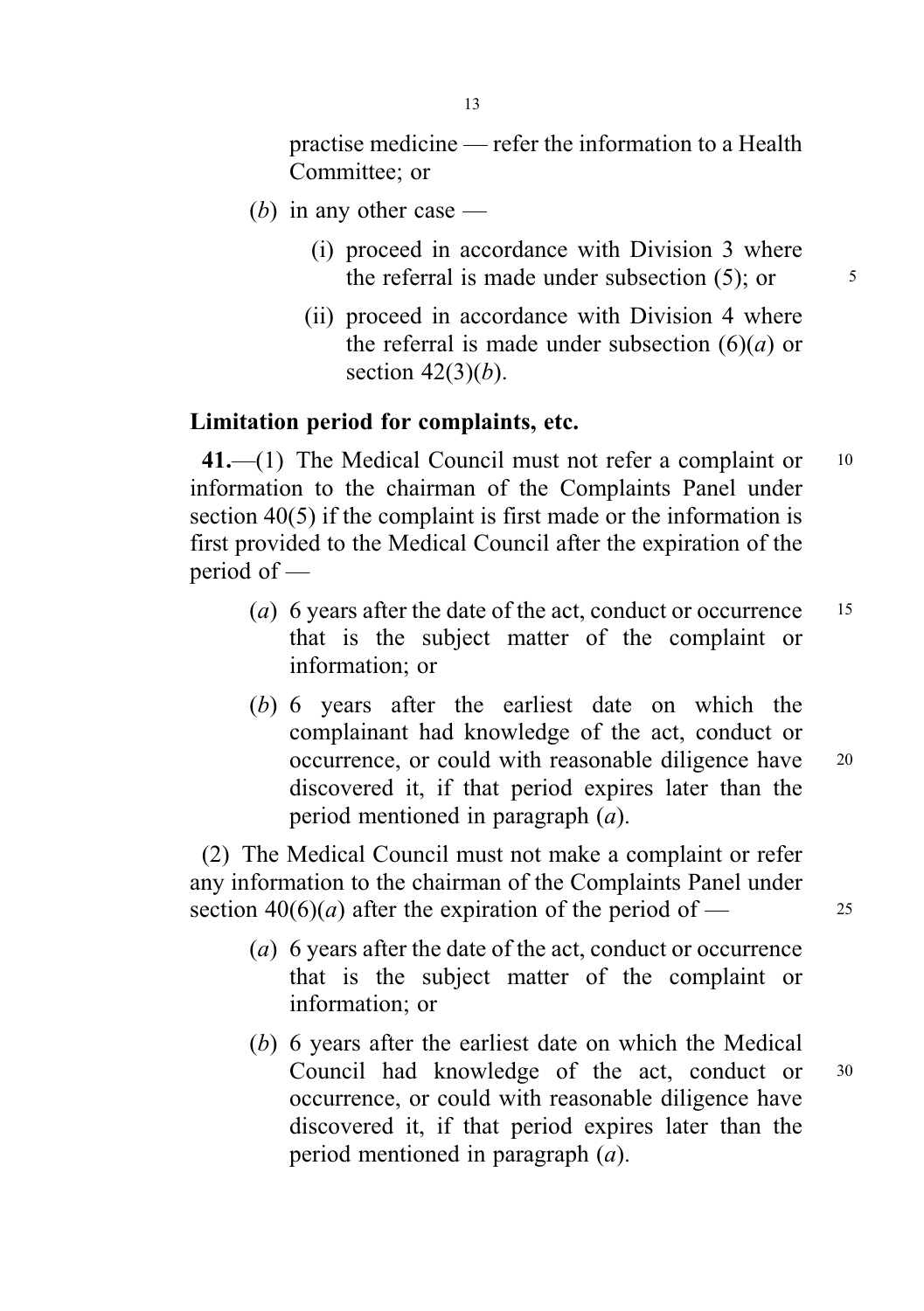(3) Where the Medical Council refers any complaint or any information to the President of the Disciplinary Commission under section 40(7) for the appointment of a Disciplinary Tribunal after the expiration of the period of —

- <sup>5</sup> (a) 6 years after the date of the act, conduct or occurrence that is the subject matter of the complaint or information; or
- (b) 6 years after the earliest date on which the Council had knowledge of the act, conduct or occurrence, or <sup>10</sup> could with reasonable diligence have discovered it, if that period expires later than the period mentioned in paragraph (a),

the President of the Disciplinary Commission must not appoint a Disciplinary Tribunal for the matter unless he is of the opinion <sup>15</sup> that it is in the public interest to do so.

> (4) In this section, "knowledge" includes the knowledge that a person may reasonably have been expected to acquire —

- (a) from facts observable or ascertainable by the person: or
- <sup>20</sup> (b) from facts ascertainable by the person with the help of appropriate expert advice which it is reasonable for the person to seek.

# Complaints made, etc., after expiration of limitation period

<sup>25</sup> 42.—(1) Where any complaint or information is made or provided to the Medical Council under section 40(1) after the expiration of the period mentioned in section 41(1), the Medical Council must, within 2 weeks after receipt of the complaint or information, refer the complaint or information to the President <sup>30</sup> of the Disciplinary Commission for an assessment mentioned in subsection  $(3)(a)$ .

> (2) The Medical Council must as soon as possible refer any complaint or information mentioned in section  $40(6)(a)$  in respect of which the period mentioned in section 41(2) has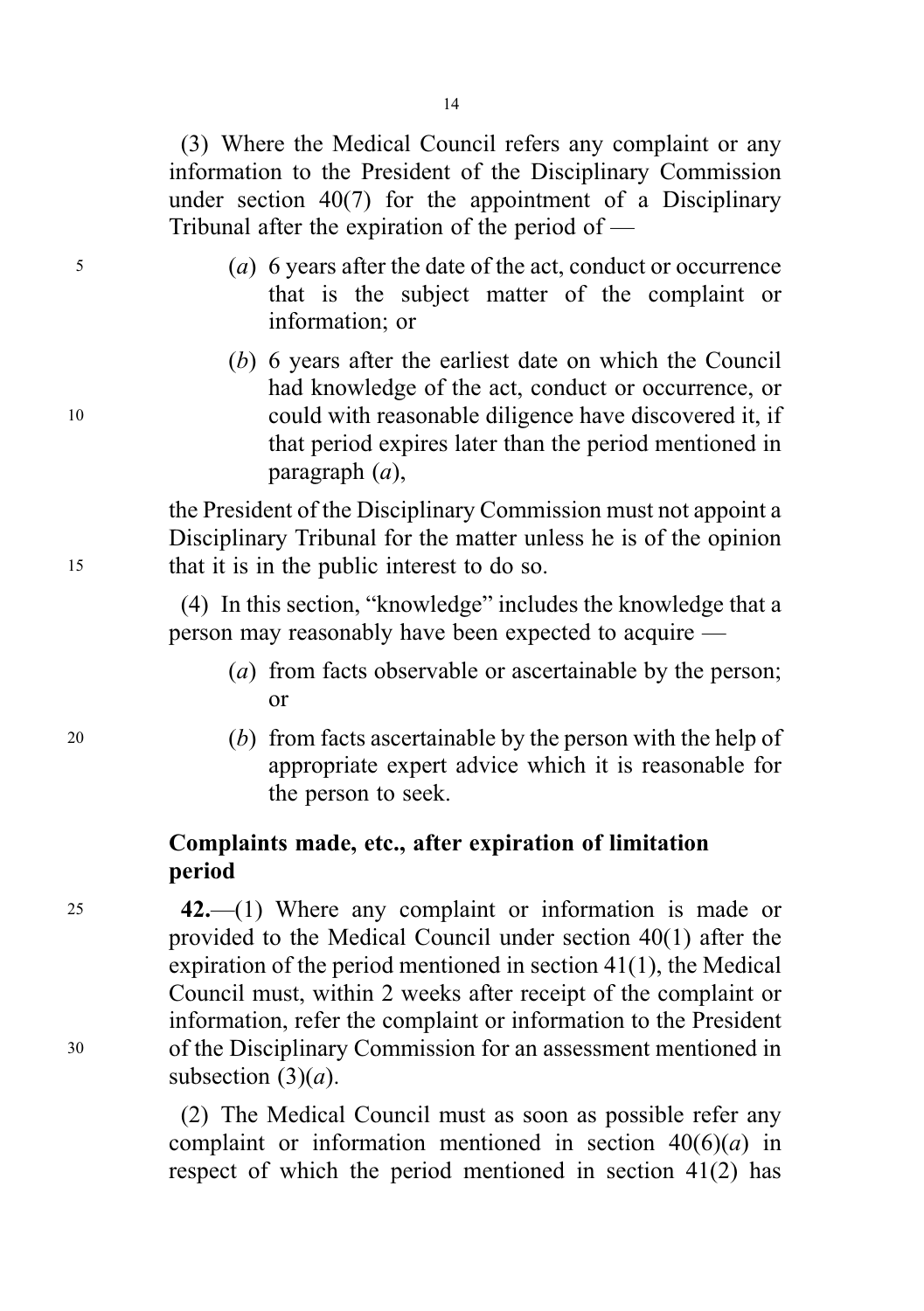expired to the President of the Disciplinary Commission for an assessment mentioned in subsection  $(3)(a)$ .

(3) Where the Medical Council refers any complaint or information to the President of the Disciplinary Commission for an assessment under subsection  $(1)$  or  $(2)$  — 5

- (a) the President of the Disciplinary Commission must, within 3 weeks after the referral, assess whether it is in the public interest to refer the complaint or information to the chairman of the Complaints Panel despite the expiration of the period mentioned 10 in section  $41(1)$  or  $(2)$ ; and
- (b) where the President of the Disciplinary Commission notifies the Medical Council that he is of the opinion that it is in the public interest to refer the complaint or information to the chairman of the Complaints Panel, 15 the Medical Council must, despite section 41(1) or (2) (as the case may be) and within 2 weeks after receipt of the notice, refer the complaint or information or make the complaint (as the case may be) to the chairman of the Complaints Panel. 20

# Division 3 — Inquiry Committees

## Inquiry by Inquiry Committee

43.—(1) Where any complaint or information is referred to the chairman of the Complaints Panel under section 40(5) (other than information mentioned in section  $40(4)(d)$  where 25 section  $40(9)(a)$  or  $(b)(ii)$  applies), the chairman of the Complaints Panel must, within 2 weeks after the referral —

- (*a*) appoint an Inquiry Committee consisting of
	- (i) a chairman, being a member of the Complaints Panel who is a registered medical practitioner; 30 and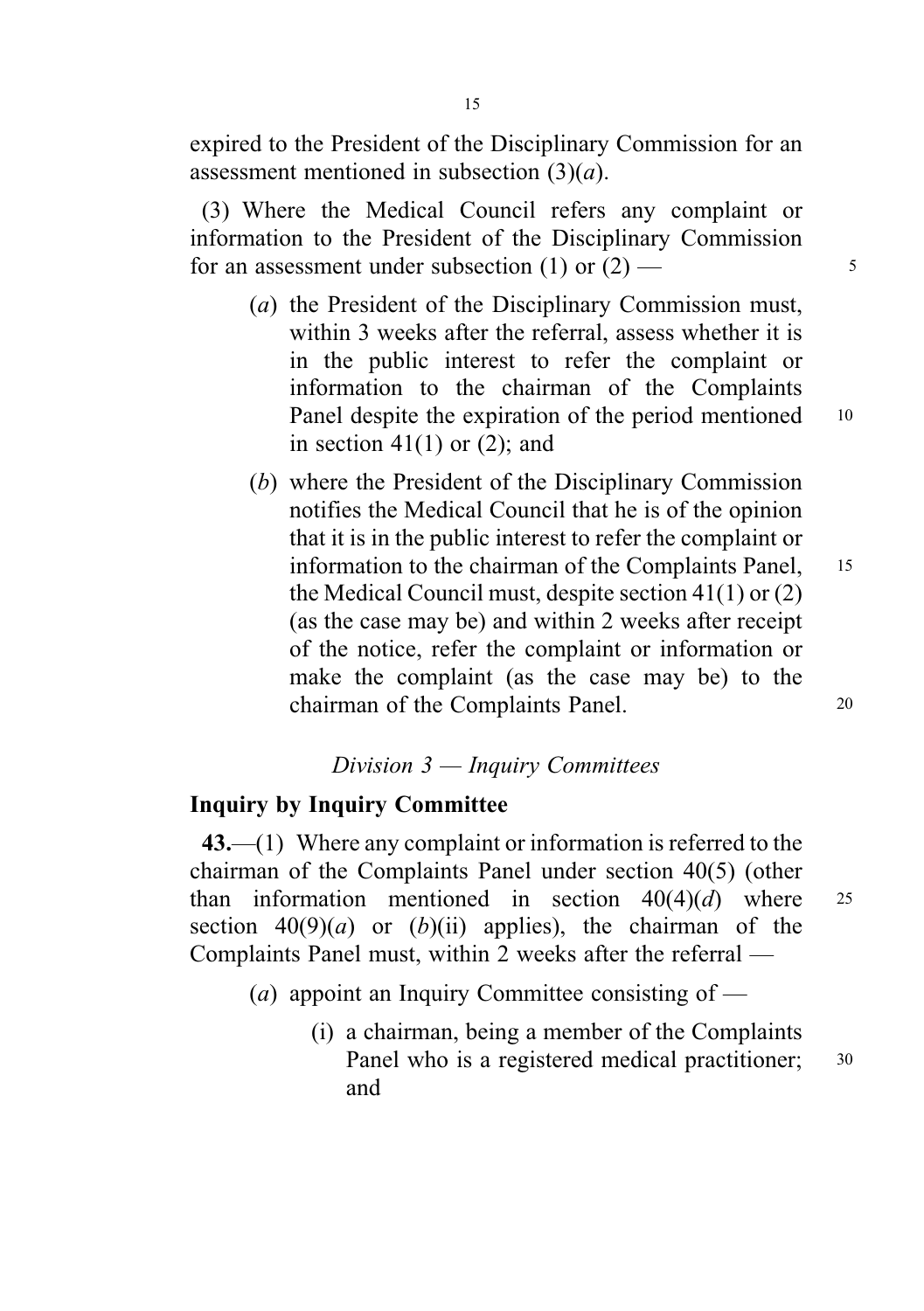(ii) one other member of the Complaints Panel who is a registered medical practitioner,

to inquire into the complaint or information; and

(b) refer the complaint or information to the Inquiry <sup>5</sup> Committee.

(2) An Inquiry Committee may, in the course of an inquiry under subsection (1), require the complainant, registered medical practitioner concerned or any other person to answer any question or provide any information or document that the <sup>10</sup> Inquiry Committee considers relevant for the purpose of the inquiry.

> (3) An Inquiry Committee must complete its inquiry under subsection (1) within 3 weeks after the date that the complaint or information is referred to the Inquiry Committee and —

- <sup>15</sup> (a) if the Committee is unanimously of the opinion that the complaint or information is frivolous, vexatious, misconceived or lacking in substance — dismiss the complaint or information and give reasons for the dismissal;
- <sup>20</sup> (b) if the Committee is unanimously of the opinion that the complaint or information is not frivolous, vexatious, misconceived or lacking in substance  $and$  —
- (i) is unanimously of the opinion that no <sup>25</sup> investigation is necessary — issue a letter of advice to the registered medical practitioner; or
- (ii) is unanimously of the opinion that an investigation is necessary — refer the matter to the chairman of the Complaints Panel to <sup>30</sup> appoint a Complaints Committee to inquire into the matter, and direct one or more investigators to investigate the matter; or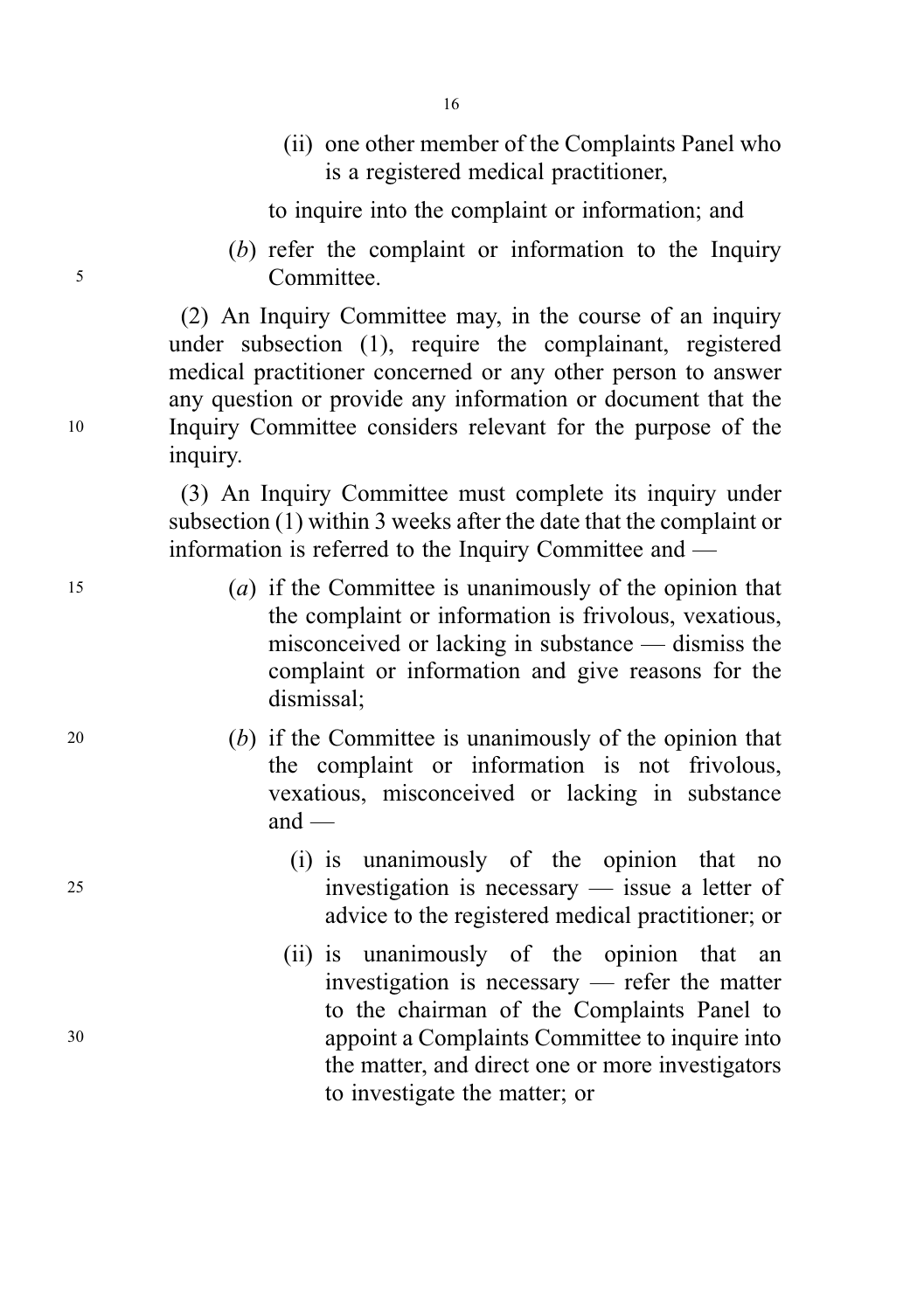(c) in any other case — refer the matter to the chairman of the Complaints Panel to appoint a Complaints Committee to inquire into the matter, and direct one or more investigators to investigate the matter.

(4) The chairman of the Complaints Panel may, upon a written  $\frac{5}{5}$ request by an Inquiry Committee, grant to the Inquiry Committee one (but not more than one) extension of the period mentioned in subsection (3) if the chairman is satisfied that the circumstances of the case justify the grant of the extension, except that the extension must not extend beyond the 10 period of 6 weeks after the date that the complaint or information is referred to the Inquiry Committee.

(5) A decision of an Inquiry Committee under subsection (3) is final.

### Division 4 — Complaints Committees <sup>15</sup>

### Appointment of Complaints Committees

44. Where any complaint or information is referred to the chairman of the Complaints Panel under section  $40(6)(a)$ ,  $42(3)(b)$  or  $43(3)(b)(ii)$  or (c), the chairman of the Complaints Panel must, within 2 weeks after the referral — 20

- (a) appoint a Complaints Committee consisting of  $-$ 
	- (i) a chairman, being the deputy chairman of the Complaints Panel or a member of the Complaints Panel who is a registered medical practitioner; and 25
	- (ii) 2 other members of the Complaints Panel, one of whom is a registered medical practitioner and the other is a legal professional or lay person,

to inquire into the complaint or information; and

 $(b)$  refer the complaint or information to the Complaints  $30$ Committee.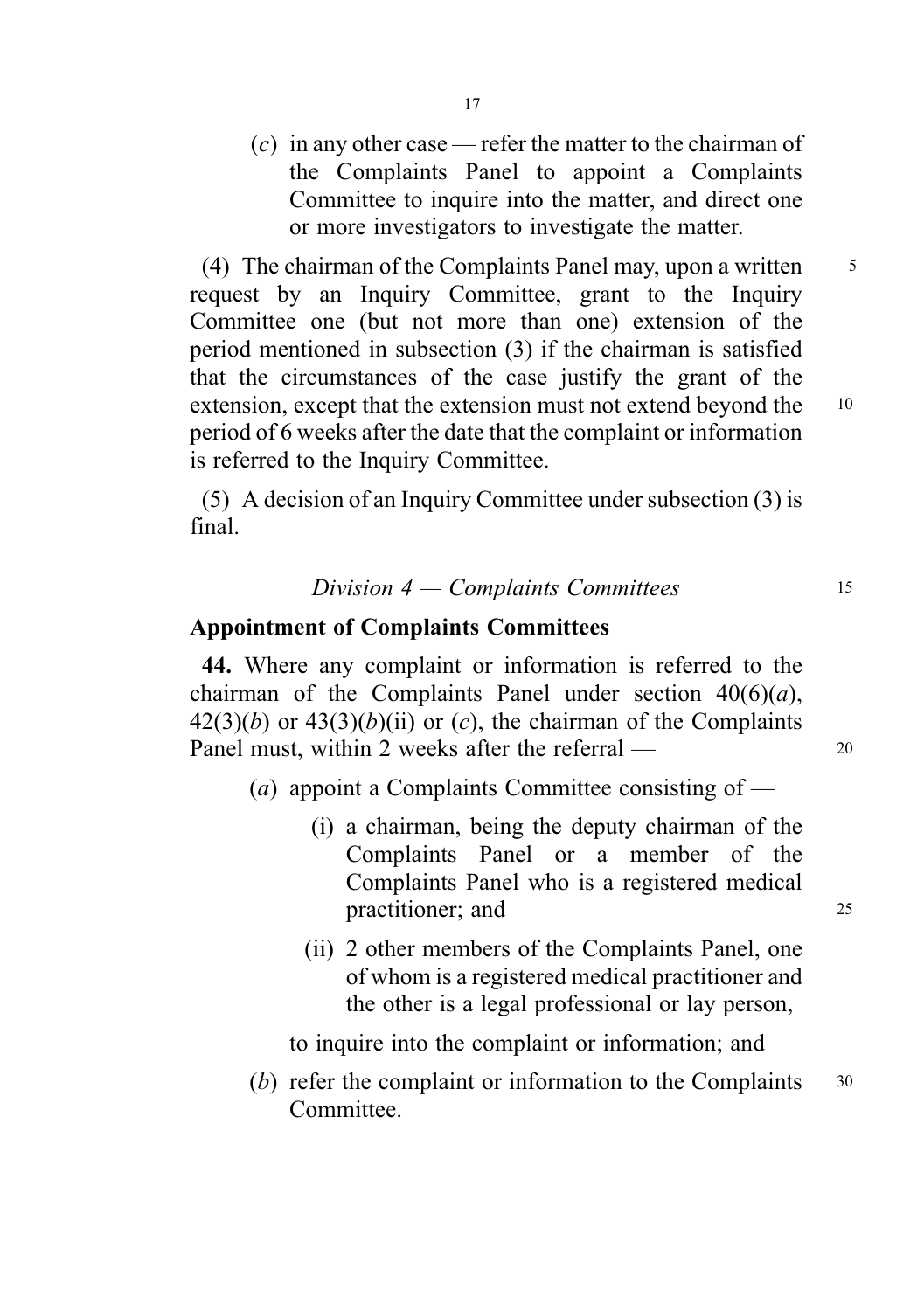## Inquiry by Complaints Committee

45.—(1) A Complaints Committee must complete its inquiry not later than 3 months after the date that the complaint or information is referred to the Complaints Committee.

<sup>5</sup> (2) Where a Complaints Committee is of the opinion that it will not be able to complete its inquiry within the period mentioned in subsection (1), the Complaints Committee may apply in writing to the chairman of the Complaints Panel for an extension of time to complete its inquiry.

<sup>10</sup> (3) The chairman of the Complaints Panel may, upon a written request by a Complaints Committee, grant to the Complaints Committee one (but not more than one) extension of the period mentioned in subsection (1) if the chairman is satisfied that the circumstances of the case justify the grant of the extension, <sup>15</sup> except that the extension must not extend beyond the period of 6 months after the date that the complaint or information is referred to the Complaints Committee.

(4) The Medical Council may, upon a written request by a Complaints Committee, apply to the High Court in accordance <sup>20</sup> with section 59U for a further extension of time that extends beyond the period mentioned in subsection (3) for the Complaints Committee to complete its inquiry.

> (5) For the purposes of conducting an inquiry, a Complaints Committee may —

- <sup>25</sup> (a) require the production for inspection by the Complaints Committee of any book, document or paper which may relate to or be connected with the subject matter of the inquiry; and
- (b) require the complainant, registered medical <sup>30</sup> practitioner concerned and any other person to give any information or evidence which may relate to or be connected with the subject matter of the inquiry (including any information in relation to any book, document or paper mentioned in paragraph  $(a)$ ) —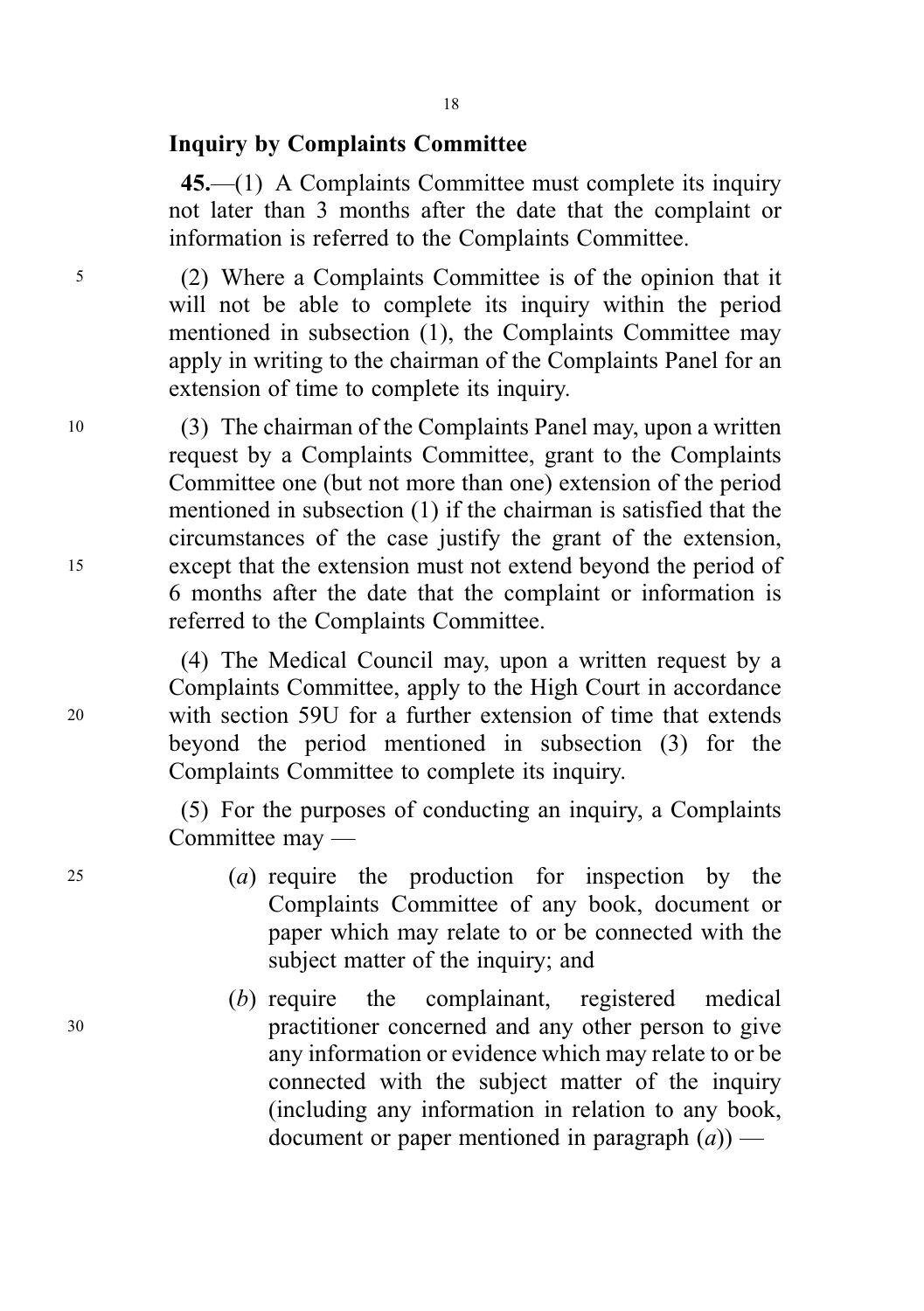- (i) at an attendance before the Complaints Committee;
- (ii) in writing; or
- (iii) by way of a statutory declaration or an affidavit.

(6) Any person who, without lawful excuse, refuses or fails to  $\frac{5}{5}$ comply with any requirement of a Complaints Committee under subsection  $(5)(a)$  or  $(b)$  shall be guilty of an offence and shall be liable on conviction to a fine not exceeding \$5,000 or to imprisonment for a term not exceeding 6 months or to both.

(7) For the purposes of any inquiry, a Complaints Committee <sup>10</sup>  $m$ av —

- (a) where an Inquiry Committee has directed an investigation under section  $43(3)(b)(ii)$  or  $(c)$  refer to and rely on the report arising from that investigation; or 15
- (b) in any other case direct one or more investigators to investigate the complaint or information to which the inquiry relates.

## Findings of Complaints Committee

 $46$ —(1) After considering any investigation report mentioned  $20$ in section 51 and any report by a Performance Assessment Panel mentioned in section 52 or Fitness Assessment Panel mentioned in section 53, and upon due inquiry into the complaint or information, a Complaints Committee may, if it is of the view that a formal inquiry by a Disciplinary Tribunal or Health <sup>25</sup> Committee is not necessary, take one or more of the following actions:

- (a) issue a letter of advice to the registered medical practitioner;
- (b) issue a letter of warning to the registered medical  $30$ practitioner;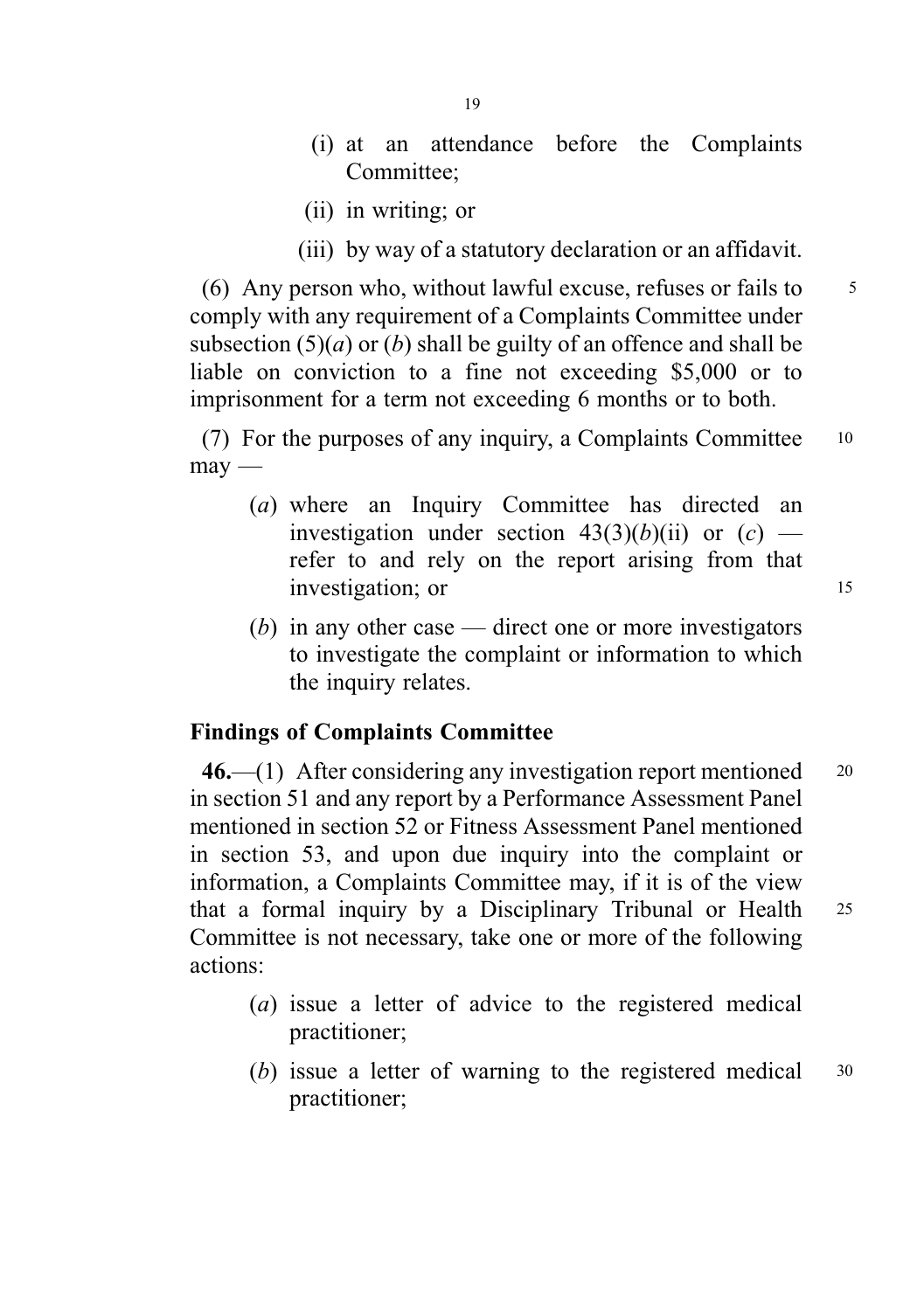|    | (c) direct the registered medical practitioner to seek and<br>undergo medical or psychiatric<br>treatment<br>or<br>counselling;                                                                                                                                                                         |
|----|---------------------------------------------------------------------------------------------------------------------------------------------------------------------------------------------------------------------------------------------------------------------------------------------------------|
| 5  | (d) direct the registered medical practitioner to undertake<br>and complete specified further education or training<br>within a specified period;                                                                                                                                                       |
| 10 | (e) direct the registered medical practitioner to report, at<br>such times, in such manner and to such person or<br>persons as the Complaints Committee may specify, on<br>the status of $-$                                                                                                            |
|    | (i) the registered medical practitioner's physical or<br>mental condition; or                                                                                                                                                                                                                           |
|    | (ii) the registered medical practitioner's medical<br>practice;                                                                                                                                                                                                                                         |
| 15 | (f) direct the registered medical practitioner to seek and<br>take advice, from such person or persons as the<br>Complaints Committee may specify, on or in relation<br>to the management of his medical practice;                                                                                      |
| 20 | (g) with the agreement of the registered medical<br>practitioner, request the Medical Council to do one<br>or more of the following:                                                                                                                                                                    |
|    | (i) remove the registered medical practitioner's<br>name from the appropriate register;                                                                                                                                                                                                                 |
| 25 | (ii) suspend the registration of the registered<br>medical practitioner from the appropriate<br>register for a period not exceeding 3 years;                                                                                                                                                            |
| 30 | (iii) where the registered medical practitioner is a<br>fully registered medical practitioner in Part I of<br>the Register of Medical Practitioners — remove<br>his name from Part I of that Register and<br>register him as a medical practitioner with<br>conditional registration in Part II of that |
|    | Register, and section $21(4)$ , $(6)$ , $(7)$ , $(8)$ and<br>(9) applies accordingly;                                                                                                                                                                                                                   |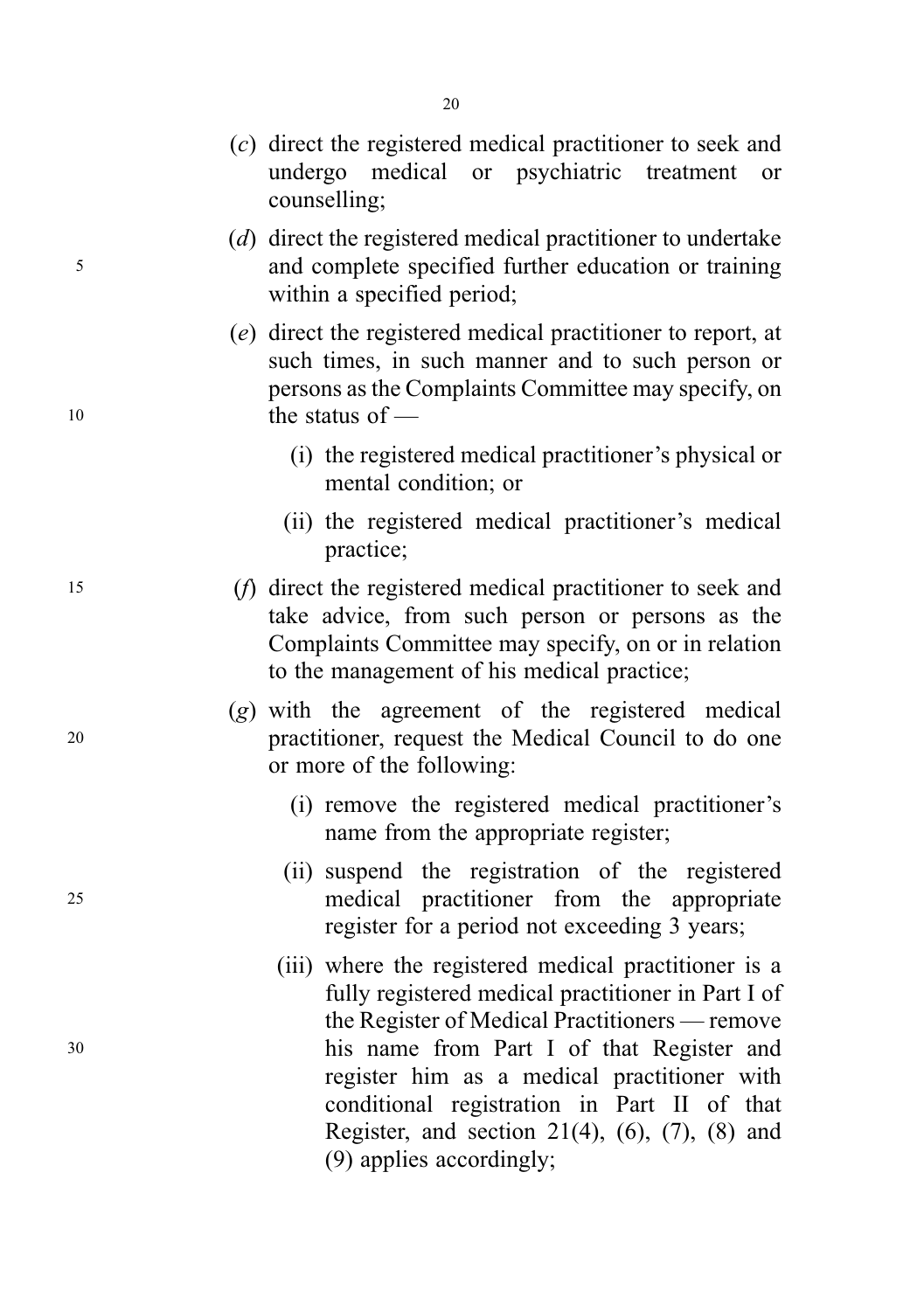- (iv) where the registered medical practitioner is registered in any register other than Part I of the Register of Medical Practitioners — impose additional appropriate conditions or restrictions on his registration or vary the conditions or  $5$ restrictions already imposed under section 21, 23 or 24, as the case may be;
- (v) suspend or cancel the registered medical practitioner's practising certificate;
- $(h)$  dismiss the complaint or information; 10
- (i) give such other direction as the Complaints Committee thinks fit.

(2) Where a Complaints Committee, based on the facts and evidence before it, determines that cause of sufficient gravity for a formal inquiry exists — 15

- (a) where the complaint or information touches on the physical or mental fitness of the registered medical practitioner to practise medicine —
	- (i) the Complaints Committee may, with the agreement of the registered medical <sup>20</sup> practitioner, request the Medical Council to take one or more of the actions in subsection (3); or
	- (ii) in any other case the Complaints Committee must direct the Medical Council to appoint a 25 Health Committee to hold a formal inquiry; or
- (b) in any other case the Complaints Committee must recommend to the Medical Council that a formal inquiry be held by a Disciplinary Tribunal.

(3) Upon receiving a request under subsection  $(2)(a)(i)$ , the 30 Medical Council may do one or more of the following:

(a) remove the name of the registered medical practitioner from the appropriate register;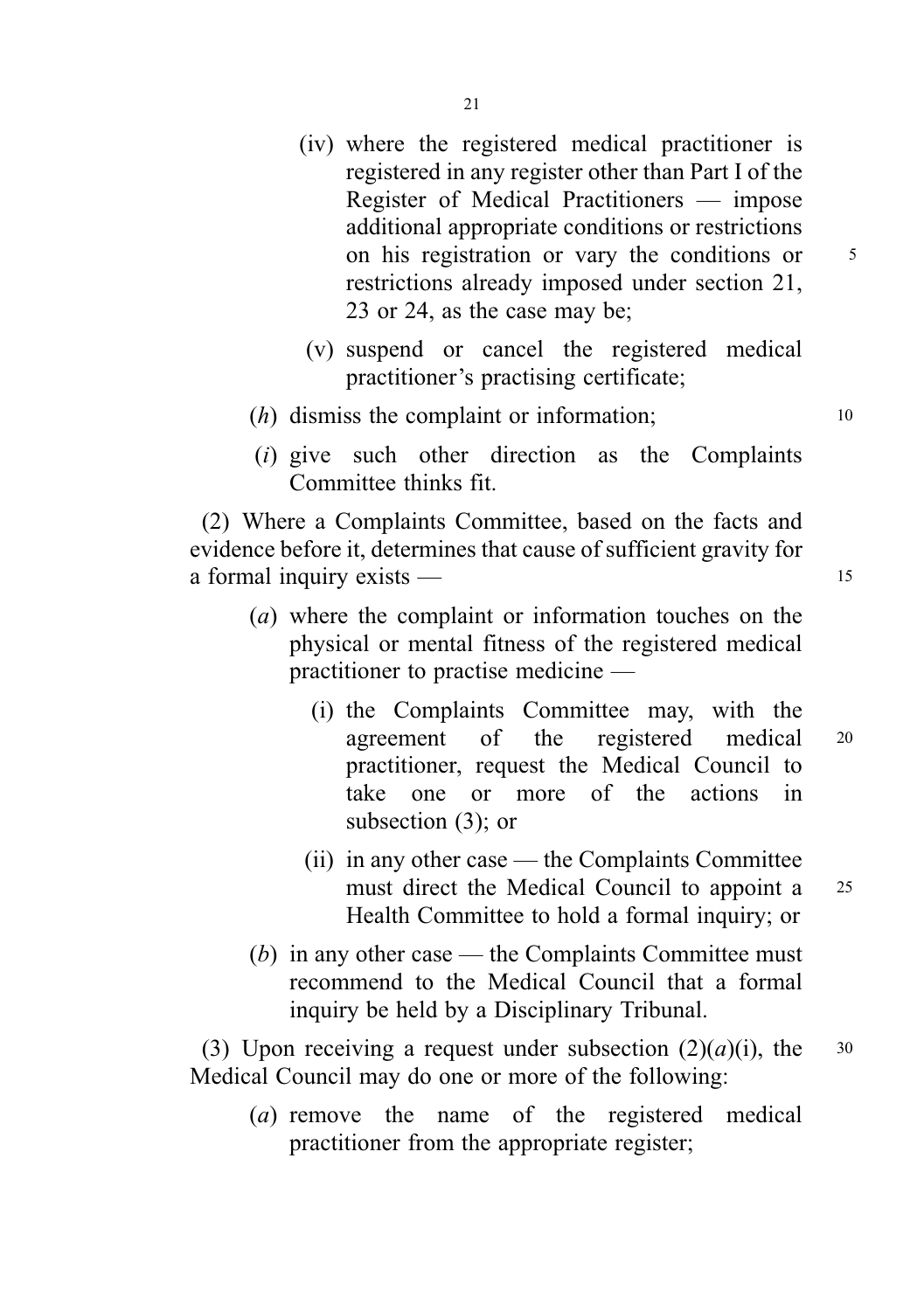- (b) suspend the registration of the registered medical practitioner in the appropriate register for such period not exceeding 3 years;
- (c) where the registered medical practitioner is a fully <sup>5</sup> registered medical practitioner in Part I of the Register of Medical Practitioners — remove his name from Part I of the Register of Medical Practitioners and register him as a medical practitioner with conditional registration in Part II <sup>10</sup> of that Register, and section 21(4), (6), (7), (8) and (9) applies accordingly;
- (d) where the registered medical practitioner is registered in any register other than Part I of the Register of Medical Practitioners — impose additional <sup>15</sup> appropriate conditions or restrictions on his registration or vary the conditions or restrictions already imposed under section 21, 23 or 24, as the case may be.

(4) Where the registered medical practitioner concerned fails <sup>20</sup> to comply with a direction of a Complaints Committee under subsection (1)(c), (d), (e), (f) or (i), a Complaints Committee (whether it is the Complaints Committee that gave the direction or another Complaints Committee appointed in its place) may, if it thinks fit, recommend that a formal inquiry be held by a <sup>25</sup> Disciplinary Tribunal or direct that a formal inquiry be held by a Health Committee (as the case may be) in respect of the complaint or information.

(5) Where a Complaints Committee makes a direction under subsection  $(2)(a)(ii)$  or (4) that a formal inquiry be held by a <sup>30</sup> Health Committee, the Medical Council must, within one month after receipt of the Complaint Committee's direction, refer the complaint or information to a Health Committee.

(6) Where a Complaints Committee makes a recommendation under subsection  $(2)(b)$  or  $(4)$  that a formal inquiry be held by a <sup>35</sup> Disciplinary Tribunal —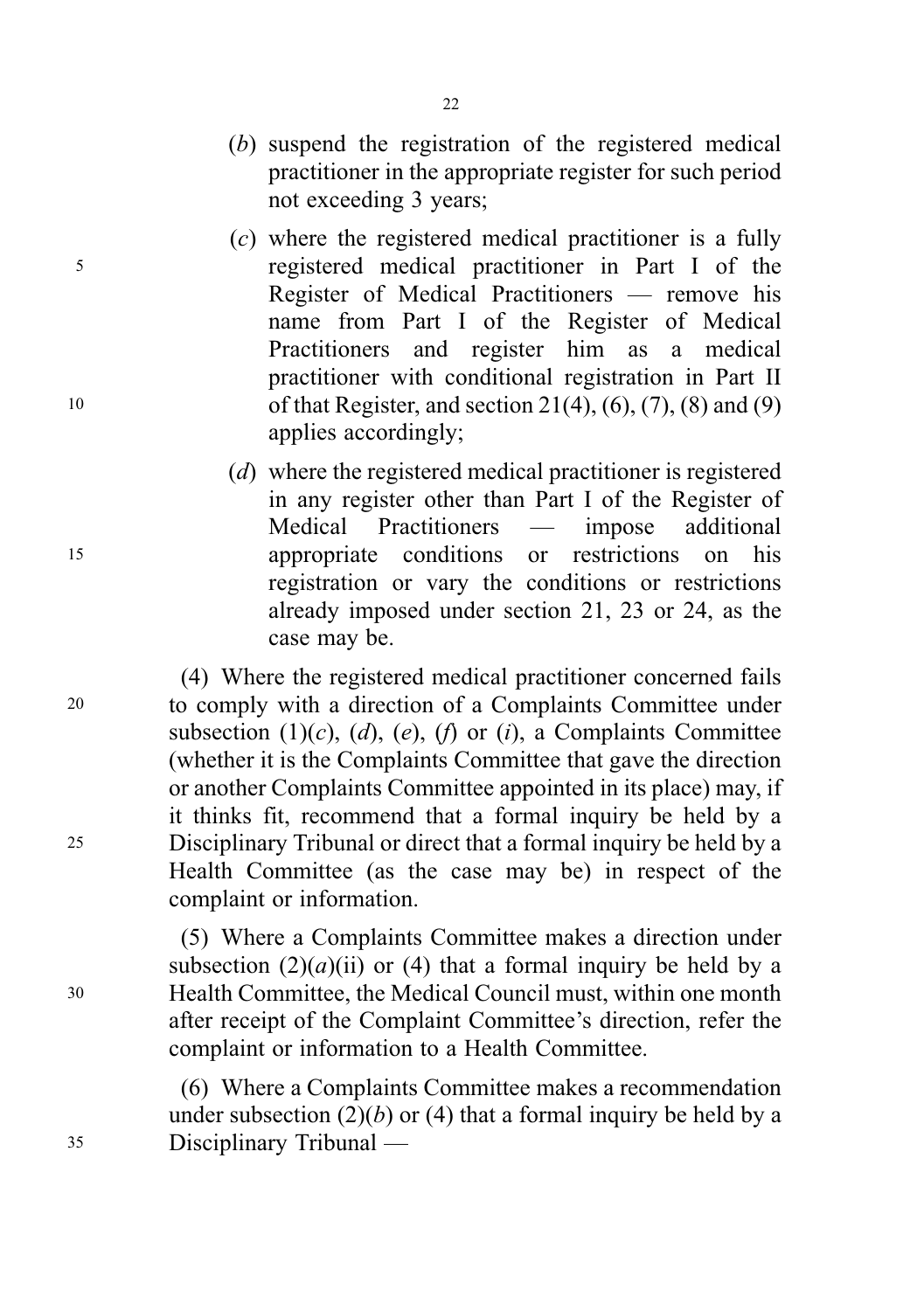- (a) the Complaints Committee must give reasons for its recommendation and also recommend to the Medical Council the charge or charges to be preferred against the registered medical practitioner; and
- (b) the Medical Council must, within one month after  $\frac{5}{5}$ receipt of the Complaints Committee's recommendation, determine whether it is appropriate for a formal inquiry to be held by a Disciplinary Tribunal.

(7) If the Medical Council determines under subsection  $(6)(b)$  10 that it is not appropriate for a formal inquiry to be held by a Disciplinary Tribunal, the Medical Council must notify the complainant and registered medical practitioner of its decision and the reasons for such determination, and may take one or more of the following actions: 15

(a) any action mentioned in subsection  $(1)(a)$  to  $(f)$  or  $(h)$ ;

- (b) with the agreement of the registered medical practitioner, take one or more of the actions specified in subsection  $(1)(g)(i)$  to  $(v)$ ;
- (c) give such other direction as the Medical Council <sup>20</sup> thinks fit.

(8) If the Medical Council determines under subsection  $(6)(b)$ that it is appropriate for a formal inquiry to be held by a Disciplinary Tribunal, the Medical Council must refer the complaint or information to the President of the Disciplinary <sup>25</sup> Commission for the appointment of a Disciplinary Tribunal.

(9) A decision of the Complaints Committee under subsection  $(2)(a)(ii)$  or  $(b)$  or  $(4)$ , or of the Medical Council under subsection  $(6)(b)$ , is final.

(10) A letter of advice mentioned in subsection  $(1)(a)$  that is to  $30$ be issued by a Complaints Committee under that subsection or the Medical Council under subsection (7) may be issued by the chairman of the Complaints Committee or the President of the Medical Council (as the case may be) on such terms as the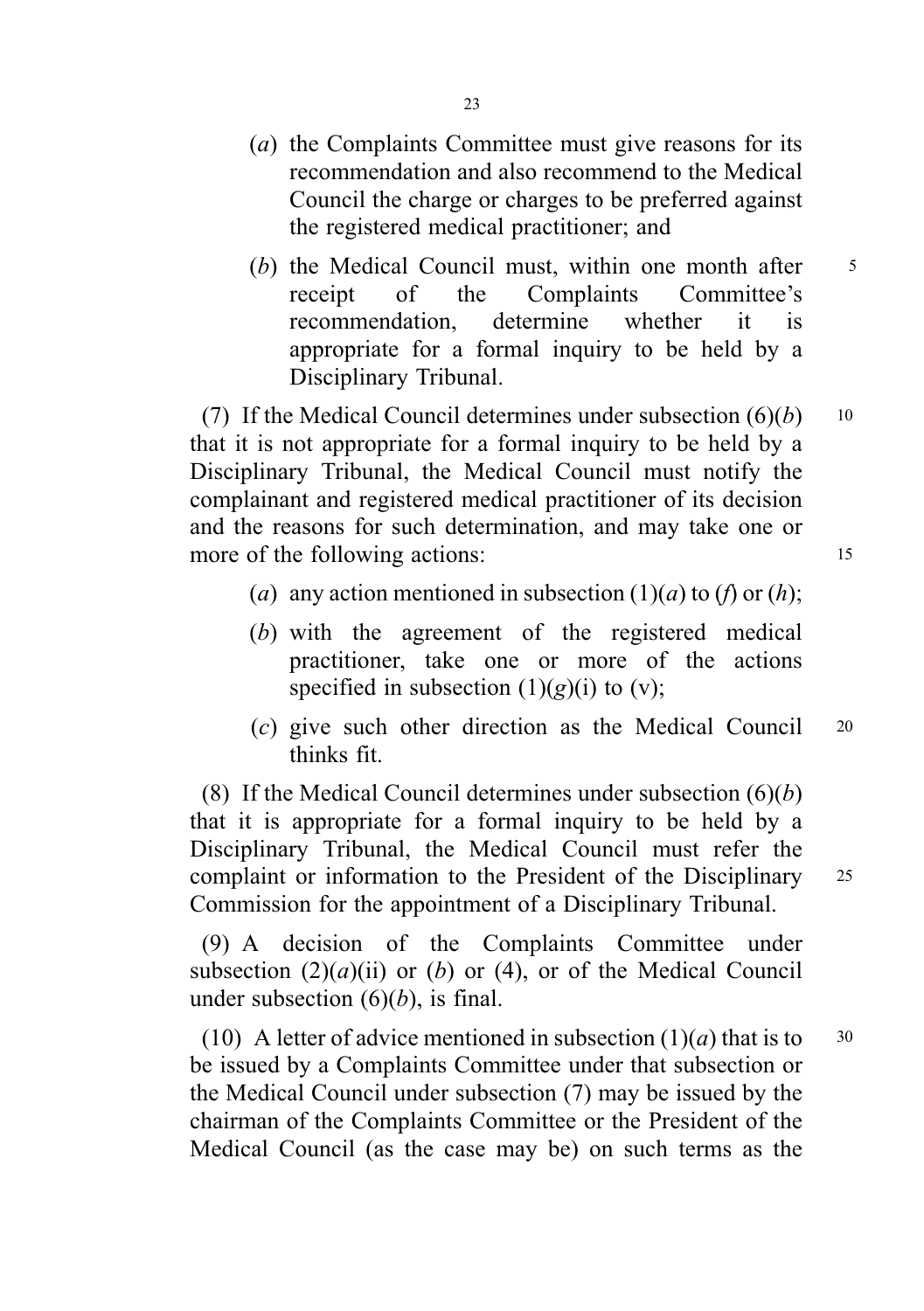Complaints Committee or the Medical Council (as the case may be) thinks fit.

(11) Where, in the course of an inquiry, a Complaints Committee receives any information touching on, or evidence <sup>5</sup> of, the conduct of the registered medical practitioner concerned which discloses an offence under any written law, the Complaints Committee must report it to the Medical Council.

(12) A Complaints Committee must notify the registered medical practitioner concerned and the complainant of its 10 decision under subsection (1), or under subsection  $(2)(a)(ii)$  or (4) to refer the complaint or information to a Health Committee, and give the reason for the Complaints Committee's decision.

(13) Every Complaints Committee must immediately report to the Medical Council its findings, and every decision made under <sup>15</sup> this section.

> (14) A Complaints Committee completes its inquiry upon the submission of the report mentioned in subsection (13).

> > Division  $5$  — Mediation and withdrawal, etc.

### Mediation

<sup>20</sup> 47.—(1) An Inquiry Committee or a Complaints Committee may, at any time after any complaint or information (called in this Division the matter) is referred to it but before the completion of its inquiry under section 43(3) or 46(14) (as the case may be), refer the matter for mediation between the <sup>25</sup> registered medical practitioner and the complainant, before a mediator specified by the Inquiry Committee or Complaints Committee.

(2) Where the Inquiry Committee or Complaints Committee (as the case may be) is informed by both the registered medical <sup>30</sup> practitioner and the complainant that they have agreed to participate in mediation in relation to the matter (whether or not the mediation has been referred to mediation by an Inquiry Committee or a Complaints Committee under subsection (1)) —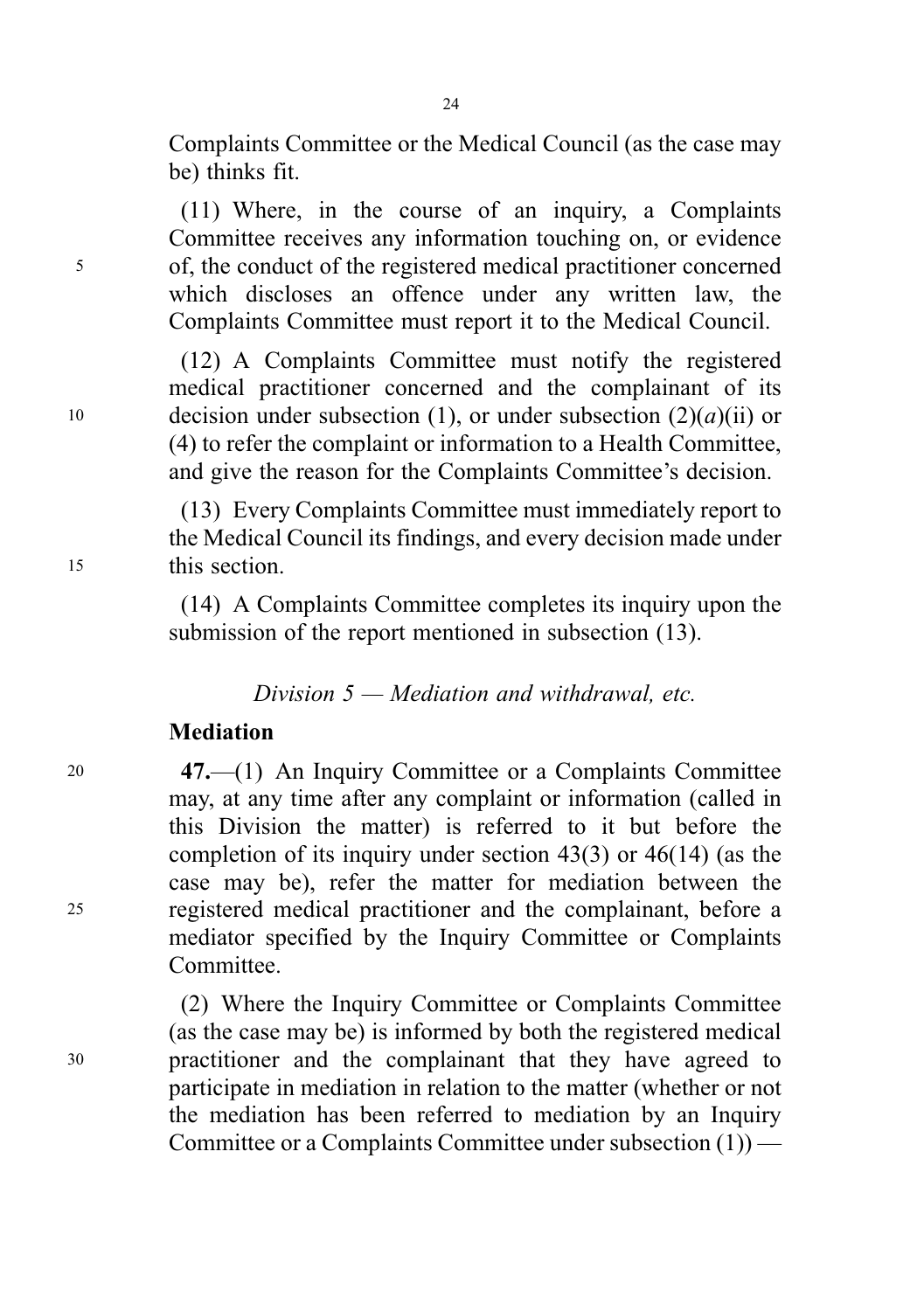- (a) subject to subsection (3), the Inquiry Committee or Complaints Committee (as the case may be) may direct that the inquiry be suspended for the period or suspended subject to the conditions, specified by the Inquiry Committee or Complaints Committee, as the <sup>5</sup> case may be; and
- (b) the mediator must  $-$ 
	- (i) report to the Inquiry Committee or Complaints Committee (as the case may be) on the status of the mediation, at every interval specified by the 10 Inquiry Committee or Complaints Committee, as the case may be; and
	- (ii) as soon as practicable after the termination of the mediation, inform the Inquiry Committee or Complaints Committee (as the case may be) of 15 the termination and outcome of the mediation.

(3) Where a mediation is terminated and the matter is not withdrawn, the Inquiry Committee or Complaints Committee (as the case may be) must complete its inquiry within the balance of the period mentioned in section 43(3) or  $45(1)$  (as the case 20 may be) or the extended period granted under section 43(4), 45(3) or 59U(1) (as the case may be) following the termination.

(4) Despite subsection (3) and sections  $43(3)$  and  $45(1)$ , if the balance of the period mentioned in subsection (3) is less than 7 days, the period during which the Inquiry Committee or <sup>25</sup> Complaints Committee (as the case may be) must complete its inquiry is extended until and including the 7th day after the termination of the mediation.

## Withdrawal of matter

**48.**—(1) If a complainant withdraws the matter at any time —  $30$ 

(a) before an Inquiry Committee is appointed to inquire into the matter;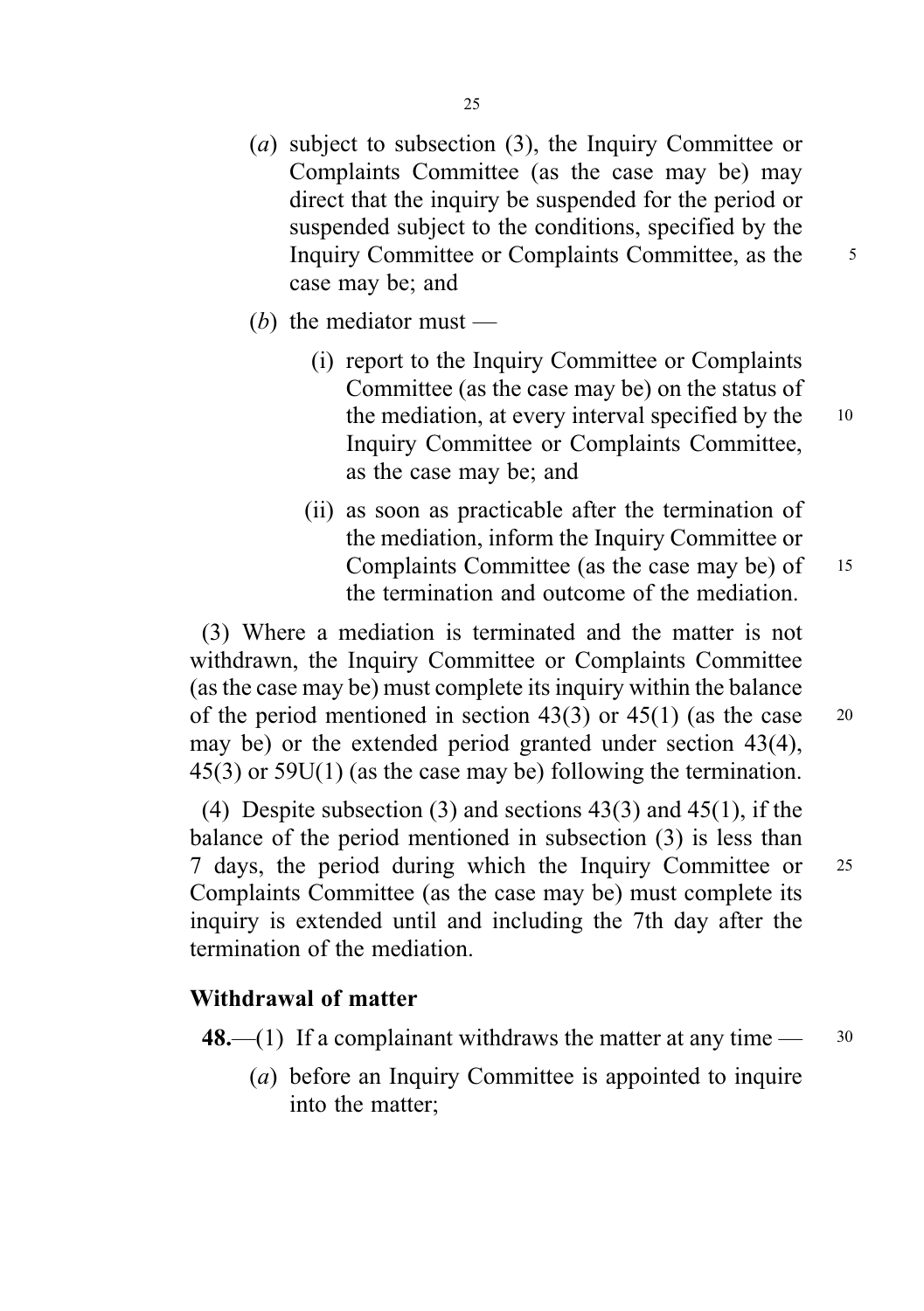- (b) after an Inquiry Committee is appointed but before the Inquiry Committee takes any action under section  $43(3)$ ;
- (c) before a Complaints Committee is appointed to <sup>5</sup> inquire into the matter; or
	- (d) after a Complaints Committee is appointed but before the Complaints Committee takes any action under section  $46(1)$  or  $(2)$ ,

the Medical Council may, despite the withdrawal, give <sup>10</sup> directions to —

- (e) in the case mentioned in paragraph (a) or  $(c)$  the chairman of the Complaints Panel;
- (f) in the case mentioned in paragraph  $(b)$  the Inquiry Committee; or
- 15 (g) in the case mentioned in paragraph  $(d)$  the Complaints Committee,

for the continuation of the inquiry as if the matter were not withdrawn.

(2) Where the Medical Council gives directions under <sup>20</sup> subsection (1) to the chairman of the Complaints Panel, an Inquiry Committee or a Complaints Committee, the chairman, the Inquiry Committee and the Complaints Committee (as the case may be) must comply with the direction as if the matter had been a complaint made by the Medical Council.

<sup>25</sup> (3) The Medical Council may do any of the following in relation to a matter despite the withdrawal of the matter by the complainant:

- (a) refer the matter to the President of the Disciplinary Commission for the appointment of a Disciplinary <sup>30</sup> Tribunal under section 40(7);
	- (b) refer the matter to a Health Committee under section  $46(5)$ ;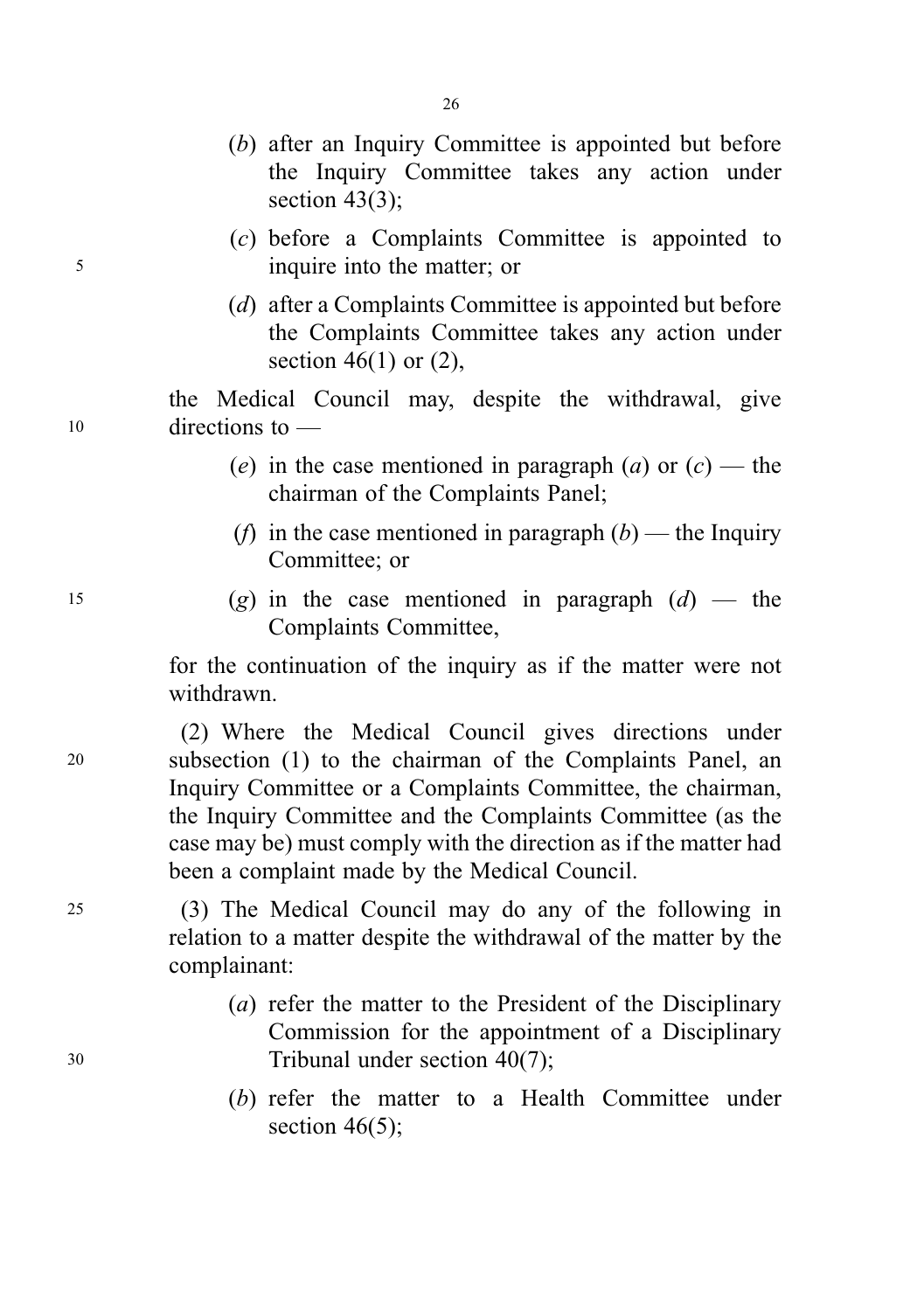(c) proceed under section  $46(6)(b)$  and section  $46(7)$ or (8).

(4) If a complainant withdraws the matter before the conclusion of the inquiry into the matter by a Disciplinary Tribunal or a Health Committee, the Medical Council may 5 inform the Disciplinary Tribunal or Health Committee (as the case may be) to continue the inquiry despite the withdrawal, and all the future proceedings arising or following from the direction are to be taken as if the matter had been a complaint made by the Medical Council. 10

# Inquiry Committee or Complaints Committee may make costs orders

49.—(1) Where an Inquiry Committee makes a decision under section  $43(3)(a)$  or a Complaints Committee is of the opinion that the matter is frivolous, vexatious, misconceived or lacking 15 in substance and dismisses the matter under section  $46(1)(h)$ , the Inquiry Committee or Complaints Committee (as the case may be) may, after hearing the complainant (if the complainant desires to be heard) —

- (*a*) order that the costs of the matter be paid by the  $20$ complainant; and
- (b) in such order, specify the amount of those costs or direct that the amount be taxed by the Registrar of the Supreme Court.

(2) An Inquiry Committee or a Complaints Committee in <sup>25</sup> exercising its discretion as to costs may take into account the parties' conduct in relation to any attempt at resolving the matter by mediation or any other means of dispute resolution.

(3) The High Court has jurisdiction to tax any costs mentioned in subsection  $(1)$  and any order for costs made by the High Court  $30$ is enforceable as if it were ordered in connection with a civil action in the High Court.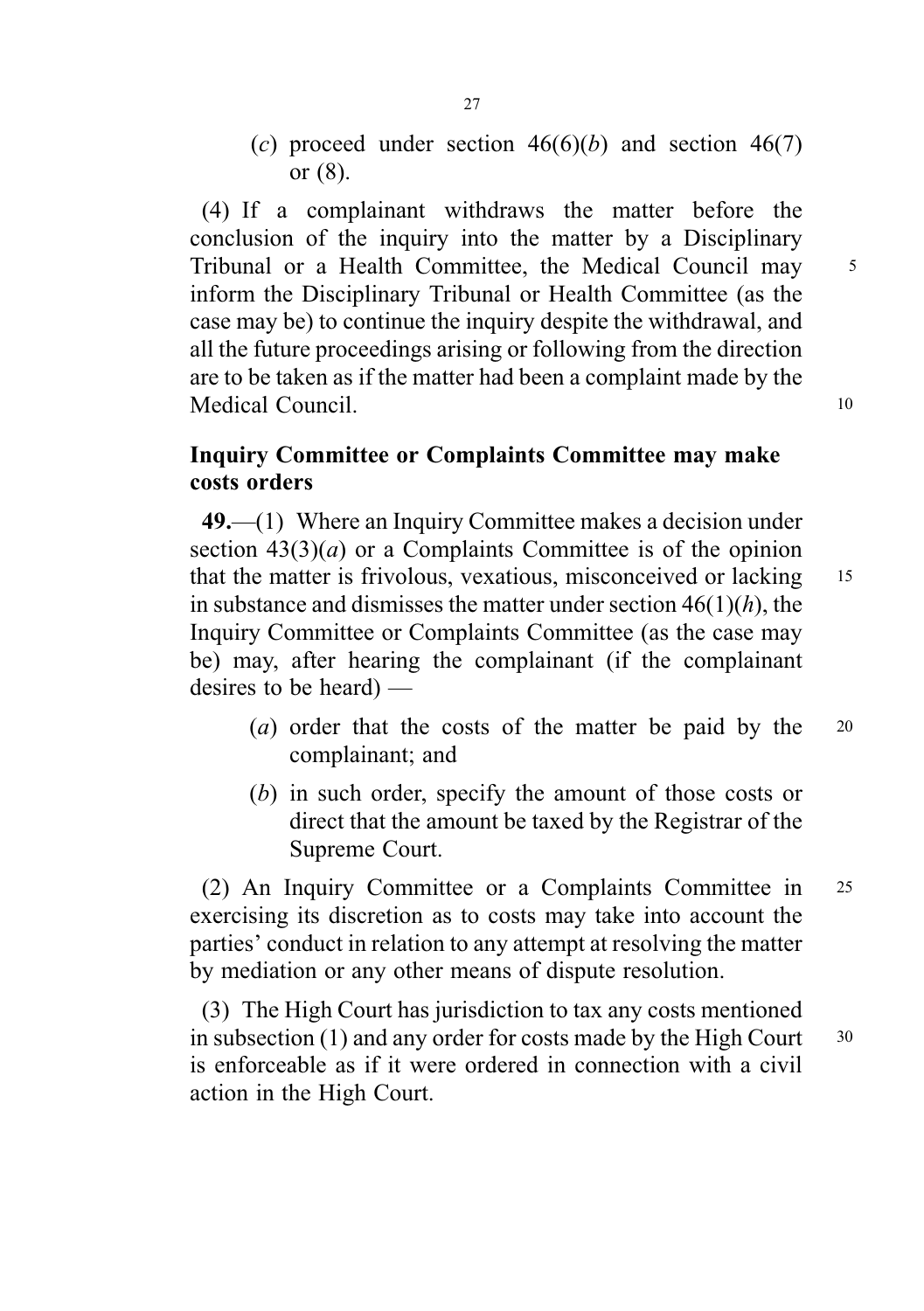(4) Any person who is aggrieved by an order under subsection (1) may, within 14 days after being notified of the order, appeal to the High Court.

(5) An appeal under subsection (4) may be made by <sup>5</sup> originating summons.

### Division  $6$  — Investigations and assessments

# Conduct of investigation by investigator

 $50- (1)$  Where —

- (a) an Inquiry Committee, a Complaints Committee or a <sup>10</sup> Disciplinary Tribunal (called in this section the instructing committee) directs an investigation under section  $43(3)(b)(ii)$  or  $(c)$ ,  $45(7)(b)$  or  $59A(9)$ , as the case may be; and
- (b) the instructing committee is of the opinion that the <sup>15</sup> registered medical practitioner should be called upon to answer any allegation made against him,

the instructing committee must give the registered medical practitioner written notice of the investigation and invite the registered medical practitioner to give to the investigator, within <sup>20</sup> the period (not exceeding 21 days after the date of the notice), any written explanation he may wish to offer, containing all relevant information and accompanied by every relevant document that is in the possession of the registered medical practitioner.

<sup>25</sup> (2) The registered medical practitioner may, at any time before the expiration of the period specified for the submission of the written explanation, make not more than one application to the instructing committee for an extension of the period, and the extension must not exceed 21 days.

<sup>30</sup> (3) In the course of an investigation mentioned in subsection (1), a relevant Complaints Committee may authorise in writing the investigator to do one or both of the following: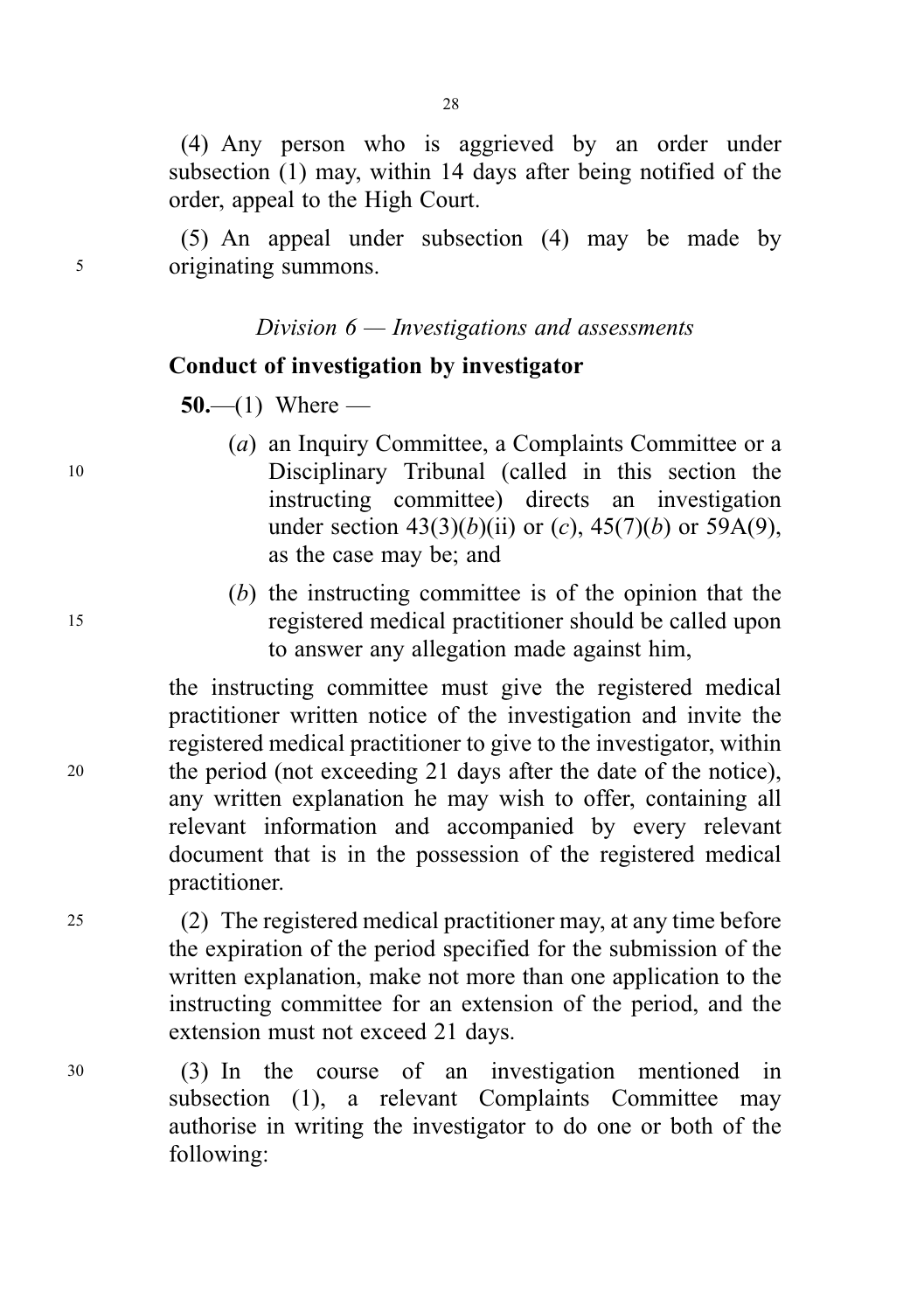- (a) in the case of a complaint mentioned in section  $40(3)(b)$  — obtain the consent of the registered medical practitioner to undergo a performance assessment in accordance with section 52:  $\frac{52}{5}$
- (b) in the case of any information mentioned in section  $40(4)(d)$  — obtain the consent of the registered medical practitioner to undergo a fitness assessment in accordance with section 53.

(4) Where an investigator requests the consent of the <sup>10</sup> registered medical practitioner under subsection (3), the registered medical practitioner must respond within such time as the investigator may specify in the request.

- (5) If the registered medical practitioner
	- (*a*) declines to undergo a performance assessment or 15 fitness assessment requested under subsection (3);
	- (b) having consented to undergo a performance assessment or fitness assessment, subsequently fails to participate in the assessment or refuses to cooperate with any assessor carrying out the assessment; or 20
	- (c) does not respond to the investigator's request within the time mentioned in subsection (4),

the investigator must make a report to the relevant Complaints Committee under section 51, and the relevant Complaints Committee may proceed with the inquiry and take such action as 25 it thinks fit under section 46.

(6) Where, in the course of an investigation mentioned in subsection (1), an investigator receives any information that relates to the registered medical practitioner who is the subject of the investigation and that is not related to the subject matter of  $30$ the investigation but may give rise to proceedings under this Part, the investigator must make a report to the Medical Council.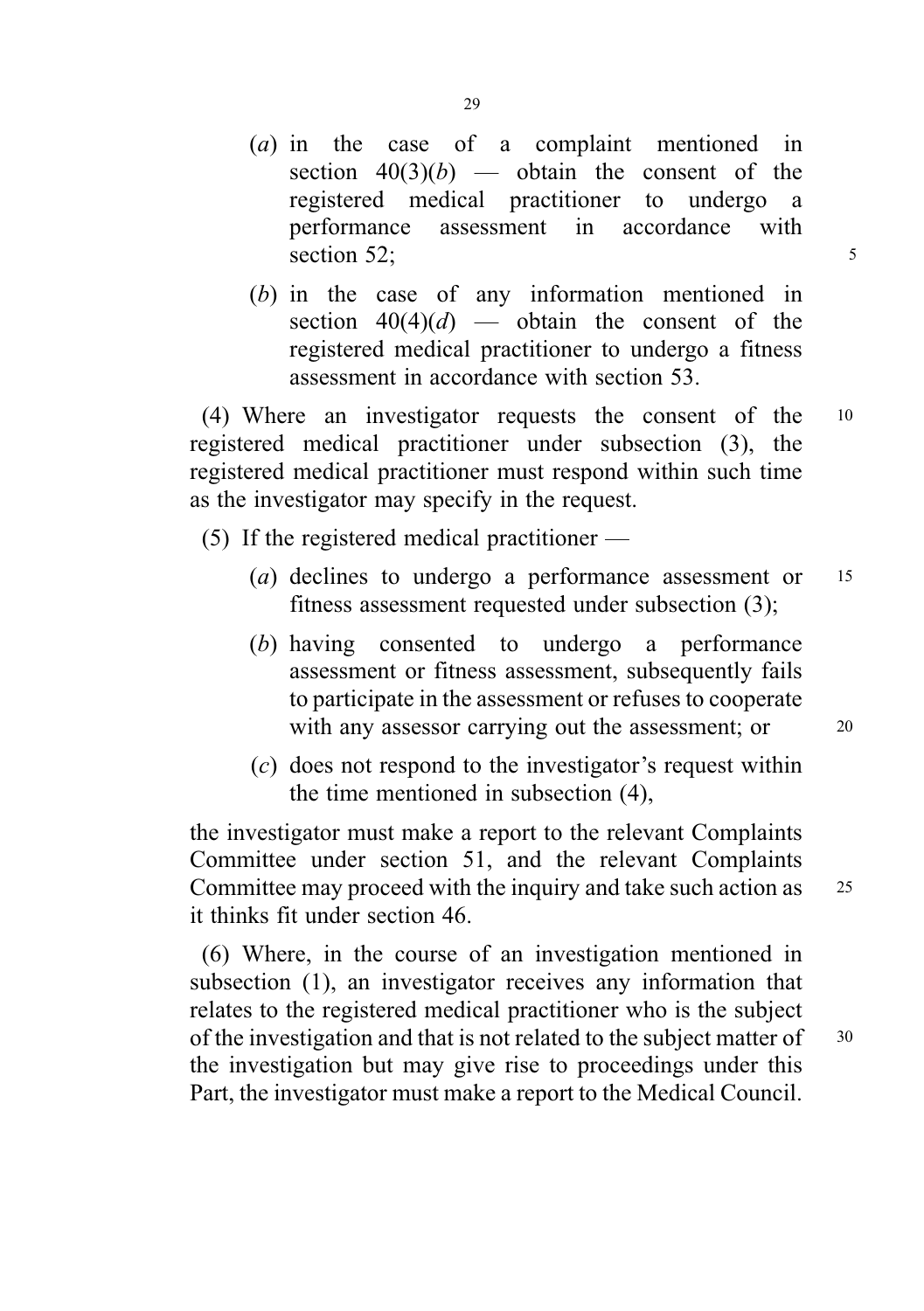(7) Where, in the course of an investigation mentioned in subsection (1), an investigator receives any information relating to another registered medical practitioner which may give rise to proceedings under this Part, the investigator must make a report <sup>5</sup> to the Medical Council.

> (8) In this section and sections 52 and 53, "relevant Complaints Committee" means —

- (a) the Complaints Committee appointed to inquire into any complaint or information that is the subject of the <sup>10</sup> investigation; or
	- (b) the Complaints Committee which has directed the investigation under section  $45(7)(b)$ ,

as the case may be.

# Investigation report and information obtained in course of <sup>15</sup> investigation or inquiry

51.—(1) Upon completing an investigation into any complaint or information, the investigator must submit a report on the findings of the investigation to —

- (a) in the case of an investigation directed by an Inquiry 20 Committee under section  $43(3)(b)(ii)$  or  $(c)$  — the Complaints Committee that is appointed to inquire into the complaint or information, or if no Complaints Committee has been appointed, the chairman of the Complaints Panel;
- <sup>25</sup> (b) in the case of an investigation directed by a Complaints Committee under section  $45(7)(b)$  the Complaints Committee; or
- (c) in the case of an investigation directed by a Disciplinary Tribunal under section 59A(9) — the <sup>30</sup> Disciplinary Tribunal.

(2) The report of the investigator (called in this Part an investigation report) must contain any written explanation given by the registered medical practitioner under section 50(1).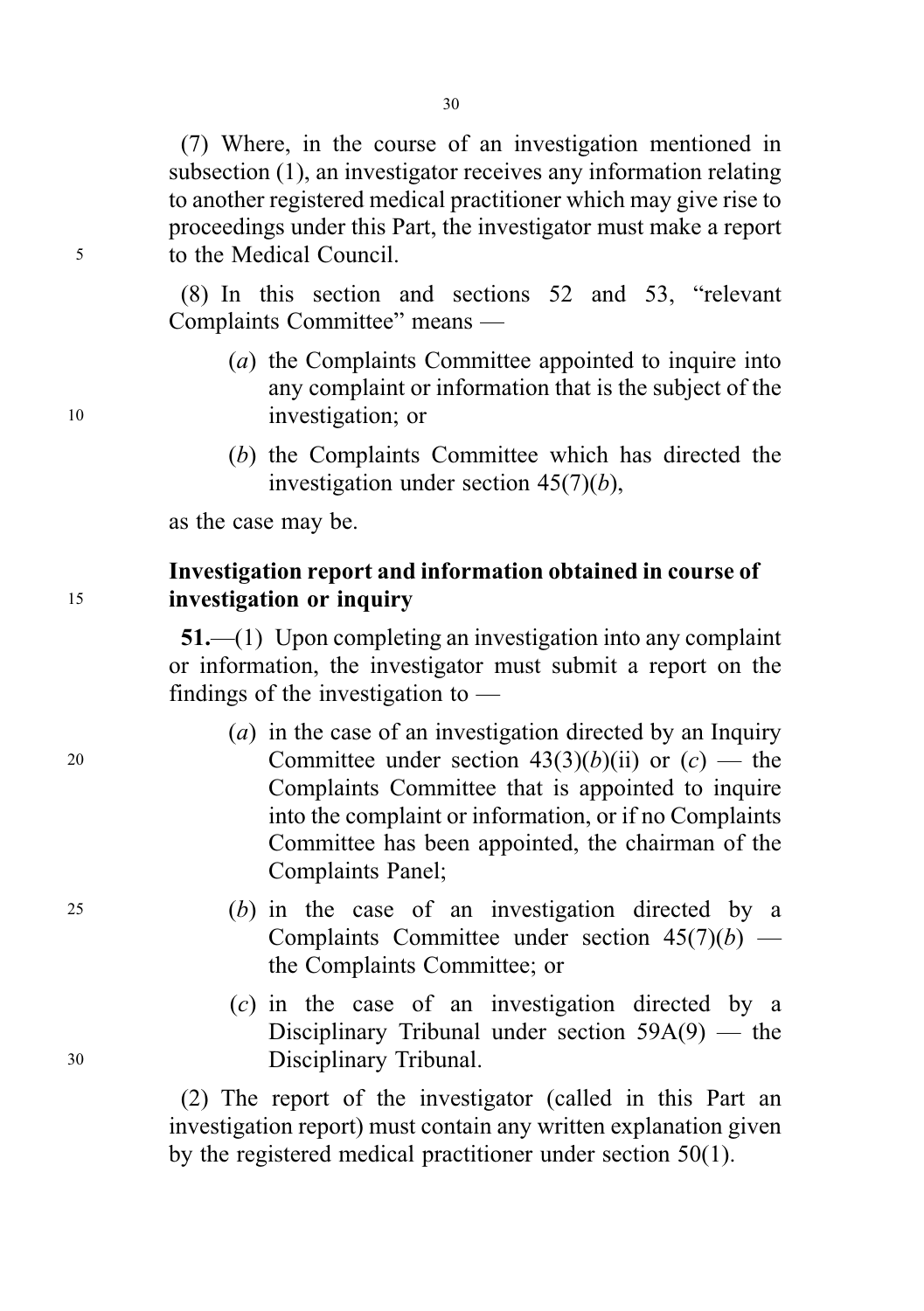(3) A person must not disclose the contents of any investigation report or any information contained in any document which was obtained in the course of any investigation or inquiry commenced under this Part to any other person, including the registered medical practitioner 5 concerned, except —

- (a) where the chairman of the Complaints Panel, Complaints Committee or Disciplinary Tribunal (as the case may be) to which the investigation report is submitted considers that there are compelling <sup>10</sup> reasons to do so; or
- (b) where such disclosure is required for the purpose of administering or enforcing this Act or the Infectious Diseases Act (Cap. 137).

## **Performance assessment** 15

52.—(1) If a registered medical practitioner consents to undergo a performance assessment under section  $50(3)(a)$ , the quality of professional services provided by the registered medical practitioner must be assessed by a Performance Assessment Panel appointed by the relevant Complaints <sup>20</sup> Committee and comprising one or more suitably qualified persons determined by the relevant Complaints Committee.

(2) A Performance Assessment Panel is to carry out the performance assessment in accordance with —

- (a) the provisions of this Division; <sup>25</sup>
- (b) any practice and procedure determined by the Medical Council for performance assessments; and
- (c) any instructions issued by the relevant Complaints Committee for the performance assessment.

(3) The registered medical practitioner under assessment <sup>30</sup> must, if required by a Performance Assessment Panel —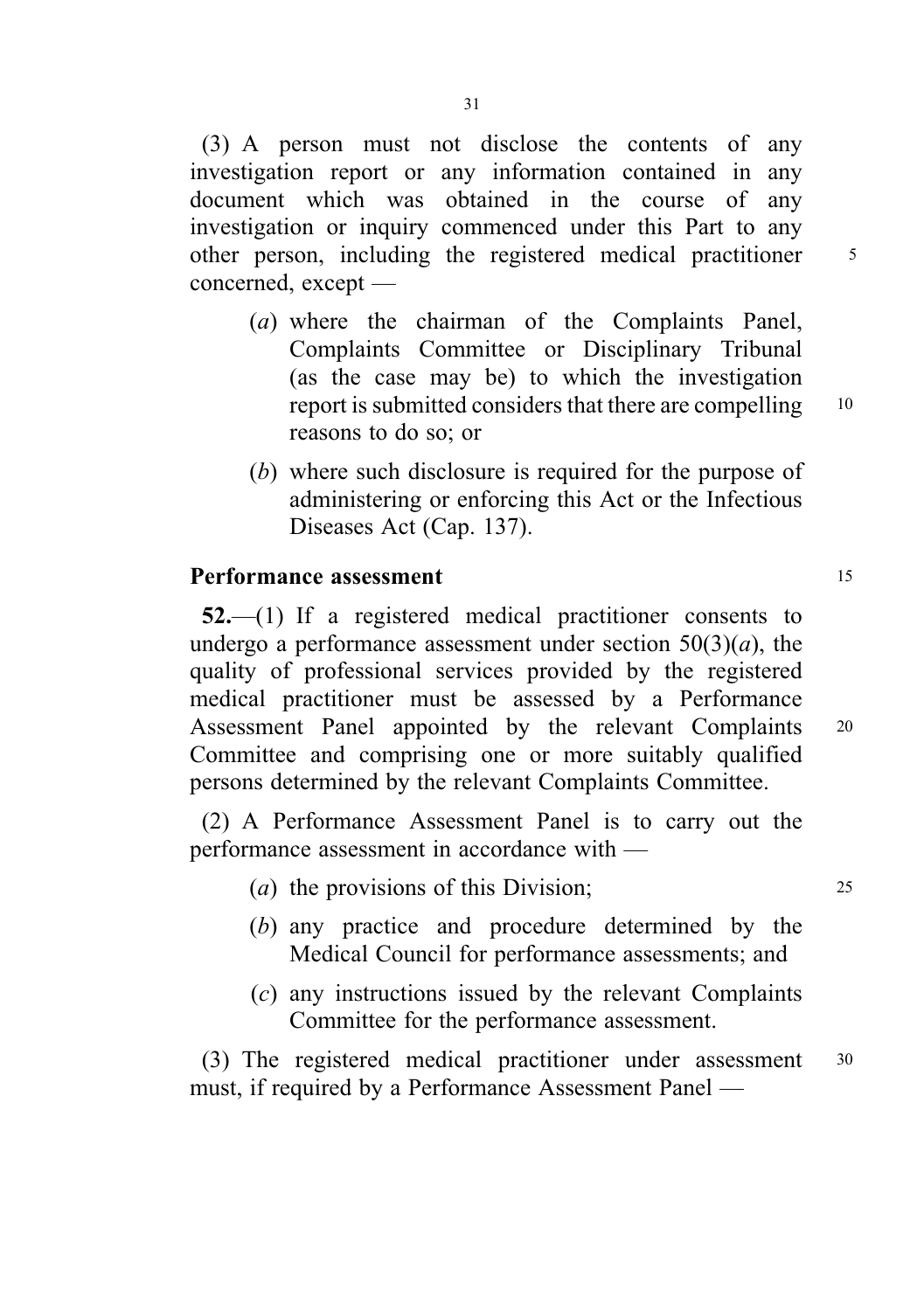- (a) within such time and at such place as the Panel may reasonably require, produce to the Panel or give the Panel access to any record or document —
- (i) specified by the Panel or of a class or <sup>5</sup> description so specified;
	- (ii) which is in the possession or under the control of the registered medical practitioner; and
	- (iii) which the Panel reasonably believes is or may be relevant to the performance assessment;
- <sup>10</sup> (b) give the Panel such explanation or further particulars in respect of anything produced in compliance with a requirement under paragraph  $(a)$  as the Panel may specify; and
- (c) give the Panel all assistance in connection with the <sup>15</sup> performance assessment which the registered medical practitioner is reasonably able to give.

(4) Where any information or matter relevant to a performance assessment is recorded otherwise than in a legible form, the Performance Assessment Panel may require the registered <sup>20</sup> medical practitioner to produce to the Panel a reproduction of such information or matter, or the relevant part of the information or matter, in a legible form.

(5) A Performance Assessment Panel may inspect, examine or make copies of or take any abstract of or extract from any record <sup>25</sup> or document produced under subsection (3) or (4).

> (6) A Performance Assessment Panel must submit a report of its assessment to the relevant Complaints Committee and, with the approval of the relevant Complaints Committee, the registered medical practitioner.

<sup>30</sup> (7) The relevant Complaints Committee, or the investigator with the approval of the relevant Complaints Committee, may discuss with the registered medical practitioner under assessment the report mentioned in subsection (6) and, in the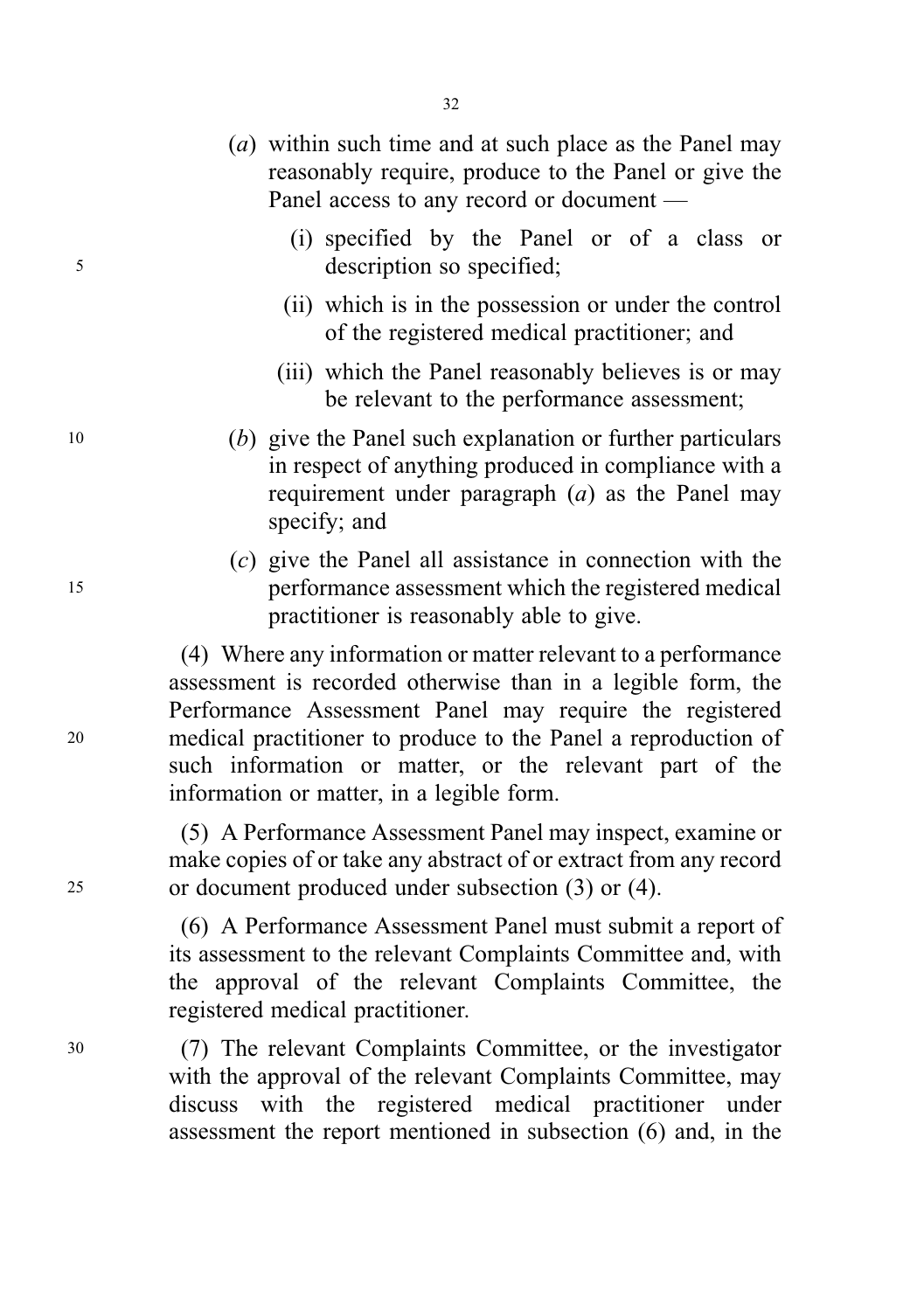case of an adverse finding in the report, the possible ways of dealing with that finding.

(8) If, at any time before the report mentioned in subsection (6) is submitted to the relevant Complaints Committee — 5

- (a) the relevant Complaints Committee instructs the discontinuation of the performance assessment; or
- (b) the relevant Complaints Committee completes its inquiry,

the performance assessment is discontinued from the date <sup>10</sup> paragraph  $(a)$  or  $(b)$  occurs, whichever is earlier.

## Fitness assessment

53.—(1) If a registered medical practitioner consents to undergo a fitness assessment under section  $50(3)(b)$ , the registered medical practitioner's fitness to practise medicine <sup>15</sup> by reason of his physical or mental condition must be assessed by a Fitness Assessment Panel appointed by the relevant Complaints Committee and comprising one or more suitably qualified persons determined by the relevant Complaints Committee. 20

(2) A Fitness Assessment Panel must carry out the fitness assessment in accordance with —

- (a) the provisions of this Division;
- (b) any practice and procedure determined by the Medical Council for fitness assessments; and 25
- (c) any instructions issued by the relevant Complaints Committee for the fitness assessment.

(3) A Fitness Assessment Panel must submit a report of its assessment to the relevant Complaints Committee and, with the approval of the relevant Complaints Committee, provide a copy <sup>30</sup> of the report to the registered medical practitioner.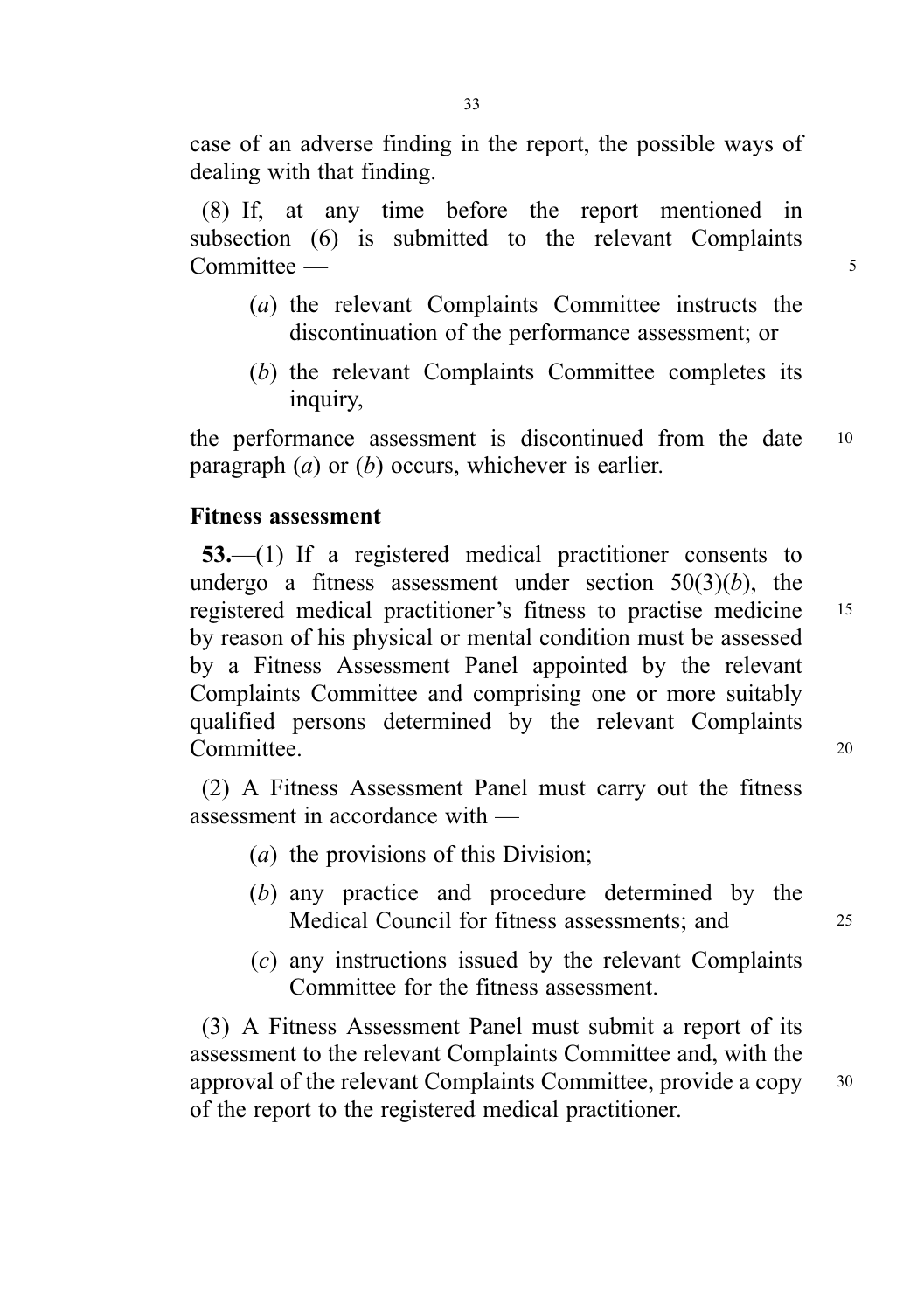(4) The relevant Complaints Committee, or the investigator with the approval of the relevant Complaints Committee, may discuss with the registered medical practitioner under assessment the report mentioned in subsection (3) and, in the <sup>5</sup> case of an adverse finding in the report, the possible ways of dealing with that finding.

> (5) If, at any time before the report mentioned in subsection (3) is submitted to the relevant Complaints Committee —

- <sup>10</sup> (a) the relevant Complaints Committee instructs the discontinuation of the fitness assessment; or
	- (b) the relevant Complaints Committee completes its inquiry,

the fitness assessment is discontinued from the date 15 paragraph  $(a)$  or  $(b)$  occurs, whichever is earlier.

Division 7 — Review by Review Committee

# Request for review

54.—(1) A registered medical practitioner who is aggrieved by any direction or decision of a Complaints Committee under <sup>20</sup> section 46(1) may, within 14 days after being notified under section 46(12), request for a review by a Review Committee whose decision is final.

(2) If the complainant is dissatisfied with any direction or decision of a Complaints Committee under section 46(1), he <sup>25</sup> may, within 14 days after being notified under section 46(12), request for a review by a Review Committee whose decision is final.

(3) Where a complaint is made or any matter or information is referred by the Medical Council under section  $40(6)(a)$  and the <sup>30</sup> Medical Council is dissatisfied with any direction or decision of a Complaints Committee under section 46(1), the Medical Council may within 14 days after receipt of the report under section 46(13), request for a review by a Review Committee whose decision is final.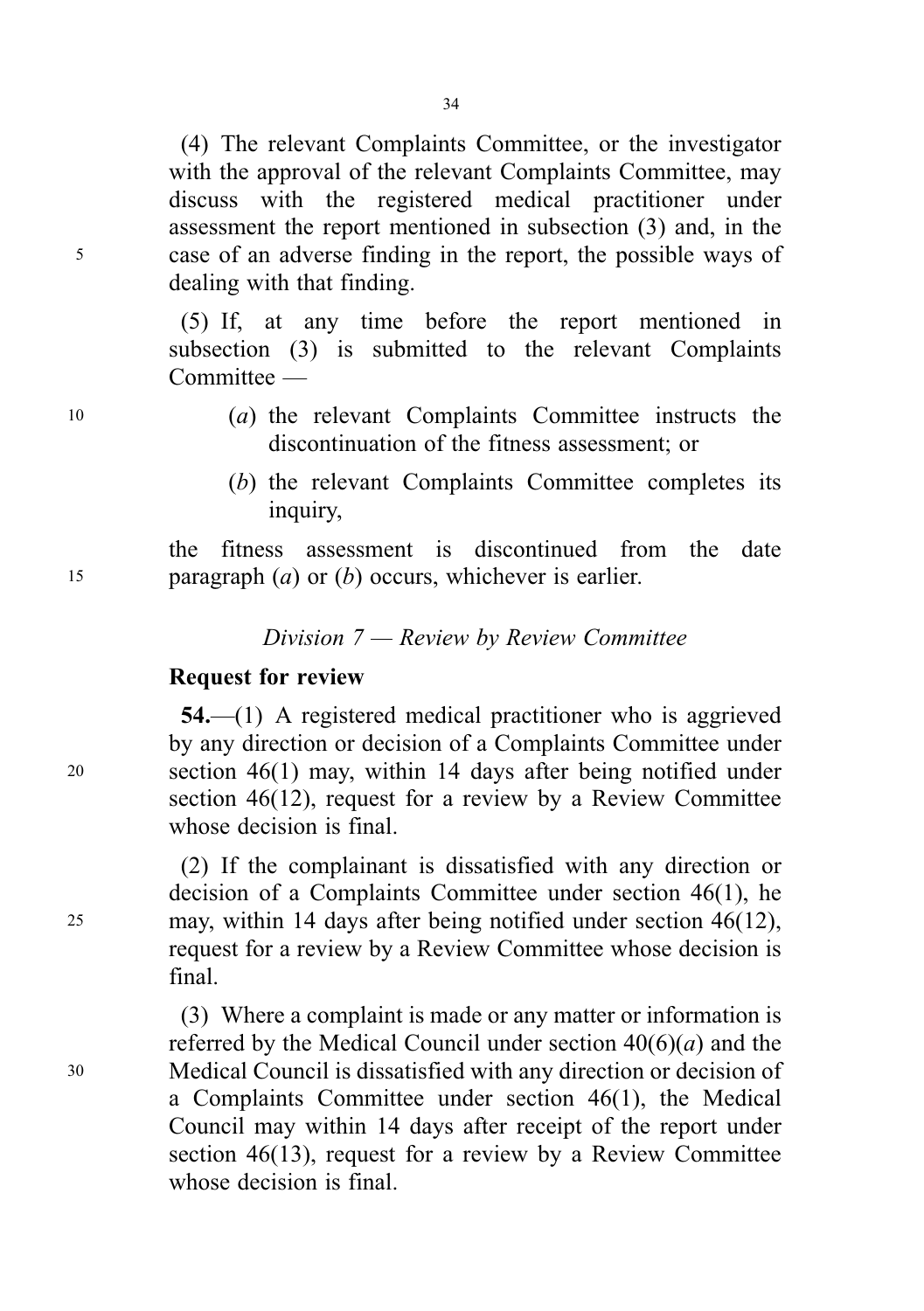(4) A request for a review under this section must be made to the chairman of the Complaints Panel.

### Appointment of Review Committee

55.—(1) The chairman of the Complaints Panel must, within 3 weeks after receipt of a request for review under section 54, 5 appoint from among the members of the Complaints Panel, a Review Committee consisting of —

- (a) one registered medical practitioner of at least 10 years' standing;
- $(b)$  one legal professional; and  $10$
- (c) one lay person.

(2) The chairman of a Review Committee is a member of that Committee so appointed by the chairman of the Complaints Panel.

(3) A member of  $-$  15

- (a) an Inquiry Committee; or
- (b) a Complaints Committee,

is disqualified from acting as a member of a Review Committee reviewing and determining the same matter as the Inquiry Committee or Complaints Committee. <sup>20</sup>

#### Review by Review Committee

56.—(1) A Review Committee must, within 3 months after the date of its appointment, complete its review and report its determination to the Medical Council.

(2) The chairman of the Complaints Panel may, upon a written <sup>25</sup> request by a Review Committee, grant to the Review Committee one (but not more than one) extension of the period mentioned in subsection (1) if the chairman is satisfied that the circumstances of the case justify the grant of the extension, except that the extension must not extend beyond the period of 6 months after 30 the date of the appointment of the Review Committee.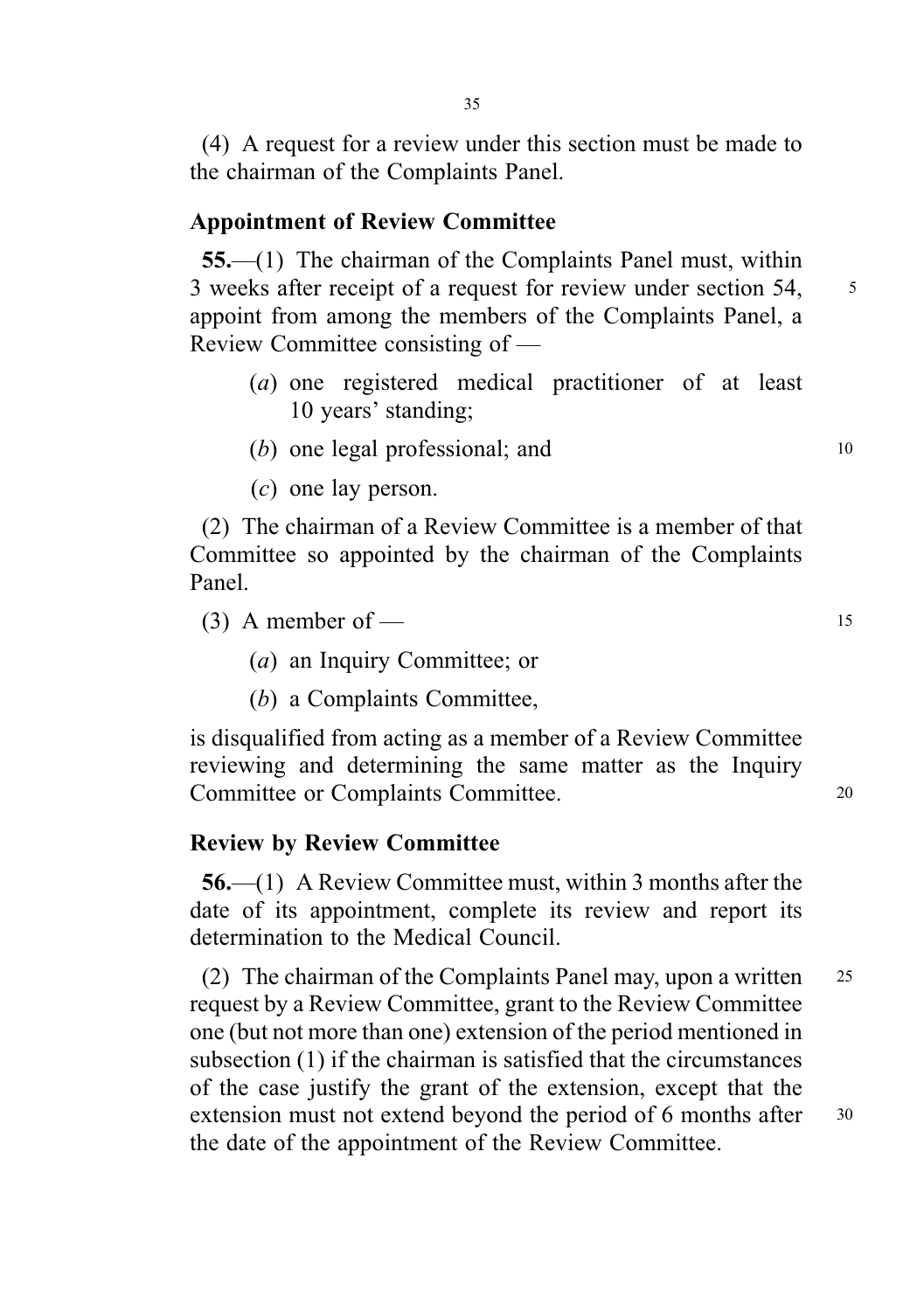36

(3) The Medical Council may, upon a written request by a Review Committee, apply to the High Court in accordance with section 59U for a further extension of time that extends beyond the period mentioned in subsection (2) for the Review <sup>5</sup> Committee to report its determination to the Medical Council.

> (4) A Review Committee may, at the conclusion of its review, only make one or both of the following orders:

- (a) an order that the Complaints Committee has complied with all the procedural requirements under this Act <sup>10</sup> and any regulations governing an inquiry by a Complaints Committee;
- (b) an order directing the Complaints Committee to conduct a further inquiry into or rehear the complaint or matter, where the Review Committee <sup>15</sup> is satisfied that —
	- (i) the Complaints Committee has not complied with any of those requirements; or
- (ii) any new evidence submitted to the Review Committee is material to the complaint or <sup>20</sup> matter.

(5) Where a Review Committee makes an order under subsection  $(4)(b)$ , the Review Committee must give a further direction to the Complaints Committee to complete the further inquiry or rehearing within such period (not exceeding 3 months <sup>25</sup> after the date of the order) as may be specified by the Review Committee.

(6) Section 45(3), (4), (5), (6) and (7) applies to, or in relation to, a Complaints Committee that is given an order under subsection  $(4)(b)$  to conduct a further inquiry into or rehear the <sup>30</sup> complaint or matter as if the Complaints Committee were conducting a new inquiry, and —

(a) for the purposes of section  $45(3)$ , the date of the Review Committee's order under subsection  $(4)(b)$  is the date that the complaint or information is referred <sup>35</sup> to the Complaints Committee; and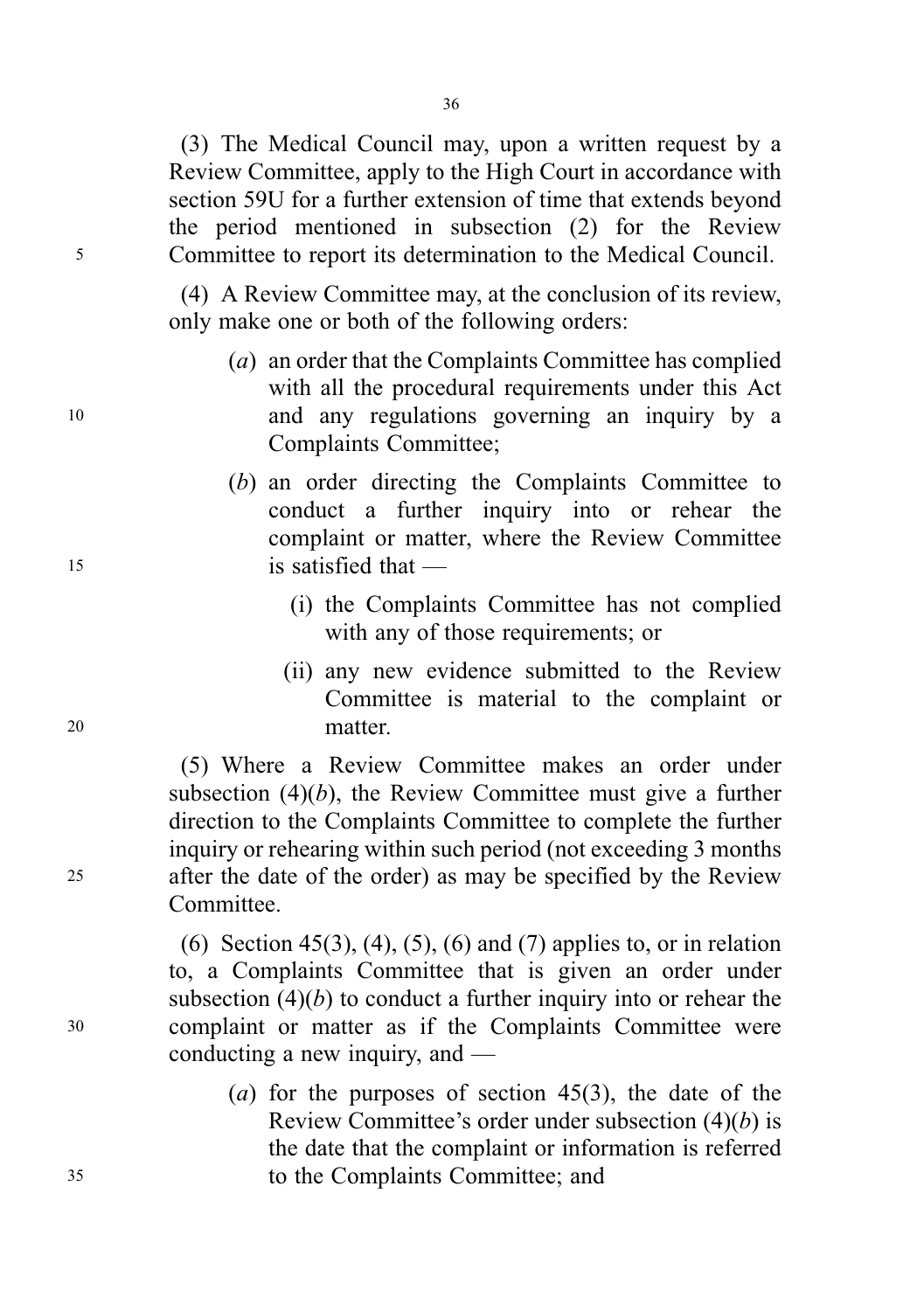(b) for the purposes of section  $45(7)$ , the Complaints Committee may direct an investigation even if a previous investigation was directed by an Inquiry Committee under section  $43(3)(b)(ii)$  or  $(c)$  prior to the order under subsection  $(4)(b)$ .  $\frac{5}{2}$ 

# Division 8 — Disciplinary Commission and Disciplinary Tribunals

# Disciplinary Commission

57.—(1) The Minister may appoint a Disciplinary Commission consisting of  $\qquad$  10

- (a) the President of the Disciplinary Commission who must be a registered medical practitioner of at least 20 years' standing;
- (b) such number of registered medical practitioners as the Minister may determine, each of at least 10 years' 15 standing; and
- (c) such number of legal professionals as the Minister may determine.
- (2) The Disciplinary Commission has the following functions:
	- (*a*) to appoint Disciplinary Tribunals; 20
	- (b) to oversee the training of members of the Complaints Panel and Health Committees;
	- (c) to oversee the procedures and processes of Disciplinary Tribunals;
	- (d) to maintain such information and records as may be  $25$ prescribed;
	- (e) to publish such information in such manner as may be prescribed.

(3) In addition to the functions conferred by this section, the Disciplinary Commission may undertake such other functions as 30 the Minister may assign to the Commission, by notification in the *Gazette*, and in so undertaking  $-$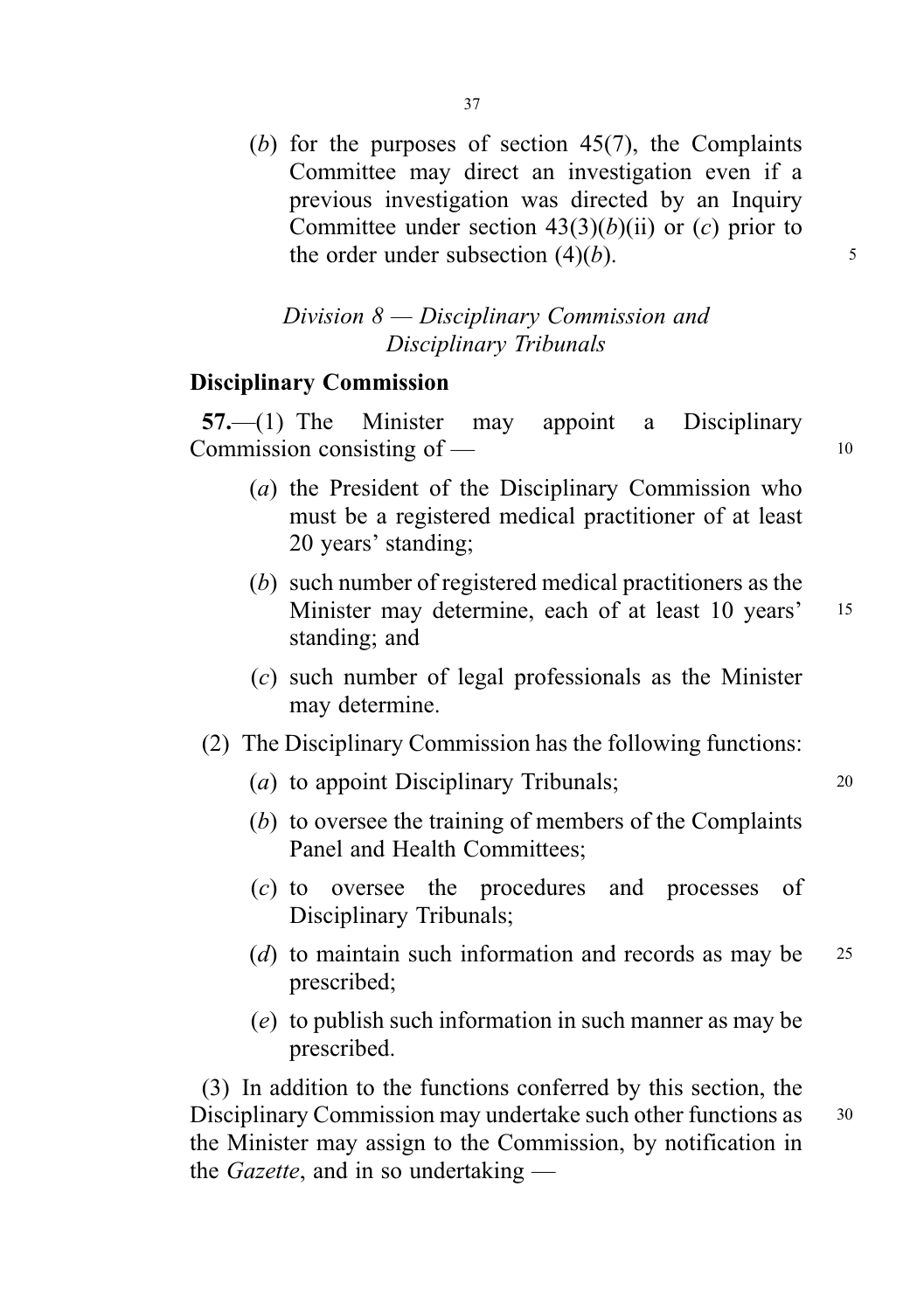- (a) the Commission is deemed to be fulfilling the purposes of this Act; and
- (b) the provisions of this Act apply to the Commission in respect of those other functions and duties.

<sup>5</sup> (4) A member of the Disciplinary Commission mentioned in subsection  $(1)(a)$ ,  $(b)$  or  $(c)$  is appointed for a term of 3 years and is eligible for re-appointment.

(5) The President of the Disciplinary Commission may delegate to any other member of the Commission who is a <sup>10</sup> registered medical practitioner any of the duties of the President of the Disciplinary Commission.

(6) A member of the Disciplinary Commission must not be appointed a member of an Inquiry Committee, a Complaints Committee, a Review Committee, a Disciplinary Tribunal, a <sup>15</sup> Health Committee or an Interim Orders Committee except with the approval of the President of the Disciplinary Commission.

(7) The Disciplinary Commission may —

- (a) appoint one or more committees for any general or special purpose which in the opinion of the <sup>20</sup> Commission may be better regulated or managed by a committee; and
- (b) delegate to any committee appointed under paragraph (a), with or without restrictions or conditions, any of the powers or functions of the <sup>25</sup> Commission.

(8) The number and term of office of the members of a committee appointed under subsection (7) and the number of those members necessary to form a quorum are to be fixed by the Disciplinary Commission.

<sup>30</sup> (9) A committee appointed under subsection (7) may include one or more persons who are not members of the Disciplinary **Commission**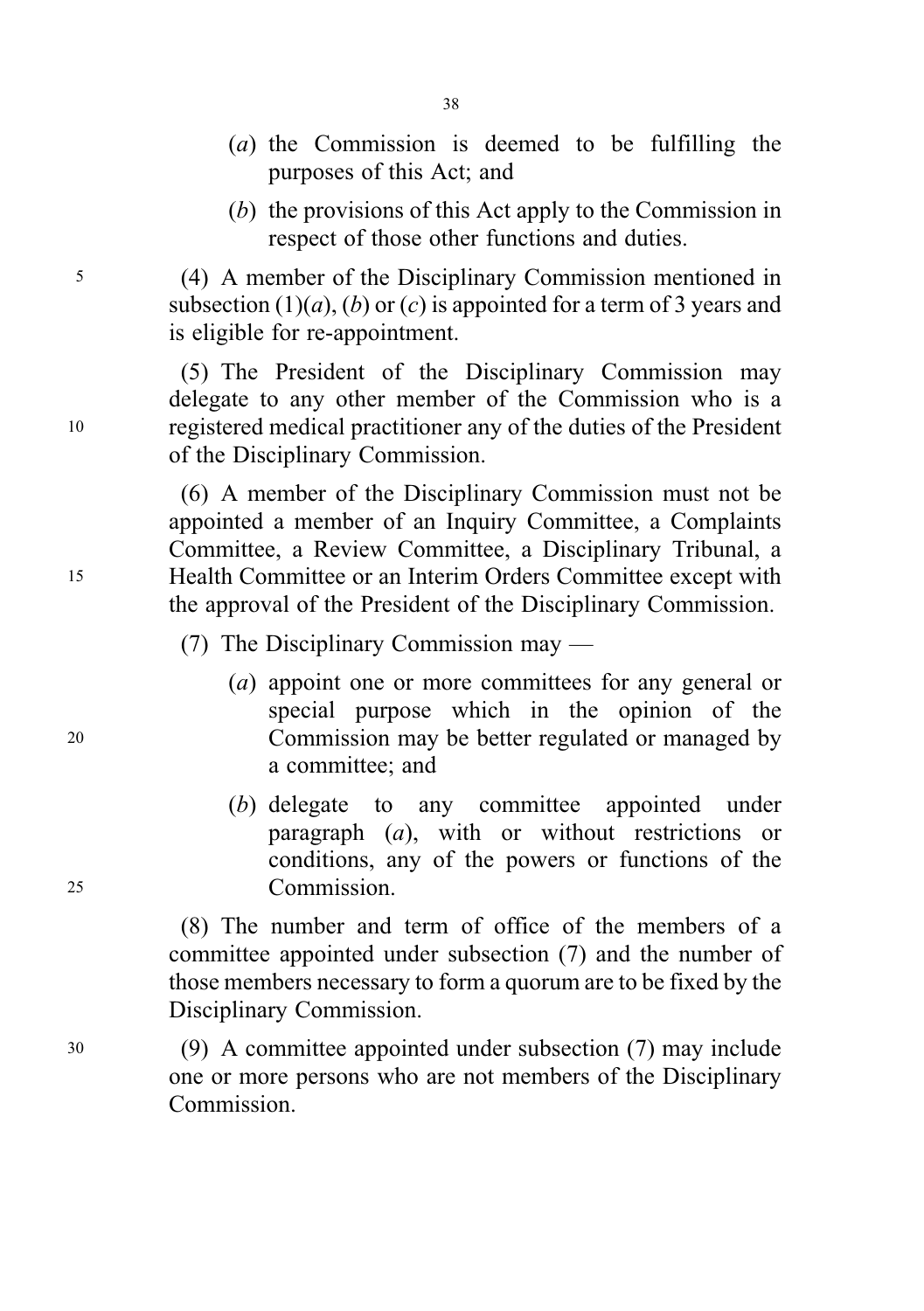## Appointment of Disciplinary Tribunals

58.—(1) Subject to section 59, the President of the Disciplinary Commission may appoint a Disciplinary Tribunal consisting of —

- (a) 2 members of the Complaints Panel who are  $5$ registered medical practitioners of at least 10 years' standing; and
- (b) one other member of the Complaints Panel who is a legal professional,

to conduct a formal inquiry into any matter referred to the <sup>10</sup> President of the Disciplinary Commission under section 40(7) or 46(8).

(2) Subject to section 59, the chairman of a Disciplinary Tribunal is a member of that Tribunal so designated by the President of the Disciplinary Commission, and where the 15 President of the Disciplinary Commission designates a registered medical practitioner as the chairman of the Disciplinary Tribunal, that registered medical practitioner must have at least 20 years' standing.

(3) A member of an Inquiry Committee, a Complaints <sup>20</sup> Committee, a Review Committee, a Health Committee or an Interim Orders Committee is disqualified from acting as a member of a Disciplinary Tribunal conducting an inquiry into the same matter as the Inquiry Committee, Complaints Committee, Review Committee, Health Committee or Interim <sup>25</sup> Orders Committee, as the case may be.

(4) A Disciplinary Tribunal may be appointed in connection with one or more matters, as the President of the Disciplinary Commission thinks fit.

(5) The President of the Disciplinary Commission may at any <sup>30</sup> time —

- (a) revoke the appointment of a Disciplinary Tribunal;
- (b) remove any member of a Disciplinary Tribunal;
- (c) fill any vacancy in a Disciplinary Tribunal; or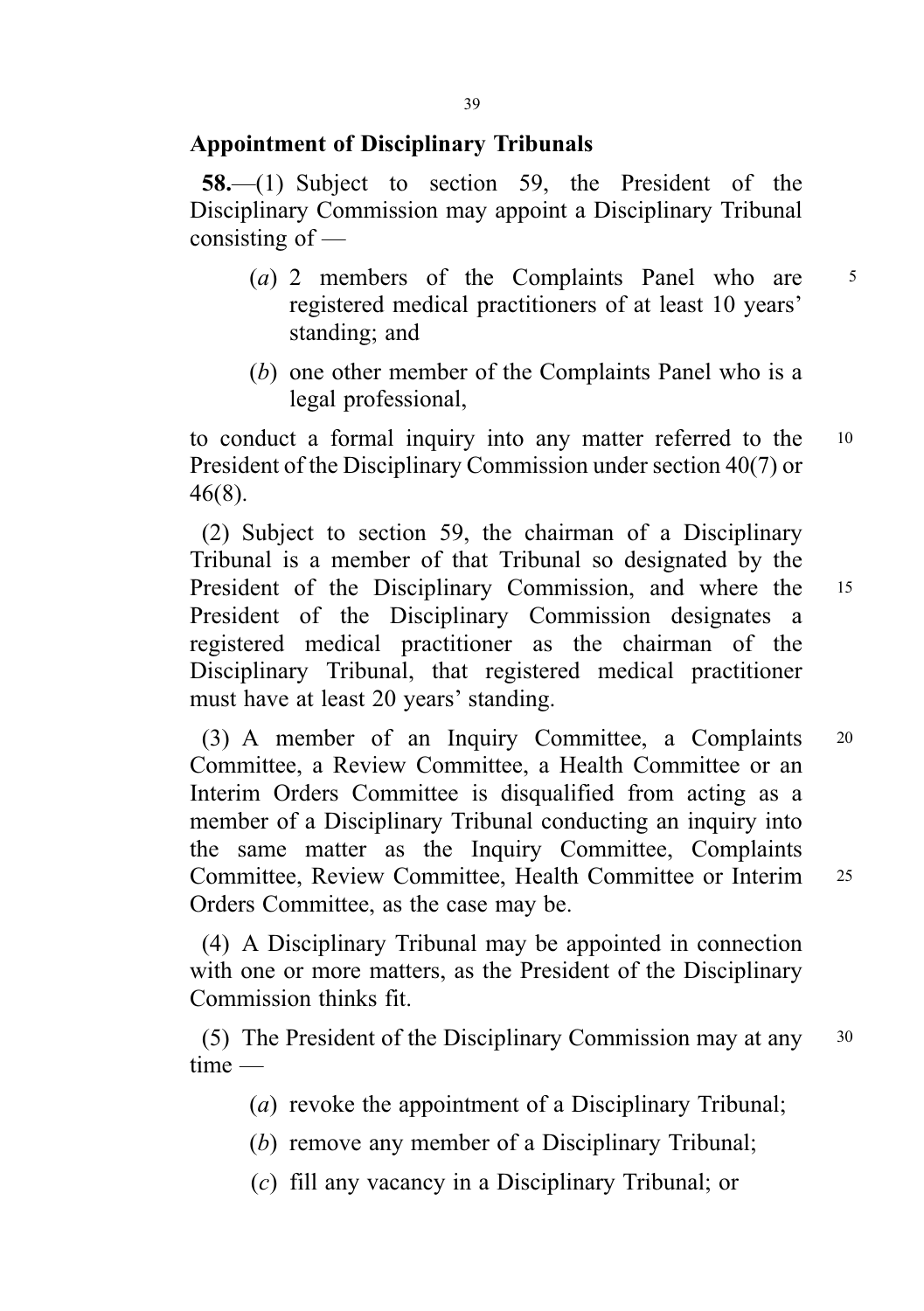(*d*) where the appointment of a Disciplinary Tribunal has been revoked under paragraph  $(a)$  or a Disciplinary Tribunal is for any reason unable to continue with an inquiry, appoint another Disciplinary Tribunal in <sup>5</sup> place of the firstmentioned Disciplinary Tribunal to continue with the inquiry.

(6) The Disciplinary Tribunal that is appointed under subsection  $(5)(d)$  may, with the consent of the President of the Disciplinary Commission and the registered medical <sup>10</sup> practitioner to whom the matter relates, and having regard to the evidence given, the arguments adduced and any order made during the proceedings before the previous Disciplinary Tribunal, conduct a formal inquiry into the matter afresh.

(7) The production of any written instrument purporting to be <sup>15</sup> signed by the President of the Disciplinary Commission and making an appointment, a revocation or a removal mentioned in this section constitutes prima facie evidence that such appointment, revocation or removal has been duly made.

(8) Every member of a Disciplinary Tribunal is to be paid such <sup>20</sup> remuneration as the President of the Disciplinary Commission may determine.

(9) No act done by or under the authority of a Disciplinary Tribunal is invalid in consequence of any defect that is subsequently discovered in the appointment or qualification of <sup>25</sup> the members or any of them.

> (10) The chairman of a Disciplinary Tribunal may at any time summon a meeting of the Disciplinary Tribunal.

(11) All the members of a Disciplinary Tribunal must be personally present at any meeting of that Tribunal to constitute a <sup>30</sup> quorum for the transaction of any business.

> (12) All the members of a Disciplinary Tribunal present at any meeting of that Tribunal must vote on any question arising at the meeting, and such question must be determined by a majority of votes.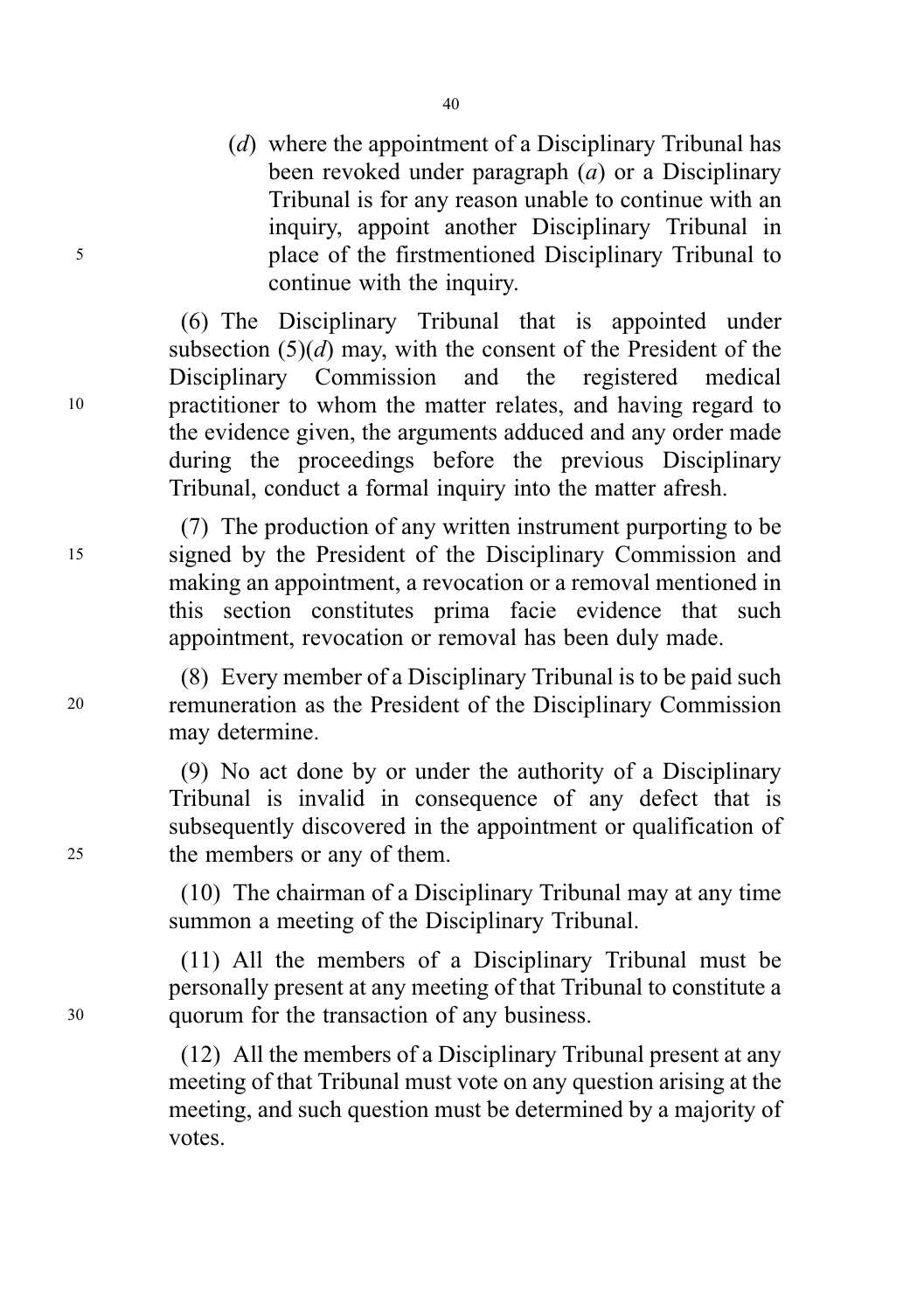- (13) However, if any member of a Disciplinary Tribunal
	- (a) has his appointment revoked or is removed under subsection (5); or
	- (b) is unable through death, illness or any other cause to continue with the formal inquiry of the matter,

the Disciplinary Tribunal must not make any decision on any question mentioned in subsection (12) until that vacancy is filled.

#### Appointment of Disciplinary Tribunal by Chief Justice

59.—(1) Where the President of the Disciplinary Commission <sup>10</sup> is of the opinion that it would be appropriate for a Disciplinary Tribunal to be chaired by a Judge or Judicial Commissioner of the Supreme Court, the President of the Disciplinary Commission is to apply to the Chief Justice to appoint the Disciplinary Tribunal, and the Chief Justice may appoint the 15 Disciplinary Tribunal by —

- 
- (a) appointing a Judge or Judicial Commissioner of the Supreme Court as chairman of the Disciplinary Tribunal; and
- (b) after consulting the President of the Disciplinary 20 Commission, appointing 2 members of the Complaints Panel who are registered medical practitioners each of at least 10 years' standing, as members of the Disciplinary Tribunal.

(2) In relation to any Disciplinary Tribunal appointed under <sup>25</sup> subsection  $(1)$  —

- (a) the Chief Justice may exercise the powers of the President of the Disciplinary Commission under section  $58(4)$  to  $(8)$ ; and
- (b) a reference in section 58(4) to (8) to the President of  $30$ the Disciplinary Commission is a reference to the Chief Justice.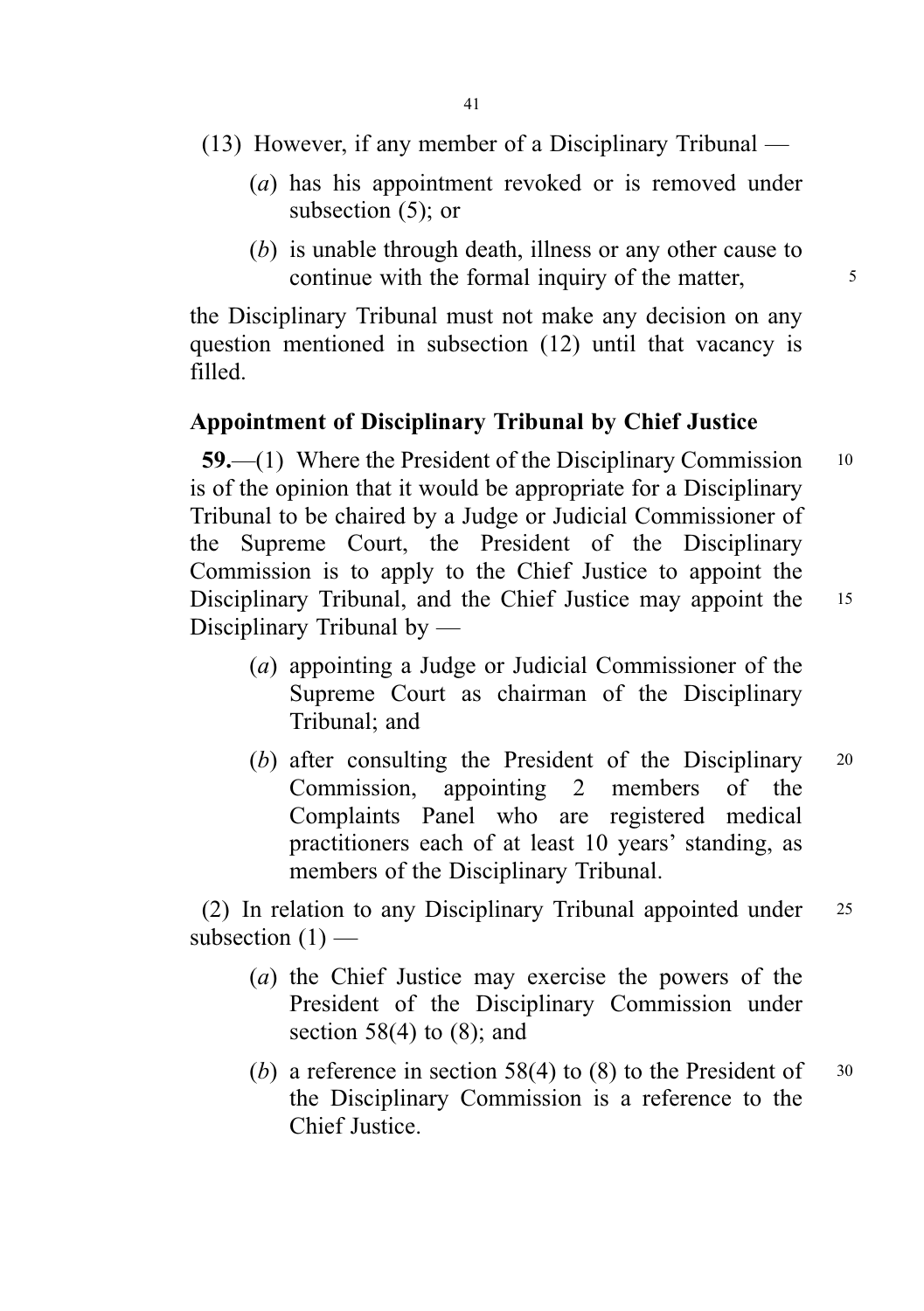(3) For any Disciplinary Tribunal appointed under subsection (1), the Chief Justice may delegate the exercise of all or any of the powers conferred or duties imposed upon the Chief Justice by subsection (2) and section  $59A(11)(a)$  to any <sup>5</sup> Judge of the Supreme Court (other than one who is the chairman of the Disciplinary Tribunal), subject to any condition that the Chief Justice may specify.

(4) Where there is a delegation of any power or duty to a Judge of the Supreme Court under subsection (3), any reference in <sup>10</sup> relation to that power or duty in this Division to the President of the Disciplinary Commission mentioned in subsection  $(2)(b)$  is a reference to the Judge of the Supreme Court who is delegated the power or duty.

## Proceedings of Disciplinary Tribunal

<sup>15</sup> 59A.—(1) A Disciplinary Tribunal may meet from time to time to inquire into any matter mentioned in section 58(1) and may, subject to any rules made under section 70A, regulate its own procedure.

(2) A member of a Disciplinary Tribunal who ceases to be a <sup>20</sup> member of the Complaints Panel on the expiration of his term of office is taken to be a member of the Disciplinary Tribunal until the completion of the work by the Disciplinary Tribunal.

(3) The registered medical practitioner concerned may appear in person before the Disciplinary Tribunal or be represented by <sup>25</sup> counsel.

> (4) A Disciplinary Tribunal is not bound to act in a formal manner and is not bound by the provisions of the Evidence Act (Cap. 97) or by any other law relating to evidence but may inform itself on any matter in such manner as it thinks fit.

<sup>30</sup> (5) A Disciplinary Tribunal may, for the purposes of any proceedings before it, administer oaths and any party to the proceedings may take out a subpoena to testify or a subpoena to produce documents.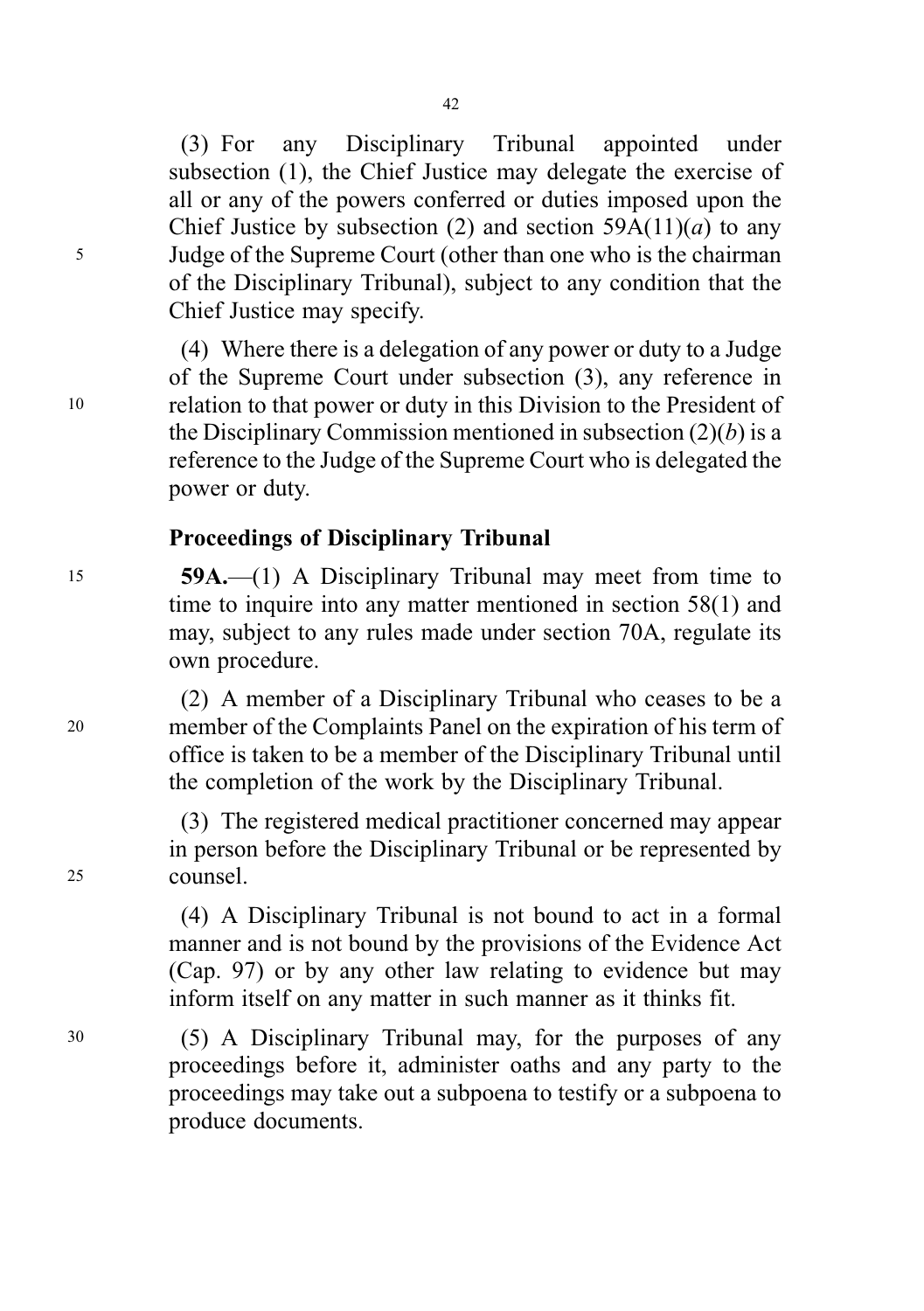(6) The subpoenas mentioned in subsection (5) must be served and may be enforced as if they were subpoenas issued in connection with a civil action in the High Court.

(7) Any person giving evidence before a Disciplinary Tribunal is legally bound to tell the truth.

(8) Every witness has the same privileges and immunities in relation to hearings before a Disciplinary Tribunal as if such hearings were proceedings in a court of law.

(9) Where a Disciplinary Tribunal is appointed to conduct a formal inquiry into any complaint or information referred to the <sup>10</sup> President of the Disciplinary Commission under section  $40(7)$  —

- (a) the Disciplinary Tribunal may direct an investigator appointed under section 60A to investigate the complaint or information; and 15
- (b) the investigator may exercise one or more of the powers under that section in carrying out the investigator's functions and duties under this Part.

(10) A Disciplinary Tribunal must carry out its work expeditiously, and must make its finding and order within <sup>20</sup> 6 months after the date of the appointment of the Disciplinary Tribunal.

(11) Where a Disciplinary Tribunal is of the opinion that it will not be able to make its finding and order within the period mentioned in subsection  $(10)$  — 25

- (a) in the case of a Disciplinary Tribunal appointed under section  $59(1)$  — the chairman of the Disciplinary Tribunal may apply in writing to the Chief Justice for one or more extensions of time (each not exceeding 3 months) to make its finding and order; or  $30$
- (b) in any other case the chairman of the Disciplinary Tribunal may apply in writing to the President of the Disciplinary Commission for an extension of time to make its finding and order.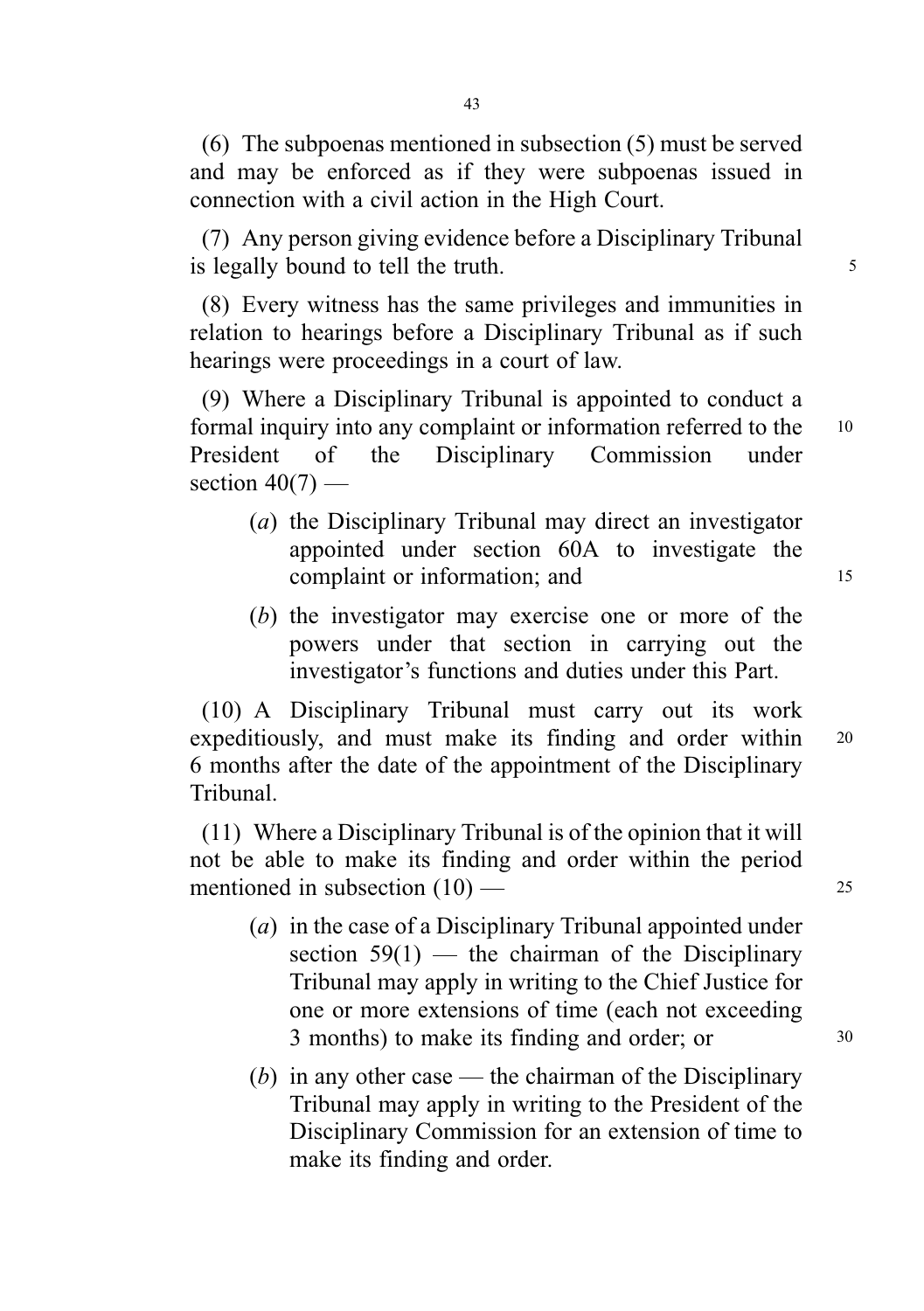(12) Upon receiving an application under subsection  $(11)(b)$ , the President of the Disciplinary Commission may, if the President of the Disciplinary Commission is satisfied that the circumstances of the case justify the grant of an extension, grant <sup>5</sup> the Disciplinary Tribunal one (but not more than one) extension of the period mentioned in subsection (10), except that the extension must not extend beyond the period of 9 months after the date of the appointment of that Disciplinary Tribunal.

(13) The Medical Council may, upon a written request by a <sup>10</sup> Disciplinary Tribunal, apply to the High Court in accordance with section 59U for a further extension of time that extends beyond the period mentioned in subsection (12) to make its finding and order.

## Appointment of experts and legal counsel

<sup>15</sup> 59B.—(1) For the purposes of any formal inquiry by a Disciplinary Tribunal, the Disciplinary Tribunal may appoint one or more of the following:

- (a) one or more independent experts;
- (b) an advocate and solicitor to advise that Disciplinary <sup>20</sup> Tribunal on any legal matter relating to the inquiry.

(2) In appointing any expert under subsection  $(1)(a)$ , the Disciplinary Tribunal must hear the views of the registered medical practitioner concerned and the Medical Council.

(3) The Disciplinary Tribunal may, instead of or in addition to 25 appointing its experts under subsection  $(1)(a)$ , allow the registered medical practitioner concerned and the Medical Council to appoint their respective experts.

(4) An expert or advocate and solicitor appointed under subsection (1) may be paid remuneration of an amount and by <sup>30</sup> one or more persons to be determined by the Disciplinary Tribunal.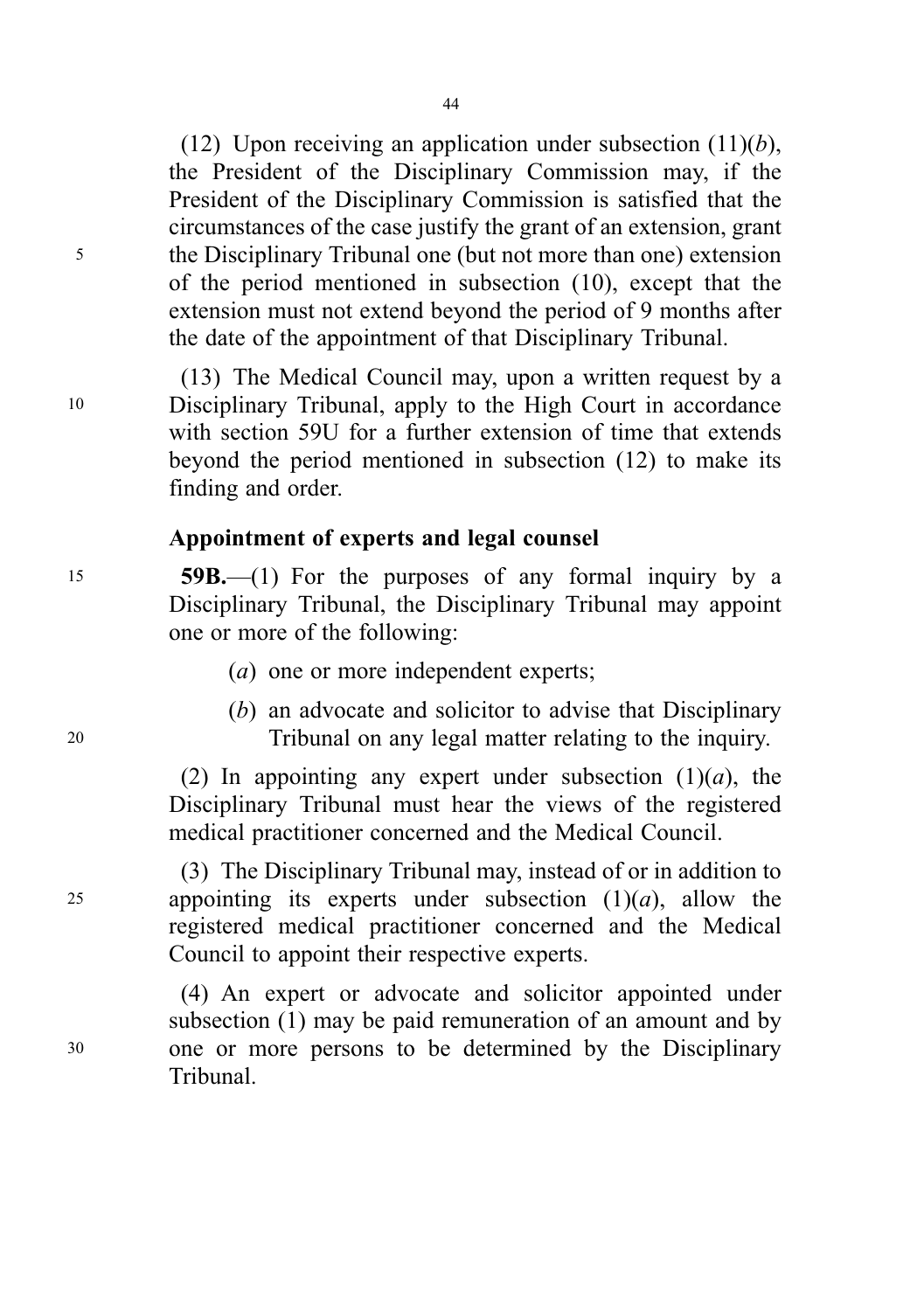# Referral and transfer of cases to Health Committee

59C.—(1) Where, in the course of inquiring into the case of a registered medical practitioner, it appears to a Disciplinary Tribunal that his fitness to practise medicine may be impaired by reason of his physical or mental condition, the Disciplinary 5 Tribunal may refer that question to a Health Committee for determination.

(2) If, on a referral under subsection (1), the Health Committee determines that the fitness of the registered medical practitioner to practise medicine is not impaired by reason of his physical or 10 mental condition, the Health Committee must certify its opinion to the Disciplinary Tribunal.

(3) If, on a referral under subsection (1), the Health Committee determines that the fitness of the registered medical practitioner to practise medicine is impaired by reason of his physical or 15 mental condition, the Health Committee must —

- (a) certify its opinion to the Disciplinary Tribunal; and
- (b) proceed to dispose of the case in accordance with section 59I,

and the Disciplinary Tribunal ceases to exercise its function in <sup>20</sup> relation to the case.

# Findings of Disciplinary Tribunal

59D.—(1) Where a registered medical practitioner is found by a Disciplinary Tribunal —

- (*a*) to have been convicted in Singapore or elsewhere of  $25$ any offence implying a defect in character which makes him unfit to practise medicine;
- (b) to have been guilty of such improper act or conduct which, in the opinion of the Disciplinary Tribunal, brings disrepute to his profession; 30
- (c) to have been guilty of professional misconduct; or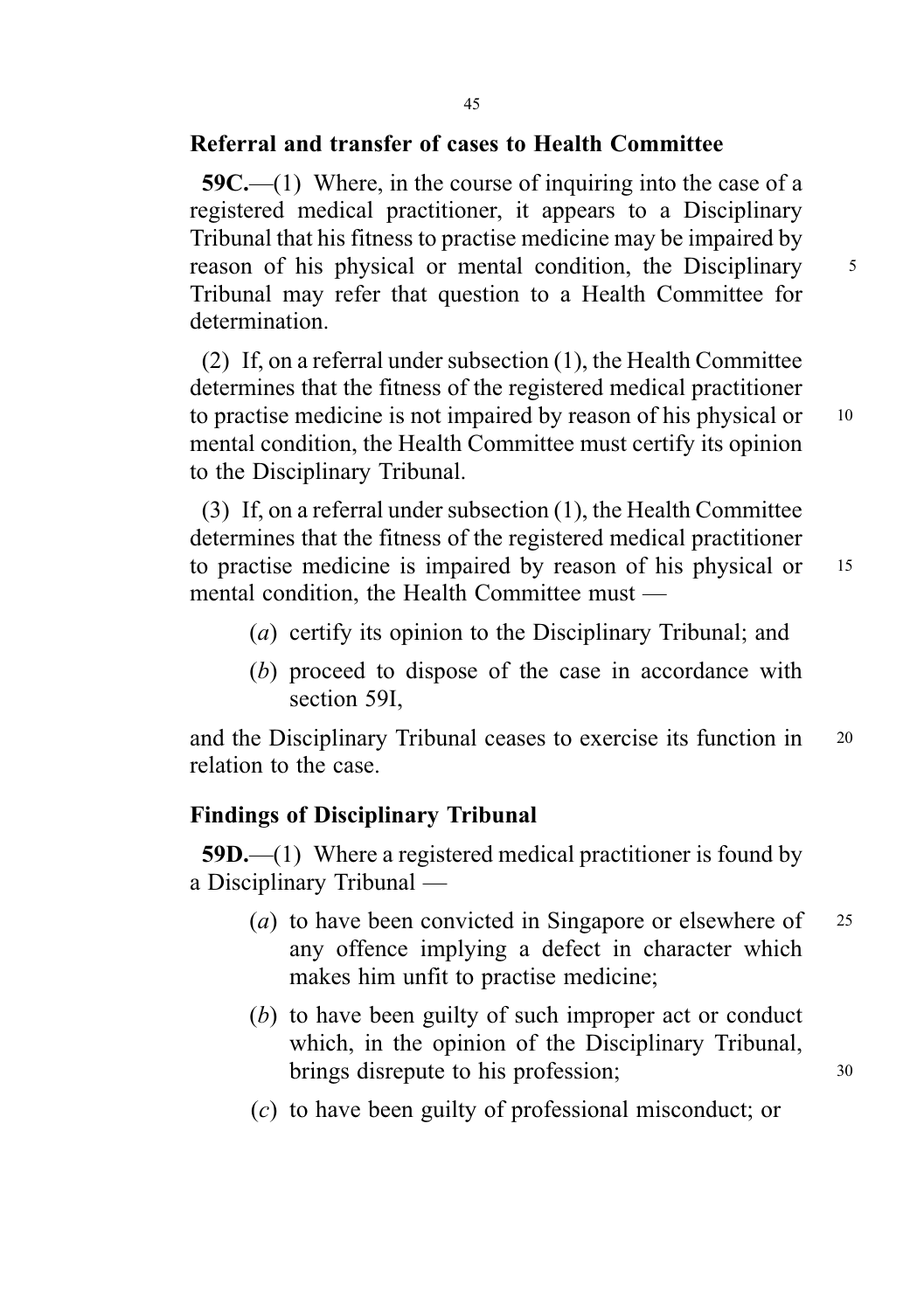(d) to have failed to provide professional services of the quality that is reasonable to expect of him,

the Disciplinary Tribunal may make one or more orders under subsection  $(2)$ .

<sup>5</sup> (2) For the purposes of subsection (1), the Disciplinary Tribunal may —

- (a) by order remove the name of the registered medical practitioner from the appropriate register;
- (b) by order suspend the registration of the registered <sup>10</sup> medical practitioner in the appropriate register for a period not exceeding 3 years;
- (c) where the registered medical practitioner is a fully registered medical practitioner in Part I of the Register of Medical Practitioners — by order <sup>15</sup> remove his name from Part I of that Register and register him instead as a medical practitioner with conditional registration in Part II of that Register, and section  $21(4)$ ,  $(6)$ ,  $(7)$ ,  $(8)$  and  $(9)$  applies accordingly;
- (d) where the registered medical practitioner is registered <sup>20</sup> in any register other than Part I of the Register of Medical Practitioners — by order impose additional appropriate conditions or restrictions on his registration or vary the conditions or restrictions already imposed under section 21, 23 or 24, as the <sup>25</sup> case may be;
	- (e) by order impose on the registered medical practitioner a penalty not exceeding \$100,000;
	- (f) order that the registered medical practitioner be censured in writing;
- <sup>30</sup> (g) by order require the registered medical practitioner to give such undertaking as the Disciplinary Tribunal thinks fit to abstain in future from the conduct complained of; or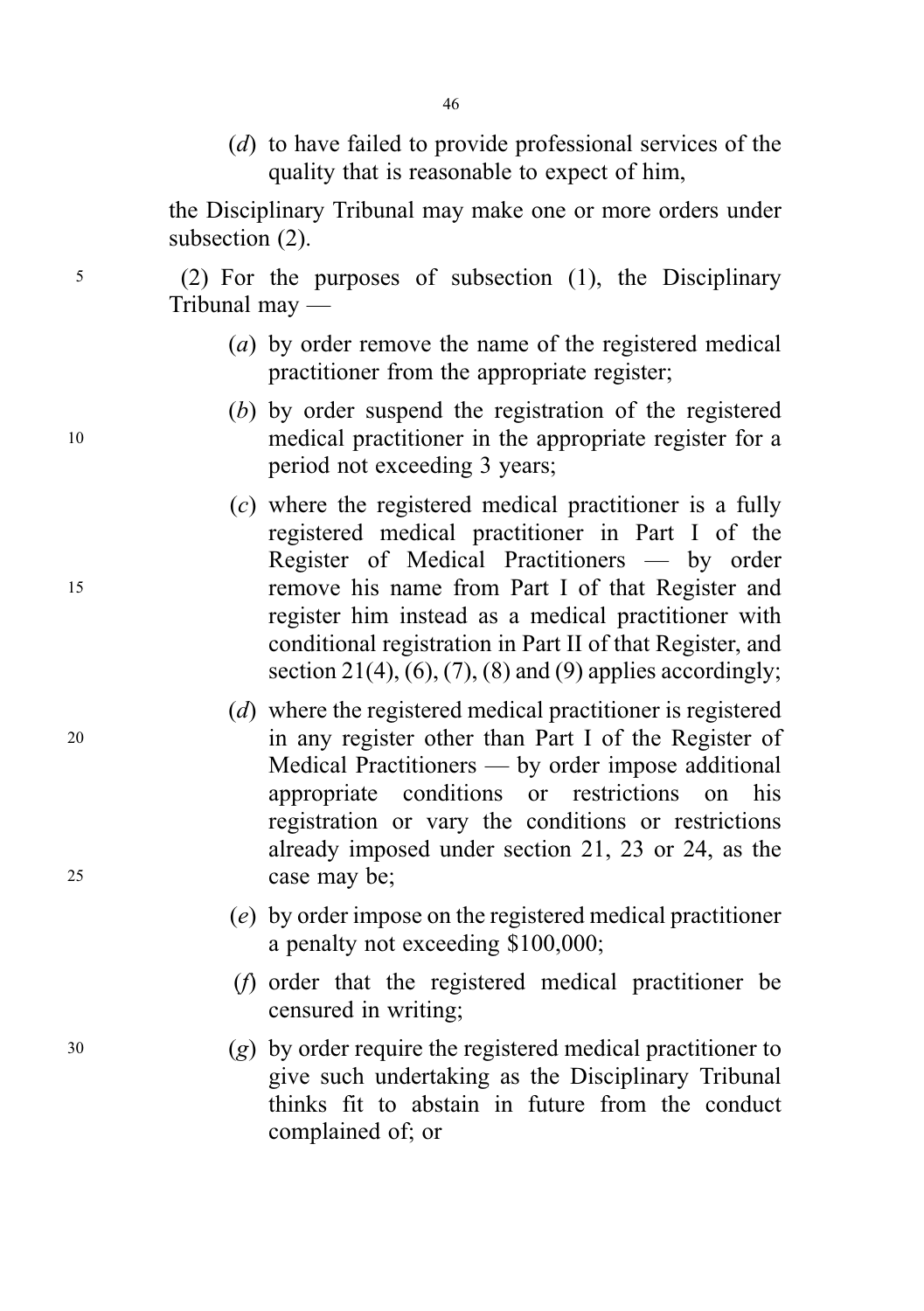(h) make such other order as the Disciplinary Tribunal thinks fit, including any action that a Complaints Committee may take under section 46(1).

(3) In any proceedings instituted under this Part against a registered medical practitioner consequent upon his conviction <sup>5</sup> for a criminal offence, a Disciplinary Tribunal and the High Court on appeal from any order of the Disciplinary Tribunal are to accept his conviction as final and conclusive.

(4) Where a registered medical practitioner is not found by a Disciplinary Tribunal to have been convicted or guilty of any of 10 the matters mentioned in subsection (1), the Disciplinary Tribunal must dismiss the matter mentioned in section 58(1).

(5) A Disciplinary Tribunal may under subsection (2) order the registered medical practitioner concerned to pay to the Medical Council such sums as it thinks fit in respect of costs and 15 expenses of and incidental to any proceedings before the Disciplinary Tribunal and, where applicable, an Interim Orders Committee.

(6) The High Court has jurisdiction to tax any costs mentioned in subsection  $(5)$  and any order for costs made by the High Court  $20$ is enforceable as if it were ordered in connection with a civil action in the High Court.

(7) The Disciplinary Tribunal in ordering that costs be paid by the registered medical practitioner under this section may certify that costs for more than one advocate and solicitor be paid if it is 25 satisfied that the issues involved in the proceedings are of sufficient complexity, and the certification by the Disciplinary Tribunal has the same effect as if it were a certification by a Judge in a civil action in the High Court.

(8) The costs and expenses mentioned in subsection (5) <sup>30</sup> include —

(a) the costs and expenses of any advocate and solicitor appointed by the Medical Council for proceedings before the Disciplinary Tribunal and, where applicable, the Interim Orders Committee, and any <sup>35</sup>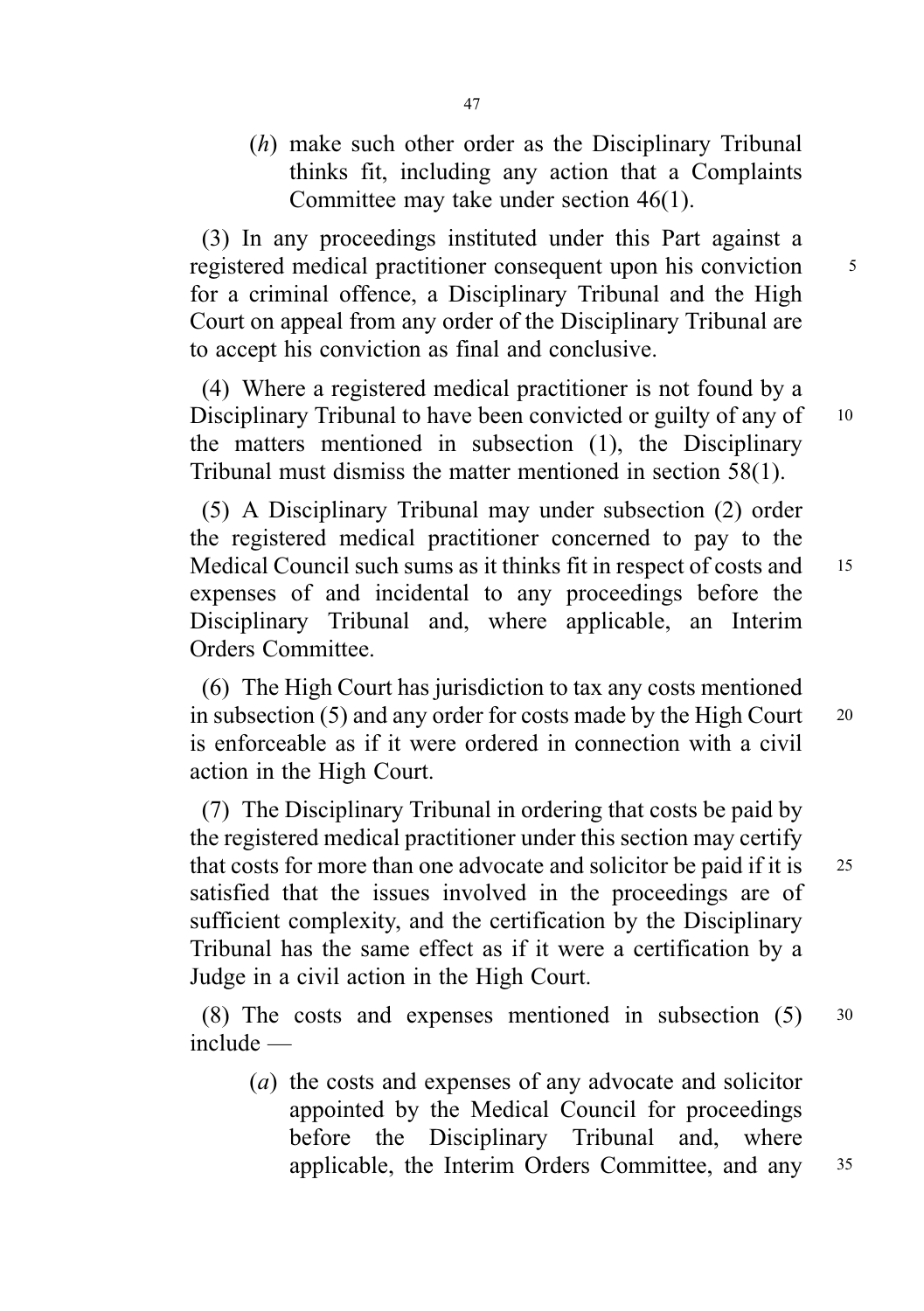expert appointed by the Medical Council under section 59B(3);

- (b) such reasonable expenses as the Medical Council may pay to witnesses; and
- <sup>5</sup> (c) such reasonable expenses as are necessary for the conduct of proceedings before the Disciplinary Tribunal and the Interim Orders Committee.

#### Further orders by Disciplinary Tribunal

59E.—(1) Where a registered medical practitioner, in respect <sup>10</sup> of whom an order under subsection (2) or (3) or section 59D(2)(c) or (d), 59L(1)(b) or 59N(1)(d) is made, is found by a Disciplinary Tribunal (whether, in the case of an order under subsection (2) or (3) or section 59D(2)(c) or (d), it is the Disciplinary Tribunal that made the order or another <sup>15</sup> Disciplinary Tribunal appointed in its place) to have failed to comply with any of the requirements imposed on him as conditions or restrictions of his registration, the Disciplinary Tribunal may, if it thinks fit, by order —

(a) remove his name from the appropriate register; or

<sup>20</sup> (b) suspend his registration in the appropriate register for such period not exceeding 12 months as may be specified in the order.

(2) Where a Disciplinary Tribunal has made an order for suspension under subsection  $(1)(b)$  or section 59D(2)(b), the <sup>25</sup> Disciplinary Tribunal may make an order under section 59D(2)(c) or (d), to take effect immediately after the expiration of the current period of suspension.

(3) Where a Disciplinary Tribunal has made an order for suspension under subsection  $(1)(b)$  or section 59D(2)(b) against <sup>30</sup> a registered medical practitioner and he has failed to comply with that order, the Disciplinary Tribunal or another Disciplinary Tribunal appointed in its place may, if it thinks  $fit -$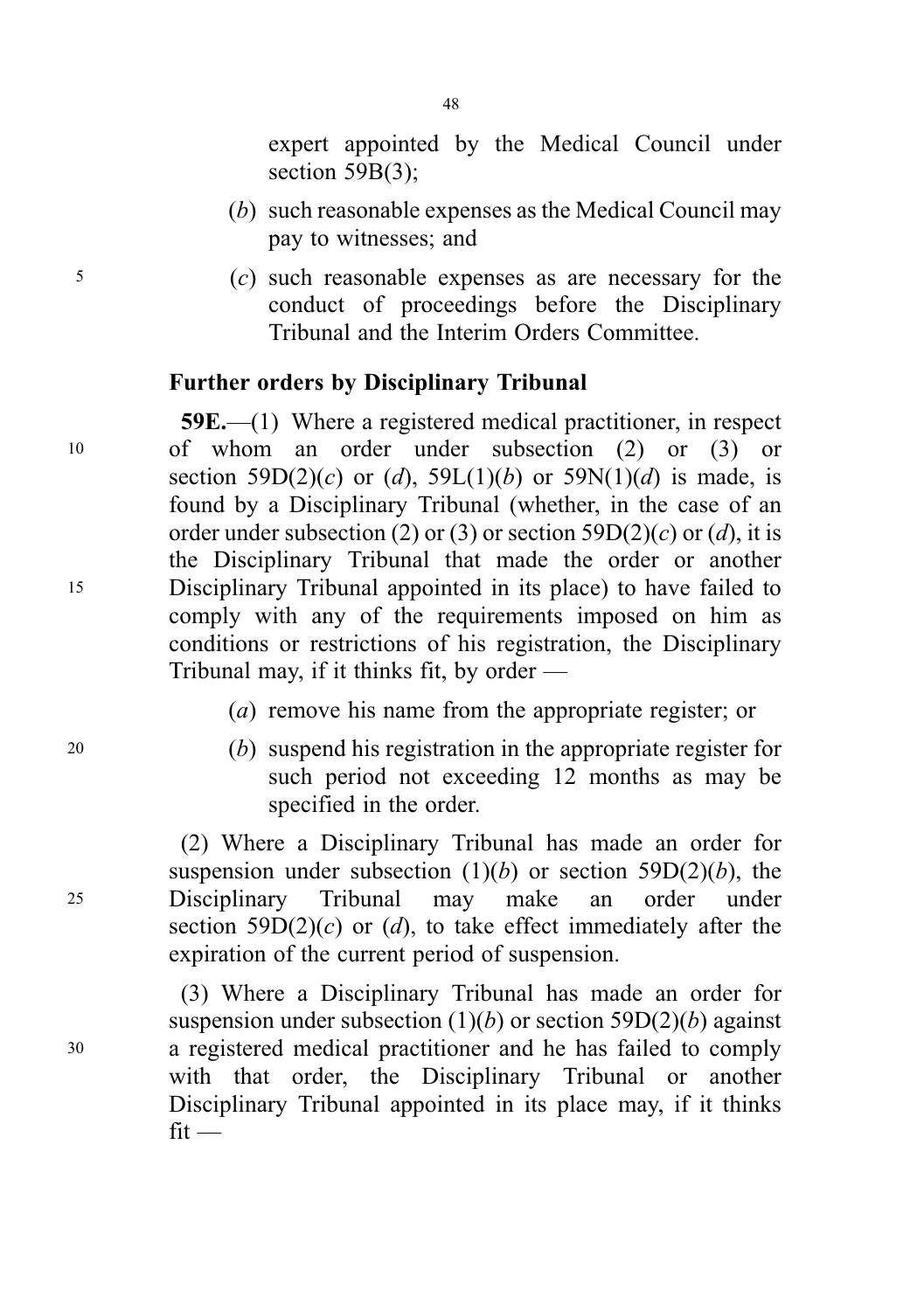- (a) by order remove his name from the appropriate register; or
- (b) make an order under section  $59D(2)(c)$  or (d), to take effect immediately after the expiration of the current period of suspension. 5

(4) Where a Disciplinary Tribunal has made an order under section 59D(2)(c) or (d), the Disciplinary Tribunal or another Disciplinary Tribunal appointed in its place may revoke the order or revoke or vary any of the conditions or restrictions imposed by that order. 10

(5) Where a Disciplinary Tribunal has made an order under section 59D or this section, or has varied the conditions or restrictions imposed by an order under section 59D or this section, the Registrar must immediately serve on the registered medical practitioner and on the complainant a notice of the order 15 or the variation.

(6) On making an order for the removal of the name of a registered medical practitioner from the appropriate register or for the suspension of his registration under subsection (1) or (3) or section 59D(2)(*a*) or (*b*), a Disciplinary Tribunal, if satisfied  $^{20}$ that to do so —

- (a) is necessary for the protection of members of the public or is otherwise in the public interest; or
- (b) would be in the best interests of the registered medical practitioner concerned, 25

may order that, despite section 59F(1) or an appeal under section 59G —

- (c) the registered medical practitioner's name be removed from the appropriate register immediately;  $or$   $30$
- (d) the registered medical practitioner's registration in the register be suspended immediately.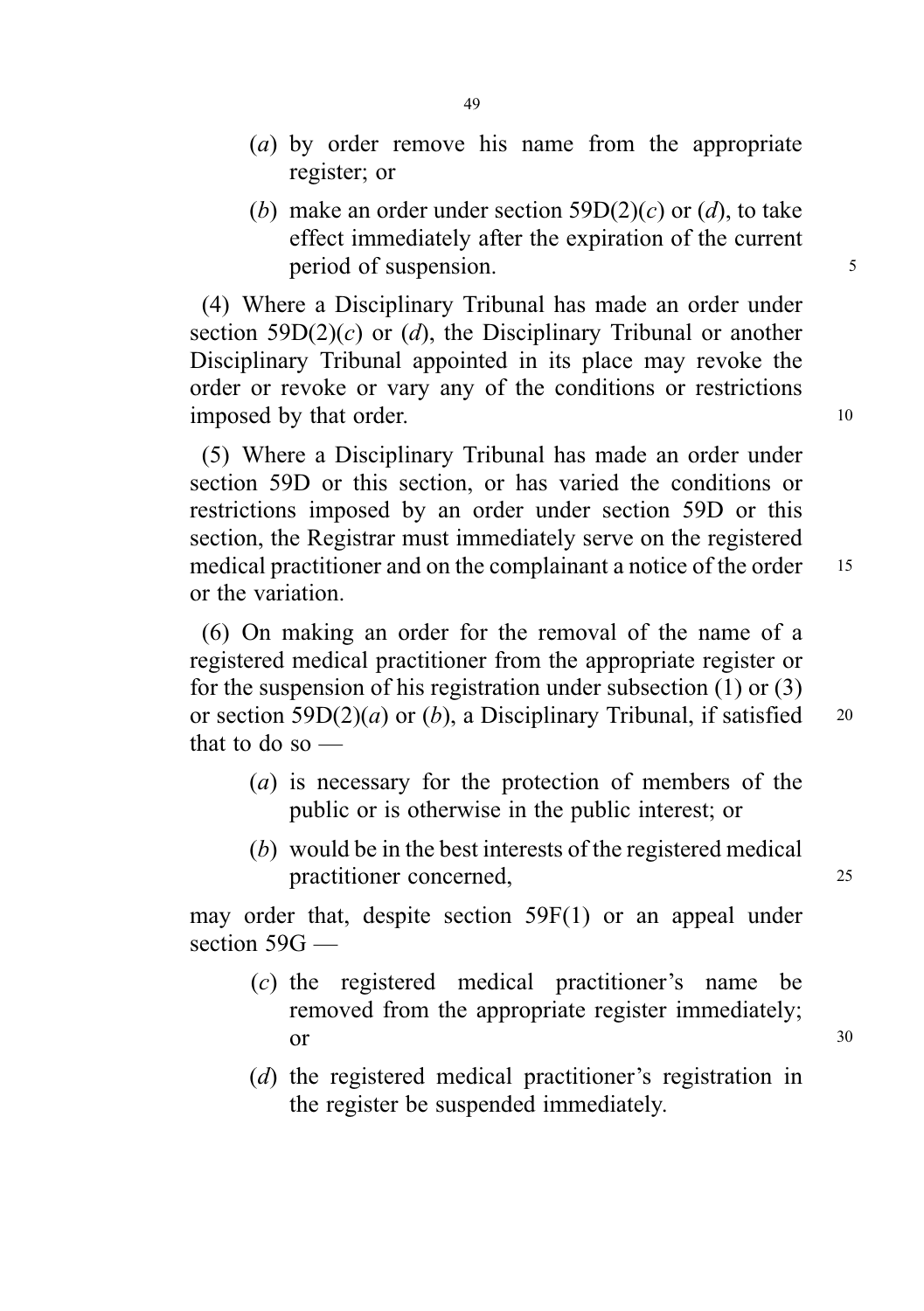50

(7) Where an order under subsection (6) is made, the Registrar must immediately serve a notice of the order on the person to whom it applies and —

- (a) if that person was present or represented at the <sup>5</sup> proceedings of the Disciplinary Tribunal, the order takes effect from the time the order is made; or
- (b) if that person was neither present nor represented at the proceedings of the Disciplinary Tribunal, the order takes effect from the date of service of the notice <sup>10</sup> on him.

## When order by Disciplinary Tribunal takes effect

59F.—(1) Subject to section 59E(6), an order made by a Disciplinary Tribunal for the removal of the name of a registered medical practitioner from the appropriate register or for the <sup>15</sup> suspension of the registered medical practitioner's registration under section 59D(2)(*a*) or (*b*) or 59E(1) or (3), does not take effect until the expiration of 30 days after the order is made.

(2) An order of a Disciplinary Tribunal, other than an order for the removal of any name or for the suspension of any registration 20 under section 59D(2)(*a*) or (*b*) or 59E(1) or (3), takes effect from the date the order is made.

(3) While any order for the suspension of any registration remains in force, the person concerned is not regarded as being registered even though his name still appears in the register <sup>25</sup> concerned; but on the expiration of such order, his rights and privileges as a registered medical practitioner are to be revived immediately after the date of such expiration but only if the person concerned has complied with all the terms of the order.

### Appeal against Disciplinary Tribunal's decision or order

<sup>30</sup> 59G.—(1) If the registered medical practitioner concerned or the Medical Council is dissatisfied with a decision of or an order by the Disciplinary Tribunal mentioned in section 59D(2), (4) or (5) or 59E, the registered medical practitioner or the Medical Council may, within 30 days after the service on the registered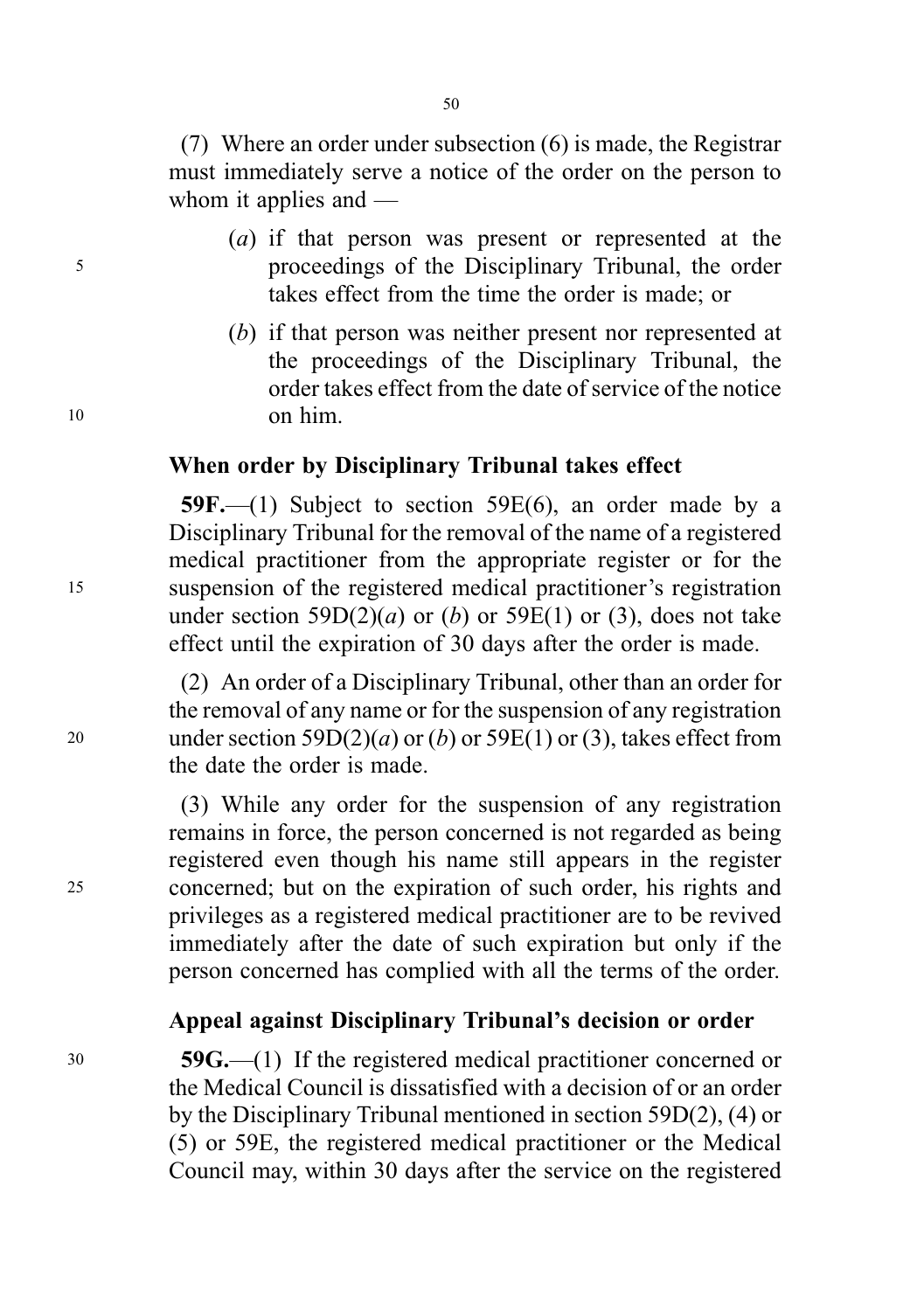medical practitioner of the notice of the decision or order, appeal to the High Court against the decision or order.

(2) An appeal under this section is to be heard by 3 Judges of the High Court and from the decision of the High Court there is to be no appeal.

(3) In any appeal to the High Court against a decision or an order mentioned in section 59D(2), (4) or (5) or 59E, the High Court is to accept as final and conclusive any finding of the Disciplinary Tribunal relating to any issue of medical ethics or standards of professional conduct unless such finding is in the 10 opinion of the High Court unsafe, unreasonable or contrary to the evidence.

(4) Despite sections 59D, 59E and 59F, where an appeal has been made to the High Court against a decision or an order of the Disciplinary Tribunal mentioned in section 59D(2) or 59E <sup>15</sup> (called in this section a relevant order), the relevant order is not to take effect until after —

- (a) the relevant order is confirmed by the High Court;
- (b) the appeal is for any reason dismissed by the High Court; or 20
- (c) the appeal is withdrawn.

(5) Subsection (4) does not apply if, at the time of making the relevant order —

- (a) where a relevant order is made under section  $59D(2)(a)$  or (b) or  $59E(1)$  or (3) — the 25 Disciplinary Tribunal makes an order under section 59 $E(6)(c)$  or  $(d)$ ; or
- (b) in any other case the Disciplinary Tribunal orders that the relevant order take effect immediately despite an appeal because doing  $\text{so} \rightarrow$  30
	- (i) is necessary for the protection of members of the public or is otherwise in the public interest; or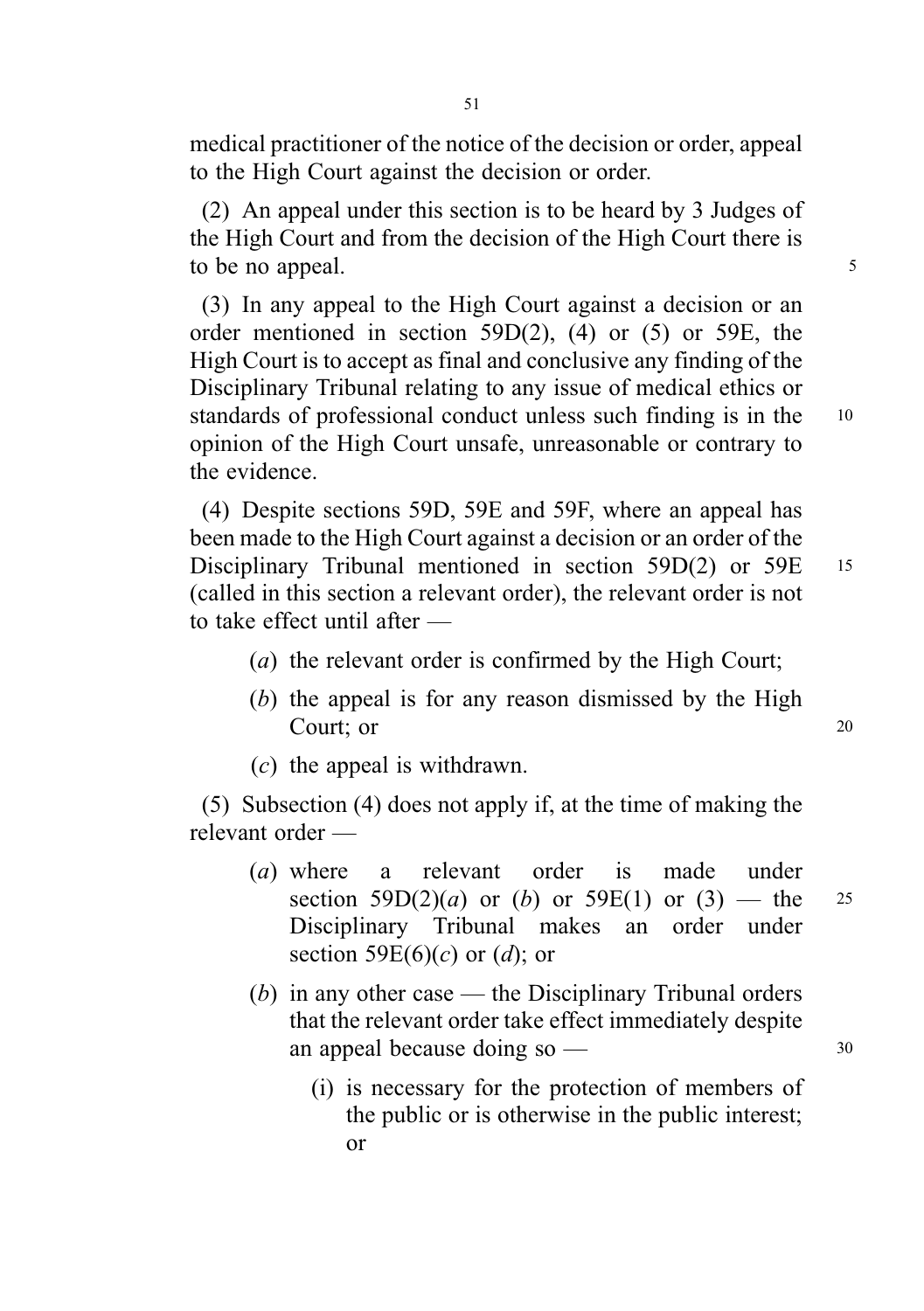- 52
- (ii) would be in the best interests of the registered medical practitioner concerned.

Division 9 — Health Committees

# Appointment of Health Committees

<sup>5</sup> 59H.—(1) The Medical Council may, from time to time, appoint one or more Health Committees, each comprising 3 persons, at least one of whom must be a member of the Medical Council.

(2) The Medical Council must appoint as the chairman of a <sup>10</sup> Health Committee —

- (a) if the Health Committee has only one member of the Medical Council — that member of the Medical Council; and
- (b) if the Health Committee has more than one member of <sup>15</sup> the Medical Council — any of those members of the Medical Council as the Medical Council thinks fit.

(3) A Health Committee is to inquire into any case or matter referred to it under this Act.

(4) A Health Committee may be appointed in connection with <sup>20</sup> one or more matters or for a fixed period of time as the Medical Council thinks fit.

# Unfitness to practise medicine through illness, etc.

59I.—(1) Where a Health Committee determines that a registered medical practitioner's fitness to practise medicine is <sup>25</sup> impaired by reason of the registered medical practitioner's physical or mental condition, the Health Committee may take one or more of the following actions:

(a) by order suspend his registration in the appropriate register for such period not exceeding 12 months as <sup>30</sup> may be specified in the order;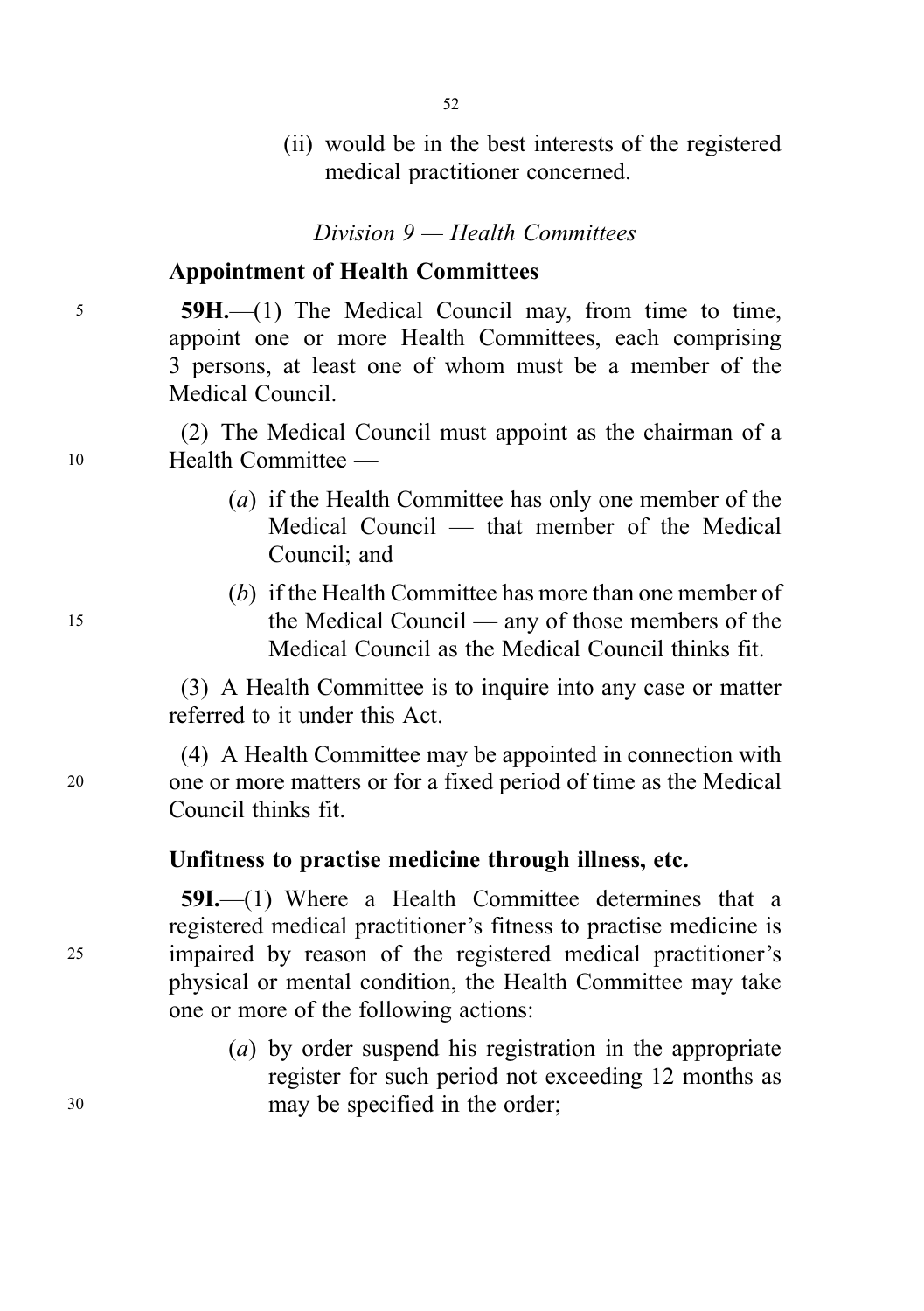53

- Register of Medical Practitioners by order remove his name from Part I of that Register and register him instead as a medical practitioner with <sup>5</sup> conditional registration in Part II of that Register, and section 21(4),  $(6)$ ,  $(7)$ ,  $(8)$  and  $(9)$  applies accordingly;
- (c) where the registered medical practitioner is registered in any register other than Part I of the Register of Medical Practitioners — by order impose additional 10 appropriate conditions or restrictions on his registration or vary the conditions or restrictions already imposed under section 21, 23 or 24, as the case may be;
- (d) recommend to the Medical Council that the name of 15 the registered medical practitioner be removed from the appropriate register;
- (e) order that the registered medical practitioner pay to the Medical Council costs and expenses of and incidental to any inquiry or hearing by the Health 20 Committee and, where applicable, an Interim Orders Committee.

(2) Where the Medical Council accepts the recommendation of the Health Committee under subsection  $(1)(d)$ , the Medical Council must by order remove the name of the registered <sup>25</sup> medical practitioner from the appropriate register and that order takes effect from the date the order is made.

(3) Where a registered medical practitioner, in respect of whom an order under subsection  $(1)(b)$  or  $(c)$ ,  $(4)$  or  $(5)(b)$  or section 59L(1)(b) or 59N(1)(d) is made, is determined by a  $30$ Health Committee to have failed to comply with any of the requirements imposed on him as conditions or restrictions of his registration, the Health Committee may, if it thinks fit, by order suspend his registration in the appropriate register for such period not exceeding 12 months as may be specified in the order. <sup>35</sup>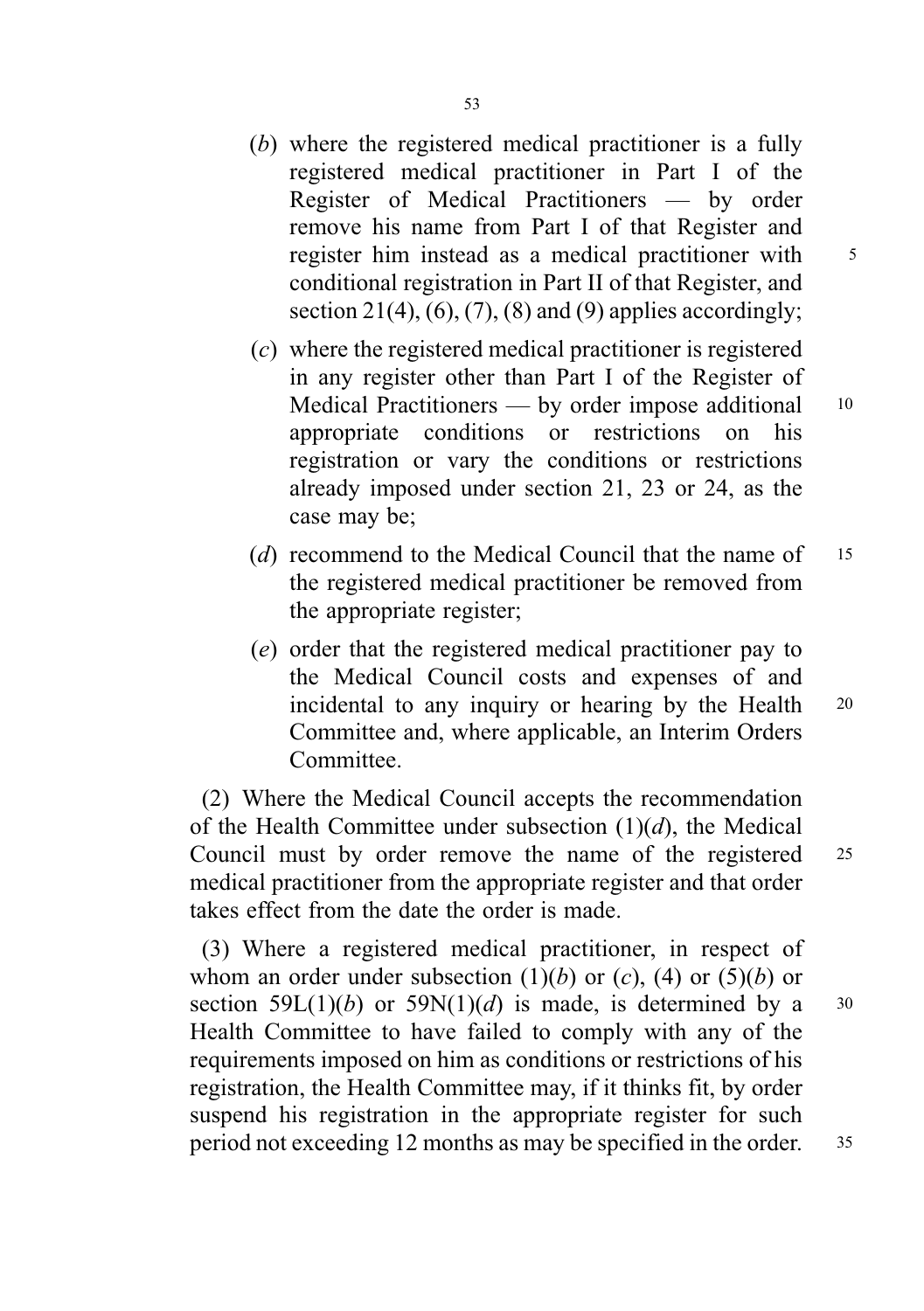(4) Where a Health Committee has made an order for suspension under subsection  $(1)(a)$  or  $(3)$ , the Health Committee may make an order under subsection  $(1)(b)$  or  $(c)$ , to take effect from the expiration of the current period of <sup>5</sup> suspension.

> (5) Where a Health Committee has made an order for suspension under subsection  $(1)(a)$  or  $(3)$  against a person and that person has failed to comply with that order, the Health Committee may, if it thinks fit —

- <sup>10</sup> (a) make a recommendation mentioned in subsection  $(1)(d)$  to the Medical Council, and subsection (2) applies accordingly; or
- (b) make an order under subsection  $(1)(b)$  or  $(c)$ , to take effect immediately after the expiration of the current <sup>15</sup> period of suspension.

(6) Where a Health Committee has made an order under subsection  $(1)(b)$  or  $(c)$ , the Health Committee or another Health Committee appointed in its place may, on its own motion or on the application of the Medical Council or the registered medical <sup>20</sup> practitioner, revoke the order or revoke or vary any of the conditions or restrictions imposed by the order.

> (7) An application under subsection (6) must not be made in respect of the same registered medical practitioner more than once in any period of 12 months.

<sup>25</sup> (8) Where a Health Committee has made an order (including a revocation of the order or a revocation or variation of any condition or restriction imposed by the order) under this section, the Registrar must immediately serve on the person to whom the order applies a notice of the order or of the revocation or <sup>30</sup> variation.

> (9) While a person's registration in a register is suspended by virtue of this section, the person is to be treated as not being registered in the register even though the person's name still appears in it.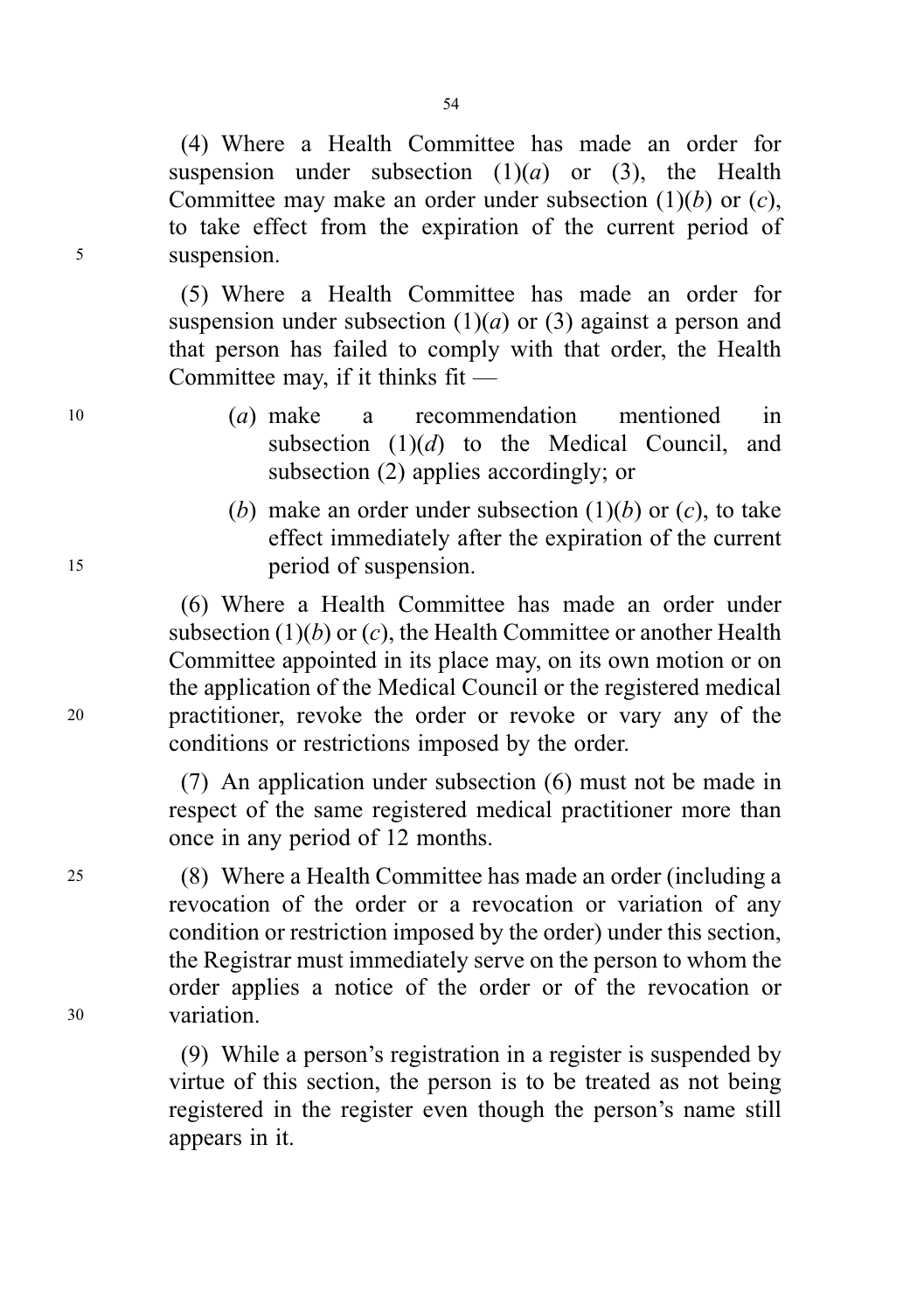(10) Section 59A(3) to (13) applies, with the necessary modifications, to a Health Committee as it applies to a Disciplinary Tribunal appointed under section 58 and for this purpose —

- (a) a reference in those provisions to a Disciplinary  $\frac{5}{5}$ Tribunal is a reference to the Health Committee; and
- (b) a reference in those provisions to the President of the Disciplinary Commission is a reference to the Medical Council.

(11) Any person who is aggrieved by an order (including a <sup>10</sup> revocation of the order or a revocation or variation of any condition or restriction imposed by the order) made under this section may, within 30 days after the service on the person of the notice of the order, appeal to the Minister whose decision is  $final.$  15

(12) Any order (including a revocation of the order or a revocation or variation of any condition or restriction imposed by the order) made under this section takes effect from the date the order, revocation or variation is made unless the Minister decides otherwise. 20

## Division 10 — Interim Orders Committees

### Interim Orders Committee

59J.—(1) The Medical Council may, from time to time, appoint one or more committees each comprising 3 members who must each be a member of the Medical Council or the <sup>25</sup> Complaints Panel, to be known for the purposes of this Act as Interim Orders Committees, to inquire into or review any matter under this Division.

(2) An Interim Orders Committee may be appointed in connection with one or more matters or for a fixed period of 30 time.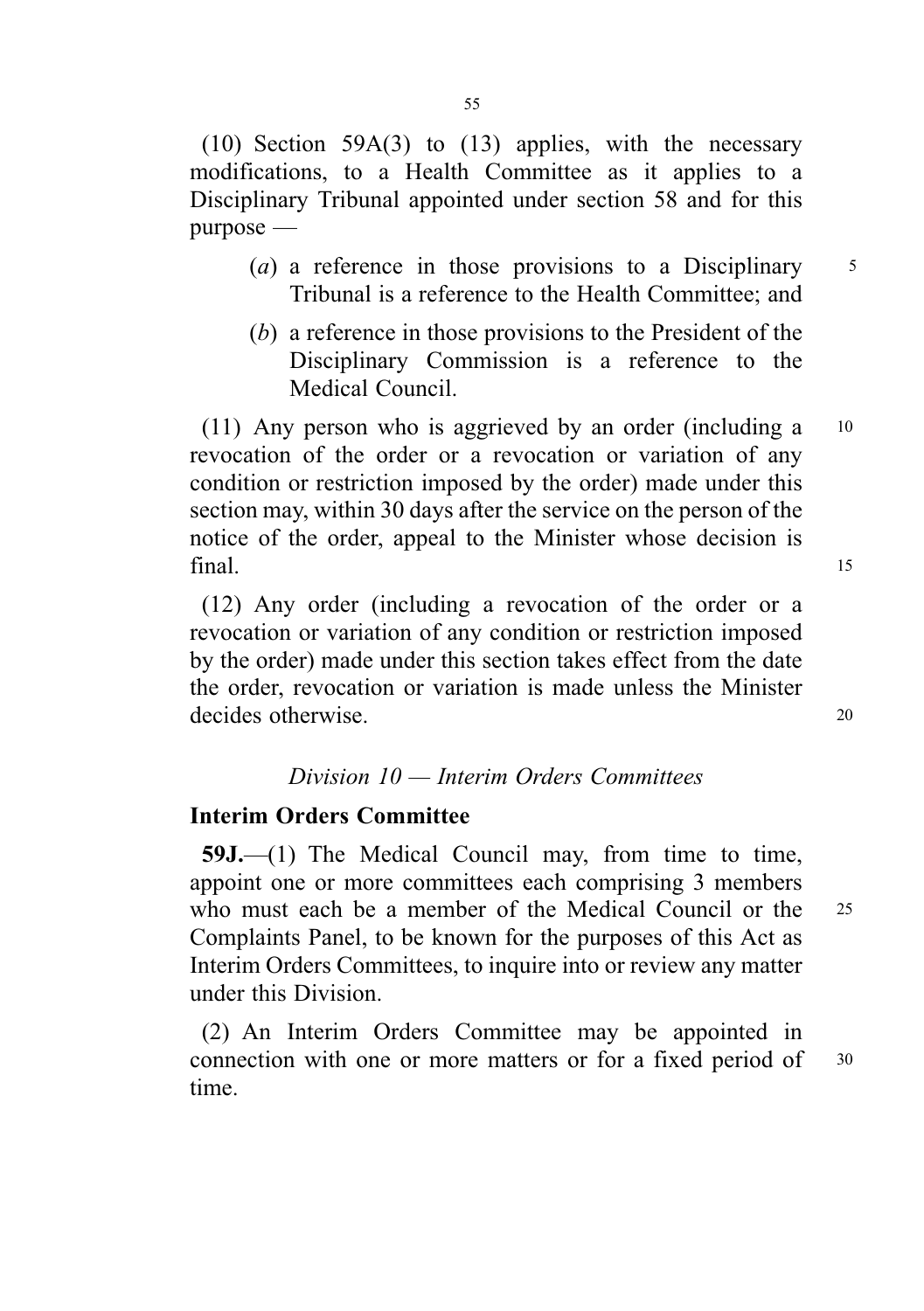(3) The chairman of the Complaints Panel, the President of the Disciplinary Commission, an Inquiry Committee, a Complaints Committee, a Review Committee, a Disciplinary Tribunal or a Health Committee may refer any complaint or information, that <sup>5</sup> was referred to the chairman, President, Committee or Tribunal (as the case may be), to the Medical Council for the purpose  $of$  —

- (a) appointing an Interim Orders Committee; or
- (b) referring the complaint or information to an Interim <sup>10</sup> Orders Committee,

for the Interim Orders Committee to determine whether an order should be made under section 59L(1).

(4) Subject to subsection (5), the Medical Council may, on its own motion and at any time after any complaint or information 15 is made, provided or referred under section  $40(1)$  or  $(6)(a)$ , refer the complaint or information to an Interim Orders Committee for the purpose of determining whether an order should be made under section 59L(1).

(5) The Medical Council must not refer any complaint or 20 information to which section  $42(1)$  or (2) applies to an Interim Orders Committee under subsection (4) at any time before the President of the Disciplinary Commission has assessed that it is in the public interest to refer the complaint or information to the chairman of the Complaints Panel under section  $42(3)(a)$ .

<sup>25</sup> (6) The chairman of the Complaints Panel, or a member of an Inquiry Committee, a Complaints Committee, a Review Committee, a Disciplinary Tribunal or a Health Committee, is disqualified from acting as a member of an Interim Orders Committee inquiring into and determining the same matter as <sup>30</sup> the chairman, or the Inquiry Committee, Complaints Committee, Review Committee, Disciplinary Tribunal or Health Committee, as the case may be.

(7) Where the Medical Council refers any complaint or information under subsection (4) to an Interim Orders <sup>35</sup> Committee, any member of the Medical Council who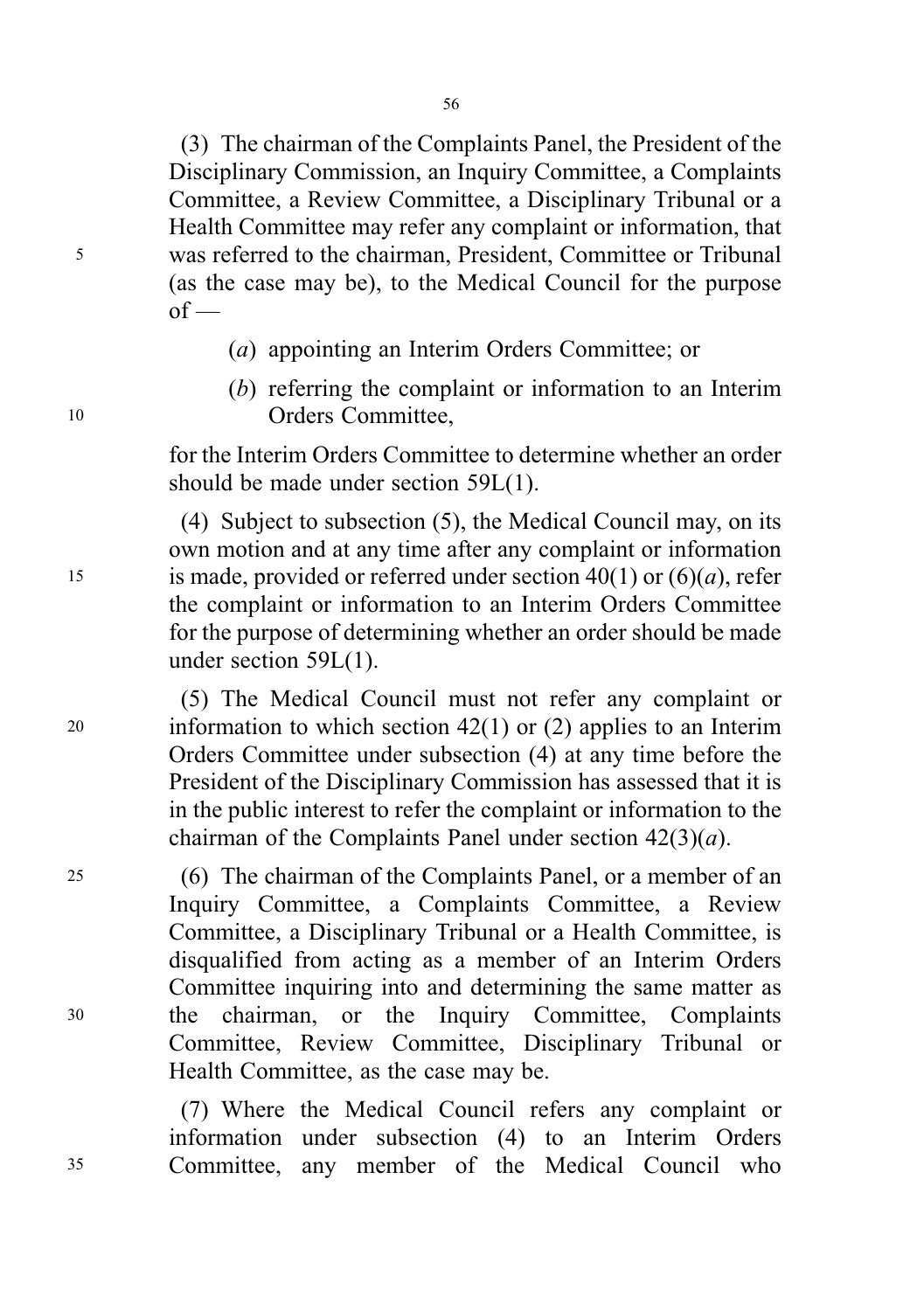participated in or influenced the making of the decision to make the referral is disqualified from acting as a member of the Interim Orders Committee inquiring into or reviewing the same matter.

(8) A member of an Interim Orders Committee inquiring into <sup>5</sup> or reviewing any matter is disqualified from acting as a member of an Inquiry Committee, a Complaints Committee, a Review Committee, a Disciplinary Tribunal or a Health Committee inquiring into or reviewing the same matter, or taking part in any deliberation of the Medical Council in respect of the same matter 10 under any provision of this Part.

(9) Section 59A(3) to (9) applies, with the necessary modifications, to an Interim Orders Committee and to proceedings before it as it applies to a Disciplinary Tribunal appointed under section 58 and to proceedings before such <sup>15</sup> Disciplinary Tribunal.

## Immediate interim orders

59K.—(1) Subject to subsection (5), an Interim Orders Committee may, at any time after any complaint or information is referred to it but before an interim order is <sup>20</sup> made under section 59L(1), make an immediate interim order against a registered medical practitioner without first giving the registered medical practitioner an opportunity to be heard if —

- (a) the Interim Orders Committee is satisfied that  $-$ 
	- (i) a court of law in Singapore has found that the <sup>25</sup> registered medical practitioner has engaged in any conduct alleged in the complaint or information; and
	- (ii) the conduct poses an imminent danger to the health or safety of any patient of the registered 30 medical practitioner; or
- (b) the Medical Council certifies that the Medical Council is of the opinion that any conduct alleged in the complaint or information poses an imminent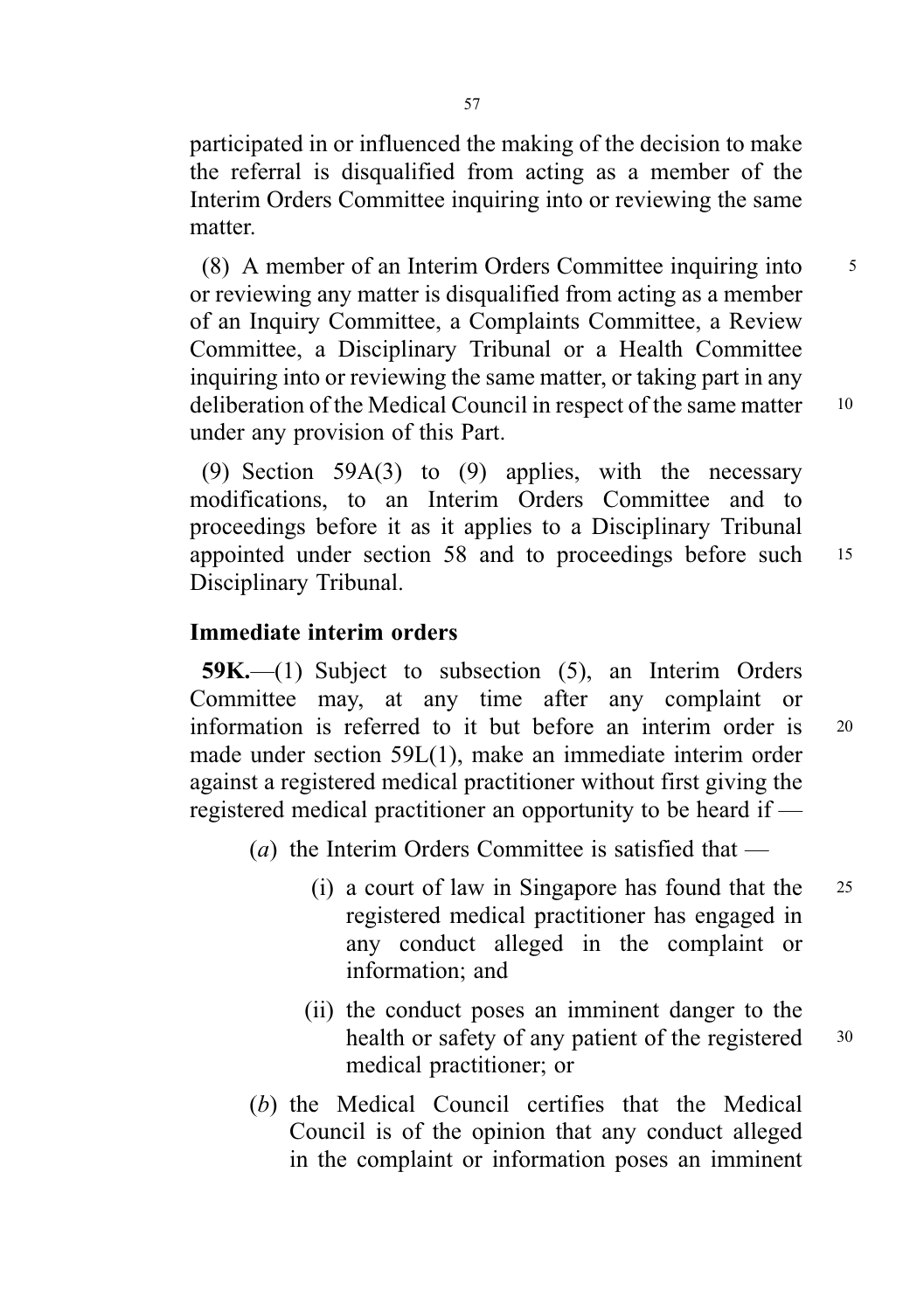danger to the health or safety of any patient of the registered medical practitioner.

(2) The Registrar must immediately notify the registered medical practitioner of the order made under subsection (1), and <sup>5</sup> such order takes effect from the date the order is made.

- (3) An immediate interim order ceases to have effect from
	- (a) the date the Interim Orders Committee revokes the immediate interim order;
- (b) the date an interim order is made under section  $59L(1)$ <sup>10</sup> to replace the immediate interim order; or
- (c) where the registered medical practitioner has not, within one month after the date of the immediate interim order, been given an opportunity to be heard by the Interim Orders Committee on the question <sup>15</sup> whether an interim order under section 59L(1) should be made — the expiration of one month after the date of the immediate interim order,

whichever occurs first.

(4) In this section, "immediate interim order" means an <sup>20</sup> order —

- (a) that a registered medical practitioner's registration in the appropriate register be suspended from the date of the order; or
- (b) that a registered medical practitioner's registration be <sup>25</sup> conditional on his compliance, from the date of the order, with such conditions or restrictions specified in the order as the Interim Orders Committee thinks fit to impose.

(5) This section does not apply in relation to any complaint or <sup>30</sup> information referred to an Interim Orders Committee if the Interim Orders Committee has made an interim order under section 59L(1) in respect of the same complaint or information.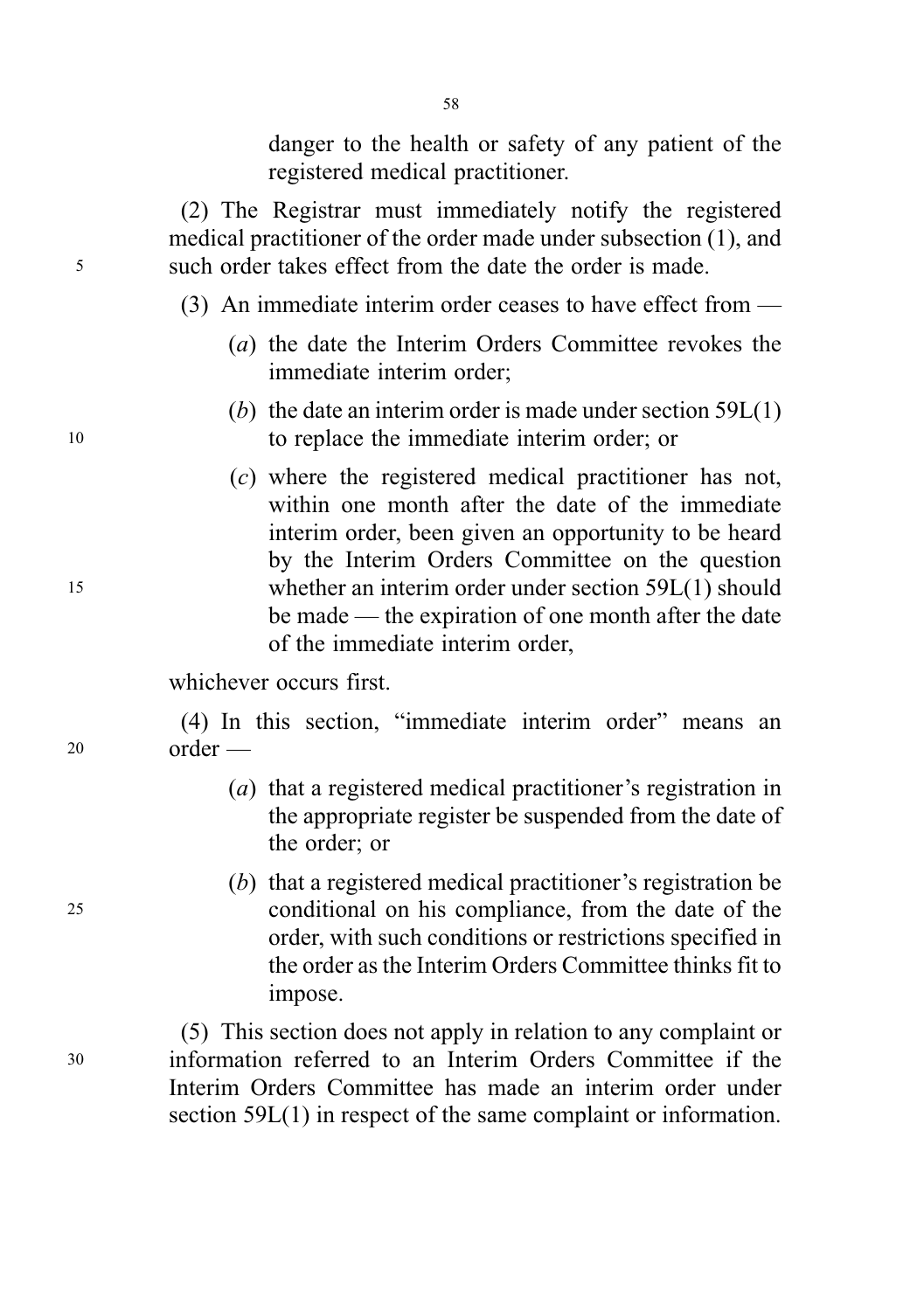### Interim orders

 $59L$ ,—(1) Subject to subsection (4), where, upon due inquiry into any complaint or information referred to an Interim Orders Committee, the Interim Orders Committee is satisfied that it is necessary for the protection of members of the public or is  $5<sup>5</sup>$ otherwise in the public interest, or it is in the interests of the registered medical practitioner concerned, that his registration be suspended or be made subject to conditions or restrictions, the Interim Orders Committee may make an order —

- (*a*) that his registration in the appropriate register be  $10$ suspended for a period not exceeding 18 months specified in the order (called in this Part an interim suspension order); or
- (b) that his registration be conditional on his compliance, during a period not exceeding 18 months, with such 15 conditions or restrictions specified in the order as the Interim Orders Committee thinks fit to impose (called in this Part an interim restriction order).

(2) An Interim Orders Committee must inquire into and decide on the complaint or information referred to it as soon as is 20 practicable after the complaint or information is referred to it.

(3) The Registrar must immediately notify the registered medical practitioner of the order made under subsection (1), and such order takes effect from the date the order is made.

(4) An Interim Orders Committee must not make an order <sup>25</sup> under subsection (1) at any time after the relevant proceedings are concluded.

(5) For the purposes of subsection (4), the relevant proceedings are concluded when any one of the events mentioned in section  $59Q(2)(a)$ , (b), (c) or (d) occurs. 30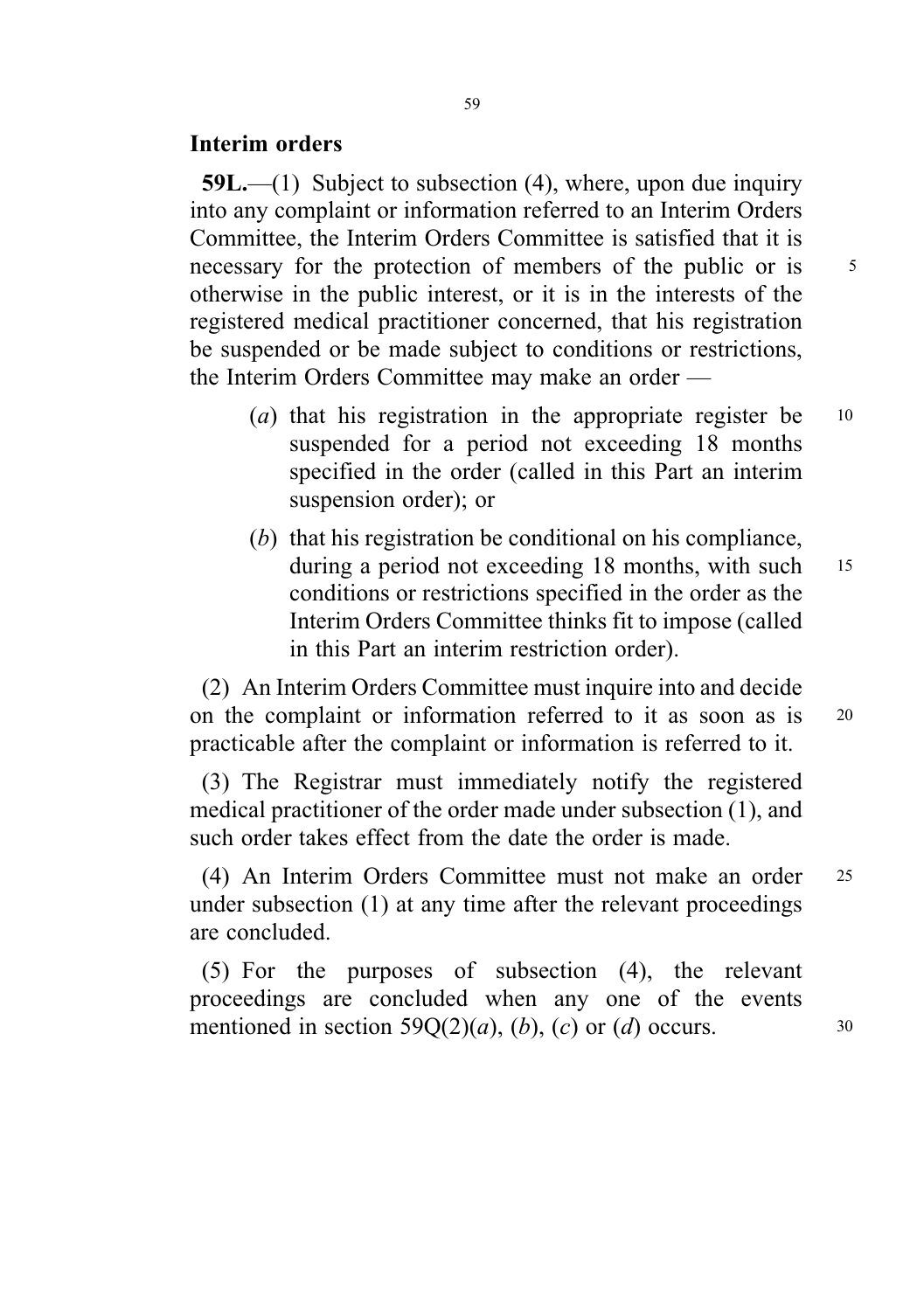## Review of interim orders

59M.—(1) Subject to subsection (2), where an Interim Orders Committee has made an order under section 59L(1), the Interim Orders Committee or another Interim Orders Committee <sup>5</sup> appointed in its place —

- (a) must review the order within the period of 6 months beginning on the date the order was made, and must, for so long as the order continues in force, further review it before the end of the period of 3 months <sup>10</sup> beginning on the date of the decision of the immediately preceding review; and
	- (b) may review the order where new evidence relevant to the order has become available after the making of the order.

<sup>15</sup> (2) Where the High Court has extended an order under section 59P(2) or an Interim Orders Committee has made a replacement order under section  $59N(1)(c)$  or  $(d)$ , the first review after such extension or making of the replacement order must take place —

- 20 (a) if the order (or the order which has been replaced) had not been reviewed under subsection (1) — within the period of 6 months beginning on the date on which the High Court ordered the extension or on which the replacement order was made, as the case may be; or
- <sup>25</sup> (b) if the order (or the order which has been replaced) had been reviewed under subsection (1) — within the period of 3 months beginning on the date on which the High Court ordered the extension or on which the replacement order was made.

# <sup>30</sup> Interim Orders Committee may revoke, vary or replace interim order

59N.—(1) Upon a review under section 59M or upon the recommendation of the chairman of the Complaints Panel, the President of the Disciplinary Commission, the Medical Council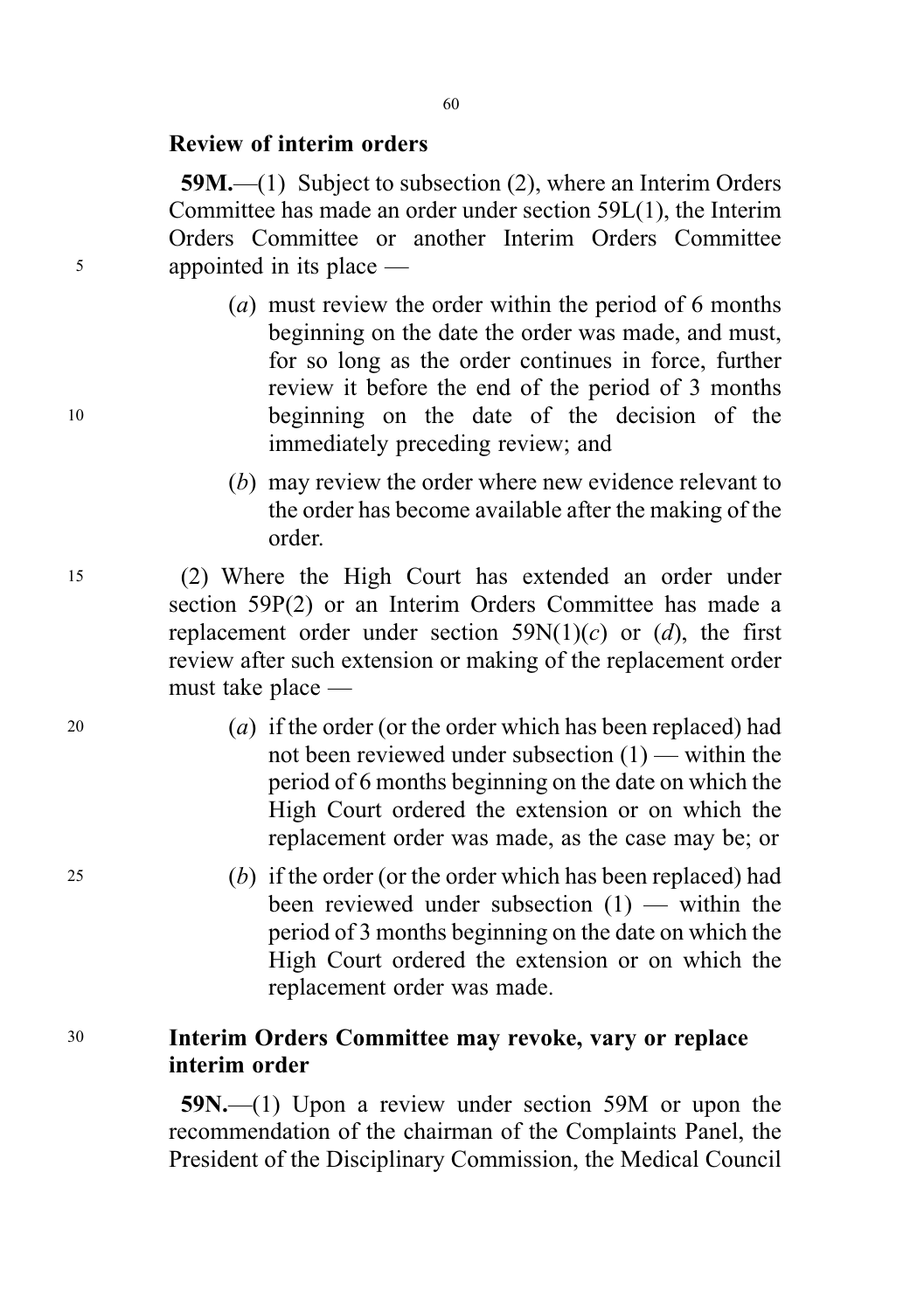or any specified committee, the Interim Orders Committee that made an interim suspension order or interim restriction order under this section or section 59L(1) in relation to any registered medical practitioner may do any of the following:

- (*a*) revoke the order or revoke any condition or restriction  $\frac{5}{5}$ imposed by the order;
- (b) make an order varying any condition or restriction imposed by the order;
- $(c)$  in the case of an interim restriction order if satisfied that to do so is necessary for the protection of  $10$ members of the public or is otherwise in the public interest, or is in the interests of the registered medical practitioner, or that the registered medical practitioner has not complied with any requirement imposed as a condition or restriction of his registration in the <sup>15</sup> interim restriction order, replace that order with an interim suspension order having effect for the remainder of the period of the former;
- (d) in the case of an interim suspension order  $$ if satisfied that the public interest or the interests of <sup>20</sup> the registered medical practitioner would be more adequately served by an interim restriction order, replace the interim suspension order with an interim restriction order having effect for the remainder of the period of the former. 25

(2) The Registrar must immediately notify the registered medical practitioner of the decision under subsection (1), and such order takes effect from the date the order is made.

(3) For the purposes of subsection (1), a reference to an Interim Orders Committee that made an interim suspension 30 order or interim restriction order includes a reference to another Interim Orders Committee appointed in its place.

(4) In this section, "specified committee", in relation to the registered medical practitioner against whom an interim suspension order or interim restriction order has been made, 35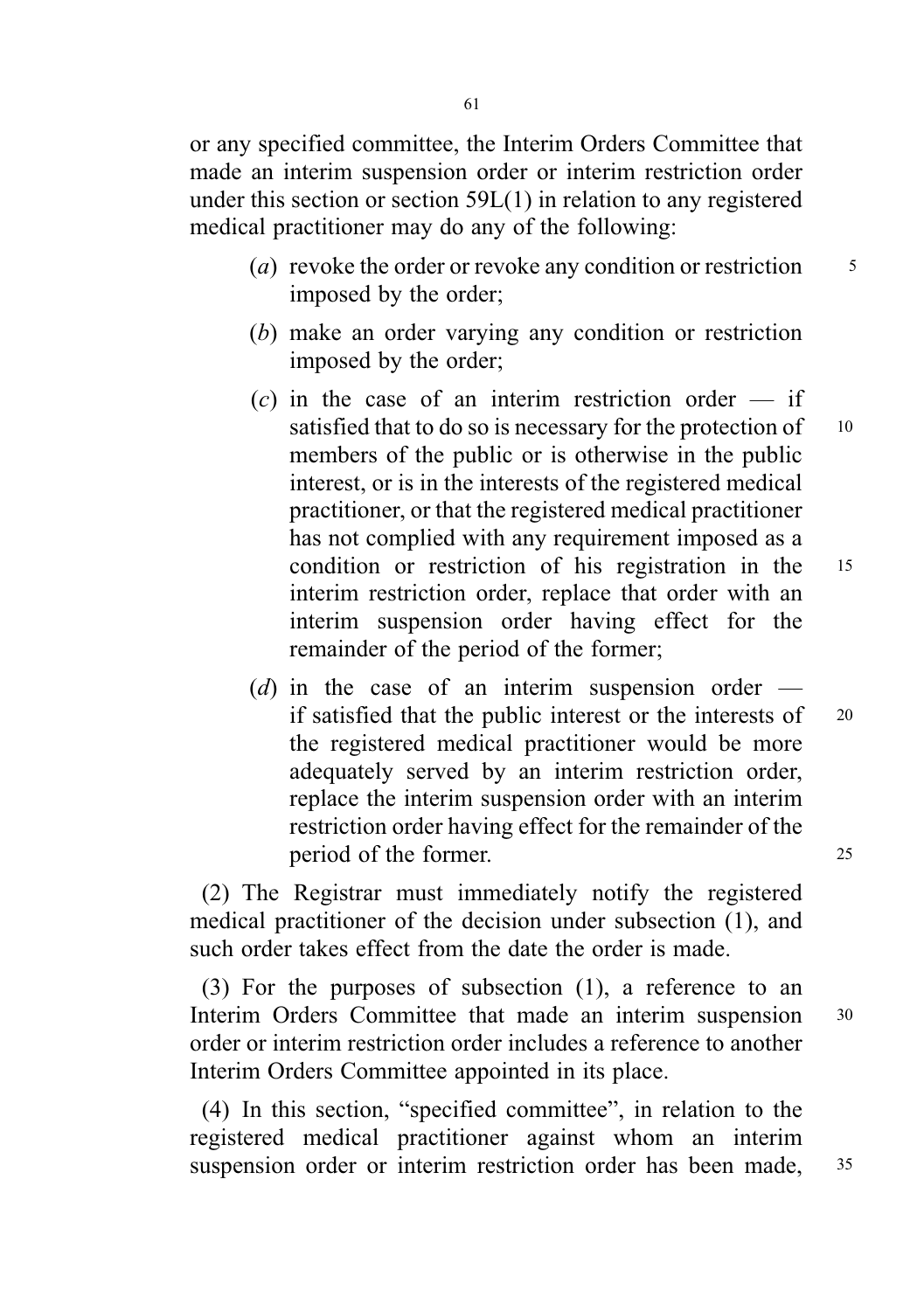means an Inquiry Committee, a Complaints Committee, a Review Committee, a Disciplinary Tribunal or a Health Committee appointed to conduct an inquiry or review (as the case may be) in relation to the complaint against or information <sup>5</sup> about the registered medical practitioner.

## Right of hearing

59O.—(1) An order under section 59L(1) or 59N(1)(b), (c) or (d) must not be made by an Interim Orders Committee in respect of any registered medical practitioner unless he has been <sup>10</sup> afforded an opportunity of appearing before the Interim Orders Committee and being heard on the question of whether such an order should be made in his case.

(2) For the purposes of subsection (1), the registered medical practitioner may be represented before the Interim Orders <sup>15</sup> Committee by counsel.

# Application to High Court

59P.—(1) The Medical Council may apply to the High Court for an extension of the period for which an order made under section 59L(1) or 59N(1)(c) or (d) has effect, and may apply <sup>20</sup> again for one or more further extensions.

> (2) Upon an application under subsection (1), the High Court may grant an extension (or a further extension) for a period not exceeding 12 months.

(3) The High Court may, upon application by the registered <sup>25</sup> medical practitioner concerned —

- (*a*) in the case of an interim suspension order revoke the order;
- (b) in the case of an interim restriction order revoke the order or vary any condition or restriction imposed <sup>30</sup> by the order; or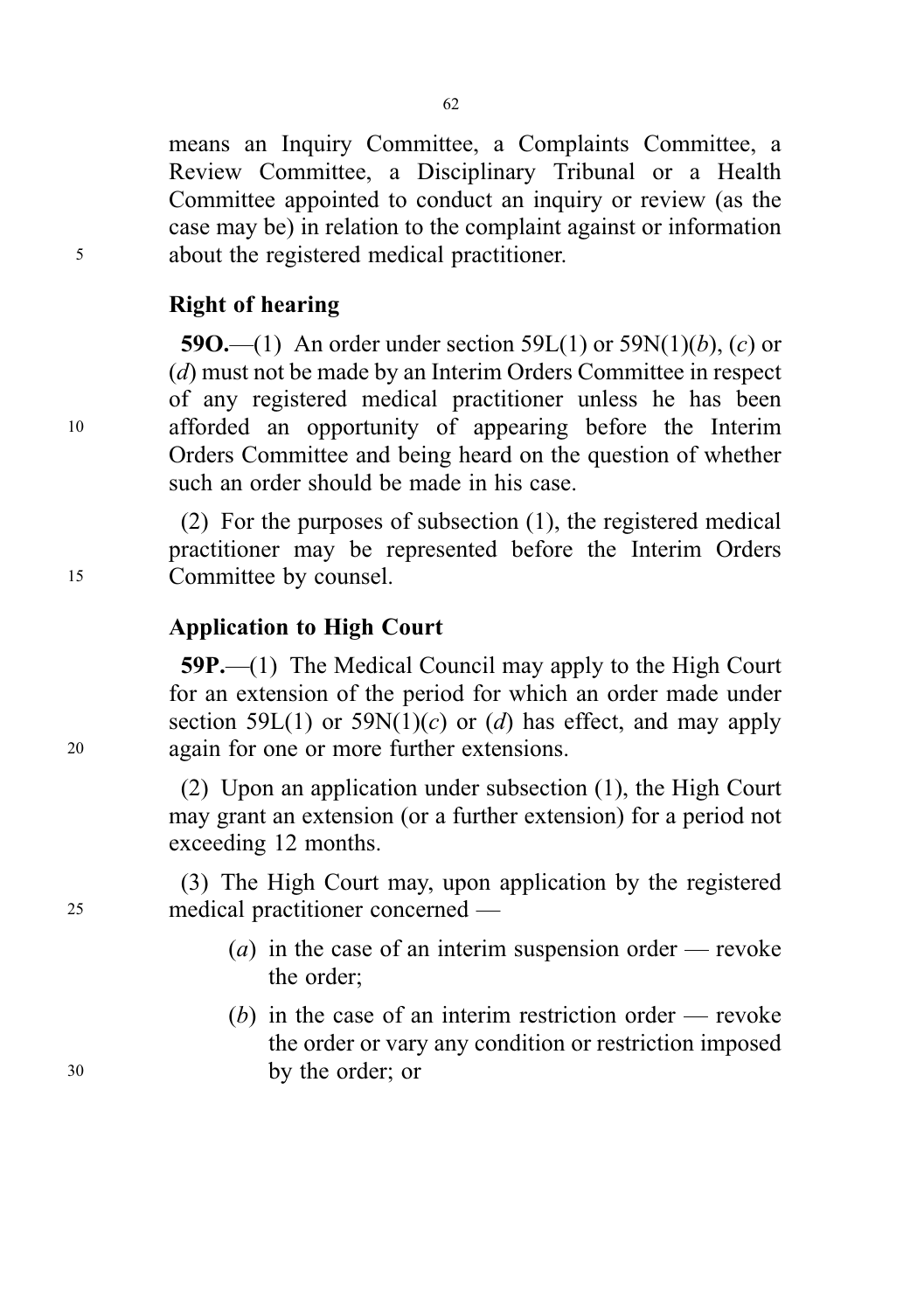(c) in either case — substitute for the period specified in the order (or in the order extending it) some other period which could have been specified in the order when it was made (or in the order extending it).

(4) An application under subsection (3) must be made within  $\frac{5}{5}$ 14 days after the registered medical practitioner concerned is notified of the interim suspension order or interim restriction order under section 59L(3) or 59N(2), as the case may be.

(5) An application under subsection (3) must be heard otherwise than in open court. 10

(6) The High Court may, upon an application by the registered medical practitioner, order that any information contained in any document relating to an application under subsection (3) must not be published or disclosed, unless —

- (a) the registered medical practitioner consents to the <sup>15</sup> publication or disclosure; or
- (b) the High Court is satisfied that the information if published or disclosed does not disclose any confidential information.

# **Duration of interim orders** 20

59Q.—(1) An interim suspension order or an interim restriction order is in force until the earlier of the following:

- (*a*) the end of the period specified
	- (i) in the order; or
	- (ii) if the period is extended under section  $59P(2)$ , 25 in the order extending it;
- (b) the date on which the relevant proceedings are concluded.

(2) For the purposes of subsection  $(1)(b)$ , the relevant proceedings are concluded when any one of the following <sup>30</sup> occurs: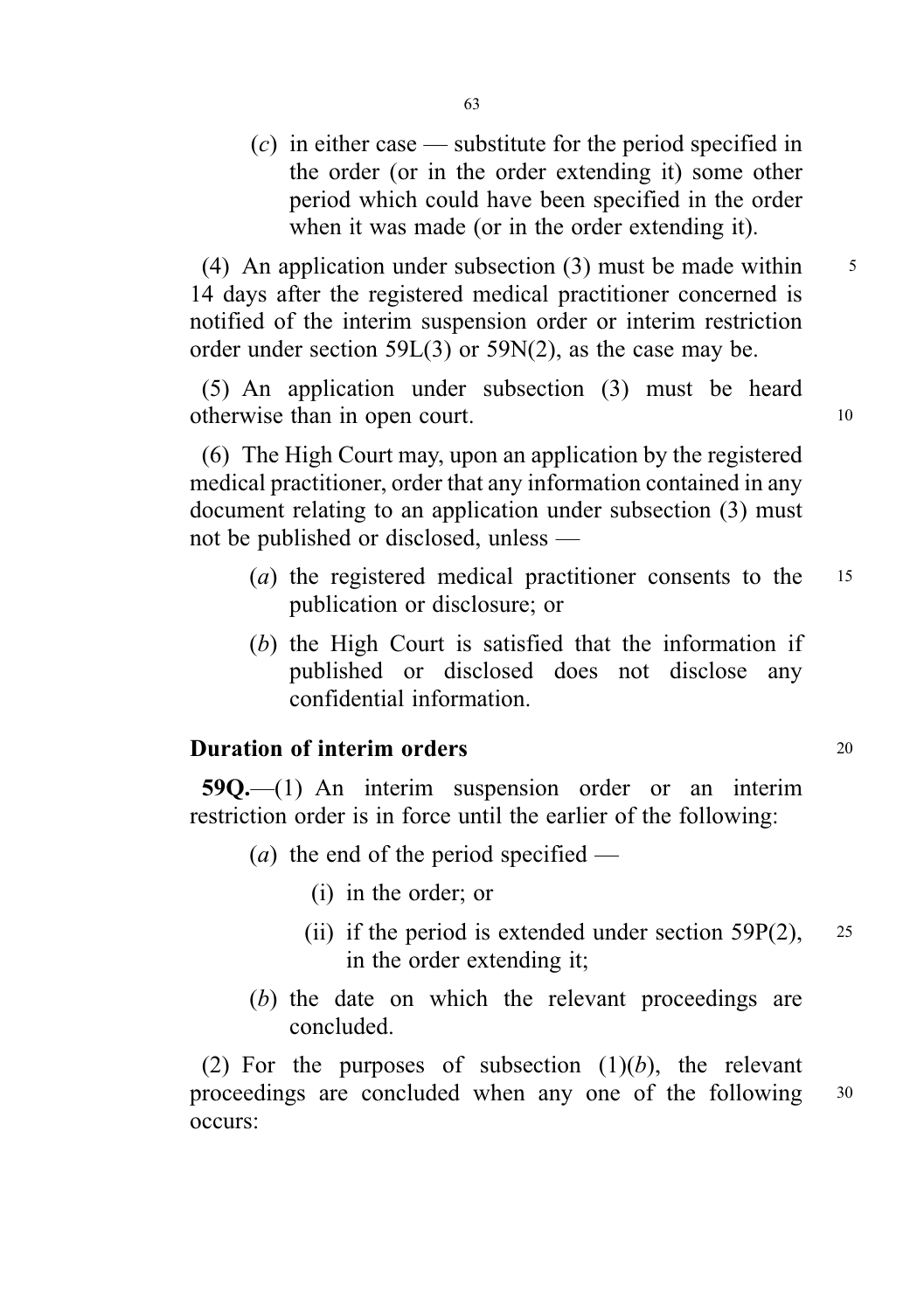|    | (a) where an Inquiry Committee has been appointed to<br>inquire into the complaint or information $-$ the<br>Inquiry Committee has under section 43 —                                  |
|----|----------------------------------------------------------------------------------------------------------------------------------------------------------------------------------------|
|    | (i) dismissed the complaint; or                                                                                                                                                        |
| 5  | (ii) issued a letter of advice;                                                                                                                                                        |
|    | (b) where a Complaints Committee has been appointed to<br>inquire into the complaint or information $-$ the<br>Complaints Committee has taken an action under<br>section $46(1)$ and — |
| 10 | (i) no request for review under section $54(1)$ , (2) or<br>(3) was made to the Review Committee against<br>that action within the period specified in that<br>section; or             |
| 15 | (ii) such a request was made but withdrawn, or the<br>Review Committee made an order under<br>section $56(4)(a)$ in relation to the request;                                           |
|    | (c) where a Disciplinary Tribunal has been appointed to<br>inquire into the complaint or information $-$ the<br>Disciplinary Tribunal —                                                |
| 20 | (i) has made an order under section $59D(2)$ which<br>has taken effect; or                                                                                                             |
|    | (ii) has dismissed the complaint or matter under<br>section $59D(4)$ ;                                                                                                                 |
| 25 | (d) where a Health Committee has been appointed to<br>inquire into the matter $-$                                                                                                      |
|    | (i) the Health Committee has made an order under<br>section 59I(1) which has taken effect;                                                                                             |
|    | (ii) the Medical Council has made an order under<br>section $59I(2)$ which has taken effect; or                                                                                        |
| 30 | (iii) the Health Committee has dismissed<br>the<br>complaint or matter.                                                                                                                |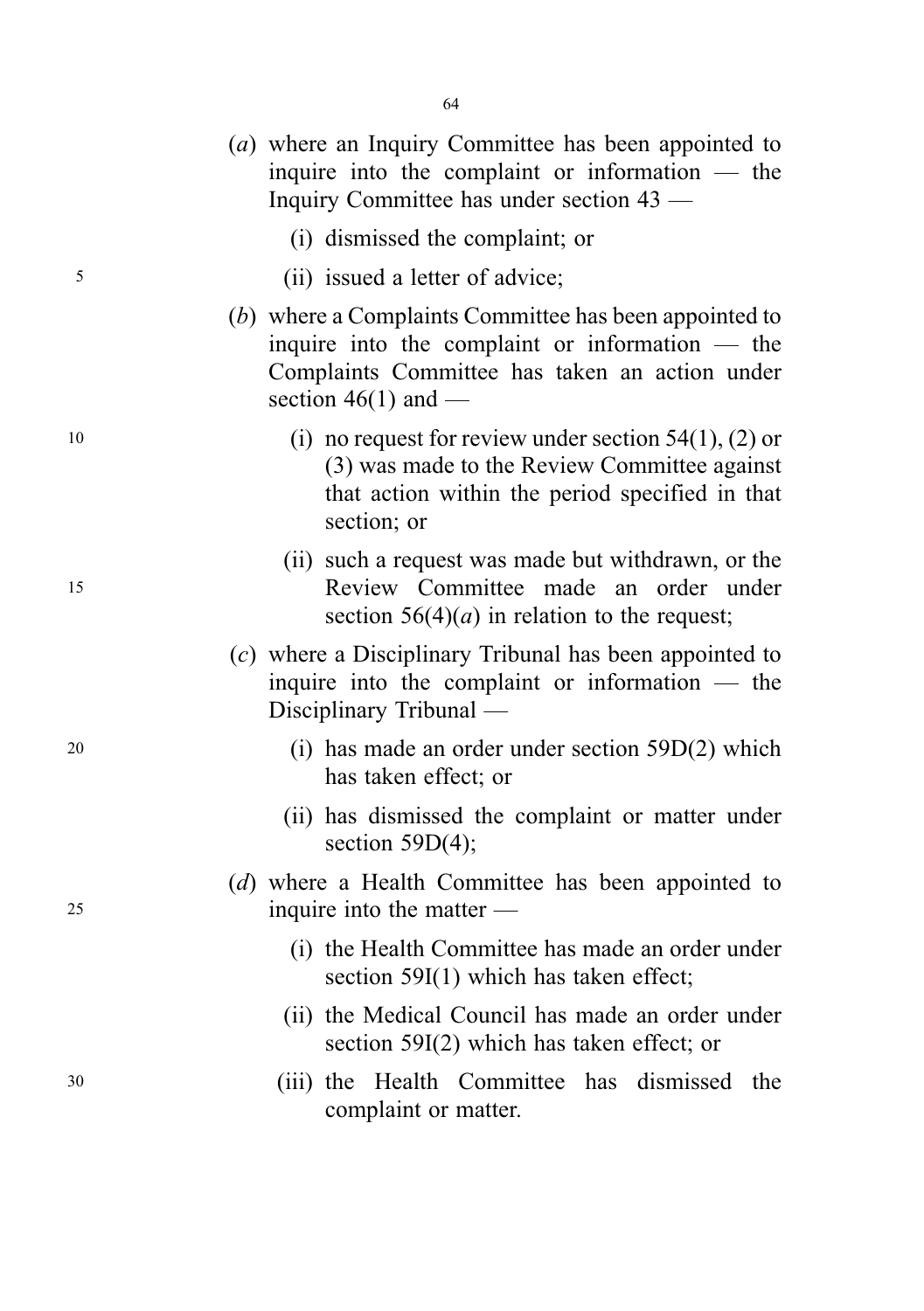# Person suspended under interim suspension order not regarded as registered

59R.—(1) While a person's registration in the register is suspended by virtue of an interim suspension order, the person is not to be regarded as being registered even though the person's 5 name still appears in the register.

(2) Upon the expiration or revocation of an interim suspension order, the person's rights and privileges as a registered medical practitioner are revived immediately after the date of the expiration or revocation, but only if he has complied with all 10 the terms of the order.

(3) To avoid doubt, sections 40 to 59E, 59H and 59I continue to apply to a person whose registration in the register is suspended by or under an interim suspension order.

#### $Division\ 11 - Miscellaneous$  15

#### Medical Council may appoint legal counsel

59S.—(1) For the purposes of an inquiry under this Part by any Inquiry Committee, Complaints Committee, Review Committee, Health Committee or Interim Orders Committee, the Medical Council may appoint an advocate and solicitor to 20 advise that Committee on any legal matter relating to the inquiry.

(2) Where an advocate and solicitor is appointed under subsection (1), the Medical Council may pay the advocate and solicitor, as part of the expenses of the Medical Council, such remuneration as the Medical Council may determine. <sup>25</sup>

#### Restoration of names to register

59T.—(1) This section applies in relation to a medical practitioner whose name has been removed from a register —

(a) under section  $38(2)(a)$  or  $46(1)(g)(i)$  or  $(3)(a)$  or under section  $37A(1)(i)$  or  $49(1)(g)(i)$  as in force 30 immediately before the date of commencement of section 7 of the Medical Registration (Amendment) Act 2020;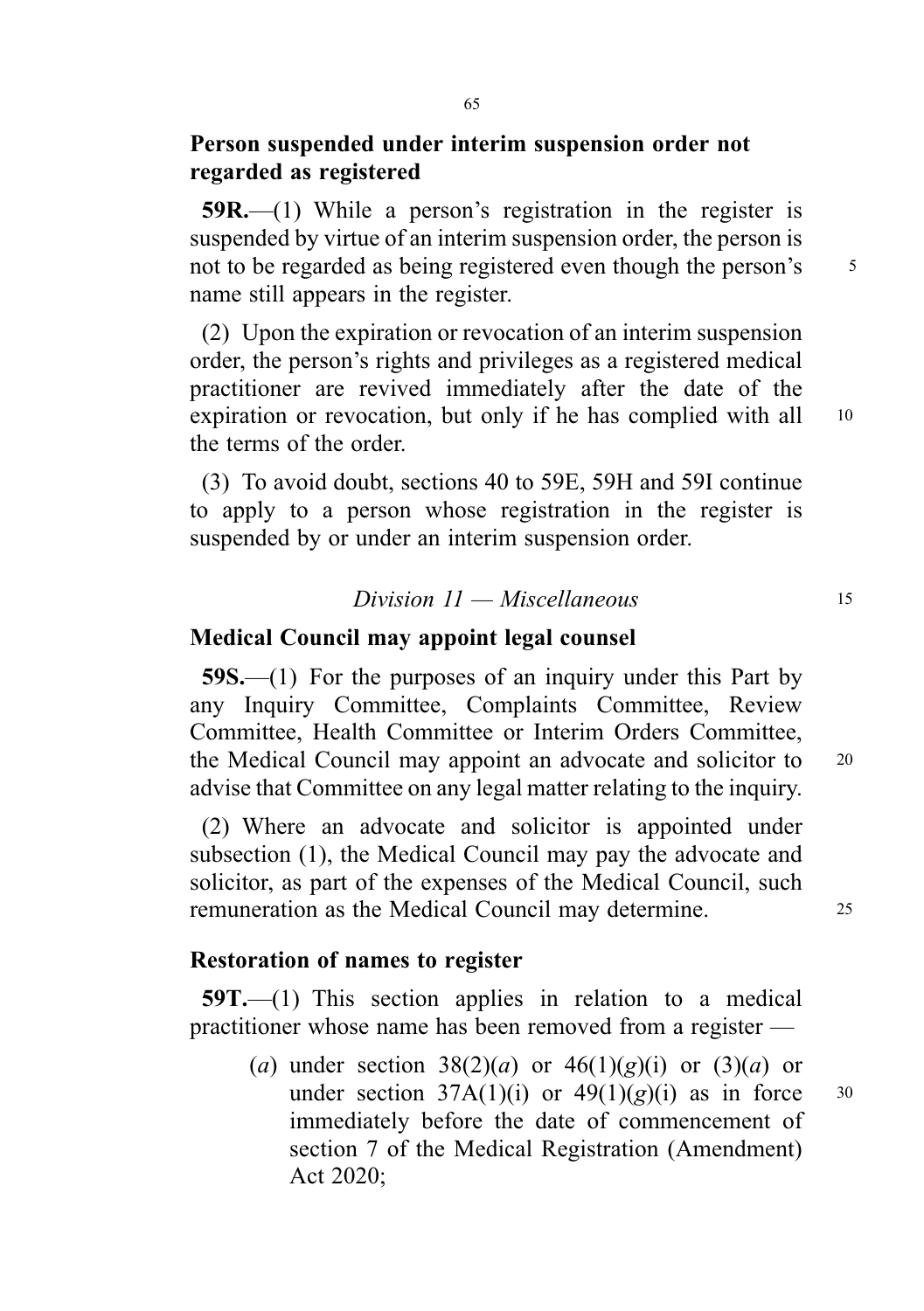- (b) pursuant to an order made by a Disciplinary Tribunal under section  $59D(2)(a)$  or  $59E(1)(a)$  or  $(3)(a)$  or under section  $53(2)(a)$  or  $54(1)(a)$  or  $(3)(a)$  as in force immediately before that date;
- <sup>5</sup> (c) on the recommendation of a Health Committee under section 59I(1)(d) or under section 58(1)(d) as in force immediately before that date;
- (d) pursuant to an order made by a Disciplinary Committee under section 45 or 46 as in force <sup>10</sup> immediately before 1 December 2010; or
	- (e) under section 22 of the repealed Medical Registration Act (Cap. 174, 1985 Ed.).

(2) Subject to subsections (3) and (4), the Medical Council may, upon an application for restoration by the medical <sup>15</sup> practitioner mentioned in subsection (1), if it thinks fit —

- (a) restore his name to the register; or
- (b) register him as a medical practitioner with conditional registration in Part II of the Register of Medical Practitioners, and section 21(4),  $(6)$ ,  $(7)$ ,  $(8)$  and  $(9)$ <sup>20</sup> applies accordingly.

(3) In the case mentioned in subsection  $(1)(b)$ , the Medical Council must not restore the name of a medical practitioner to the register or register him as a medical practitioner with conditional registration under subsection (2) if —

- <sup>25</sup> (a) the medical practitioner has not complied with all the terms of any order made against him by the Disciplinary Tribunal;
	- (b) the application for restoration is made before the expiration of 3 years from the date of the removal; or
- <sup>30</sup> (c) the application for restoration is made more than once in any period of 12 months by or on behalf of the medical practitioner.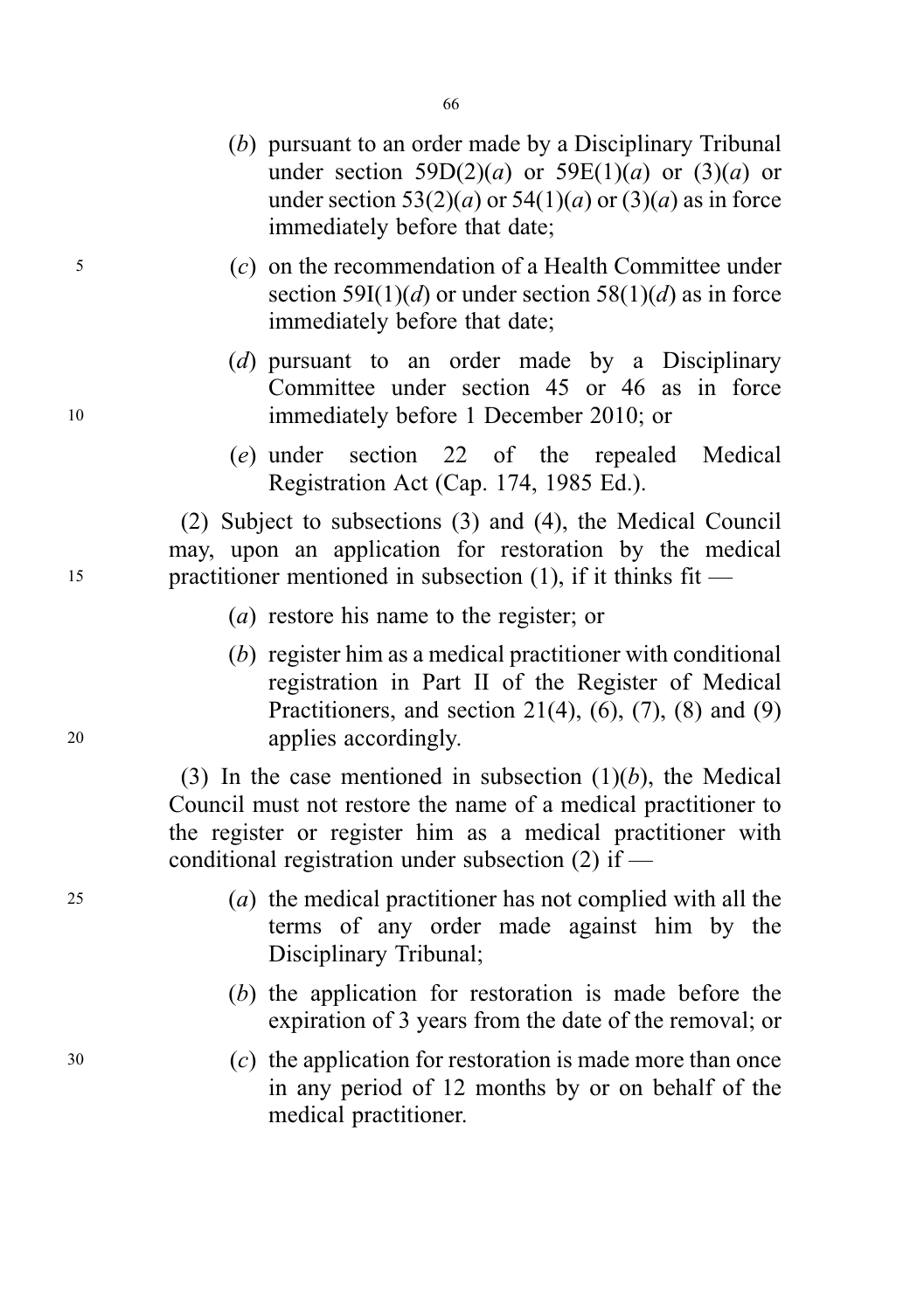(4) In the case mentioned in subsection  $(1)(c)$ ,  $(d)$  or  $(e)$ , the Medical Council must not restore the name of a medical practitioner to the register or register him as a medical practitioner with conditional registration under subsection (2) if  $\overline{\phantom{a}}$  5

- (a) the medical practitioner has not complied with all the terms of any order made against him by the Health Committee, Disciplinary Committee or Medical Council, as the case may be; or
- (b) the application for restoration is made more than once  $10$ in any period of 12 months by or on behalf of the medical practitioner.

# Applications to High Court for extension of time

59U.—(1) Where an application is made to the High Court under section 45(4), 56(3) or 59A(13), the High Court may,  $15$ subject to such conditions as the High Court may impose, grant one or more further extensions of time, each not exceeding 3 months.

(2) An application under subsection (1) may be made by ex parte originating summons, and must not be heard in open 20 court.

(3) The High Court may, upon an application by the Medical Council, order that any information contained in any document relating to an application under subsection (1) must not be published or disclosed, unless — 25

- (a) the Medical Council consents to the publication or disclosure; or
- (b) the High Court is satisfied that the information if published or disclosed does not disclose any confidential information. 30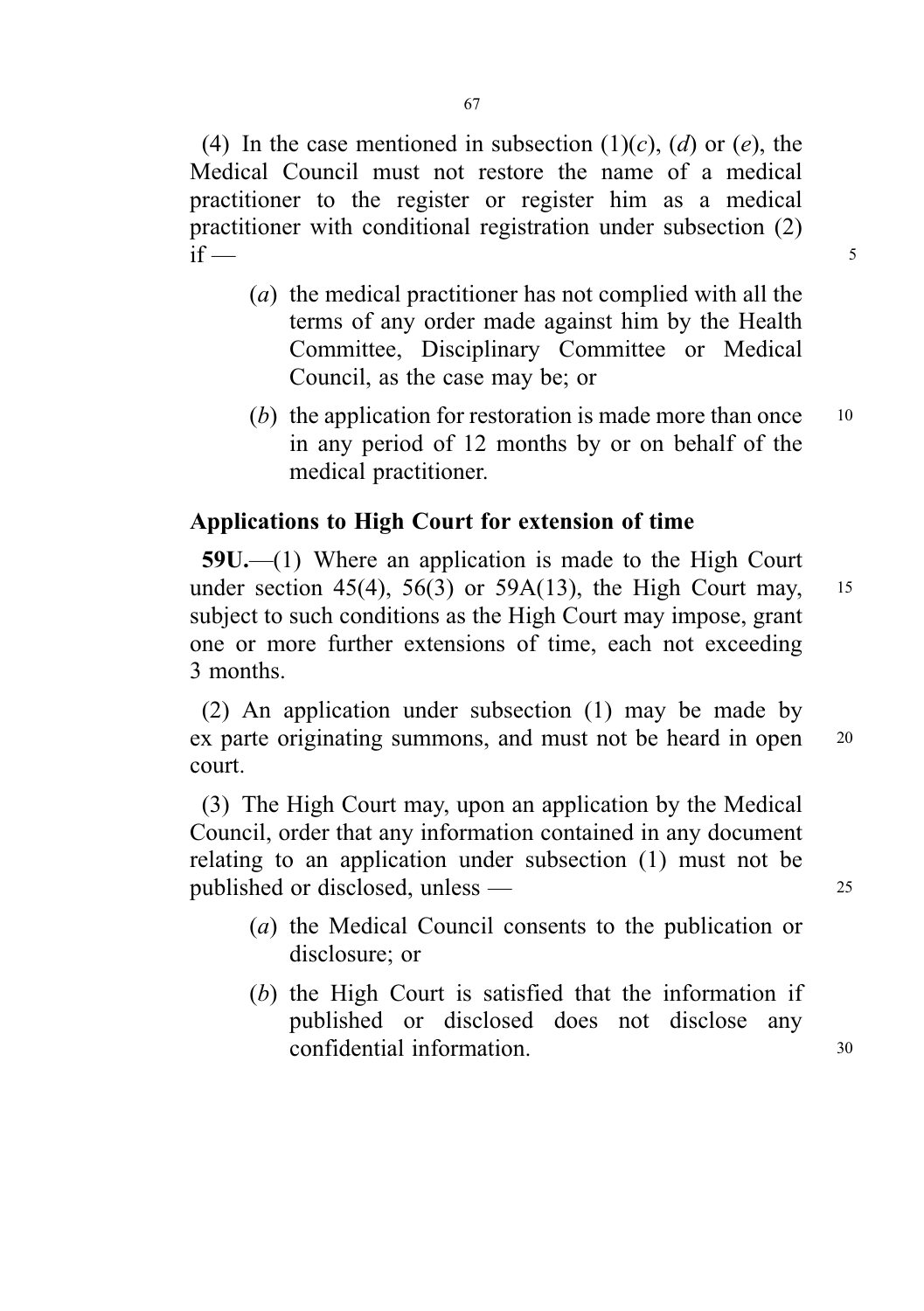# Meetings and proceedings of committees

 $59V$ ,—(1) Subject to subsection (2), this section applies to every Inquiry Committee, Complaints Committee, Review Committee, Health Committee or Interim Orders Committee <sup>5</sup> (each called in this section a relevant committee) appointed under this Act.

> (2) Subsection (8) does not apply in relation to an Inquiry Committee.

(3) The appointing authority of a relevant committee may at <sup>10</sup> any time —

(a) revoke the appointment of the relevant committee:

(b) remove any member of the relevant committee;

(c) fill any vacancy in the relevant committee; or

(*d*) where the appointment of the relevant committee has <sup>15</sup> been revoked under paragraph (a) or the relevant committee is for any reason unable to continue with an inquiry or review (as the case may be), appoint another relevant committee in place of the firstmentioned relevant committee to continue with <sup>20</sup> the inquiry or review (as the case may be).

> (4) No act done by or under the authority of a relevant committee is invalid as a consequence of any defect that is subsequently discovered in the appointment or qualifications of the members or any of them.

<sup>25</sup> (5) The chairman of a relevant committee may at any time summon a meeting of the relevant committee.

(6) A relevant committee may meet for the purposes of its inquiry or review (as the case may be), and may adjourn and otherwise regulate the conduct of its inquiry or review (as the <sup>30</sup> case may be) as its members think fit.

> (7) All the members of a relevant committee must be present to constitute a quorum for a meeting of the relevant committee, and any resolution or decision in writing signed by all the members of a relevant committee is as valid and effectual as if it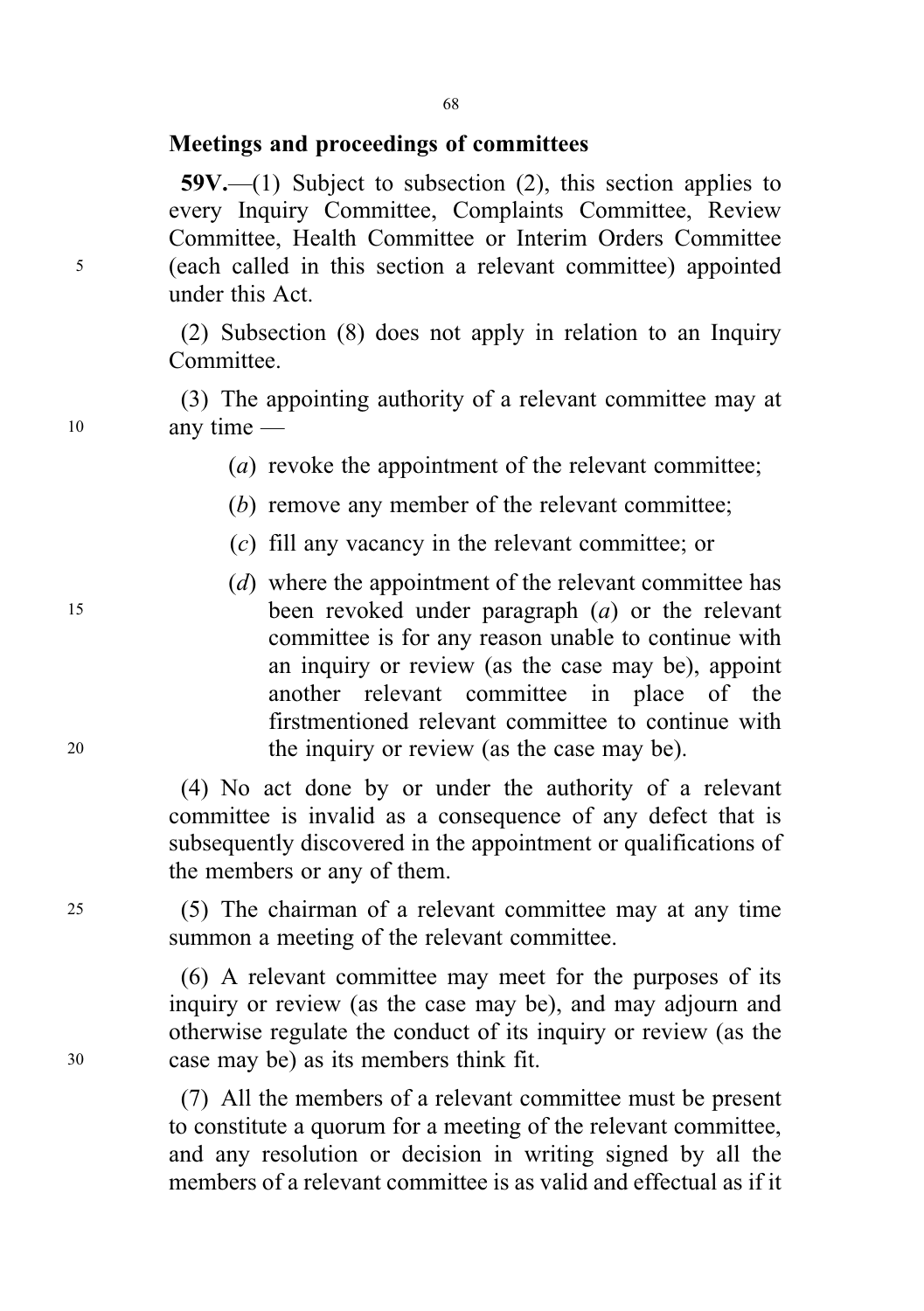had been made or reached at a meeting of the relevant committee where all its members were present.

(8) All the members of a relevant committee present at any meeting of the relevant committee must vote on any question arising at the meeting, and such question must be determined by  $\frac{5}{5}$ a majority of votes.

(9) However, if any member of a relevant committee —

- (a) has his appointment revoked or is removed under subsection (3); or
- (b) is unable through death, illness or any other cause to  $10$ continue with the inquiry or review (as the case may be),

the relevant committee must not make any decision on any question arising at a meeting until that vacancy is filled.

(10) A member of a relevant committee who ceases to be a <sup>15</sup> member of the Complaints Panel or Medical Council (as the case may be) on the expiration of his term of office is taken to be a member of the relevant committee until the completion of the work by the relevant committee.

- (11) In this section, "appointing authority" means <sup>20</sup>
	- (a) in relation to an Inquiry Committee, a Complaints Committee or Review Committee — the chairman of the Complaints Panel; and
	- (b) in relation to a Health Committee or an Interim Orders Committee — the Medical Council. <sup>25</sup>

# Employee of Ministry of Health not disqualified from being committee member

59W. Any member of the Medical Council who is employed in the Ministry of Health is not disqualified from being a member of any Inquiry Committee, Complaints Committee, 30 Review Committee, Disciplinary Tribunal, Health Committee or Interim Orders Committee by reason only that the member is so employed.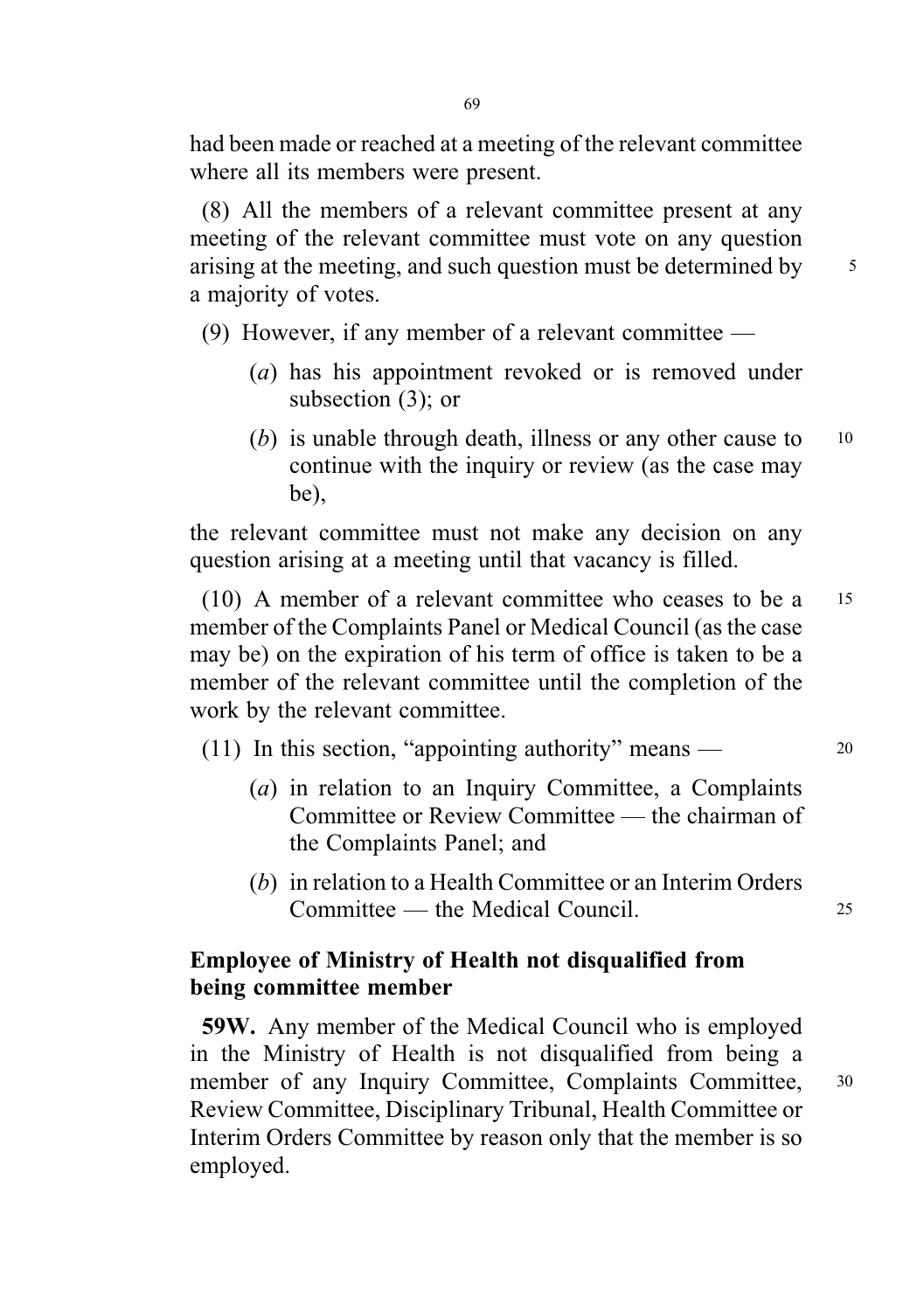## Confidentiality of information

 $59X$ ,—(1) A person to whom this section applies is not compellable in any proceedings to give evidence in respect of, or to produce any document containing any information which has <sup>5</sup> been obtained in the course of, a performance assessment or fitness assessment under section 52 or 53 except in —

- (a) an inquiry by any Inquiry Committee, Complaints Committee, Disciplinary Tribunal, Health Committee or Interim Orders Committee;
- <sup>10</sup> (b) a review by any Review Committee; or
	- (c) a prosecution for an offence.

(2) A person to whom this section applies must not disclose any information contained in any document that may have come to the person's knowledge in the course of a performance <sup>15</sup> assessment or fitness assessment under section 52 or 53 unless the disclosure is made —

- (a) under or for the purpose of administering or enforcing this Act or the Infectious Diseases Act; or
- (b) for any other purpose with the consent of the person to <sup>20</sup> whom the information relates.
	- (3) This section applies to  $-$ 
		- (a) a member of a Performance Assessment Panel or Fitness Assessment Panel;
- (b) an investigator appointed under section 60A to carry <sup>25</sup> out an investigation under this Part;
	- (c) a member of any Inquiry Committee, Complaints Committee, Review Committee, Disciplinary Tribunal, Health Committee or Interim Orders Committee; and
- <sup>30</sup> (d) a member or an officer or an agent, of the Medical Council or Disciplinary Commission.".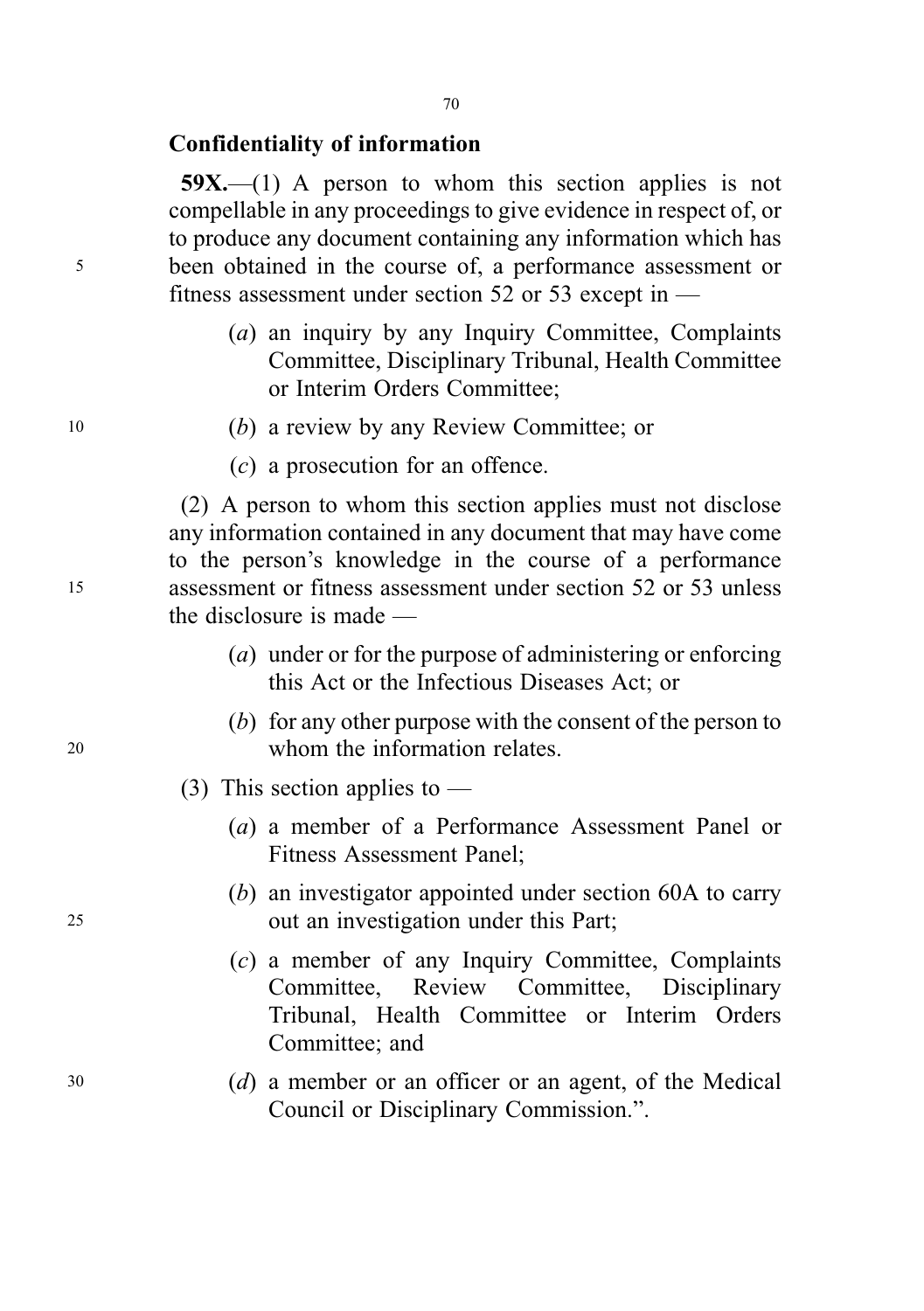## Amendment of section 60

- 8. Section 60 of the principal Act is amended
	- (a) by deleting subsections (1) and (2) and substituting the following subsections:

"(1) All fees, penalties and other moneys payable to  $\frac{5}{5}$ the Medical Council under this Act that are not paid are recoverable as a debt due to the Medical Council.

(2) Subject to subsection (2A), all fees and other moneys (other than penalties) collected or recovered by the Medical Council under this Act must be paid to 10 the Medical Council.

(2A) All penalties collected or recovered under this Act must be paid into the Consolidated Fund."; and

(b) by inserting, immediately after the words "Medical Council" in the section heading, the word ", etc.".

# Amendment of section 60A

9. Section 60A(3) of the principal Act is amended by inserting, immediately after the word "who", the words ", without lawful excuse".

#### Repeal and re-enactment of section 61 20

10. Section 61 of the principal Act is repealed and the following section substituted therefor:

## "Proceedings conducted by officers of Medical Council

61. Despite the provisions of any written law, a legal officer of the Medical Council who has been admitted as an advocate and <sup>25</sup> solicitor under the Legal Profession Act (Cap. 161) may —

(a) appear in any proceedings under this Act or any other civil proceedings involving the Medical Council in the performance of its functions or duties under any written law; and 30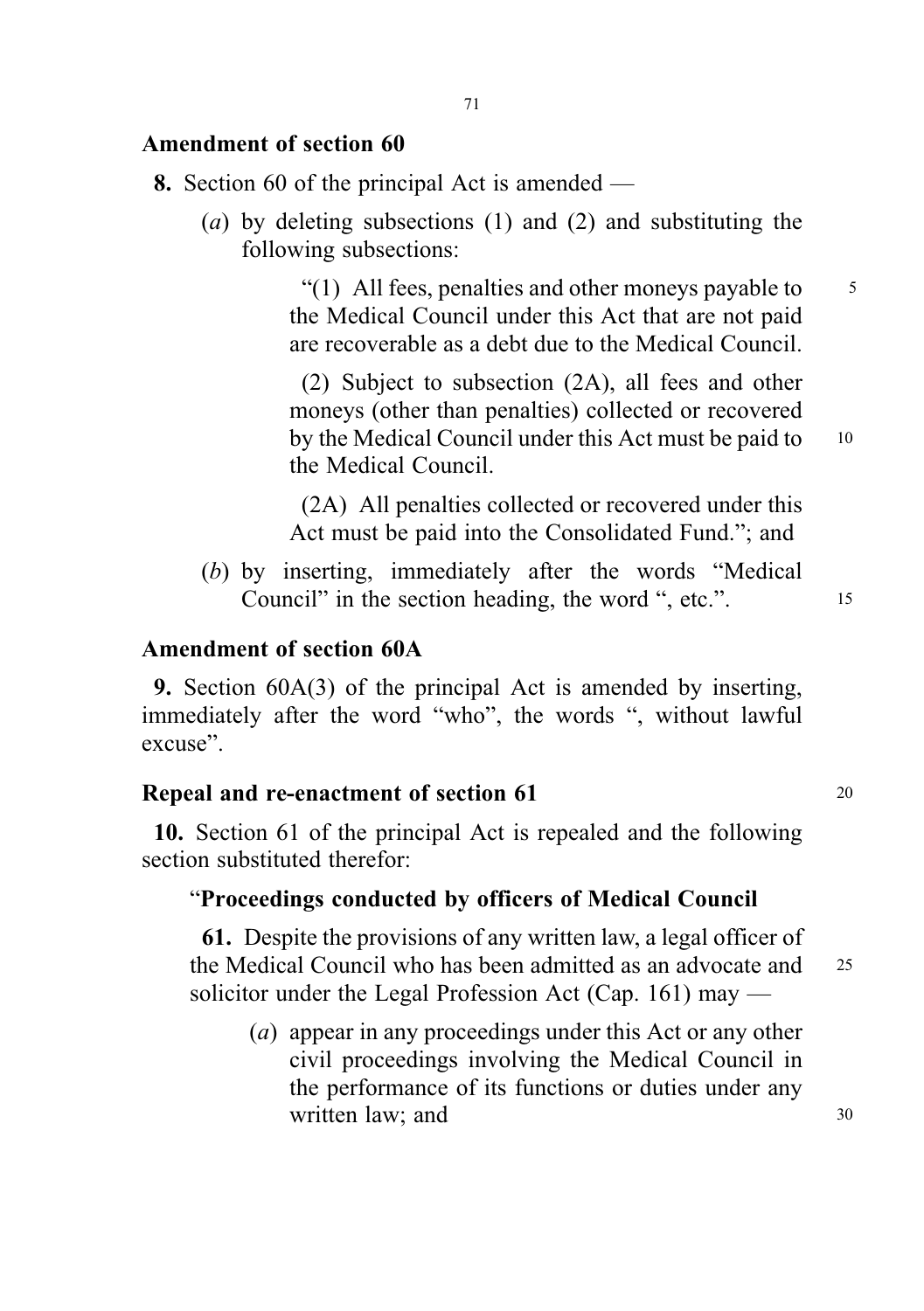(b) make and do all acts and applications in respect of any proceedings under this Act or any other civil proceedings, on behalf of the Medical Council.".

## New sections 65A and 65B

<sup>5</sup> 11. The principal Act is amended by inserting, immediately after section 65, the following sections:

## "Deemed public servants

 $65A$ ,—(1) The following persons are each taken to be a public servant for the purposes of the Penal Code (Cap. 224) in relation <sup>10</sup> to his performance of any function or duty under this Act:

- (a) the chairman of the Complaints Panel;
- (b) the President of the Disciplinary Commission;
- $(c)$  any member of
	- (i) the Medical Council;
- <sup>15</sup> (ii) the Disciplinary Commission;
	- (iii) any Inquiry Committee, Complaints Committee, Review Committee, Disciplinary Tribunal, Health Committee or Interim Orders Committee; and
- <sup>20</sup> (iv) any other committee appointed by the Medical Council or the Disciplinary Commission under this Act;
- (d) any employee of the Medical Council or the Disciplinary Commission, or any other person <sup>25</sup> acting under the direction of the Medical Council or the Disciplinary Commission.

(2) For the purposes of sections 193 and 228 of the Penal Code, "judicial proceeding" is taken to include any proceedings before an Inquiry Committee, a Complaints Committee, a <sup>30</sup> Review Committee, a Disciplinary Tribunal, a Health Committee or an Interim Orders Committee.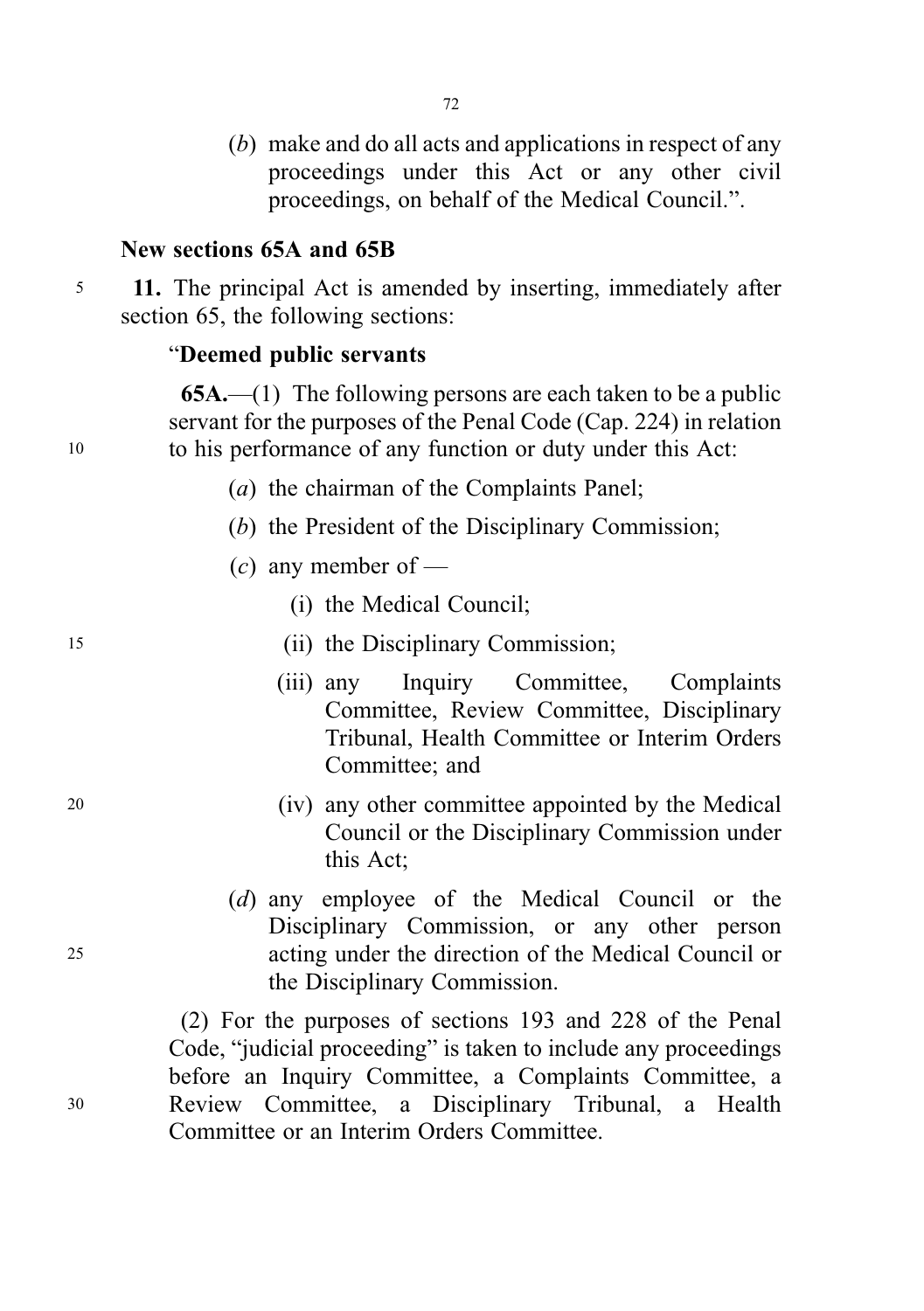# General exemption

65B.—(1) The Minister may, after consultation with the Medical Council, by order in the Gazette, exempt any person or class of persons from all or any of the provisions of this Act, either generally or in a particular case and subject to such 5 conditions as the Minister may impose.

(2) This section does not affect section 66.".

# Amendment of section 66

12. Section 66 of the principal Act is amended by deleting the section heading and substituting the following section heading: 10

# "Exemption for ships' surgeons".

## Amendment of section 66A

13. Section 66A(4) of the principal Act is amended by deleting the words "funds of the Medical Council" and substituting the words "Consolidated Fund". <sup>15</sup>

# Repeal and re-enactment of section 68

14. Section 68 of the principal Act is repealed and the following section substituted therefor:

## "Protection from personal liability

68. No liability shall lie against — 20

- (a) the chairman of the Complaints Panel;
- (b) the President of the Disciplinary Commission;
- (c) any member of
	- (i) the Medical Council;
	- (ii) the Disciplinary Commission; 25
	- (iii) any Inquiry Committee, Complaints Committee, Review Committee, Disciplinary Tribunal, Health Committee or Interim Orders Committee; and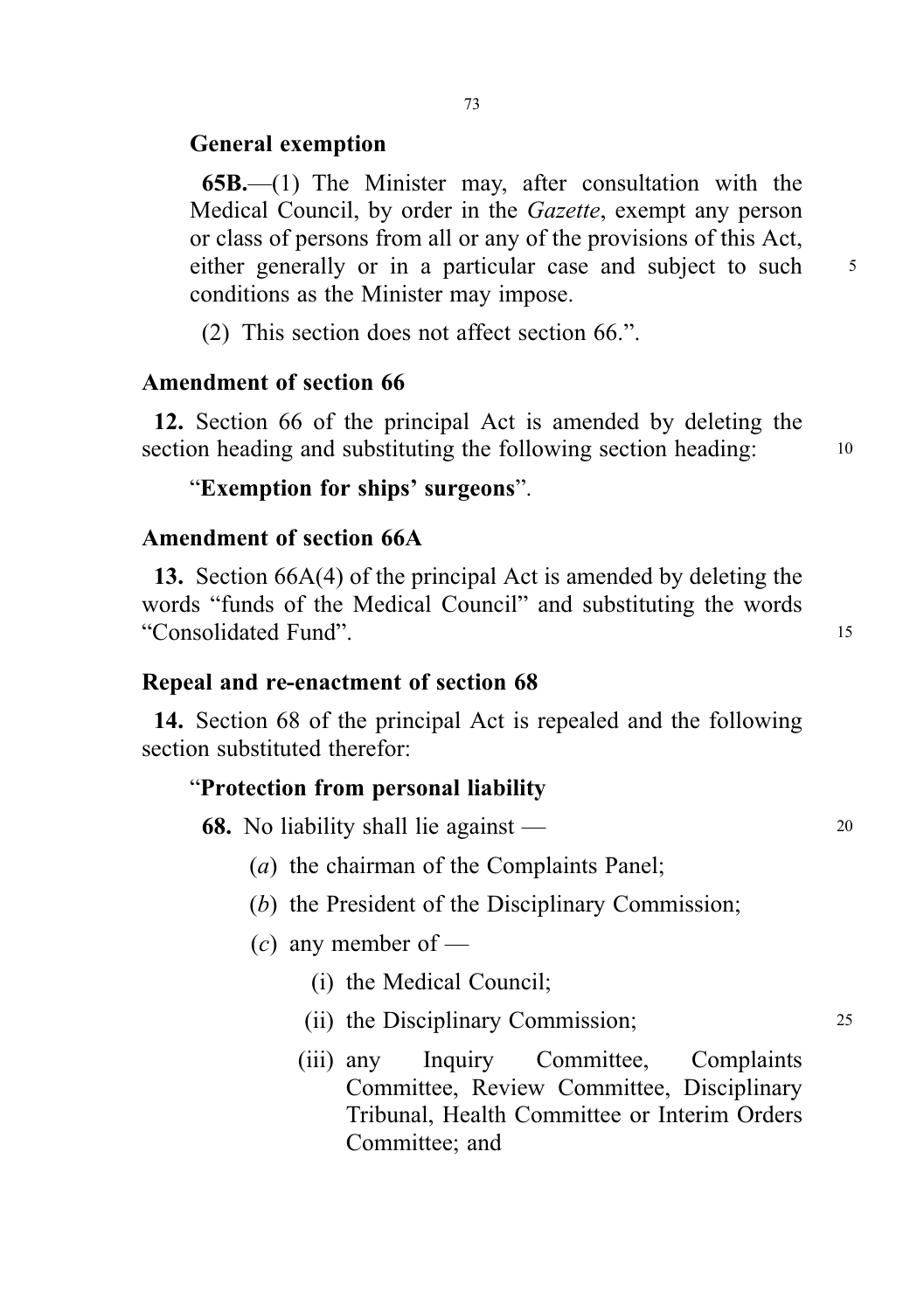- (iv) any other committee appointed by the Medical Council or the Disciplinary Commission under this Act; or
- (d) any employee of the Medical Council or the <sup>5</sup> Disciplinary Commission, or any other person acting under the direction of the Medical Council or the Disciplinary Commission,

for anything which is done or purported to be done, or omitted to be done, in good faith and with reasonable care in the exercise or <sup>10</sup> purported exercise of any power or the performance or purported performance of any function under this Act.".

# New section 68B

15. The principal Act is amended by inserting, immediately after section 68A, the following section:

## <sup>15</sup> "Service of documents

68B.—(1) A document that is permitted or required by this Act to be served on a person may be served as described in this section.

(2) A document permitted or required by this Act to be served <sup>20</sup> on an individual may be served —

- (a) by giving it to the individual personally;
- (b) by sending it by prepaid registered post to the address specified by the individual for the service of documents or, if no address is so specified, the <sup>25</sup> individual's residential address or business address;
	- (c) by leaving it at the individual's residential address with an adult apparently resident there, or at the individual's business address with an adult apparently employed there;
- <sup>30</sup> (d) by affixing a copy of the document in a conspicuous place at the individual's residential address or business address;

74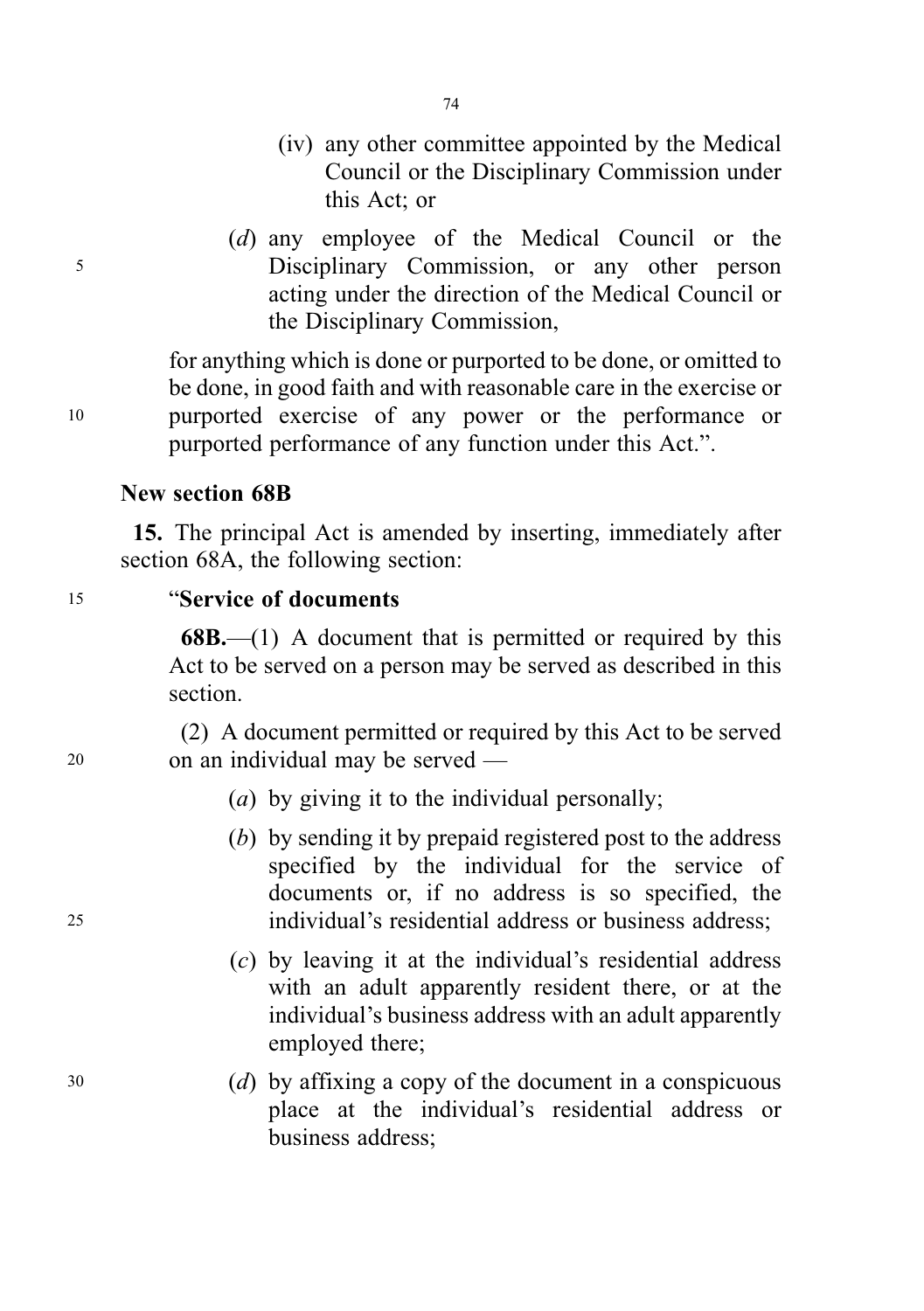- (e) by sending it by fax to the fax number last known to the person giving or serving the document as the fax number for the service of documents on the individual; or
- (*f*) by sending it by email to the individual's last email  $\frac{5}{5}$ address.

(3) A document permitted or required under this Act to be served on a partnership (other than a limited liability partnership) may be served —

- (a) by giving it to any partner or other similar officer of  $10$ the partnership;
- (b) by leaving it at, or by sending it by prepaid registered post to, the partnership's business address;
- (c) by sending it by fax to the fax number used at the partnership's business address; or 15
- (d) by sending it by email to the partnership's last email address.

(4) A document permitted or required under this Act to be served on a body corporate (including a limited liability partnership) or an unincorporated association may be served — 20

- (a) by giving it to the secretary or other similar officer of the body corporate or unincorporated association or the limited liability partnership's manager;
- (b) by leaving it at, or by sending it by prepaid registered post to, the registered office or principal office in <sup>25</sup> Singapore of the body corporate or unincorporated association;
- (c) by sending it by fax to the fax number used at the registered office or principal office in Singapore of the body corporate or unincorporated association; or 30
- (d) by sending it by email to the last email address of the body corporate or unincorporated association.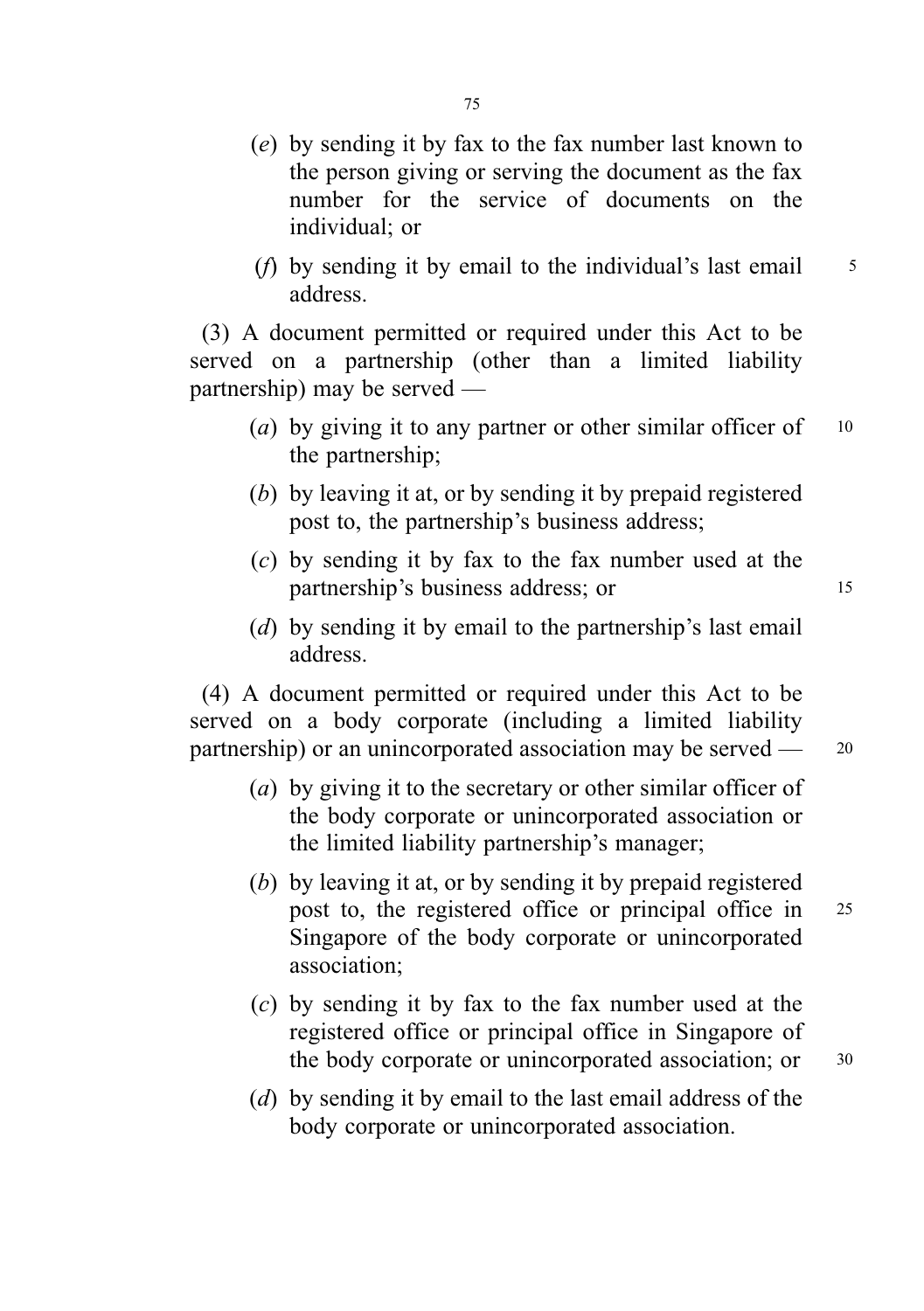## (5) Service of a document under this section takes effect —

- (a) if the document is sent by fax and a notification of successful transmission is received, on the day of transmission;
- <sup>5</sup> (b) if the document is sent by email, at the time that the email becomes capable of being retrieved by the person to whom it is sent; and
- (c) if the document is sent by prepaid registered post, 2 days after the day the document was posted (even if <sup>10</sup> it is returned undelivered).

(6) A document may be served on a person under this Act by email only with that person's prior written consent.

(7) This section does not apply to documents to be served in proceedings in court.

 $15$  (8) In this section —

"business address" means —

- (a) in the case of an individual, the individual's usual or last known place of business in Singapore; or
- <sup>20</sup> (b) in the case of a partnership (other than a limited liability partnership), the partnership's principal or last known place of business in Singapore;
	- "document" includes a direction, order or notice permitted or required by this Act to be served on a person;
- <sup>25</sup> "last email address" means the last email address given by the addressee concerned to the person giving or serving the document as the email address for the service of documents under this Act;
- "residential address" means an individual's usual or last <sup>30</sup> known place of residence in Singapore.".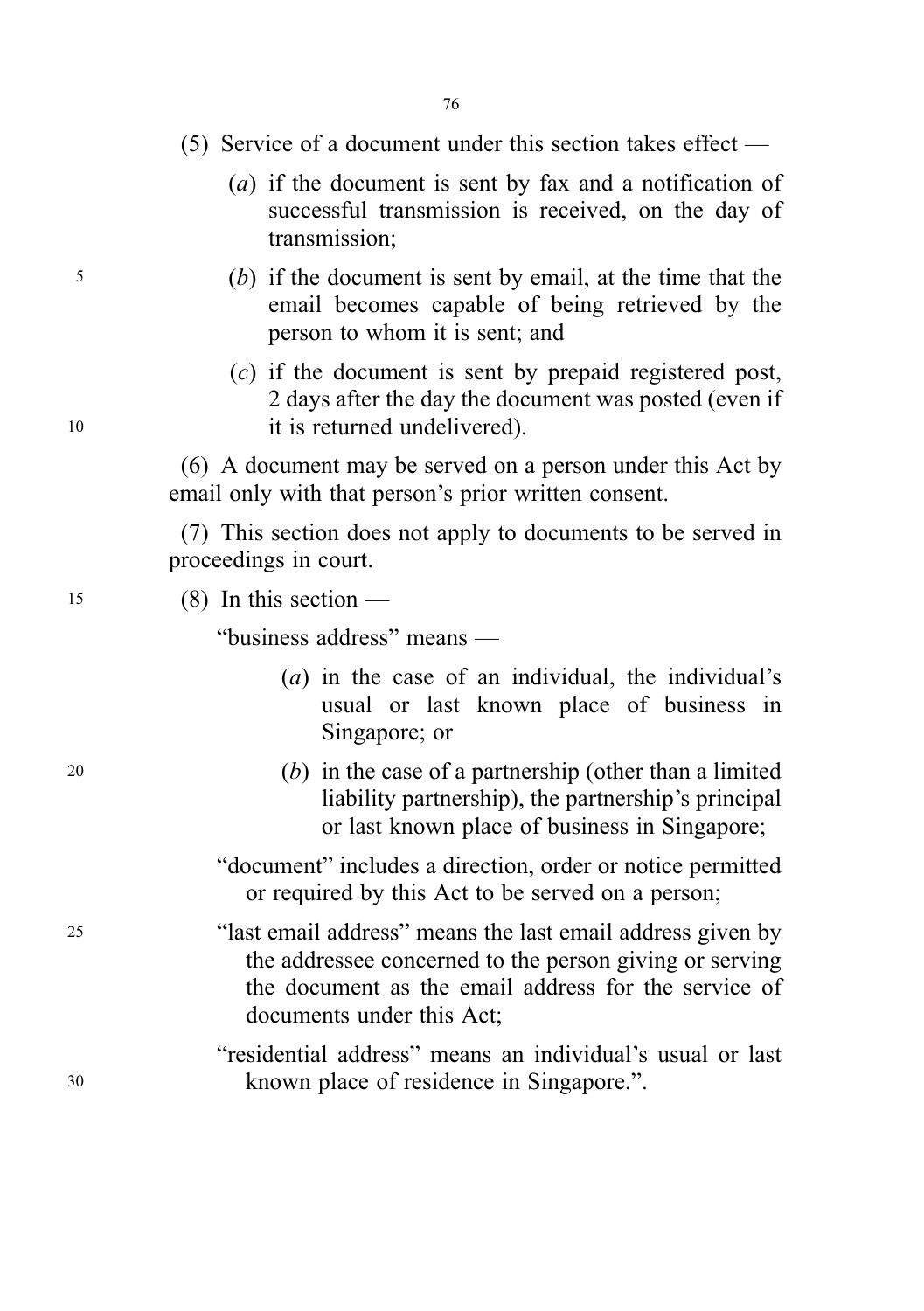# Amendment of section 70

- **16.** Section 70(2) of the principal Act is amended
	- (a) by inserting, immediately after the words "such grant and renewal" in paragraph (b), the words ", and the reinstatement of practising certificates cancelled under 5 the Act";
	- (b) by deleting the words "a Disciplinary Tribunal, the Health Committee and an Interim Orders Committee to order and give discovery and" in paragraph  $(e)$  and substituting the words "the Health Committee and an Interim Orders 10 Committee to order discovery or";
	- (c) by inserting, immediately after paragraph (e), the following paragraphs:
		- "(ea) prescribing that a registered medical practitioner in respect of whom an <sup>15</sup> interim suspension order or an interim restriction order has been made is, if he so requires, entitled to be heard by the Interim Orders Committee on each occasion the Committee reviews the <sup>20</sup> order, and may be represented by counsel at each review;
			- (eb) prescribing the procedure for the withdrawal of charges by the Medical Council in any proceedings under Part 7;"; 25
	- (d) by inserting, immediately after the word "practitioners" in paragraph (f), the words ", except in relation to the proceedings of a Disciplinary Tribunal"; and
	- $(e)$  by deleting paragraph  $(i)$ .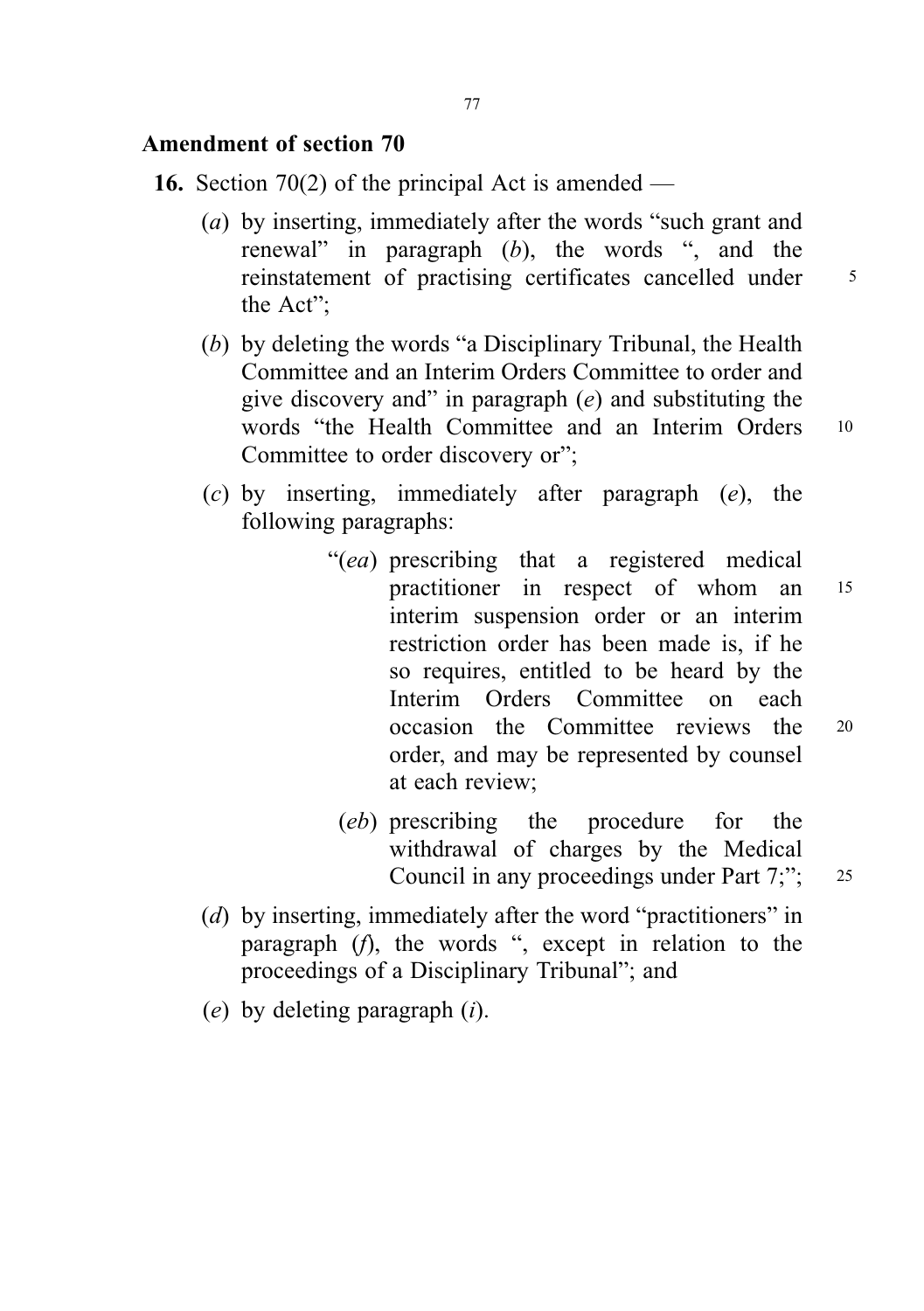## New section 70A

17. The principal Act is amended by inserting, immediately after section 70, the following section:

# "Rules relating to Disciplinary Commission and <sup>5</sup> Disciplinary Tribunals

70A. The Minister may make rules —

- (a) to provide for matters relating to the Disciplinary Commission; and
- (b) to regulate the practice and procedure of Disciplinary <sup>10</sup> Tribunals, including enabling Disciplinary Tribunals to order discovery or inspection of documents for the purpose of any proceedings before them.".

## Amendment of section 71

18. The principal Act is amended by renumbering section 71 as <sup>15</sup> subsection (1) of that section, and by inserting immediately thereafter the following subsection:

> "(2) The Minister may, in any order made under subsection (1), make such saving or transitional provision as may be necessary or expedient.".

## <sup>20</sup> Amendment of section 72

19. Section 72 of the principal Act is amended by deleting subsection (4).

## Amendment of section 75

20. Section 75 of the principal Act is amended by deleting <sup>25</sup> subsection (1).

## Miscellaneous amendments

21.—(1) The principal Act is amended by deleting the words "practise as a medical practitioner" in the following provisions and substituting in each case the words "practise medicine":

30 Sections 8(g),  $13(a)$ ,  $24(2A)(b)$  and  $67(1)$ .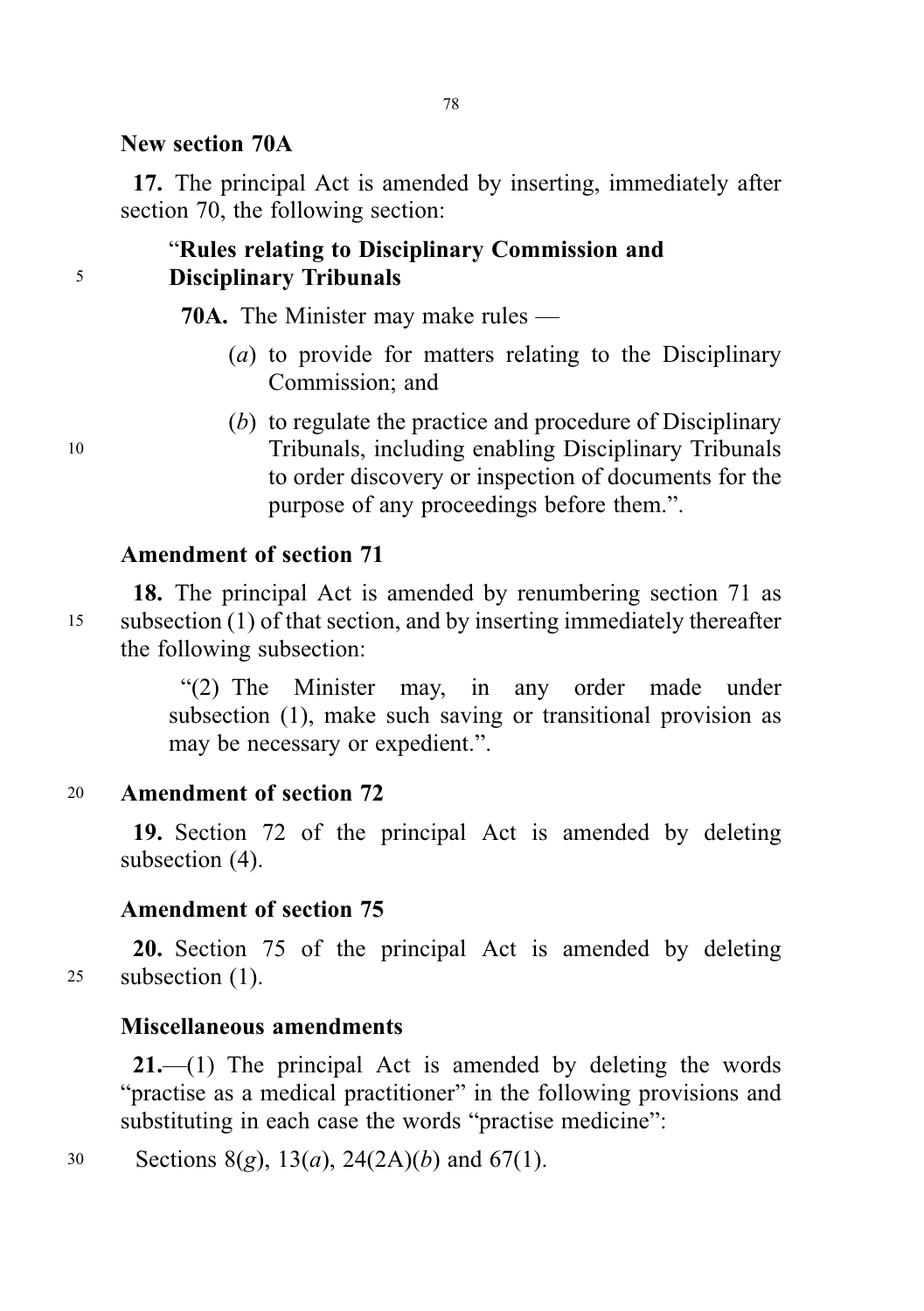(2) The principal Act, as amended by sections 2 and 7, is further amended —

- (a) by deleting the words "a Judge or Judicial Commissioner of the Supreme Court" wherever they appear in the definition of "legal professional" in section  $2(1)$  and  $5$ section 59(1) and substituting in each case the words "a Supreme Court Judge or a Judicial Commissioner";
- (b) by deleting subsections  $(2)$ ,  $(3)$  and  $(4)$  of section 2;
- (c) by deleting the words "High Court" wherever they appear in the following provisions and substituting in each case 10 the words "General Division of the High Court":

Sections 45(4), 49(3) and (4), 56(3), 59A(6) and (13), 59D(3), (6) and (7), 59G(1) to (4), 59M(2), 59P(1), (2),  $(3)$  and  $(6)$  and section heading and  $59U(1)$  and  $(3)$  and section heading; and 15

(d) by deleting the words "Judge of the Supreme Court" wherever they appear in section 59(3) and (4) and substituting in each case the words "Supreme Court Judge".

# Consequential amendment to Supreme Court of Judicature <sup>20</sup> (Amendment) Act 2019

22. Item 96 of the Schedule to the Supreme Court of Judicature (Amendment) Act 2019 (Act 40 of 2019) is deleted.

## Saving and transitional provisions

**23.**—(1) Despite section 3, a person who, immediately before the  $25$ date of commencement of section 3, was a member of the Medical Council under section  $4(1)(b)$  of the principal Act continues to hold office as a member of the Medical Council until the expiration of the member's term or the revocation of the member's appointment by the Minister, whichever is earlier. 30

(2) The provisions of Part 7 of the principal Act in force immediately before the date of commencement of section 7 (called in this subsection and subsection (3) the old Part 7)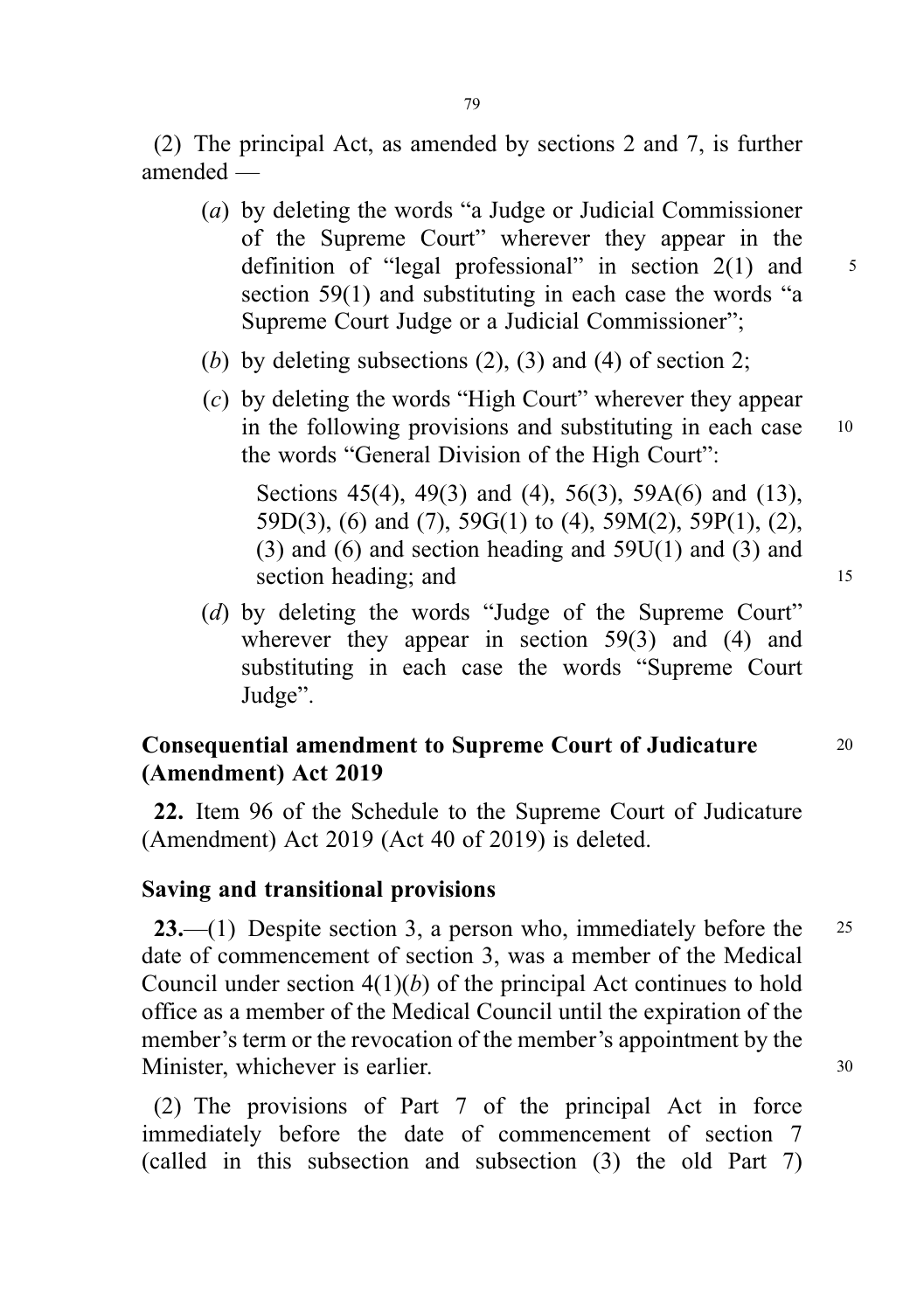continue to apply in relation to the following as if that Part had not been repealed:

- (a) any complaint or information made or referred to the Medical Council under section 39(1) of the old Part 7 <sup>5</sup> before that date;
	- (b) any complaint or information made or referred by the Medical Council to the chairman of the Complaints Panel under section  $39(3)(a)$  of the old Part 7 before that date;
- (c) any notification by the Medical Council to a registered <sup>10</sup> medical practitioner under section 39(3)(b) of the old Part 7 before that date;
	- (d) any right of appeal from any inquiry, investigation or proceedings that accrued before that date;
- (e) any right to apply to a Review Committee under <sup>15</sup> section 55(2) of the old Part 7 that accrued before that date.

# (3) For the purposes of subsection  $(2)$  —

- (a) any Complaints Panel, Complaints Committee, Disciplinary Tribunal, Health Committee or Interim Orders Committee appointed under a provision of the <sup>20</sup> old Part 7, continues to exist to complete any proceedings before it and may take any action or make such order or decision as it could have taken or made under the relevant provisions of the old Part 7; and
- (b) the Medical Council may take such action or make such <sup>25</sup> order or direction as it could have taken or made in connection with such proceedings under the old Part 7.

(4) For a period of 2 years after the date of commencement of any provision of this Act, the Minister may, by regulations, prescribe such additional provisions of a saving or transitional nature consequent on <sup>30</sup> the enactment of that provision as the Minister may consider necessary or expedient.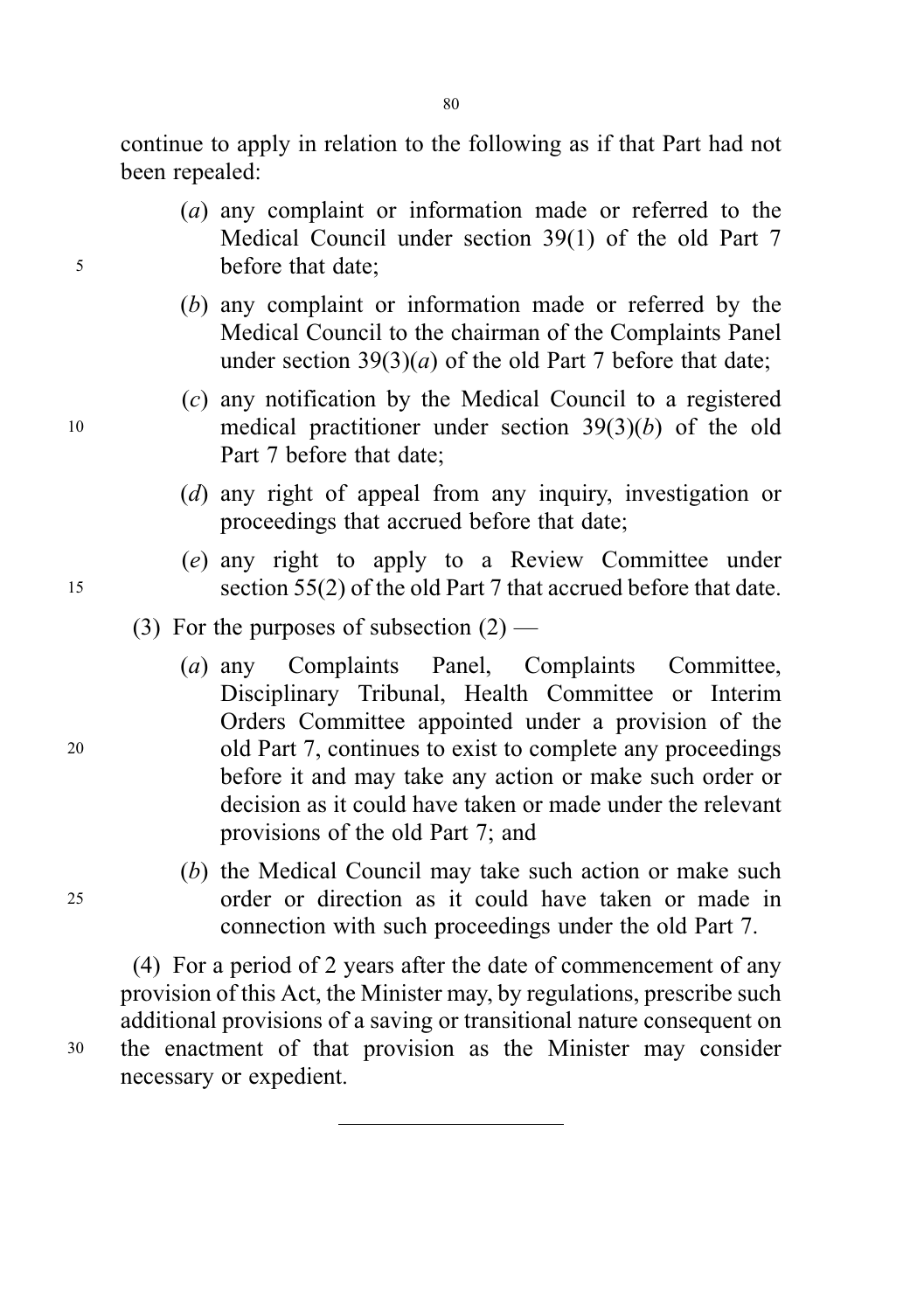## EXPLANATORY STATEMENT

This Bill seeks to amend the Medical Registration Act (Cap. 174) (the Act) for the following purposes:

- (a) to implement changes to the Singapore Medical Council's disciplinary process based on the recommendations of the Workgroup to Review the Taking of Informed Consent and SMC Disciplinary Process in its report dated 28 November 2019;
- (b) to allow for representation from the Academy of Medicine Singapore, College of Family Physicians Singapore and Singapore Medical Association on the Singapore Medical Council (SMC);
- (c) to enable immediate interim orders to be made against registered medical practitioners where there is imminent danger to patients;
- (d) for better administration of the Act.

The Bill also makes a consequential amendment to the Supreme Court of Judicature (Amendment) Act 2019 (Act 40 of 2019).

Clause 1 relates to the short title and commencement.

Clause 2 amends section 2 to insert definitions for certain new terms used in the Act and to make consequential amendments to the definitions of existing terms arising from the re-enacted Part 7 and the Supreme Court of Judicature (Amendment) Act 2019.

Clause 3 amends section 4 to change the composition of the SMC to allow for representation from the Academy of Medicine Singapore, College of Family Physicians Singapore and Singapore Medical Association, and to reduce the number of representatives from each prescribed medical school from 2 to one.

Clause 4 makes a consequential amendment to section 6 following the amendments to section 4.

Clause 5 amends section 8 to reduce the number of years of experience in the practice of medicine required for registered medical practitioners to be members of the SMC.

Clause 6 repeals and re-enacts section 37 to provide that the SMC may cancel a practising certificate if the practising certificate was obtained by fraud, etc., or if the registered medical practitioner does not comply with prescribed requirements in connection with the practising certificate (including prescribed requirements for holding the practising certificate). A registered medical practitioner who is aggrieved by the cancellation may appeal to the Minister against the cancellation.

Clause 7 repeals and re-enacts Part 7. The new Part 7 has 11 Divisions comprising sections 38 to 59X, which set out provisions on disciplinary proceedings and inquiries.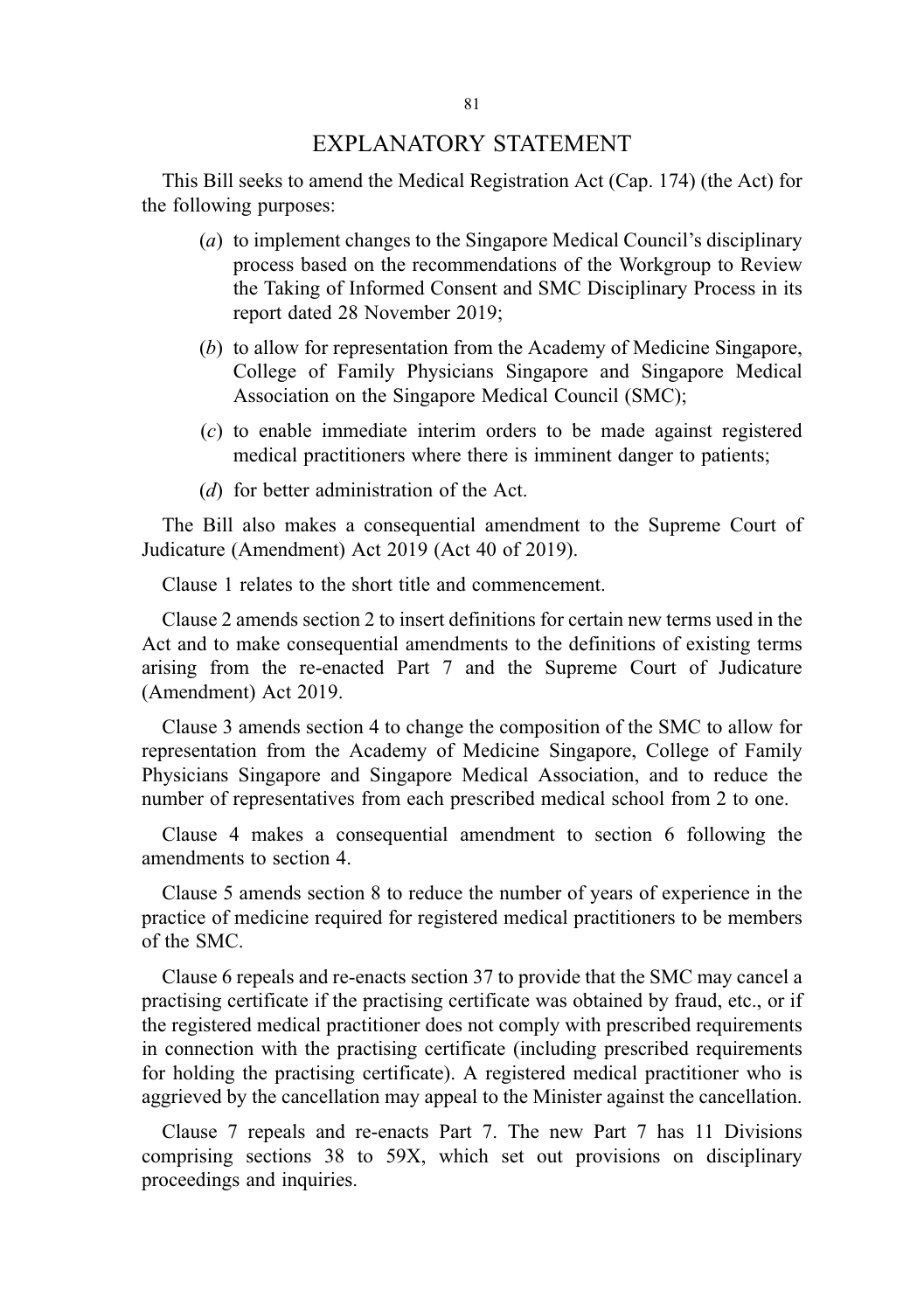In summary, the procedure is as follows:

- (a) any complaint or information (collectively called complaints) that is not made or provided by the SMC first proceeds to the Inquiry Committee stage;
- (b) any complaint that is made by the SMC does not need to go through the Inquiry Committee stage and proceeds instead to the Complaints Committee stage;
- (c) any complaint that relates to the physical or mental fitness of a registered medical practitioner to practise medicine may proceed directly to the Health Committee stage;
- (d) any complaint that involves a serious threat to patient health and safety may proceed directly to the Disciplinary Tribunal stage;
- (e) any complaint that is time-barred cannot proceed unless the President of the Disciplinary Commission is of the opinion that it is in the public interest to do so despite the expiration of the limitation period, and if he or she is of that opinion, the complaint will proceed directly to the Complaints Committee stage;
- (f) any aggrieved party may request a review of a Complaints Committee's direction or decision;
- (g) at the Inquiry Committee or Complaints Committee stage, the inquiry may be suspended if parties are engaged in mediation;
- (h) at any stage, the relevant Committee or Disciplinary Tribunal may appoint an investigator to investigate into the complaint;
- $(i)$  at any stage, an immediate interim order or interim order may be made against the registered medical practitioner where necessary, pending the final resolution of the complaint;
- (j) only a decision by the Disciplinary Tribunal or an Interim Orders Committee is subject to an appeal to the High Court.

## Division  $1 -$  Voluntary removal, suspension, etc.

The new section 38 allows registered medical practitioners to voluntarily request the SMC to remove or suspend their registration, to impose or vary conditions or restrictions on their registration, or to suspend or cancel their practising certificates.

However, the SMC must not agree to the registered medical practitioner's request if the SMC believes that there is evidence of a complaint relating to his or her conduct in his or her professional capacity or of certain specified matters, including a conviction (whether in Singapore or elsewhere) of an offence implying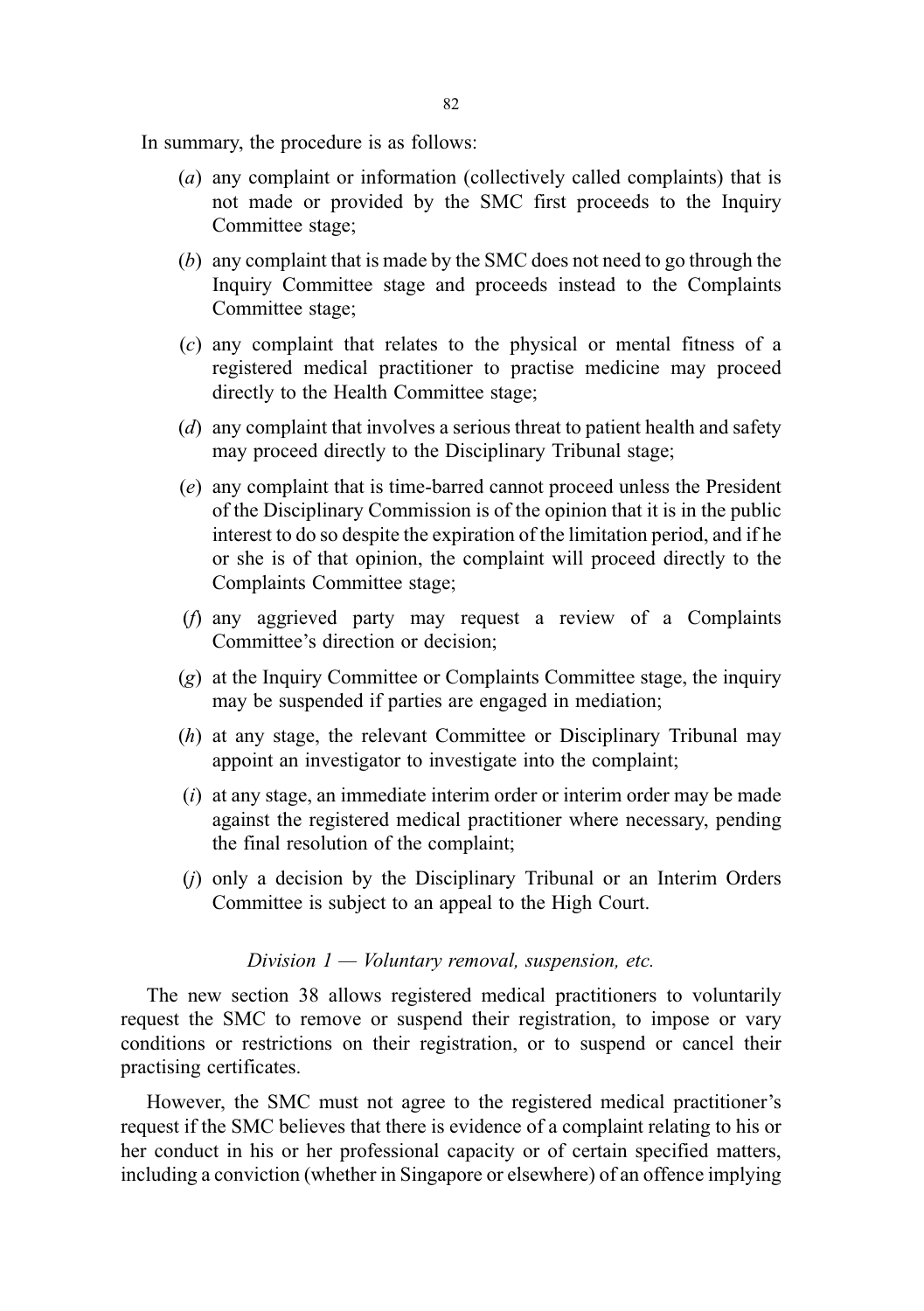a defect in character that makes him or her unfit to practice medicine, or if an inquiry under Division 2 of the new Part 7 has started and is pending against the registered medical practitioner.

## Division  $2$  — Inquiries into complaints against and information about registered medical practitioners

The new section 39 provides for the appointment of the Complaints Panel. The new section 39 expressly provides for the appointment of legal professionals to the Complaints Panel. The term "legal professional" is defined in section 2 as amended by clause 2.

The new section 39 does not impose any upper limit on the number of registered medical practitioners, legal professionals and lay persons who may be appointed to the Complaints Panel, and reduces the number of years of experience required for registered medical practitioners to be appointed to the Complaints Panel, from 10 years to 8 years.

The new section 40 sets out the procedure for any complaint about a registered medical practitioner's professional conduct or services, improper act that brings disrepute to the medical profession or unfitness to practise medicine, received by the SMC. The SMC may also make such complaints on its own motion for disciplinary proceedings to be taken against a registered medical practitioner. The SMC must (within the time specified in the new section 40) refer the complaints to the chairman of the Complaints Panel for the appointment of an Inquiry Committee, a Complaints Committee or a Health Committee. In certain cases, the SMC may refer the complaints directly to the President of the Disciplinary Commission for the appointment of a Disciplinary Tribunal. Inquiry Committees and the Disciplinary Commission are new features of the disciplinary process introduced in the Bill.

The new section 41 sets out the limitation period for complaints. The SMC must not refer to the chairman of the Complaints Panel or the President of the Disciplinary Commission any complaint that is made after the limitation period, except in specified circumstances.

The new section 42 sets out the circumstances in which complaints made after the limitation period may still be referred to the chairman of the Complaints Panel.

### Division 3 — Inquiry Committees

The new section 43 provides that the chairman of the Complaints Panel must appoint an Inquiry Committee from amongst the members of the Complaints Panel, within 2 weeks after a complaint is referred by the SMC. An Inquiry Committee consists of the chairman and one other member, both of whom must be registered medical practitioners.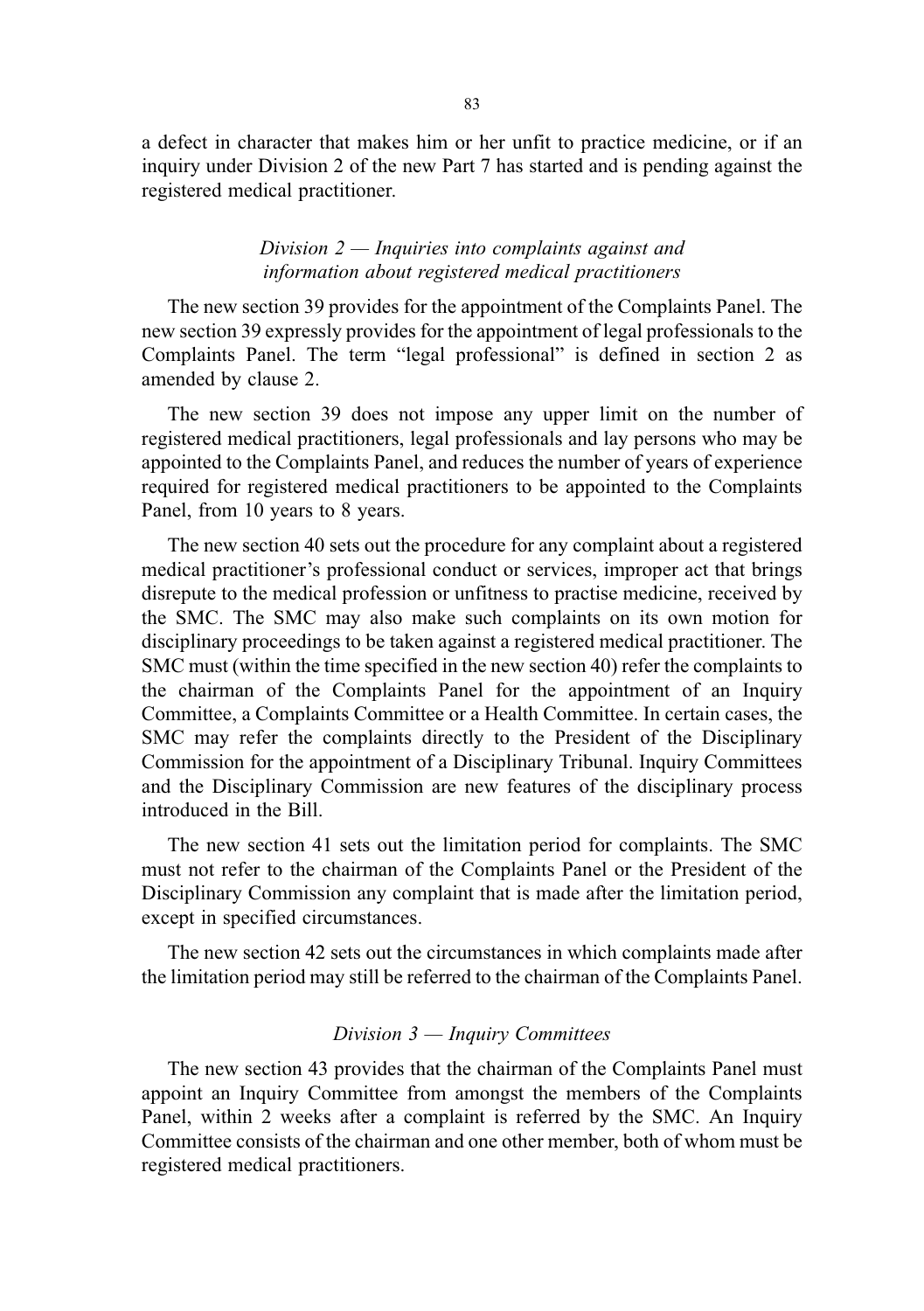As the purpose of an Inquiry Committee is to filter and dismiss at an early stage complaints that are frivolous, vexatious, misconceived or lacking in substance, the Inquiry Committee must, within 3 weeks after the date the complaint is referred to it, decide whether to dismiss the complaint, issue a letter of advice, or refer the matter for a Complaints Committee's further inquiry. The Inquiry Committee may require any person to provide any relevant information or document, and also direct investigators to investigate the complaint.

### Division 4 — Complaints Committees

The new section 44 provides for the appointment of a Complaints Committee, to further inquire into a complaint referred from an Inquiry Committee or directly from the SMC, from amongst the members of the Complaints Panel. The chairman of a Complaints Committee must be a registered medical practitioner (who is not the chairman of the Complaints Panel).

The new section 45 provides that a Complaints Committee must complete its inquiry within 3 months after the date the complaint is referred to it, and that it may only apply once to the chairman of the Complaints Panel for an extension of time that must not extend beyond the period of 6 months after the date the complaint is referred to the Complaints Committee. Only the High Court may grant any further extensions. The new section 45 also provides that in conducting an inquiry, a Complaints Committee may require the production of documents or require a person to give evidence, and may rely on an investigation report or direct that an investigation be undertaken.

The new section 46 sets out the findings that a Complaints Committee may make after its inquiry, including issuing letters of advice or warning, directing the registered medical practitioner to undergo counselling or undertake training, and dismissal of the complaint. However, if the Complaints Committee determines that cause of sufficient gravity for a formal inquiry exists, it may direct the appointment of a Health Committee or recommend to the SMC that a formal inquiry be held by a Disciplinary Tribunal. Alternatively, for complaints concerning a registered medical practitioner whose ability to practise medicine has been affected by health issues, the Complaints Committee may reach an agreement on appropriate measures with the registered medical practitioner without the need to convene a formal Health Committee inquiry. The decision by a Complaints Committee to refer the complaint to a Health Committee or recommend to the SMC that a formal inquiry be held by a Disciplinary Tribunal, as well as the determination of the SMC as to whether a formal inquiry by a Disciplinary Tribunal should be held, is final.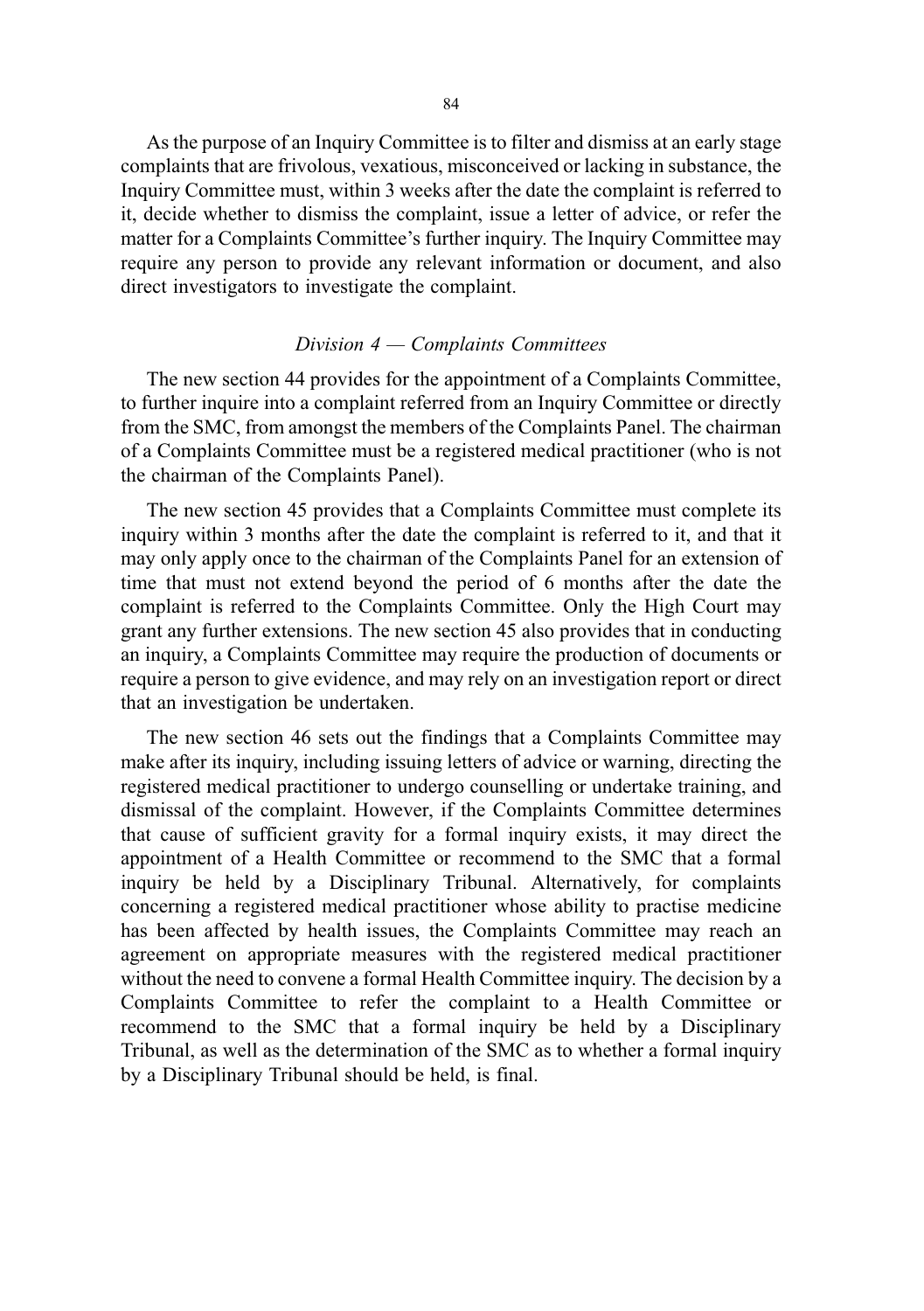## Division 5 — Mediation and withdrawal, etc.

The new section 47 provides that an Inquiry Committee or a Complaints Committee may, at any time after a matter is referred to it but before completion of its inquiry, refer the matter for mediation. The relevant Inquiry Committee or Complaints Committee may suspend the inquiry when mediation is ongoing.

The new section 48 provides that the SMC may give directions or take action for the continuation of disciplinary proceedings despite the withdrawal of a matter.

The new section 49 provides that an Inquiry Committee or a Complaints Committee may make costs orders against the complainant if the matter is dismissed for being frivolous, vexatious, misconceived or lacking in substance, and may when determining the costs take into account the parties' conduct in relation to mediation or other means of dispute resolution. A complainant who is aggrieved by such a costs order may appeal to the High Court against the order.

## Division  $6$  — Investigations and assessments

The new section 50 sets out how an investigation is to be conducted. Where an investigation is directed by an Inquiry Committee, a Complaints Committee or a Disciplinary Tribunal, the relevant instructing committee must give the registered medical practitioner written notice of the investigation. The relevant instructing committee may call upon the registered medical practitioner to answer any allegation made against him or her, and he or she may submit a written explanation containing all relevant information and documents. An investigator may also ask the registered medical practitioner to undergo a performance assessment or fitness assessment, if so authorised by the Complaints Committee. Where, in the course of an investigation, an investigator receives information about the registered medical practitioner but unrelated to the complaint or information, or information relating to another registered medical practitioner, the investigator must make a report to the SMC.

The new section 51 sets out the committee or person to which the investigation report is to be submitted, and prohibits disclosure of the contents of the report except where there are compelling reasons to do so or the disclosure is required for administering or enforcing the Act or the Infectious Diseases Act (Cap. 137).

The new section 52 provides for performance assessments, and is largely similar to the current section 45.

The new section 53 provides for fitness assessments, and is largely similar to the current section 46.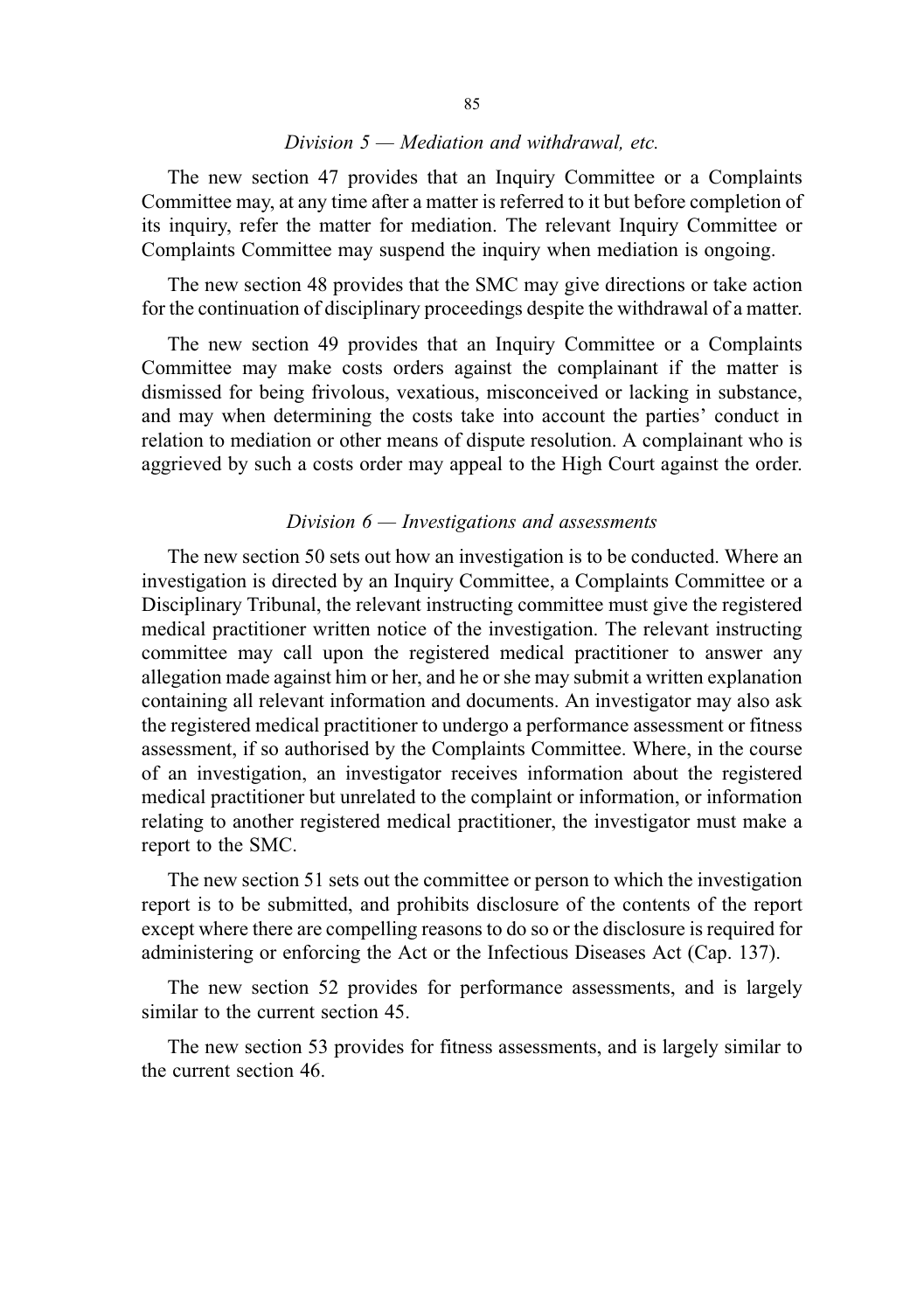### Division 7 — Review by Review Committee

The new section 54 provides that any of the following persons may request the chairman of the Complaints Panel to appoint a Review Committee to review the direction or decision of a Complaints Committee:

- (a) a registered medical practitioner who is aggrieved by the direction or decision;
- (b) a complainant who is dissatisfied with the direction or decision;
- (c) the SMC if dissatisfied with the direction or decision, where it concerns a complaint made or matter referred by the SMC.

The new section 55 provides that the chairman of the Complaints Panel must appoint a Review Committee within 3 weeks after receiving a request for review. The new section 55 also provides for the composition of a Review Committee.

The new section 56 provides that a Review Committee must complete its inquiry within 3 months after the date of its appointment, and that it may only apply once to the chairman of the Complaints Panel for an extension of time that must not extend beyond the period of 6 months after the date of appointment of the Review Committee. Only the High Court may grant any further extensions.

The new section 56 also provides that a Review Committee may only make an order regarding whether the Complaints Committee had complied with procedural requirements under the Act or regulations made under the Act, or direct a further inquiry or rehearing where the Complaints Committee did not so comply or new material evidence is submitted to the Review Committee.

#### Division 8 — Disciplinary Commission and Disciplinary Tribunals

The new section 57 provides that the Minister may appoint a Disciplinary Commission to oversee the appointment of Disciplinary Tribunals and their processes and procedures (amongst other functions specified in the new section 57). The Disciplinary Commission may appoint committees for specific purposes, or delegate any of the Disciplinary Commission's powers or functions.

The new section 58 provides for the appointment of Disciplinary Tribunals by the President of the Disciplinary Commission, each comprising 2 registered medical practitioners of at least 10 years'standing and one legal professional who are all members of the Complaints Panel. Except where the new section 59 applies, the chairman of each Disciplinary Tribunal is to be so designated by the President of the Disciplinary Commission. If the chairman so designated is a registered medical practitioner, he or she must have at least 20 years' standing. The President of the Disciplinary Commission also has power to revoke the appointment of a Disciplinary Tribunal and appoint a new Disciplinary Tribunal in its place, remove any member or fill any vacancy.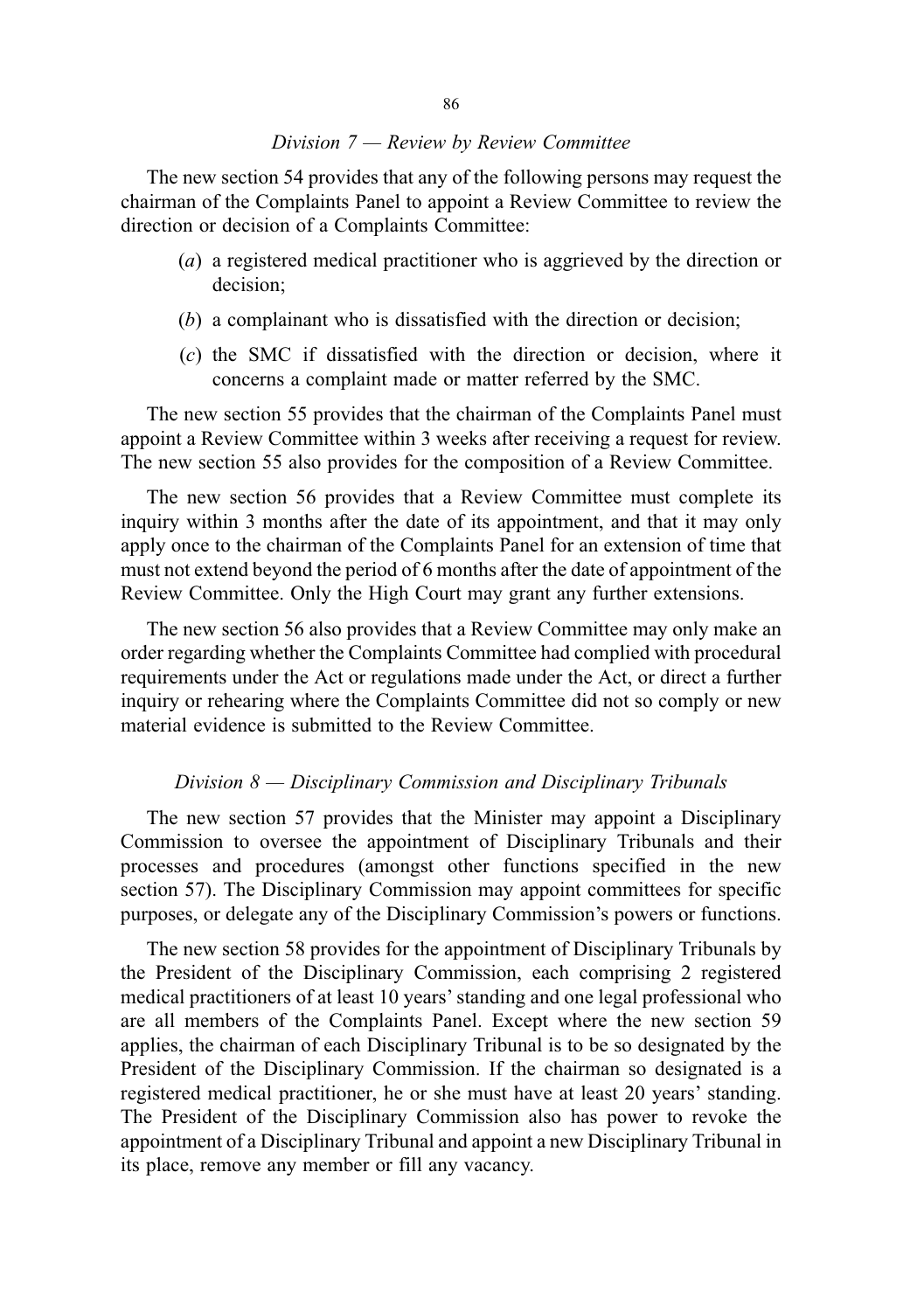The new section 59 provides that the President of the Disciplinary Commission may, in a case he or she thinks appropriate, apply to the Chief Justice to appoint a Judge or Judicial Commissioner of the Supreme Court as the chairman of the Disciplinary Tribunal. In addition, after consulting the President of the Disciplinary Commission, the Chief Justice may appoint, from amongst the members of the Complaints Panel, 2 registered medical practitioners of at least 10 years'standing as members of the Disciplinary Tribunal. The Chief Justice may exercise certain powers of the President of the Disciplinary Commission in relation to a Disciplinary Tribunal appointed by the Chief Justice, and may also delegate the exercise of any of the Chief Justice's powers to a Judge of the Supreme Court (who is not the chairman of the Disciplinary Tribunal).

The new section 59A provides for the proceedings of a formal inquiry by a Disciplinary Tribunal. A party to the proceedings may take out a subpoena, which may be enforced as if the subpoena were issued in connection with a civil action in the High Court. A Disciplinary Tribunal must make its finding and order within 6 months after its appointment. Where the Disciplinary Tribunal was appointed by the President of the Disciplinary Commission, the Disciplinary Tribunal may only apply once to the President of the Disciplinary Commission for an extension of time that must not extend beyond the period of 9 months after the date of appointment of the Disciplinary Tribunal, and only the High Court may grant any further extensions. Where the Disciplinary Tribunal was appointed by the Chief Justice, the Disciplinary Tribunal may apply to the Chief Justice for one or more extensions of time, each not exceeding 3 months.

The new section 59B provides that a Disciplinary Tribunal may appoint independent experts, but must first hear the views of the registered medical practitioner and the SMC before doing so. The Disciplinary Tribunal may also allow the registered medical practitioner and the SMC to appoint their own respective experts. The new section 59B also provides that a Disciplinary Tribunal may appoint an advocate and solicitor to advise the Disciplinary Tribunal on legal matters relating to the inquiry. An expert or advocate and solicitor appointed by the Disciplinary Tribunal may be paid remuneration of an amount determined by the Disciplinary Tribunal.

The new section 59C provides that in the course of inquiry into a complaint about a registered medical practitioner, a Disciplinary Tribunal may refer to a Health Committee for determination whether that registered medical practitioner's fitness to practice medicine is impaired by his or her physical or mental condition.

The new section 59D sets out the findings and orders that a Disciplinary Tribunal may make after its inquiry, including dismissal of the matter, removal or suspension of the registered medical practitioner's registration, imposition or variation of conditions or restrictions on his or her registration, censure, requiring the registered medical practitioner to give an undertaking to abstain from the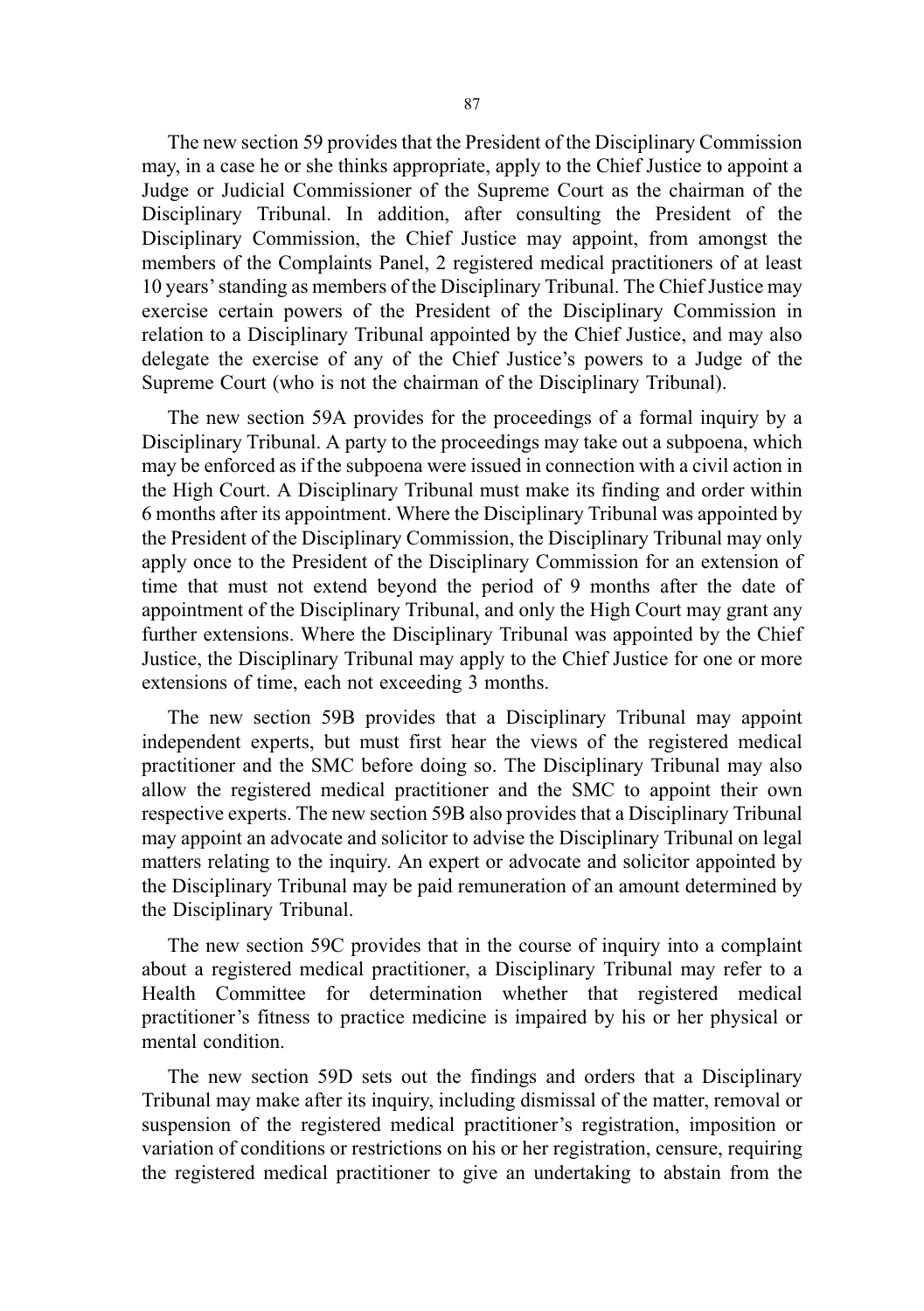conduct complained of, and imposition of a penalty not exceeding \$100,000. For suspension of registration, there is no longer a minimum suspension period of 3 months. The Disciplinary Tribunal may also make costs orders.

The new section 59E sets out the further orders that a Disciplinary Tribunal may make, including an order for the removal or suspension of a registered medical practitioner's registration where the registered medical practitioner fails to comply with the conditions or restrictions earlier imposed by the Disciplinary Tribunal, or an order that any order the Disciplinary Tribunal makes is to take effect immediately despite an appeal, if the Disciplinary Tribunal is satisfied that it is necessary for the protection of members of the public or otherwise in the public interest, or in the best interest of the registered medical practitioner.

The new section 59F provides that an order for removal or suspension of registration by a Disciplinary Tribunal takes effect at the expiration of 30 days after the order is made, unless otherwise ordered by the Disciplinary Tribunal. Other orders are to take effect from the date the order is made.

The new section 59G provides that an appeal to the High Court against a decision or an order by the Disciplinary Tribunal must be made within 30 days after the registered medical practitioner is notified of the decision or order. A decision that is appealed against does not take effect until after the appeal is completed or withdrawn, unless otherwise ordered. An appeal may be made only by the registered medical practitioner concerned or the SMC. The mechanism which allows a complainant to apply to a Review Committee to direct the SMC to file an appeal (provided under the current section 55(2)) has been removed.

## Division 9 — Health Committees

The new section 59H provides for the appointment of Health Committees, each comprising 3 members, at least one of whom must be a member of the SMC.

The new section 59I sets out the actions that a Health Committee may take if it finds that a registered medical practitioner's fitness to practise medicine is impaired by reason of his or her physical or mental condition, including suspension of registration and imposing or varying conditions or restrictions on his or her registration. A Health Committee may also recommend to the SMC to remove the name of a registered medical practitioner from a register. Any person aggrieved by the order or any variation of the order may appeal to the Minister.

#### Division 10 — Interim Orders Committees

The new section 59J provides for the appointment of Interim Orders Committees, each comprising 3 members, being either a member of the SMC or a member of the Complaints Panel. The chairman of the Complaints Panel, the President of the Disciplinary Commission, an Inquiry Committee, a Complaints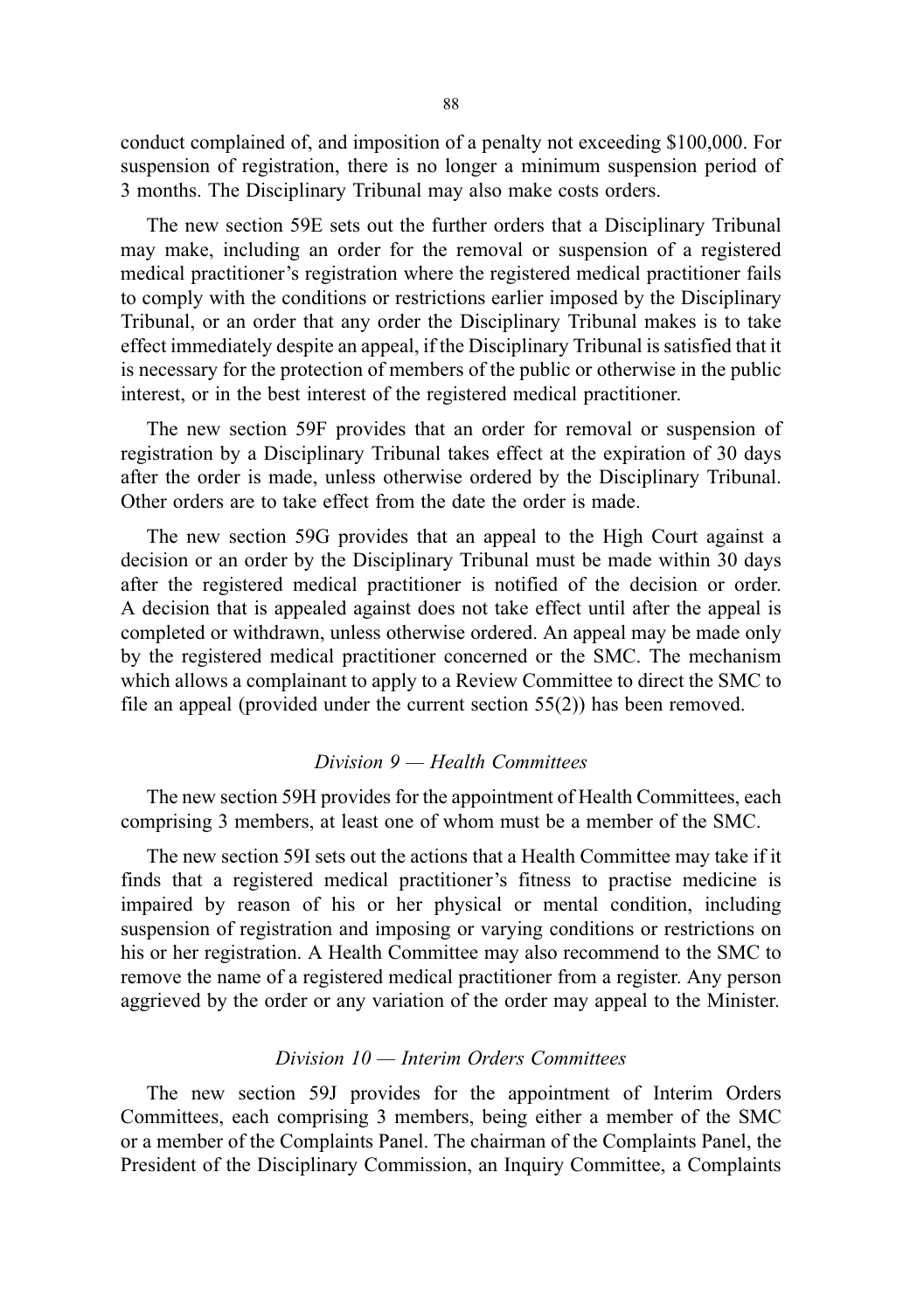Committee, a Review Committee, a Disciplinary Tribunal or a Health Committee may refer a complaint to the SMC for the appointment of an Interim Orders Committee, or the SMC may refer a complaint to an Interim Orders Committee to determine whether an interim order should be made under the new section 59L.

The new section 59K provides that an Interim Orders Committee may, if it is satisfied, or if the SMC certifies that it is of the view, that the registered medical practitioner's conduct poses an imminent danger to patient health or safety, first make an immediate interim order without giving the registered medical practitioner an opportunity to be heard. The immediate interim order ceases to have effect (among other specified events) after one month if the registered medical practitioner is not given an opportunity to be heard on the question whether an interim order under the new section 59L should be made.

The new section 59L sets out the types of interim orders that may be made, namely the suspension of registration and the imposition of conditions or restrictions on the registration. The effective period of an interim order cannot exceed 18 months.

The new section 59M provides that interim orders must be periodically reviewed by the Interim Orders Committee that made the interim order or another Interim Orders Committee appointed in its place.

The new section 59N provides that an Interim Orders Committee may revoke, vary or replace any interim order earlier made.

The new section 59O requires an Interim Orders Committee to give the affected registered medical practitioner a right to appear before the Interim Orders Committee and be heard on whether an order should be made.

The new section 59P provides that the SMC may apply to the High Court to extend the period for which an interim order has effect. The new section 59P also enables the registered medical practitioner to apply to the High Court to revoke an interim order, vary any condition or restriction imposed by an interim order, or substitute the period specified in an interim order.

The new section 59Q provides that an interim order ceases to be in force when the main proceedings under the new Part 7 are concluded, and sets out the events which mark the conclusion of the main proceedings.

The new section 59R provides that where a person's registration is suspended under an interim order, he or she is not to be regarded as being registered even though his or her name still appears in the register, but his or her rights and privileges are revived immediately after the expiration or revocation of the interim order.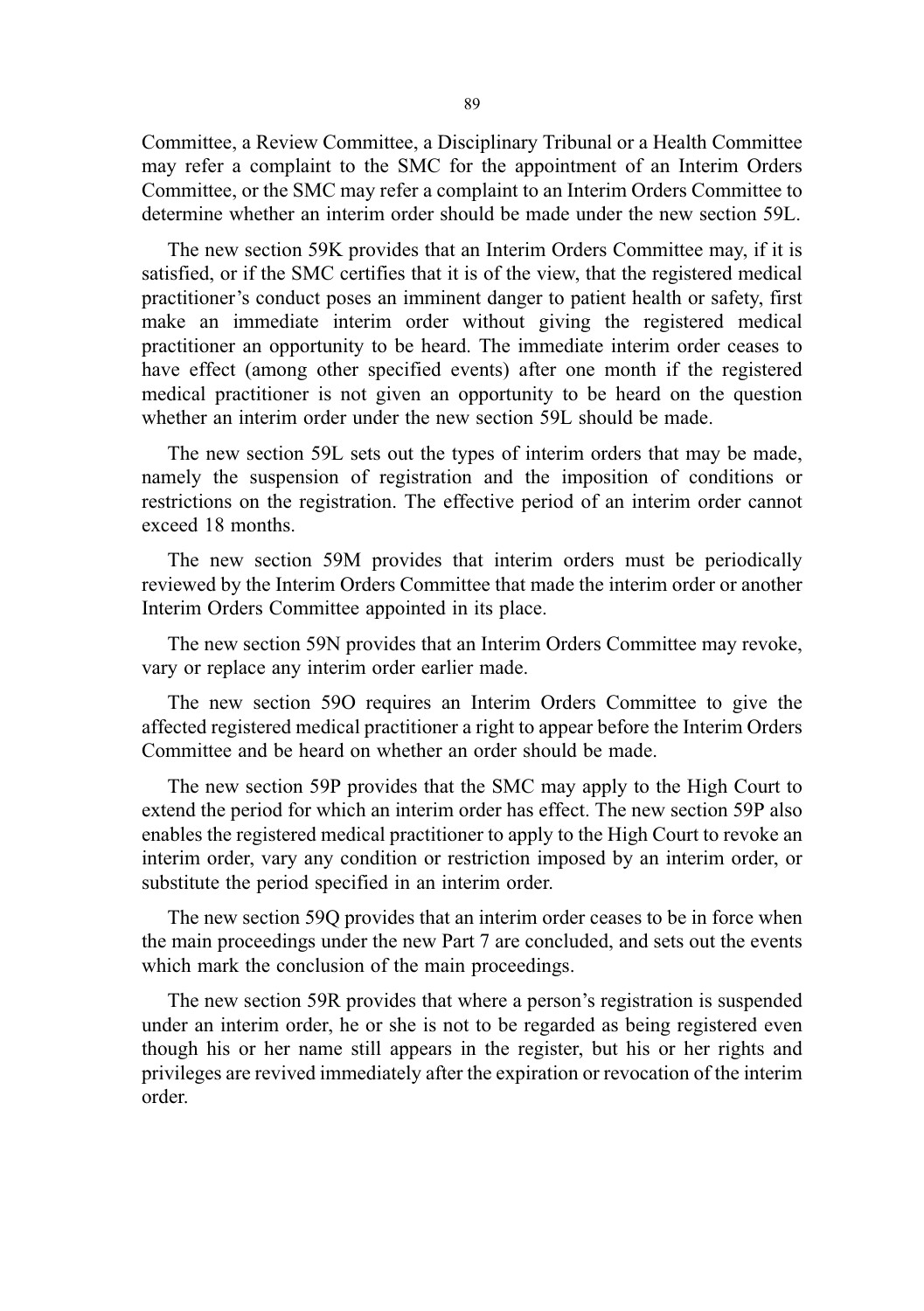### Division 11 — Miscellaneous

The new section 59S provides that the SMC may appoint an advocate and solicitor to advise any Inquiry Committee, Complaints Committee, Review Committee, Health Committee or Interim Orders Committee on any legal matter relating to an inquiry, and may pay the advocate and solicitor remuneration as determined by the SMC.

The new section 59T provides for the restoration of names of medical practitioners removed from a register whether voluntarily or under an order. Where the name of a medical practitioner was removed under an order, the SMC may restore that name only in specified circumstances.

The new section 59U provides for applications to the High Court for extensions of time to complete an inquiry under the new Part 7. Each extension of time granted by the High Court must not exceed 3 months. This will ensure that disciplinary proceedings do not become unduly protracted, except where in the opinion of the High Court the circumstances warrant an extension. The application also must not be heard in open court, and this is intended to ensure that the registered medical practitioner concerned does not suffer undue prejudice from reporting on the case as the complaint may ultimately be dismissed.

The new section 59V sets out the administrative provisions regarding meetings and proceedings of any Inquiry Committee, Complaints Committee, Review Committee, Health Committee or Interim Orders Committee.

The new section 59W provides that an employee of the Ministry of Health is not disqualified from being a member of a committee or a Disciplinary Tribunal under the new Part 7 by reason only that he or she is so employed. This provision is largely similar to the current section 38(5).

The new section 59X provides for confidentiality of information obtained in the course of a performance or fitness assessment, and applies not only to members of the panel conducting the assessment but investigators and members of the committees under the new Part 7, the SMC and the Disciplinary Commission.

Clause 8 amends section 60 to provide for the payment of penalties collected under the Act into the Consolidated Fund instead of the funds of the SMC.

Clause 9 amends section 60A to provide that obstruction of the exercise of an investigator's powers or failure to comply with an investigator's requisition or order is an offence only where it is done without lawful excuse.

Clause 10 repeals section 61 on the appointment of legal assessors to the SMC. The clause also inserts a new section 61 to provide that a legal officer of the SMC who has been called to the Singapore Bar may represent the SMC in any proceedings under the Act or in any civil proceedings, without the need to hold a practising certificate.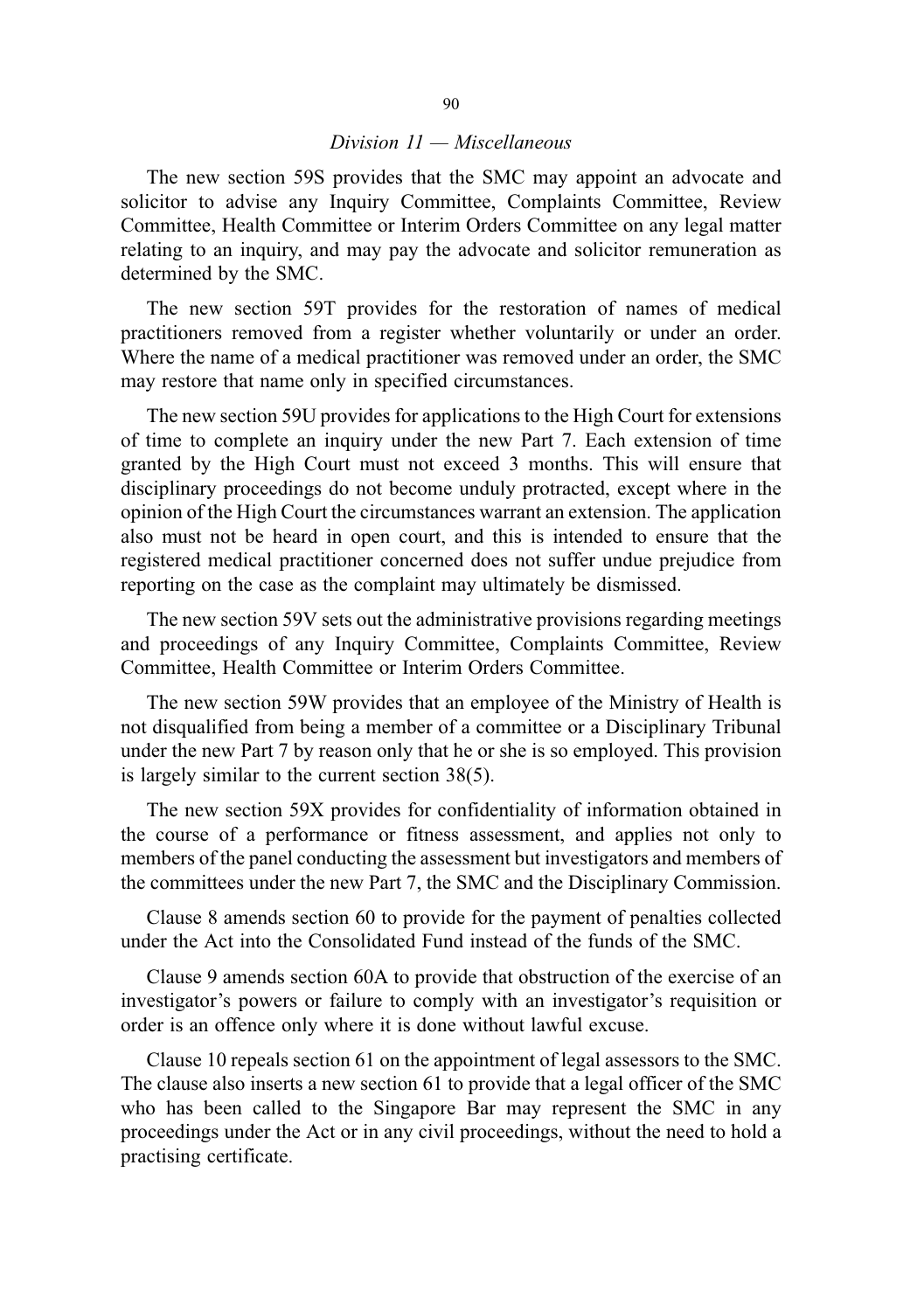Clause 11 inserts new sections 65A and 65B.

The new section 65A provides that the chairman of the Complaints Panel, the President of the Disciplinary Commission, members of the SMC, the Disciplinary Commission, any committee under the Act or a Disciplinary Tribunal, employees of the SMC or Disciplinary Commission, and any other person acting under the direction of the SMC or the Disciplinary Commission are deemed to be public servants for the purposes of the Penal Code (Cap. 224) in the performance of their functions and duties under the Act.

The new section 65B is a general exemption provision allowing the Minister to exempt any person or any class of persons from all or any of the provisions of the Act.

Clause 12 amends the section heading of section 66 to distinguish it from the new section 65B.

Clause 13 amends section 66A to provide for the payment of composition sums into the Consolidated Fund, following the amendments to section 60 by clause 8.

Clause 14 repeals and re-enacts section 68 to provide for protection from personal liability for the chairman of the Complaints Panel, the President of the Disciplinary Commission, and members of the SMC, the Disciplinary Commission, any committee under the Act or a Disciplinary Tribunal, employees of the SMC or the Disciplinary Commission, and any other person acting under the direction of the SMC or the Disciplinary Commission.

Clause 15 inserts a new section 68B on the service of documents.

Clause 16 inserts new paragraphs (ea) and (eb) in section 70(2) to allow regulations to be made under section 70(1) in respect of the right of hearing for registered medical practitioners in respect of whom an interim suspension order or interim restriction order has been made, and for the procedure for the withdrawal of charges by the SMC in any proceedings under the new Part 7. The clause also makes a drafting refinement to section  $70(2)(e)$  to align with paragraph (b) of the new section 70A that is inserted by clause 17.

Clause 17 inserts a new section 70A to allow the Minister to make rules on matters relating to the Disciplinary Commission and the practice and procedure of Disciplinary Tribunals.

Clause 18 amends section 71 to enable saving and transitional provisions to be made when amending a Schedule to the Act.

Clause 19 amends section 72 to delete a provision on the restoration of names to a register, as the new section 59T provides for this.

Clause 20 amends section 75 to delete a spent provision.